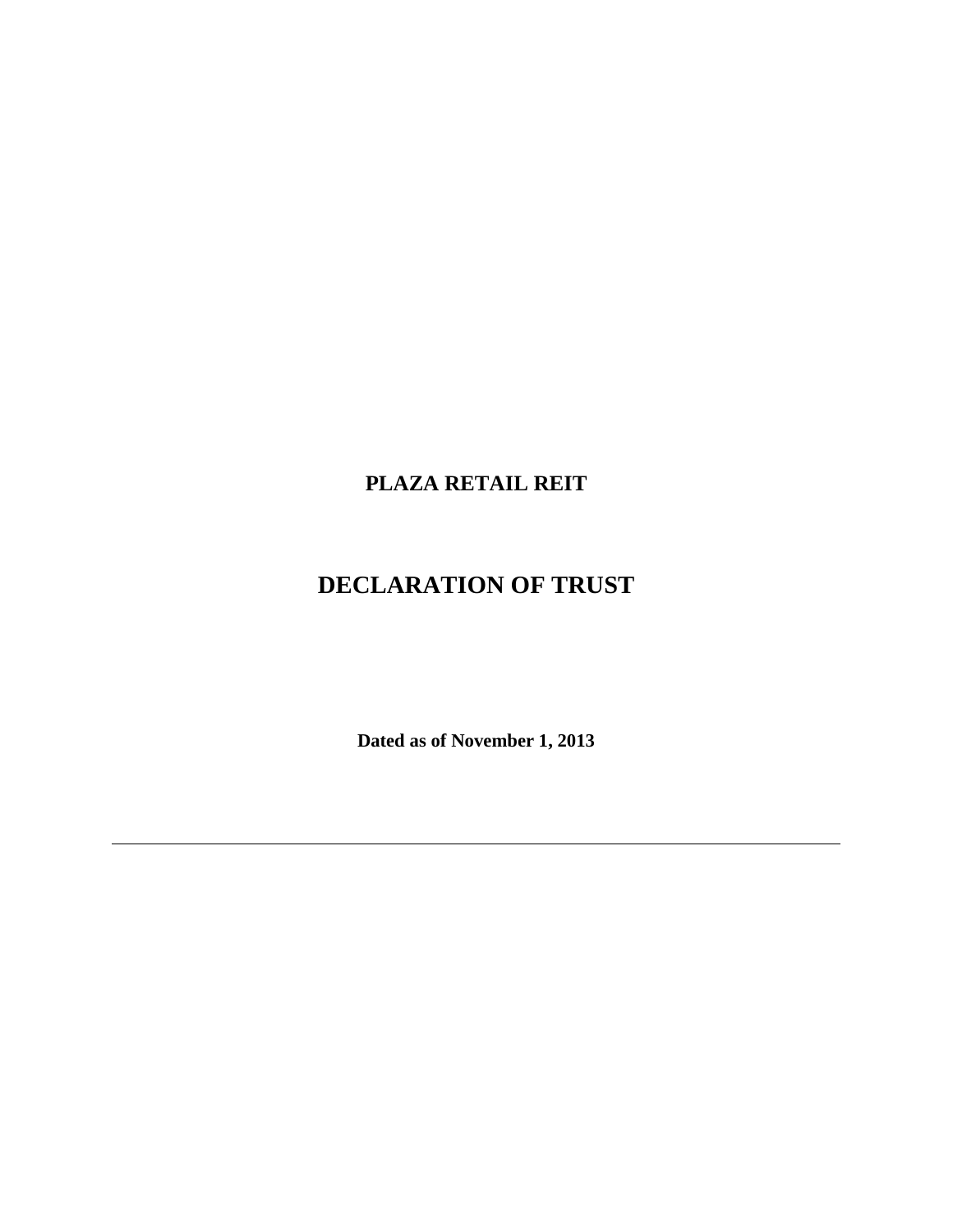# **TABLE OF CONTENTS**

# Page

| 1.1  |  |
|------|--|
| 1.2  |  |
| 1.3  |  |
| 1.4  |  |
|      |  |
|      |  |
| 2.1  |  |
| 2.2  |  |
| 2.3  |  |
| 2.4  |  |
| 2.5  |  |
| 2.6  |  |
| 2.7  |  |
|      |  |
|      |  |
| 3.1  |  |
| 3.2  |  |
| 3.3  |  |
| 3.4  |  |
| 3.5  |  |
| 3.6  |  |
| 3.7  |  |
| 3.8  |  |
| 3.9  |  |
| 3.10 |  |
| 3.11 |  |
| 3.12 |  |
| 3.13 |  |
| 3.14 |  |
| 3.15 |  |
|      |  |
|      |  |
| 4.1  |  |
| 4.2  |  |
| 4.3  |  |
| 4.4  |  |
| 4.5  |  |
| 4.6  |  |
| 4.7  |  |
| 4.8  |  |
| 4.9  |  |
| 4.10 |  |
| 4.11 |  |
| 4.12 |  |
|      |  |
|      |  |
| 5.1  |  |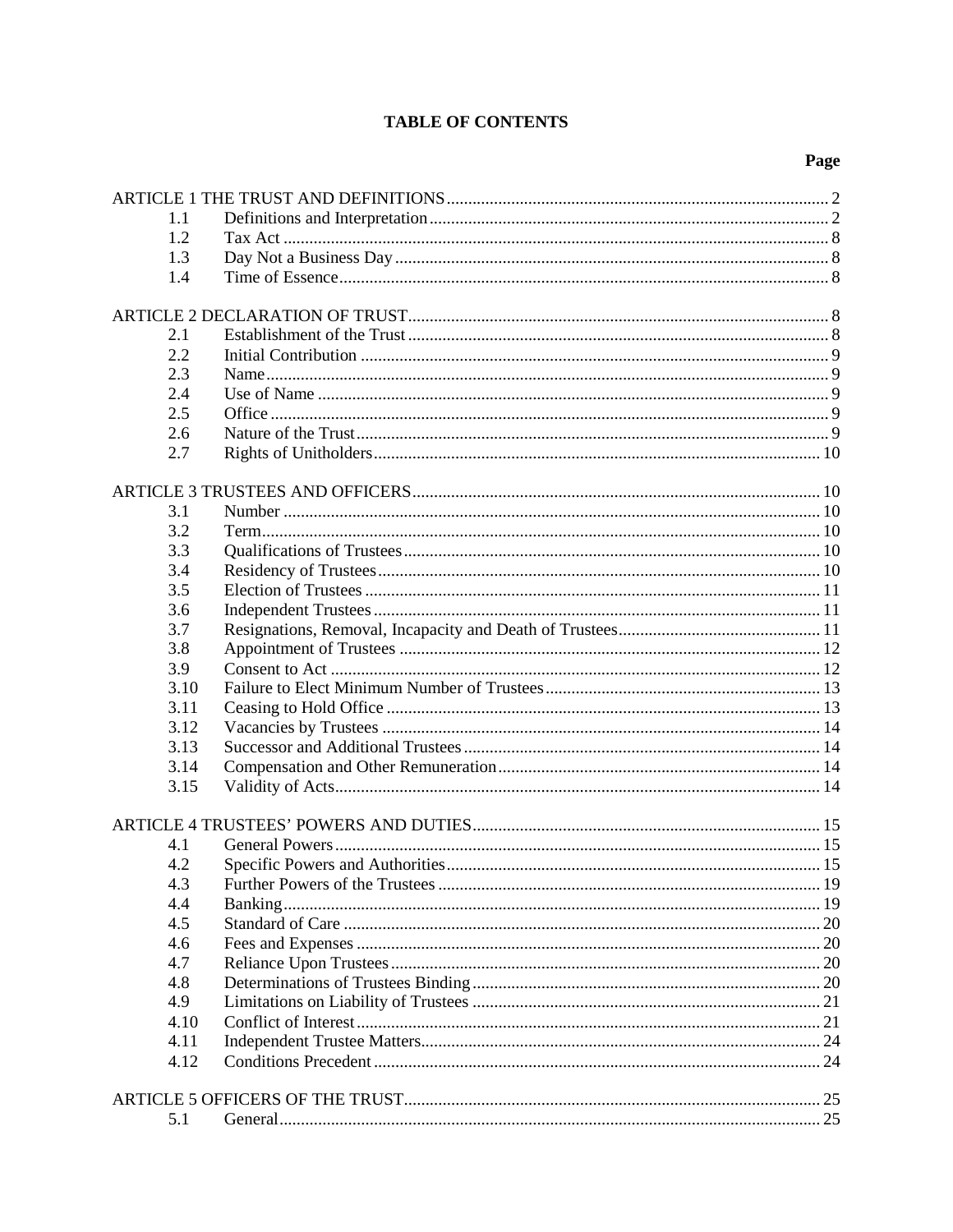| 5.2  |  |
|------|--|
| 5.3  |  |
| 5.4  |  |
| 5.5  |  |
|      |  |
|      |  |
| 6.1  |  |
| 6.2  |  |
| 6.3  |  |
| 6.4  |  |
| 6.5  |  |
| 6.6  |  |
|      |  |
|      |  |
| 7.1  |  |
| 7.2  |  |
| 7.3  |  |
| 7.4  |  |
| 7.5  |  |
| 7.6  |  |
| 7.7  |  |
| 7.8  |  |
| 7.9  |  |
| 7.10 |  |
| 7.11 |  |
| 7.12 |  |
| 7.13 |  |
| 7.14 |  |
| 7.15 |  |
| 7.16 |  |
| 7.17 |  |
| 7.18 |  |
| 7.19 |  |
| 7.20 |  |
| 7.21 |  |
| 7.22 |  |
| 7.23 |  |
| 7.24 |  |
| 7.25 |  |
| 7.26 |  |
| 7.27 |  |
| 7.28 |  |
|      |  |
|      |  |
| 8.1  |  |
| 8.2  |  |
| 8.3  |  |
| 8.4  |  |
| 8.5  |  |
| 8.6  |  |
| 8.7  |  |
| 8.8  |  |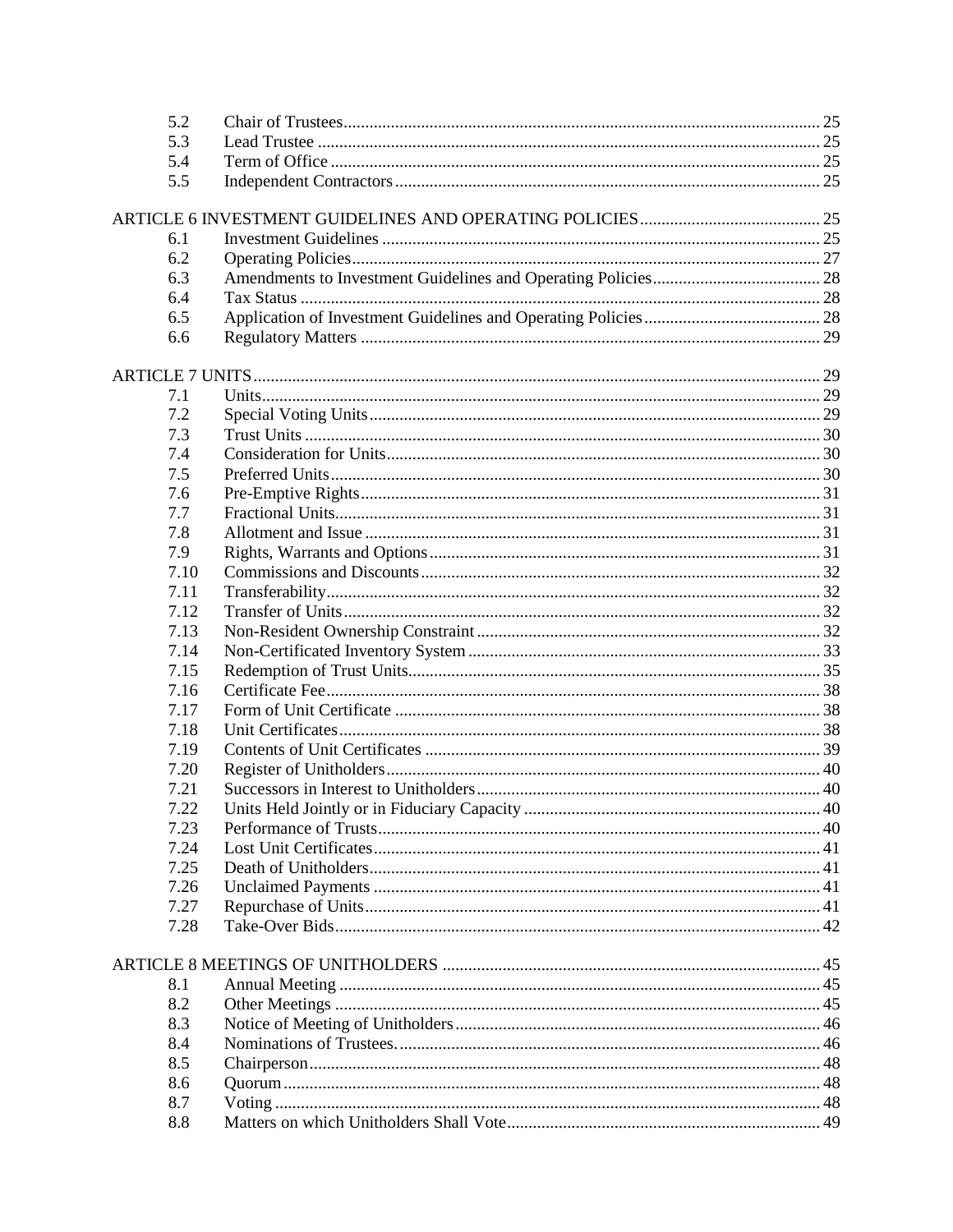| 8.9  |                              |     |
|------|------------------------------|-----|
| 8.10 |                              |     |
| 8.11 |                              |     |
| 8.12 |                              |     |
| 8.13 |                              |     |
| 8.14 |                              |     |
| 8.15 |                              |     |
| 8.16 |                              |     |
| 8.17 |                              |     |
| 8.18 |                              |     |
|      |                              |     |
| 9.1  |                              |     |
| 9.2  |                              |     |
| 9.3  |                              |     |
| 9.4  |                              |     |
| 9.5  |                              |     |
| 9.6  |                              |     |
| 9.7  |                              |     |
| 9.8  |                              |     |
|      |                              |     |
| 10.1 |                              |     |
| 10.2 |                              |     |
| 10.3 |                              |     |
|      |                              |     |
| 11.1 |                              |     |
| 11.2 |                              |     |
| 11.3 |                              |     |
| 11.4 |                              |     |
| 11.5 |                              |     |
| 11.6 |                              |     |
| 11.7 |                              |     |
|      | ARTICLE 12 FEES AND EXPENSES | .56 |
| 12.1 |                              |     |
| 12.2 |                              |     |
| 12.3 |                              |     |
|      |                              |     |
| 13.1 |                              |     |
| 13.2 |                              |     |
| 13.3 |                              |     |
| 13.4 |                              |     |
| 13.5 |                              |     |
| 13.6 |                              |     |
| 13.7 |                              |     |
| 13.8 |                              |     |
|      |                              |     |
| 14.1 |                              |     |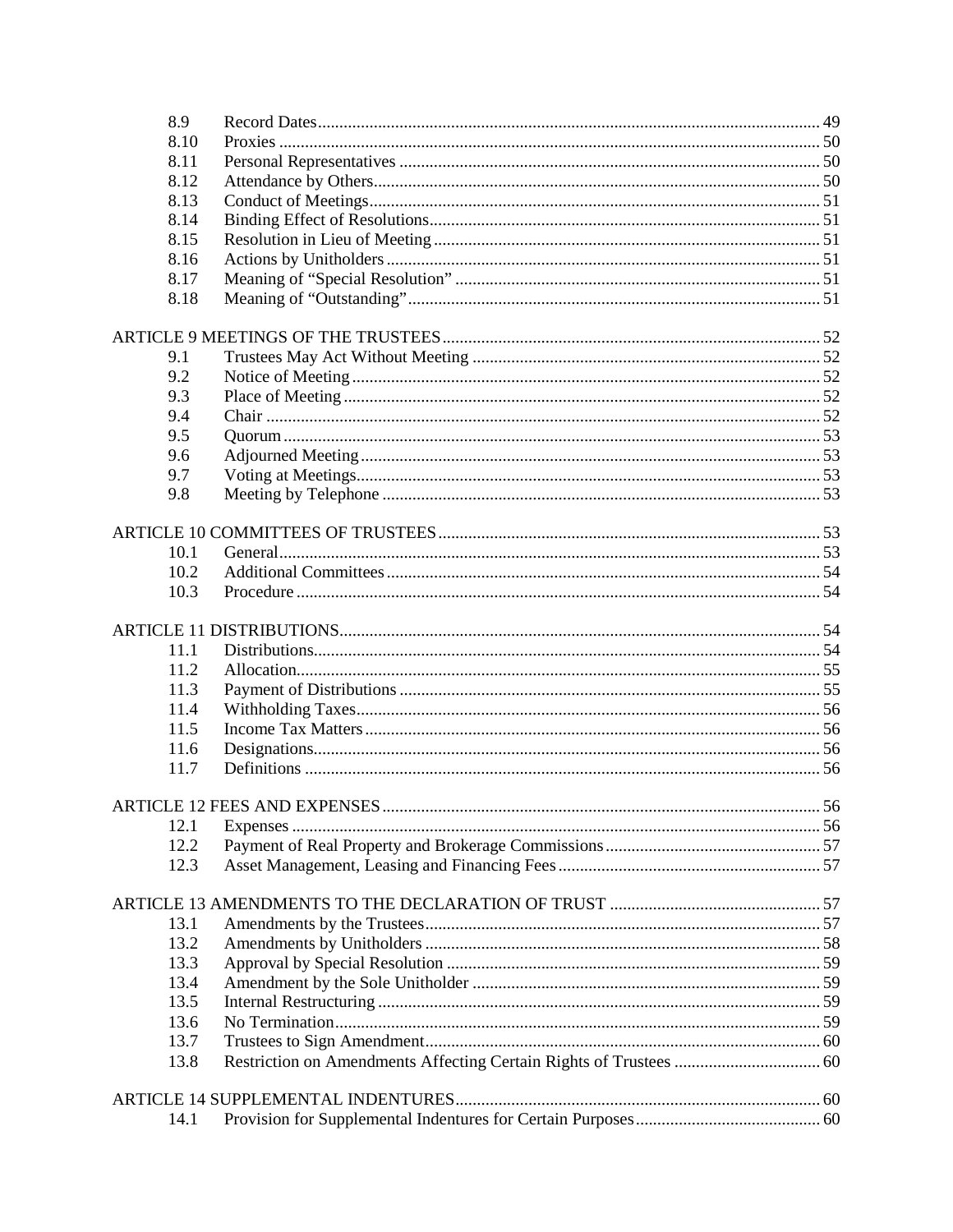| 15.1  |  |  |
|-------|--|--|
| 15.2  |  |  |
| 15.3  |  |  |
| 15.4  |  |  |
| 15.5  |  |  |
| 15.6  |  |  |
| 15.7  |  |  |
|       |  |  |
| 16.1  |  |  |
| 16.2  |  |  |
| 16.3  |  |  |
| 16.4  |  |  |
| 16.5  |  |  |
| 16.6  |  |  |
|       |  |  |
| 17.1  |  |  |
| 17.2  |  |  |
| 17.3  |  |  |
| 17.4  |  |  |
| 17.5  |  |  |
| 17.6  |  |  |
| 17.7  |  |  |
| 17.8  |  |  |
| 17.9  |  |  |
| 17.10 |  |  |
| 17.11 |  |  |
| 17.12 |  |  |
| 17.13 |  |  |
| 17.14 |  |  |
| 17.15 |  |  |
| 17.16 |  |  |
| 17.17 |  |  |
| 17.18 |  |  |
| 17.19 |  |  |
| 17.20 |  |  |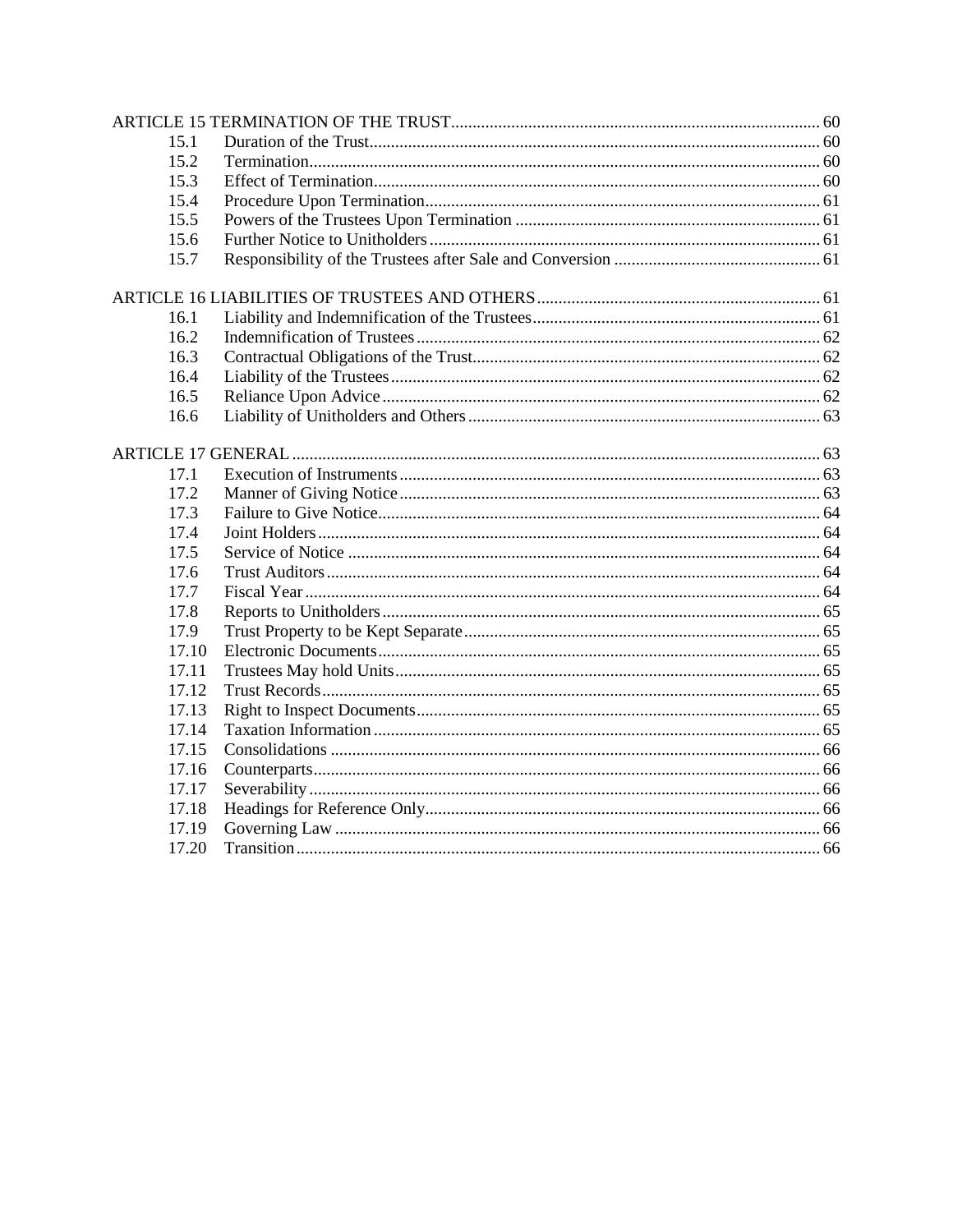#### **PLAZA RETAIL REIT**

#### **DECLARATION OF TRUST**

**THIS DECLARATION OF TRUST** made in Toronto, Ontario as of the 1<sup>st</sup> day of November, 2013.

#### **BETWEEN:**

Edouard Babineau, Earl A. Brewer, Stephen Johnson, Richard Hamm, Denis Losier, Barbara Trenholm and Michael Zakuta, the trustees of the trust constituted by this declaration of trust, and each person who after the date hereof becomes a trustee of the Trust as herein provided (each person, while a trustee of the trust as herein provided, hereinafter called a "**Trustee**" and collectively at any time, the individuals each of whom is at that time a Trustee, hereinafter called the "**Trustees**"),

#### OF THE FIRST PART,

- and -

Plazacorp Retail Properties Ltd., (hereinafter called the "**Initial Unitholder**") and all persons who after the date hereof become holders of units of the trust as herein provided (collectively at any time, the "**Trust Unitholders**"),

OF THE SECOND PART.

**WHEREAS** the Trust has been settled on the date hereof with \$10.00 (the "**Initial Contribution**") by the Initial Unitholder, which the initial trustees (the "**Initial Trustees**") thereupon will hold in trust, in exchange for the Initial Trust Unit;

**AND WHEREAS** the Initial Unitholder and the Trustees desire that the Trust shall qualify as a "mutual fund trust" (effective the date it was established and thereafter) and as a "real estate investment trust" pursuant to subsections 132(6) and 122.1 of the Tax Act (as hereinafter defined), respectively;

**AND WHEREAS** the parties hereto desire to set out the agreements, terms and conditions which shall govern their mutual and respective rights, powers and obligations with respect to the settlement and administration of the Trust;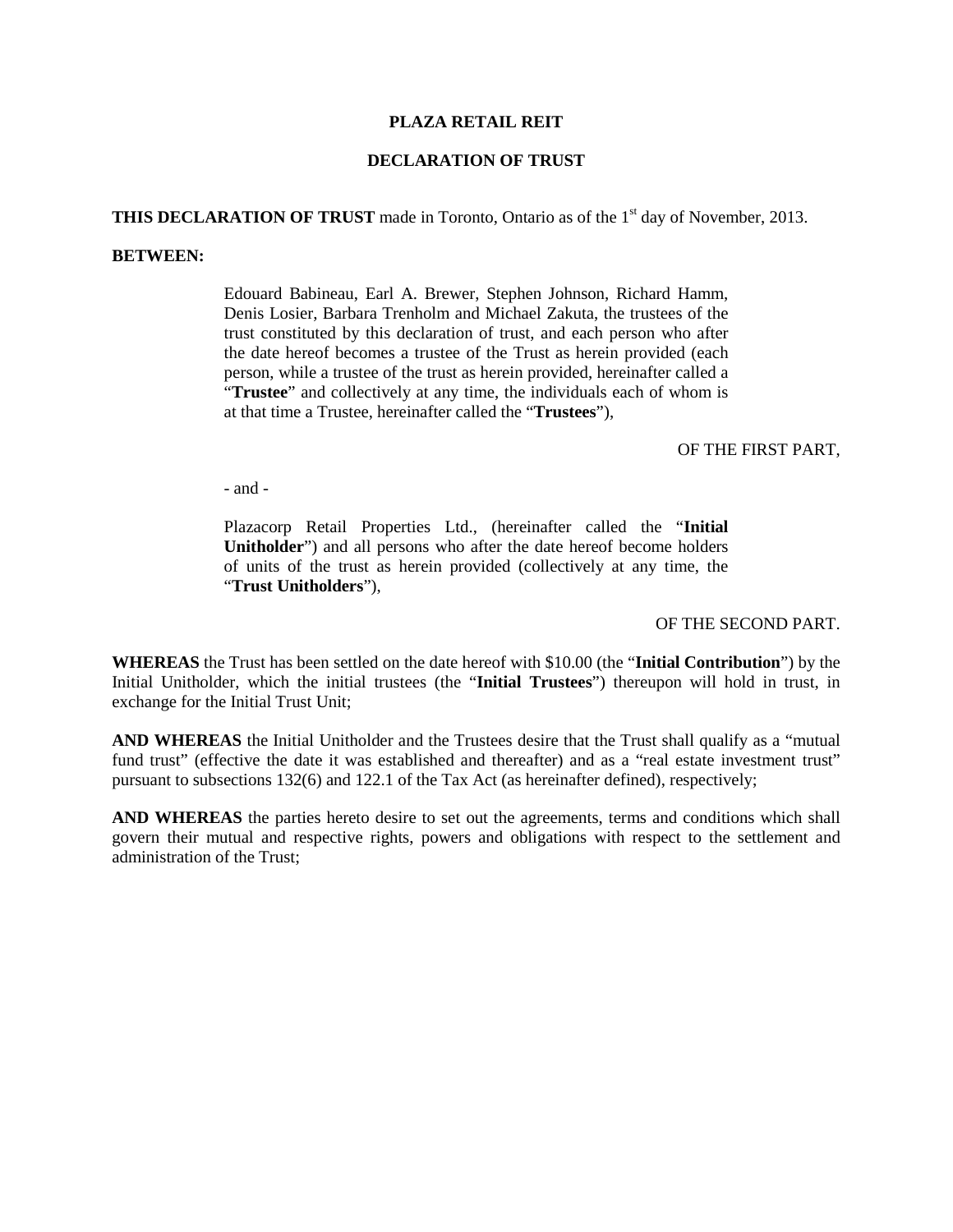**NOW THEREFORE**, the undersigned Trustees, being all of the Trustees, hereby confirm and declare that they agree with the Trust Unitholders to hold in trust, as trustees, the Initial Contribution and any and all other property, real, personal or otherwise, tangible or intangible, which has been at the date hereof or is hereafter transferred, conveyed or paid to or otherwise received by them as Trustees or to which the Trust is otherwise entitled and all rents, income, profits and gains therefrom for the benefit of the Unitholders hereunder in accordance with and subject to the express provisions of this Declaration of Trust, as follows:

#### **ARTICLE 1 THE TRUST AND DEFINITIONS**

#### <span id="page-6-1"></span><span id="page-6-0"></span>**1.1 Definitions and Interpretation**

In this Declaration of Trust, words in the singular number include the plural and words in the plural number include the singular, and the masculine includes the feminine. In this Declaration of Trust, except where the context otherwise requires, the following terms shall have the following meanings:

- (a) "**Adjudicated Incompetence**" has the meaning given thereto in Section 3.3;
- (b) "**affiliate**" of a person means any person or company that would be deemed to be an affiliated entity of such person within the meaning of National Instrument 45-106 – *Prospectus and Registration Exemptions*, as replaced or amended from time to time;
- (c) "**Annuitant**" means the annuitant or beneficiary of a Plan or any other plan of which a Unitholder acts as trustee or carrier;
- (d) "**Arrangement**" means the proposed arrangement, under the provisions of Section 128 of the *Business Corporations Act* (New Brunswick), whereby Plazacorp was converted from a corporation into a real estate investment trust;
- (e) "**associate**" when used to indicate a relationship with a person or company has the meaning ascribed thereto in the *Securities Act* (Ontario), as replaced or amended from time to time;
- (f) "**Audit Committee**" has the meaning given thereto in Section [10.1;](#page-57-5)
- (g) "**Auditors**" means the firm of chartered accountants appointed as the auditors of the Trust from time to time in accordance with the provisions hereof and, initially, means KPMG LLP, Chartered Accountants;
- (h) "**Board**" or "**Board of Trustees**" means the board of trustees of the Trust;
- (i) "**Business Day**" means any day other than a Saturday, Sunday or statutory holiday in the Provinces of Ontario or New Brunswick;
- (j) "**CDS**" means CDS Clearing and Depository Services Inc. and its successors;
- (k) "**CDS Participant**" means a broker, dealer, bank, other financial institution or other person who, directly or indirectly, from time to time, effects book-based transfers with CDS and pledges of securities deposited with CDS;
- (l) "**Chair of Trustees**", "**Lead Trustee**" "**President**", "**Vice-Chair**", "**Chief Executive Officer**", "**Chief Financial Officer**", "**Chief Operating Officer**", "**Executive Vice**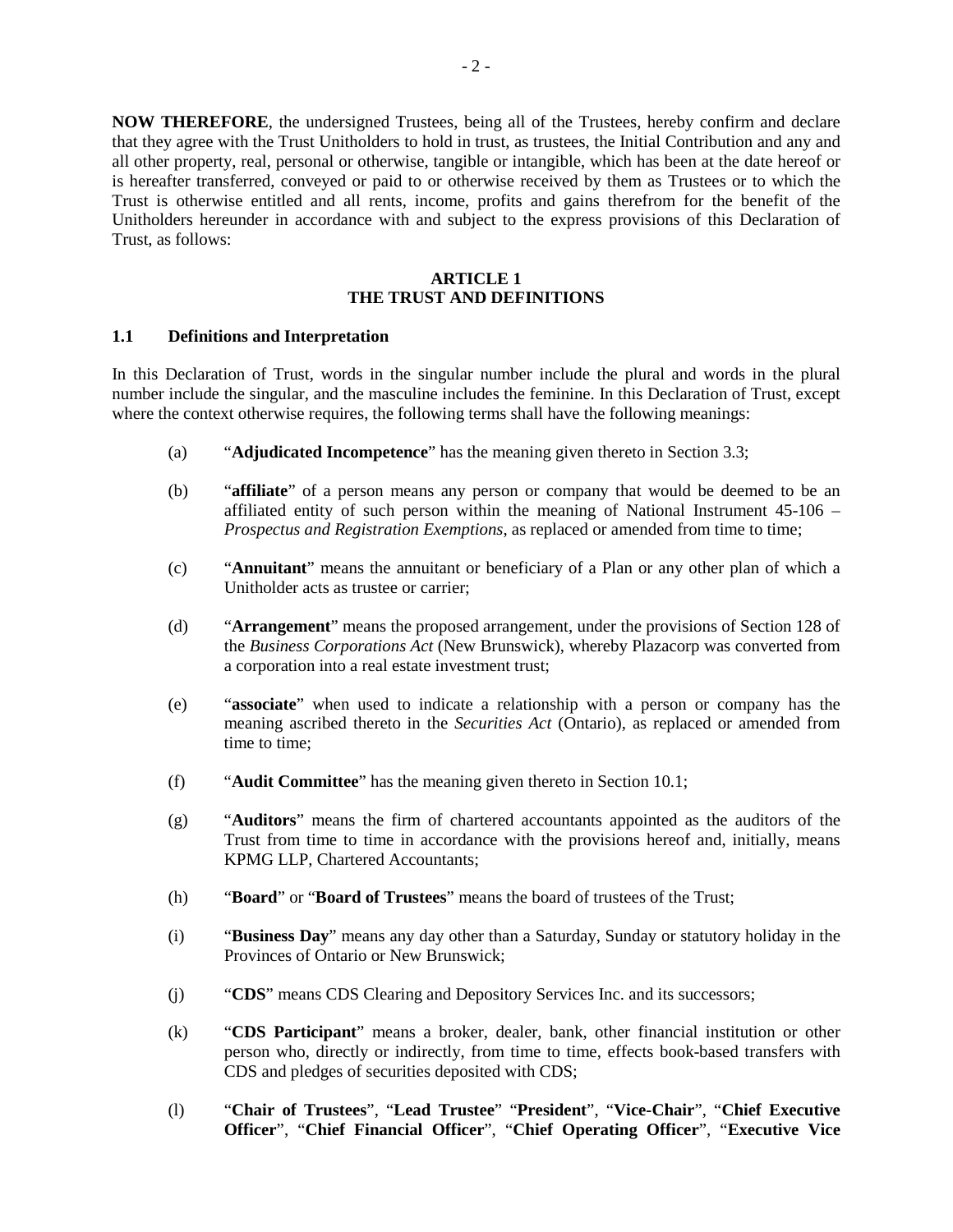**President", "Treasurer"** and "**Secretary**" mean the person(s) holding the respective office from time to time if so elected, appointed, engaged or employed by the Trustees;

- (m) "**Closing**" means the closing of the Arrangement as described in the Information Circular; and "**Closing Date**" means the date on which the Closing occurs;
- (n) "**Corporate Governance and Compensation Committee**" means the corporate governance and compensation committee of the Trust;
- (o) "**Declaration of Trust**" means this declaration of Trust as amended, supplemented or amended and restated from time to time;
- (p) "**dissenting offeree**" means, where a take-over bid is made for all of the Trust Units other than those held by the offeror (its affiliates and associates), a holder of Trust Units who does not accept the take-over bid and includes a subsequent holder of those Trust Units who acquires them from the first mentioned holder;
- (q) "**Distribution Date**" means, any date on which the Trustees have determined that a distribution will be made by the Trust to the Trust Unitholders;
- (r) "**Exchangeable Securities**" means securities exchangeable into Units;
- (s) "**Fiscal Year**" means each fiscal year of the Trust;
- (t) "**Gross Book Value**" means, at any time, the greater of (i) the value of the assets of the REIT and its consolidated Subsidiaries, as shown on its then most recent consolidated statement of financial position, less the amount of any receivable reflecting interest rate subsidies on any debt assumed by the REIT and (ii) the historical cost of the assets of the REIT and its consolidated subsidiaries;
- (u) "**herein**", "**hereof**, "**hereby**", "**hereunder**", "**this Declaration of Trust**", "**this Declaration**" and similar expressions refer to this Declaration of Trust and include every instrument supplemental or ancillary to or in implementation of this Declaration of Trust and, except where the context otherwise requires, does not refer to any particular article , section or other portion hereof or thereof;
- (v) "**IFRS**" means International Financial Reporting Standards, issued by the International Accounting Standards Committee, and as adopted by the Canadian Institute of Chartered Accountants, as amended from time to time;
- (w) "**including**" means "including, without limitation";
- (x) "**indebtedness**" means (without duplication) on a consolidated basis:
	- (i) any obligation of such Person for borrowed money (including, for greater certainty, the full principal amount of convertible indebtedness, notwithstanding its presentation under IFRS);
	- (ii) any obligation of such Person for borrowed money incurred in connection with the acquisition of property, assets or businesses;
	- (iii) any obligation of such Person issued or assumed as the deferred purchase price of property;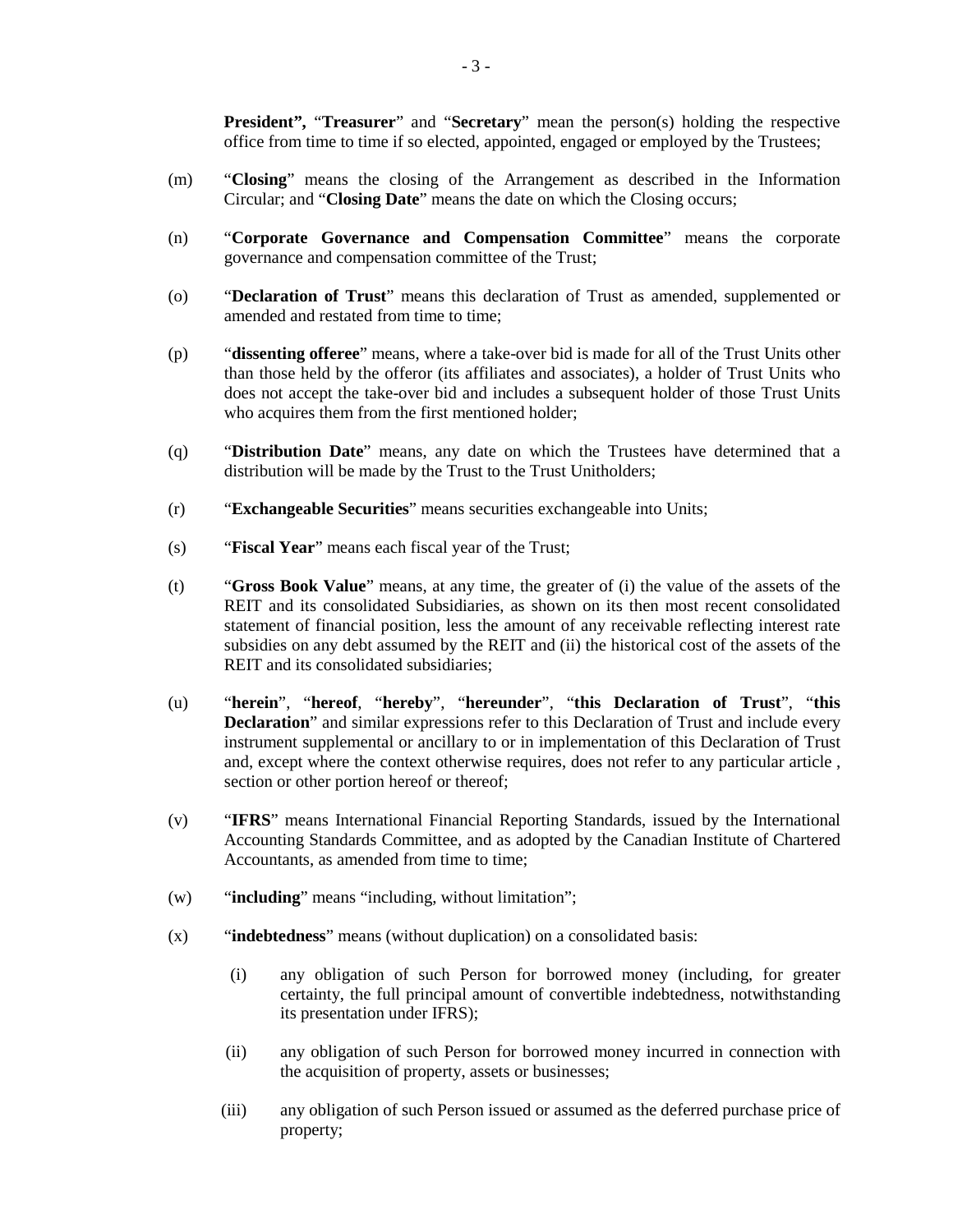- (iv) any capital lease obligation of such Person; and
- (v) any obligations of the type referred to in clauses (i) through (iv) of another Person, the payment of which such Person has guaranteed or for which such Person is responsible or liable,

provided that (A) an obligation will constitute indebtedness only to the extent that it would appear as a liability on the consolidated statement of financial position of the Trust in accordance with IFRS; (B) obligations referred to in clauses (i) through (iii) exclude accounts payable, distributions payable to Unitholders, accrued liabilities arising in the ordinary course of business which are not overdue or which are being contested in good faith, deferred revenues, intangible liabilities, deferred income taxes, tenant deposits and indebtedness with respect to the unpaid balance of installment receipts where such indebtedness has a term not in excess of 12 months; (C) Units or exchangeable units issued by subsidiaries of the Trust shall not constitute indebtedness notwithstanding the classification of such securities as debt under IFRS; and (D) convertible debentures will constitute indebtedness to the extent of the principal amount thereof outstanding;

- (y) "**Information Circular**" means the management information circular of Plazacorp dated November 1, 2013 prepared in connection with a special meeting of Plazacorp relating to the approval of the Arrangement that was held on December 11, 2013;
- (z) "**Initial Contribution**" means the amount of \$10 paid by the Initial Unitholder to the Initial Trustees for the purpose of establishing the Trust;
- (aa) "**Initial Trust Unit**" means the initial Trust Unit issued by the Trust to the Initial Unitholder;
- (bb) "**Initial Unitholder**" means the person named herein as the first unit holder of the Initial Trust Unit;
- (cc) "**Lead Trustee**" has the meaning given thereto in Section [5.3.](#page-29-3)
- (dd) "**Monthly Limit**" has the meaning given thereto in Subparagraph [7.15\(d\)\(i\);](#page-41-0)
- (ee) "**mortgage**" means any mortgage, charge, hypothec, bond, debenture, note or other evidence of indebtedness, in each case which is directly or indirectly secured by real property;
- (ff) "**NCI**" means the non-certificated inventory system of CDS;
- (gg) "**net realized capital gains of the Trust**" for any period means the amount, if any, by which the amount of the realized capital gains of the Trust for the period exceeds the aggregate of (i) the amount of any realized capital losses of the Trust for the period determined in accordance with the Tax Act, and (ii) the amount of any net capital losses of the Trust carried forward from a previous period to the extent not previously deducted from realized capital gains of the Trust determined in accordance with the Tax Act;
- (hh) "**Nominating Unitholder**" has the meaning given thereto in Subparagraph [8.4\(a\)\(iii\);](#page-50-2)
- (ii) "**Non-Resident**" means an individual (including a trust) or a corporation who is not a Resident and a partnership that is not a "Canadian partnership" within the meaning of the Tax Act;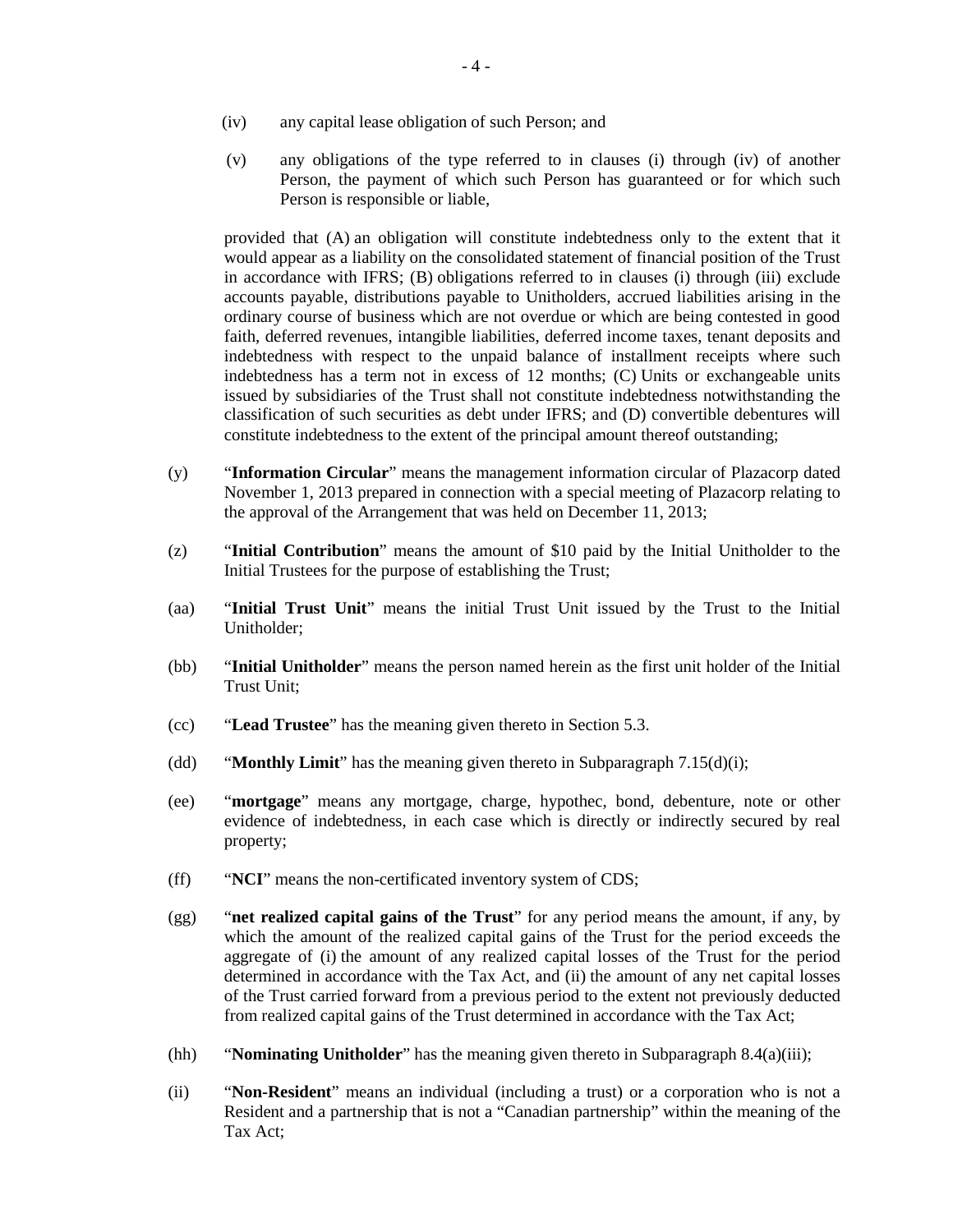- (jj) "**Notice Date**" has the meaning given thereto in Paragraph [8.4\(c\);](#page-51-0)
- (kk) "**offeree**" means a person to whom a take-over bid is made;
- (ll) "**offeror**" means a person, other than an agent, who makes a take-over bid; and includes two or more persons who, directly or indirectly:
	- (i) make a take-over bid jointly or in concert; or
	- (ii) intend to exercise jointly or in concert voting rights attached to the Trust Units for which a take-over bid is made;
- (mm) "**person**" means and includes any individual, general partnership, limited partnership, joint venture, syndicate, sole proprietorship, company or corporation with or without share capital, joint stock company, association, trust, trust company, bank, pension fund, trustee, executor, administrator or other legal personal representative, regulatory body or agency, government or governmental agency, authority or other organization or entity, whether or not a legal entity, however designated or constituted;
- (nn) "**Plans**" means, collectively, trusts governed by registered retirement savings plans, registered retirement income funds, registered education savings plans, deferred profit sharing plans, registered disability savings plans and tax-free saving accounts, each as described in the Tax Act;
- (oo) "**Plazacorp**" means Plazacorp Retail Properties Ltd., and includes any successors;
- (pp) "**Preferred Units**" means the preferred units of the Trust;
- (qq) "**real property**" means property which in law is real property and includes, whether or not the same would in law be real property, leaseholds, mortgages, undivided joint interests in real property (whether by way of tenancy-in-common, joint tenancy, coownership, joint venture or otherwise), any interests in any of the foregoing and securities of trusts, corporations or partnerships the sole or principal purpose and activity of which is to invest in, hold and deal in real property;
- (rr) "**Redemption Date**" has the meaning given thereto in Subparagraph [7.15\(c\)\(i\);](#page-40-0)
- (ss) "**Redemption Notes**" means unsecured subordinated promissory notes of the Trust having a maturity date to be determined at the time of issuance by the Trustees (provided that in no event shall the maturity date be set at a date subsequent to the first Business Day following the fifth anniversary of the date of issuance of such note), bearing interest from the date of issue at a market rate of interest determined at the time of issuance by the Trustees, payable for each month during the term on the 15th day of each subsequent month with all principal being due on maturity, such promissory notes to provide that the Trust shall at any time be allowed to prepay all or any part of the outstanding principal without notice or bonus;
- (tt) "**Redemption Price**" has the meaning given thereto in Subparagraph [7.15\(c\)\(i\);](#page-40-0)
- (uu) "**Register**" has the meaning given thereto in Section [7.20;](#page-44-0)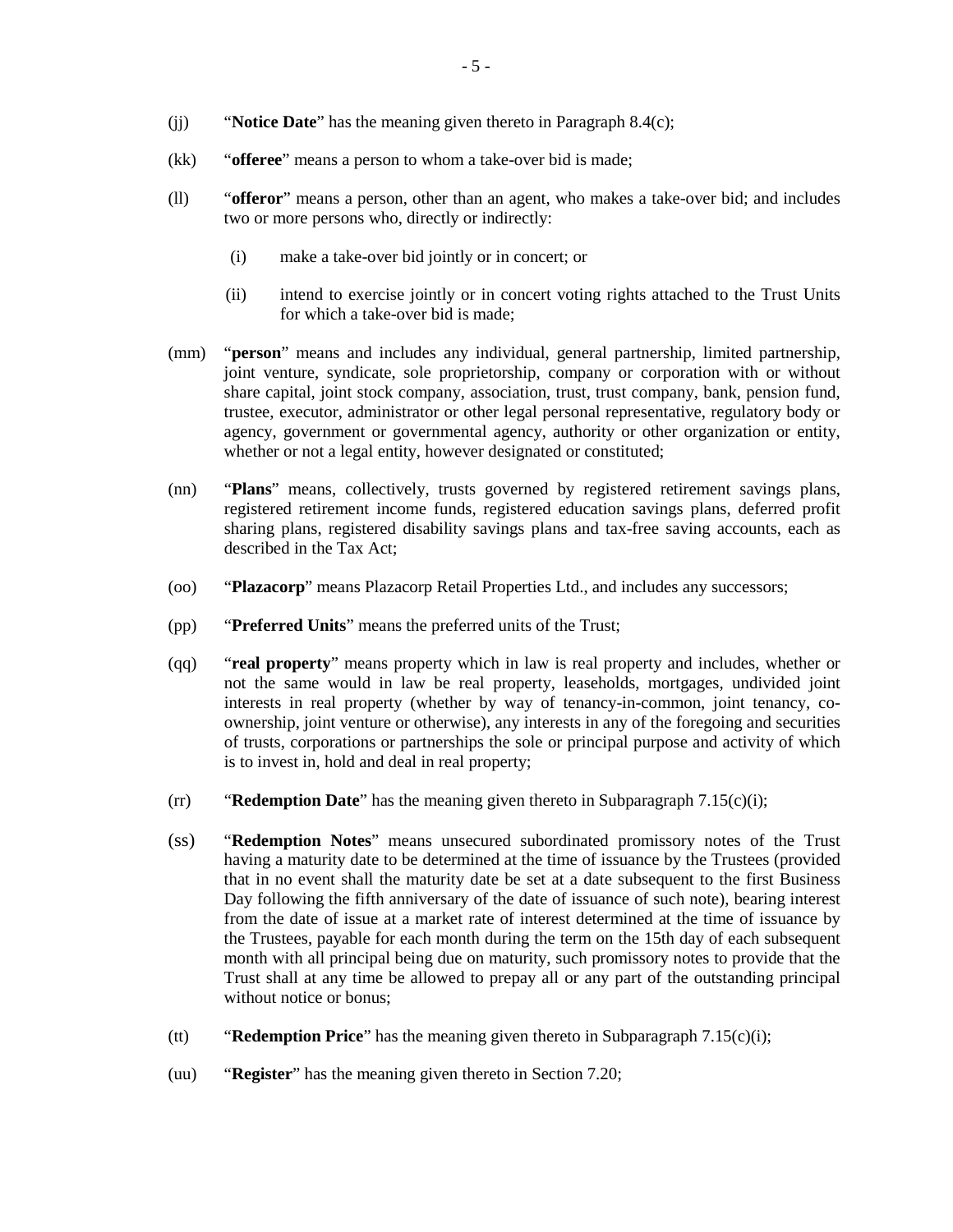- (vv) "**Related Party**" means a person, other than a person that is solely a bona fide lender, that at the relevant time and after reasonable inquiry, is known by the Trust or a Board member or senior officer of the Trust to be:
	- (a) a control person of the Trust,
	- (b) a person of which a person referred to in paragraph (a) is a control person,
	- (c) a person of which the Trust is a control person,
	- (d) a person that has
		- (i) beneficial ownership of, or control or direction over, directly or indirectly, or
		- (ii) a combination of beneficial ownership of, and control or direction over, directly or indirectly,

securities of the Trust carrying more than 10% of the voting rights attached to all of the Trust's outstanding voting securities,

- (e) a Board member or senior officer of
	- (i) the Trust, or
	- (ii) a person described in any other paragraph of this definition,
- (f) a person that manages or directs, to any substantial degree, the affairs or operations of the Trust under an agreement, arrangement or understanding between the person and the Trust, including the general partner of an entity that is a limited partnership, but excluding a person acting under bankruptcy or insolvency law,
- (g) a person of which persons described in any paragraph of this definition beneficially own, in the aggregate, more than 50% of the securities of any outstanding class of equity securities,
- (h) an affiliated entity of any person described in any other paragraph of this definition, or
- (i) a close member of the family of any person described in any other paragraph of this definition.

**Close members of the family of a person** are those family members who may be expected to influence, or be influenced by, that person in their dealings with the entity and include:

- (a) that person's children and spouse or domestic partner;
- (b) children of that person's spouse or domestic partner; and
- (c) dependents of that person or that person's spouse or domestic partner.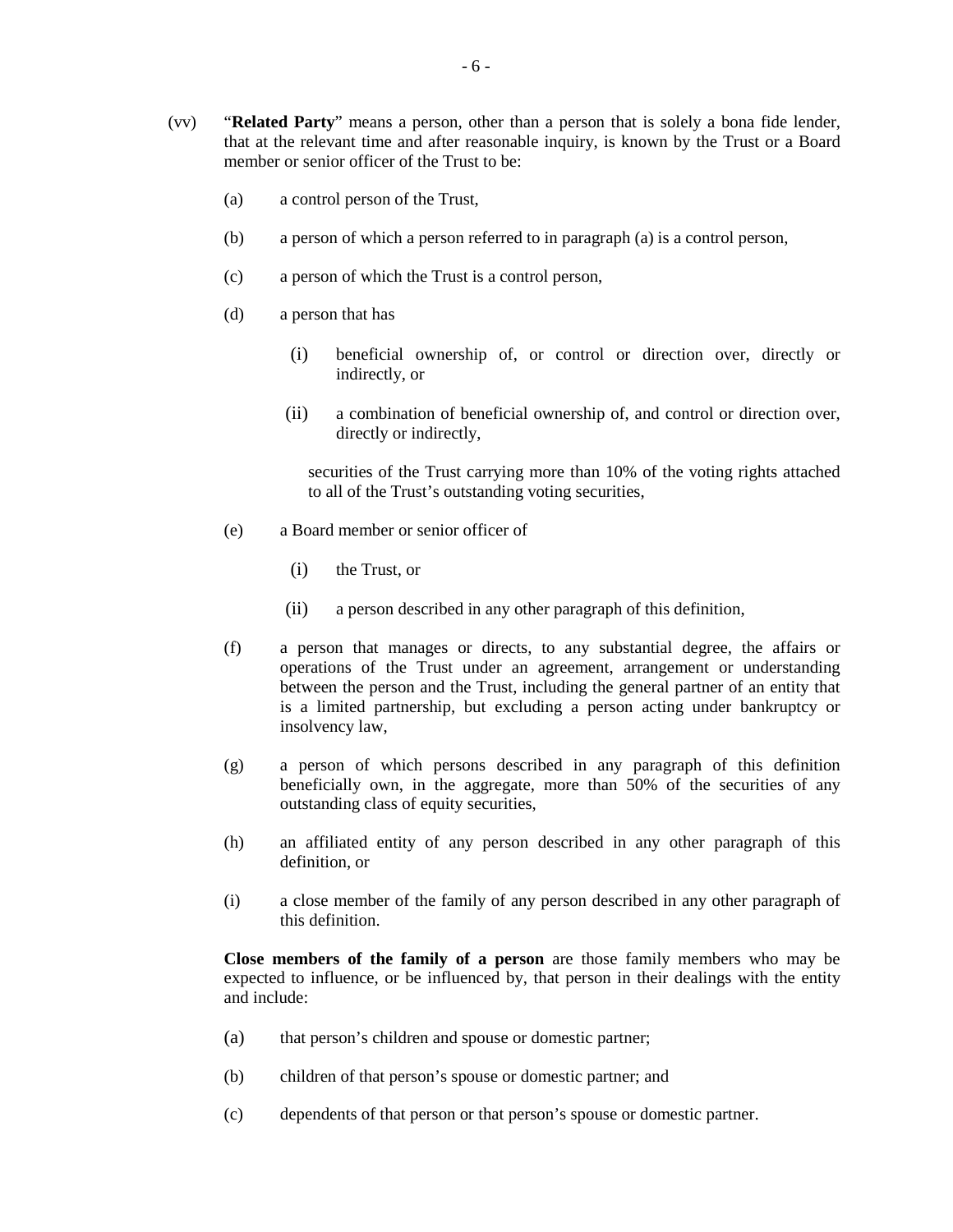- (ww) "**Resident**" means an individual (including a trust) or a corporation who is, or is deemed to be, resident in Canada for purposes of the Tax Act, or a partnership that is a "Canadian partnership" for purposes of the Tax Act;
- (xx) "**Retiring Trustee**" has the meaning given thereto in Section [3.7;](#page-15-2)
- (yy) "**Securities Laws**" means, collectively, the applicable securities laws of each of the provinces and territories of Canada and the respective regulations and rules made under those securities laws together with all published policy statements, instruments, blanket orders and rulings of Canadian securities commissions and all discretionary orders or rulings, if any, of Canadian securities commissions made in connection with the transactions contemplated by this Declaration of Trust;
- (zz) "**SIFT Legislation**" means the provisions of the Tax Act that apply to a "SIFT Trust" (as defined in the Tax Act), taking into account all specific proposals to amend the Tax Act publicly announced by or on behalf of the Minister of Finance (Canada), with respect to such provisions;
- (aaa) "**Special Resolution**" has the meaning given thereto in Section [8.17;](#page-55-4)
- (bbb) "**Special Voting Units**" means the special voting units of the Trust;
- (ccc) "**Special Voting Unitholders**" means at any time the holders at that time of one or more Special Voting Units, as shown on the register of such holders maintained by the Transfer Agent on behalf of the Trust;
- (ddd) "**Subsidiary**" and "**Subsidiaries**" has the meaning ascribed thereto in National Instrument 45-106 – *Prospectus and Registration Exemptions*, as replaced or amended from time to time;
- (eee) "**take-over bid**" has the meaning given thereto in the *Securities Act* (Ontario) as replaced or amended from time to time;
- (fff) "**Tax Act**" means the *Income Tax Act* (Canada) and the regulations thereunder, as replaced or amended from time to time;
- (ggg) "**Taxation Year**" means the taxation year of the Trust for the purposes of the Tax Act;
- (hhh) "**Transfer Agent**" means any such company as may from time to time be appointed by the Trust to act as registrar and transfer agent of the Units, together with any sub-transfer agent duly appointed by the Transfer Agent;
- (iii) "**Trust**" means Plaza Retail REIT, a trust created pursuant to and governed by this Declaration of Trust pursuant to the laws of the Province of Ontario;
- (jjj) "**Trust Unit**" means a unit of the Trust or a fraction thereof but, for greater certainty, excludes a Special Voting Unit;
- (kkk) "**Trust Unitholder**" means a person whose name appears on the Register as a holder of one or more Trust Units or of a fraction of a Trust Unit;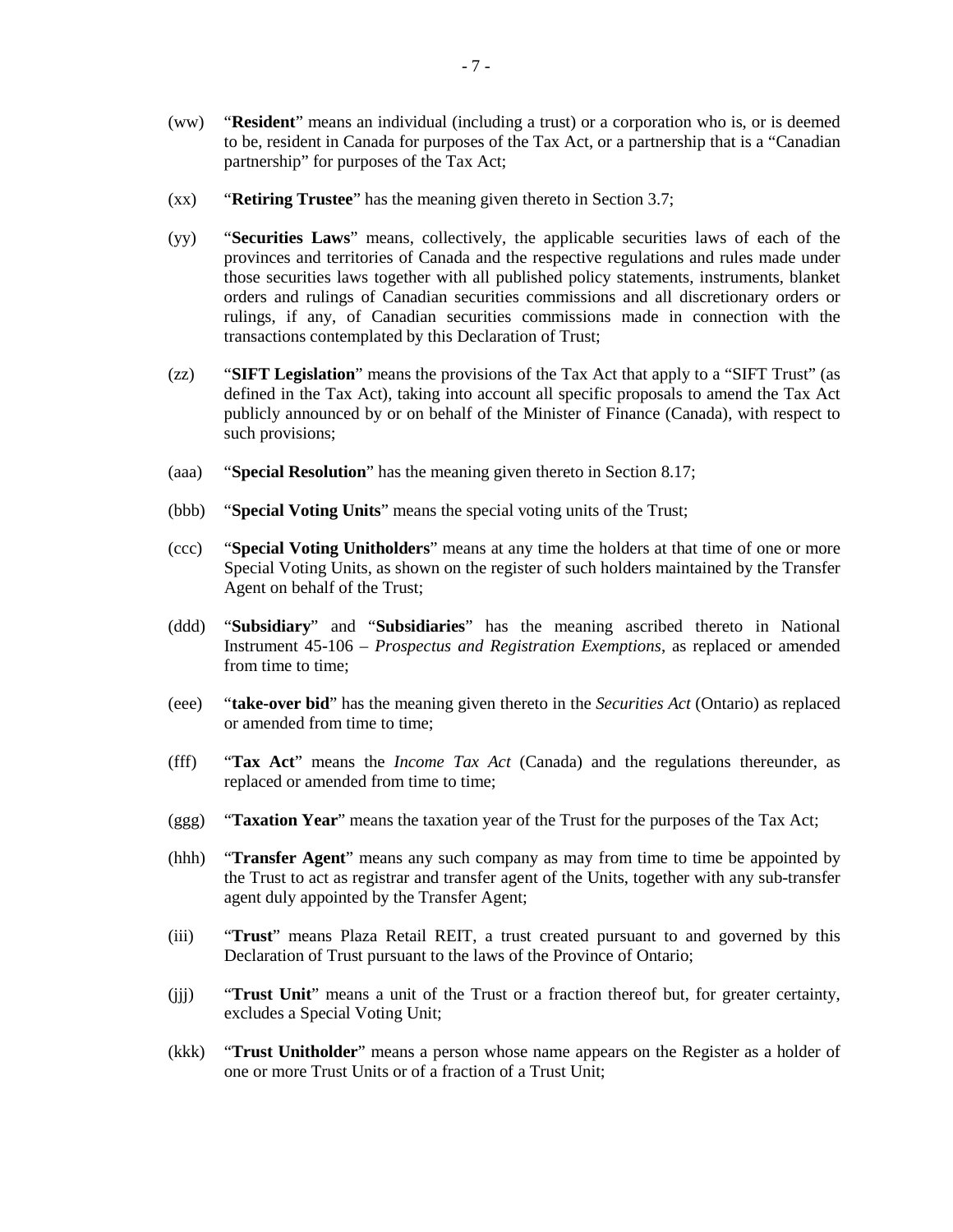- (lll) "**Trustees**" means the trustee or trustees of the Trust holding office under and in accordance with this Declaration of Trust from time to time and "**Trustee**" means any one of them;
- (mmm) "**Trustees' Regulations**" means the regulations adopted by the Trustees pursuant to Section 4.3:
- (nnn) "**TSX**" means the Toronto Stock Exchange;
- (ooo) "**Units**" means, collectively, the Trust Units and Special Voting Units;
- (ppp) "**Unit Certificate**" means a certificate, in the form stipulated by [Article](#page-33-1) 7, evidencing one or more Trust Units, issued and certified in accordance with the provisions hereof; and
- (qqq) "**Unitholder**" means a person whose name appears on the Register as a holder of one or more Trust Units or Special Voting Units, or a fraction thereof.

#### <span id="page-12-0"></span>**1.2 Tax Act**

Any reference herein to a particular provision of the Tax Act shall include a reference to that provision as it may be replaced, renumbered or amended from time to time. Where there are proposals for amendments to the Tax Act that have not been enacted into law or proclaimed into force on or before the date on which such proposals are to become effective, the Trustees may take such proposals into consideration and may apply the provisions hereof as if such proposals had been enacted into law and proclaimed into force.

#### <span id="page-12-1"></span>**1.3 Day Not a Business Day**

Except as expressly specified in this Declaration of Trust, in the event that any day on which any amount is to be determined or any action is required to be taken hereunder is not a Business Day, then such amount shall be determined or such action shall be required to be taken at or before the requisite time on the next succeeding day that is a Business Day. Notwithstanding the foregoing, this Section [1.3](#page-12-1) is not applicable to Sections [11.1,](#page-58-3) [11.2](#page-59-0) and [11.3.](#page-59-1)

#### <span id="page-12-2"></span>**1.4 Time of Essence**

Time shall be of essence in this Declaration of Trust.

## **ARTICLE 2 DECLARATION OF TRUST**

#### <span id="page-12-4"></span><span id="page-12-3"></span>**2.1 Establishment of the Trust**

The Trustees hereby agree to hold and administer the property, real, personal or otherwise, tangible or intangible, which has been or is hereafter transferred, conveyed or paid to or otherwise received by the Trust or to which the Trust is otherwise entitled, including the Initial Contribution, and all rents, income, profits and gains therefrom in trust for the use and benefit of the Unitholders, their successors, permitted assigns and personal representatives upon the trusts and subject to the terms and conditions hereinafter declared and set forth, such trust to constitute the Trust hereunder.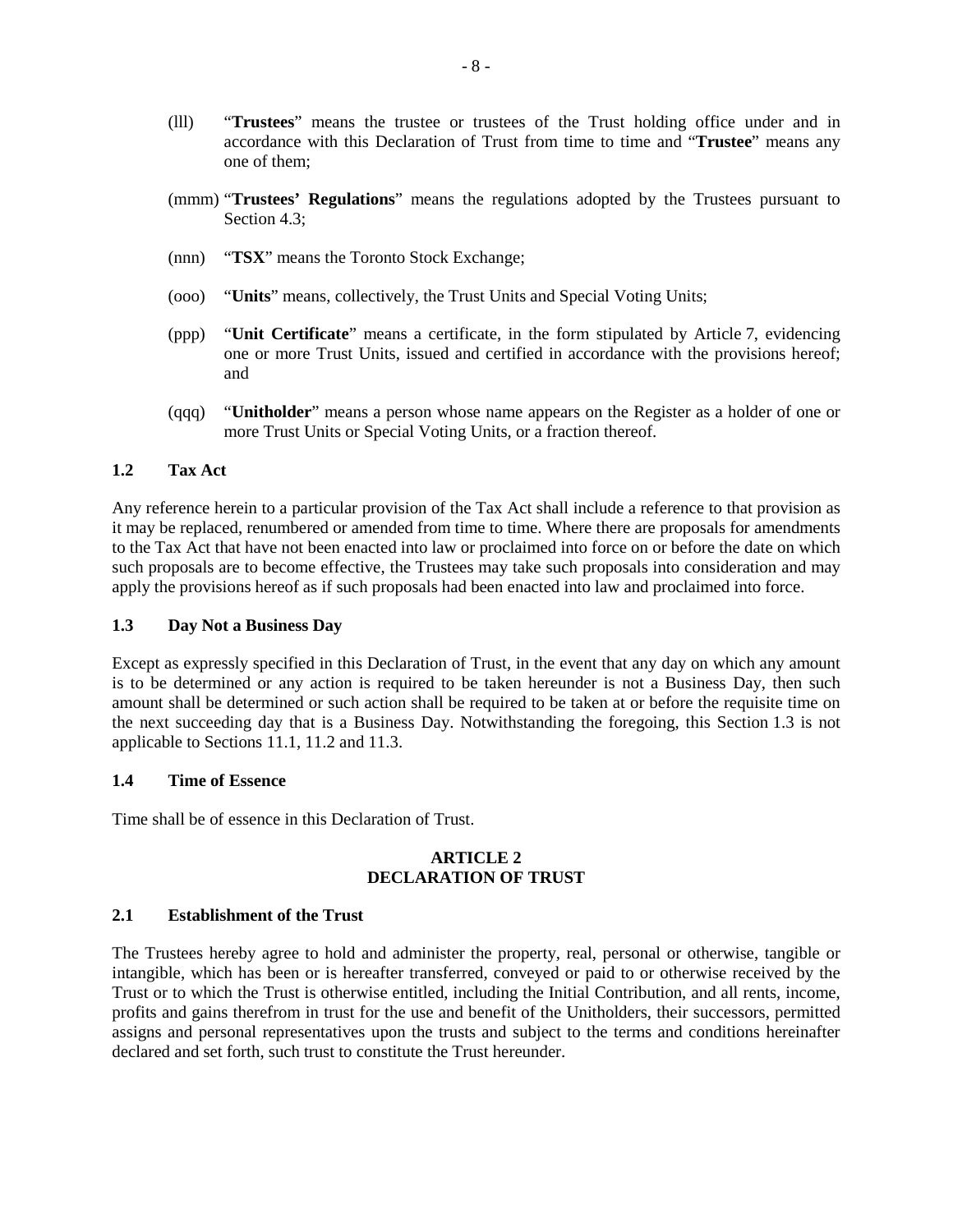## <span id="page-13-0"></span>**2.2 Initial Contribution**

The Trustees hereby acknowledge and confirm that the Initial Unitholder has made the Initial Contribution to the Initial Trustees for the purpose of establishing the Trust.

## <span id="page-13-1"></span>**2.3 Name**

The name of the Trust is Plaza Retail REIT. As far as practicable and except as otherwise provided in this Declaration of Trust, the Trustees shall conduct the affairs of the Trust, hold property, execute all documents and take all legal proceedings under that name. For greater certainty, where any reference is made in this Declaration of Trust, or any other instrument to which the Trust or the Trustees, as trustees of the Trust, are a party, to an act to be performed by, an appointment to be made by, an obligation or liability of, an asset or right of, a discharge or release to be provided by, a suit or proceeding to be taken by or against, or a covenant, representation or warranty by or with respect to (i) the Trust; or (ii) the Trustees, such reference shall be construed and applied for all purposes as if it referred to an act to be performed by, an appointment to be made by, an obligation or liability of, an asset or right of, a discharge or release to be provided by, a suit or proceeding taken by or against, or a covenant, representation or warranty by or with respect to the Trustees as trustees of the Trust.

## <span id="page-13-2"></span>**2.4 Use of Name**

Should the Trustees determine that the use of the name Plaza Retail REIT is not practicable, legal or convenient, they may use such other designation or they may adopt such other name for the Trust as they deem appropriate and the Trust may hold property and conduct its activities under such other designation or name.

## <span id="page-13-3"></span>**2.5 Office**

The principal, registered and head office and centre of administration of the Trust shall be located at 527 Queen Street, Suite 200, Fredericton, NB, E3B 1B8, unless changed by the Trustees to another location in Canada. The Trust may have such other offices or places for the conduct of its affairs as the Trustees may from time to time determine as necessary or desirable.

## <span id="page-13-4"></span>**2.6 Nature of the Trust**

The Trust is an unincorporated open-end limited purpose trust. The Trust, its Trustees and its property shall be governed by the general law of trusts, except as such general law of trusts has been or is from time to time modified, altered or abridged for trusts or for the Trust by:

- (a) applicable laws, regulations or other requirements imposed by applicable securities or other regulatory authorities; and
- (b) the terms, conditions and trusts set forth in this Declaration of Trust.

The Trust is not and is not intended to be, shall not be deemed to be and shall not be treated, as a general partnership, limited partnership, syndicate, association, joint venture, company, corporation or joint stock company nor shall the Trustees or the Unitholders or any of them or any officers or other employees of the Trust or any one of them for any purpose be, or be deemed to be, treated in any way whatsoever to be, liable or responsible hereunder as partners or joint venturers. Neither the Trustees nor any officer or other employee of the Trust shall be, or be deemed to be, agents of the Unitholders. The relationship of the Unitholders to the Trustees, to the Trust and to the property of the Trust shall be solely that of beneficiaries of the Trust and their rights shall be limited to those conferred upon them by this Declaration of Trust.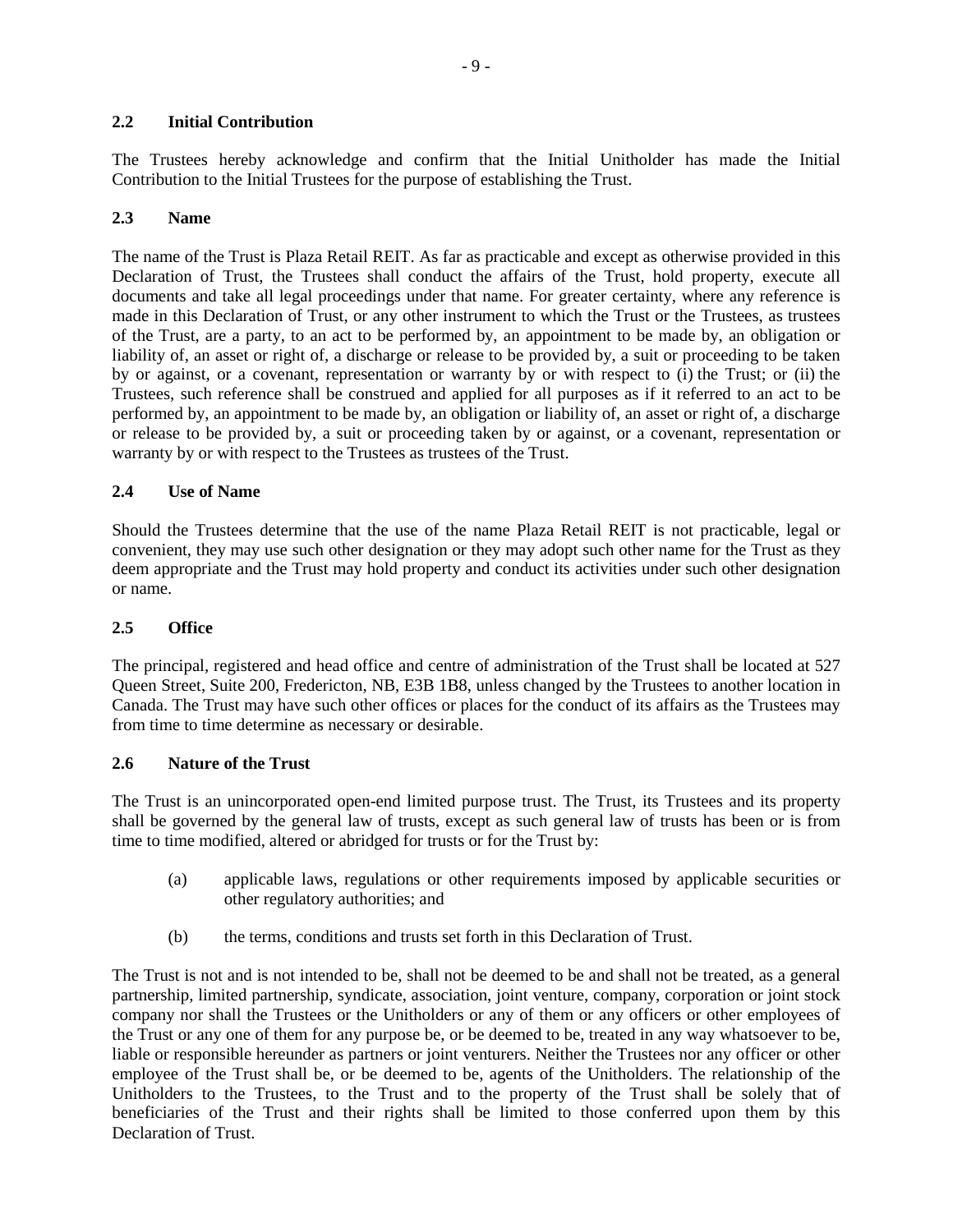#### <span id="page-14-0"></span>**2.7 Rights of Unitholders**

The rights of each beneficiary of the Trust are described by reference to Units. The rights of each Unitholder to call for a distribution or division of assets, monies, funds, income and capital gains held, received or realized by the Trustees are limited to those contained herein and, except as provided herein, no Unitholder shall be entitled to call for any partition or division of the Trust's property or for a distribution of any particular asset forming part of the Trust's property or of any particular monies or funds received by the Trustees. The legal ownership of the property of the Trust and the right to conduct the activities of the Trust are vested exclusively in the Trustees, and no Unitholder has or is deemed to have any right of ownership in any of the property of the Trust, except as specifically provided herein. Except as specifically provided herein, no Unitholder shall be entitled to interfere with or give any direction to the Trustees with respect to the affairs of the Trust or in connection with the exercise of any powers or authorities conferred upon the Trustees under this Declaration of Trust. The Units shall be personal property and shall confer upon the holders thereof only the interest and rights specifically set forth in this Declaration of Trust.

#### **ARTICLE 3 TRUSTEES AND OFFICERS**

#### <span id="page-14-2"></span><span id="page-14-1"></span>**3.1 Number**

There shall be a minimum of three (3) and a maximum of ten (10) Trustees. The number of Trustees within such minimum and maximum numbers may be changed by the Unitholders or by the Trustees from time to time at their discretion. Notwithstanding the foregoing, the number of Trustees comprising the Board will be set at seven (7) Trustees following Closing.

#### <span id="page-14-3"></span>**3.2 Term**

Subject to Subsection 3.7, the Trustees elected at an annual meeting will be elected for a term expiring at the close of the next annual meeting and will be eligible for re-election. Trustees appointed by the Trustees between meetings of Unitholders in accordance with Subsection [3.8](#page-16-0) shall be appointed for a term expiring at the conclusion of the next annual meeting and will be eligible for election or re-election, as the case may be.

#### <span id="page-14-4"></span>**3.3 Qualifications of Trustees**

A Trustee shall be an individual that is at least 18 years of age, not under any legal disability and not found to be of unsound mind or incapable of managing property by a court in Canada or elsewhere ("**Adjudicated Incompetence**"), and not have the status of bankrupt.

#### <span id="page-14-5"></span>**3.4 Residency of Trustees**

A majority of the Trustees must be Residents. If at any time a majority of the Trustees or a majority of the Trustees of any committee of the Trustees are not Residents because of the death, resignation, insolvency, bankruptcy, Adjudicated Incompetence or incapacity, removal or change in circumstance of any Trustee who was a Resident Trustee, or there are no Trustees who are Residents, the Trustee or Trustees who are Non-Residents shall, immediately before that time, be deemed to have resigned and shall cease to be Trustees with effect from the time of such deemed resignation and the remaining Trustees shall appoint a sufficient number of Resident Trustees to comply with this requirement. If at any time the number of Trustees is less than the number required under this Declaration of Trust and the remaining Trustee or Trustees fail or are unable to act in accordance with Section [3.7](#page-15-2) and/or Section [3.12](#page-18-0) to appoint one or more additional Trustees or if, upon the resignation or deemed resignation of one or more Trustees there would be no Trustees, then any remaining Trustee or Unitholder or officer of the Trust or the Auditors, as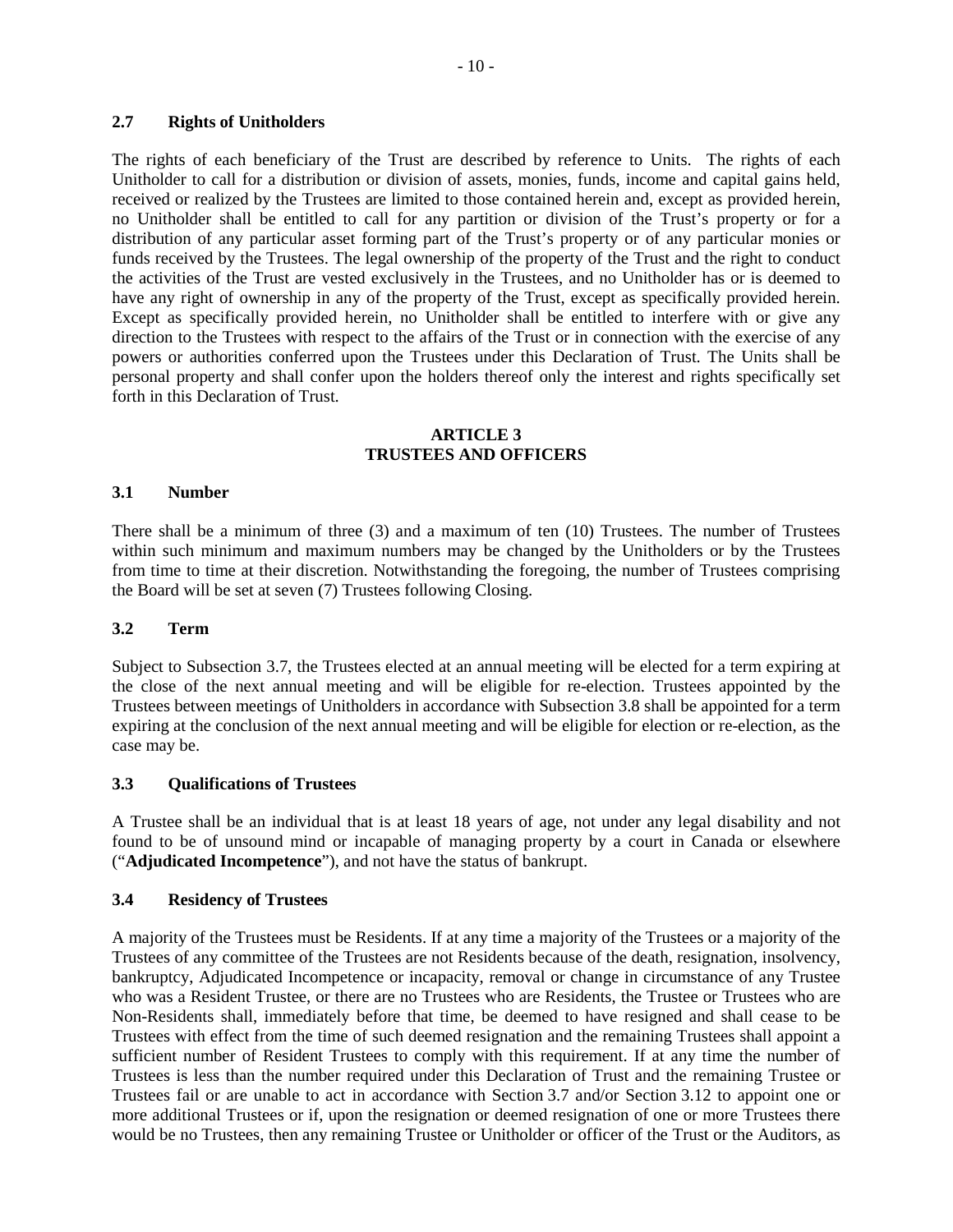the case may be, may apply to the Superior Court of Justice of Ontario for an order appointing one or more Trustees so that following such appointment a majority of the Trustees are Residents, to act until the next annual meeting of Unitholders or on such other terms as the Court may order. Any Trustee who is a Resident who proposes to become a Non-Resident shall notify the other Trustees thereof as soon as reasonably practicable and, if a majority of the Trustees would not be Residents if such Trustee became a Non-Resident, such Trustee shall resign as a Trustee effective upon the day of such notification and shall be replaced with a Trustee who is a Resident.

# <span id="page-15-0"></span>**3.5 Election of Trustees**

Subject to Sections [3.1,](#page-14-2) [3.3,](#page-14-4) [3.4,](#page-14-5) [3.8](#page-16-0) and [3.12,](#page-18-0) the election of the Trustees shall be by the vote of Unitholders. The appointment or election of any Trustee (other than an individual who is serving as a Trustee immediately prior to such appointment or election) shall not become effective unless and until such person shall have in writing accepted such appointment or election and agreed to be bound by the terms of this Declaration of Trust.

## <span id="page-15-1"></span>**3.6 Independent Trustees**

A majority of the Trustees must qualify as "independent" within the meaning of National Instrument 58-201 – *Corporate Governance Guidelines* provided, however, that if at any time a majority of the Trustees are not independent because of the death, resignation, bankruptcy, Adjudicated Incompetence, removal or change in circumstance of any Trustee who was an independent Trustee, this requirement shall not be applicable for a period of 60 days thereafter, during which time the remaining Trustees shall appoint a sufficient number of Trustees who qualify as "independent" to comply with this requirement.

## <span id="page-15-2"></span>**3.7 Resignations, Removal, Incapacity and Death of Trustees**

- (a) A Trustee may resign at any time by an instrument in writing signed by the Trustee and delivered or mailed to the Board of Trustees or the Lead Trustee or, if there is no Lead Trustee, the Chair of Trustees, or, if there is no Chair of Trustees, the Unitholders. A resignation of a Trustee becomes effective at the time a written resignation is received by the Trust, or at the time specified in the resignation.
- (b) A Trustee may be removed at any time with or without cause by a majority of the votes cast at a meeting of Unitholders called for that purpose or with cause by the resolution passed by an affirmative vote of not less than two-thirds of the remaining Trustees. Any removal of a Trustee shall take effect immediately following the aforesaid vote or resolution or at any later time specified in the notice without need for prior accounting, and any Trustee so removed shall be so notified by the Chair of Trustees, Chief Executive Officer or another officer of the Trust or if there is no officer of the Trust, by any remaining Trustee or if there is no Trustee then remaining, by the Unitholders, following such removal.
- (c) Upon the resignation or removal of any Trustee, or such Trustee otherwise ceasing to be a Trustee (in each case, a "**Retiring Trustee**"), such Retiring Trustee shall cease to have the rights, privileges and powers of a Trustee hereunder, shall account to the remaining Trustees as they may require for all property which he or she holds as Trustee and do all such other things as may be required pursuant to Subsection [3.11\(b\)](#page-17-2) hereof; provided however that notwithstanding any other provision of this Declaration of Trust, each such Retiring Trustee shall always continue to have the protections afforded to Trustees in [Article](#page-65-4) 16.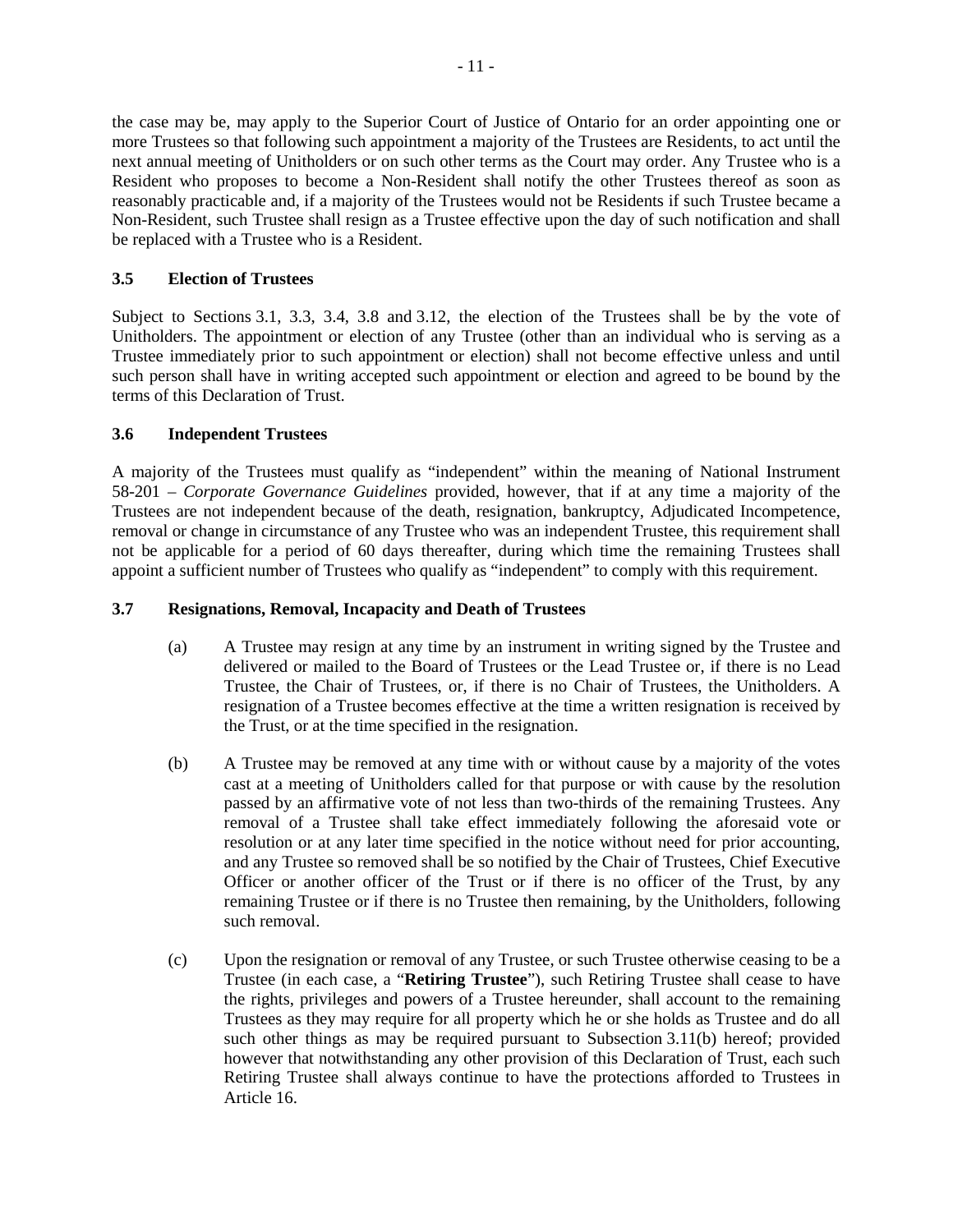(d) Upon the incapacity or death of any Trustee, such Retiring Trustee's legal representative shall execute and deliver on such Trustee's behalf such documents as the remaining Trustees may require as provided in this Section [3.7.](#page-15-2) In the event that a Trustee or his legal representatives, as applicable, are unable or unwilling to execute and deliver such required documents, each of the remaining Trustees is hereby appointed as the attorney of such Trustee for the purpose of executing and delivering such required documents.

## <span id="page-16-0"></span>**3.8 Appointment of Trustees**

The appointment of the Trustees named of the First Part above is hereby confirmed and the term of office applicable to each Trustee shall expire at the close of the first annual meeting of Unitholders. Except as otherwise provided herein, Trustees shall be elected (including the re-election of incumbent Trustees) at each annual meeting of Unitholders, and may be elected at a special meeting of Unitholders. Any such election shall be made either by a resolution approved by a majority of the votes cast at a meeting of Unitholders or shall be made by resolution in writing in the manner set out in Section [8.15.](#page-55-2)  Notwithstanding the foregoing:

- (a) if no Trustees are elected at the annual meeting of Unitholders held immediately before the term of office of the then existing Trustees expires, such existing Trustees shall continue to hold the office of Trustees under this Declaration of Trust until successors have been appointed or they cease to hold office; and
- (b) the Trustees may, between annual meetings of the Unitholders, appoint one or more additional Trustees to serve until the next annual meeting of Unitholders; provided that the number of additional Trustees so appointed will not at any time exceed one-third of the number of Trustees who held such office at the conclusion of the immediately preceding annual meeting of Unitholders (rounding to the nearest whole number).

## <span id="page-16-2"></span><span id="page-16-1"></span>**3.9 Consent to Act**

(a) A person who is appointed a Trustee hereunder shall not become a Trustee until the person has, either before or after such appointment, executed and delivered to the Trust a consent, or such consent is evidenced in minutes of a meeting of Trustees, substantially in the form as follows:

| $\cdot$ "To: | Plaza Retail REIT (the "Trust") |
|--------------|---------------------------------|
| And to:      | The Trustees thereof            |

The undersigned hereby certifies that he or she or it [is/is not] a resident of Canada within the meaning of the *Income Tax Act* (Canada) and consents to act as a Trustee of the Trust and hereby agrees, upon the date of this consent and the the undersigned's appointment as a Trustee of the Trust, to thereby become a party, as a Trustee, to the Declaration of Trust dated the  $1<sup>st</sup>$  day of November, 2013, as amended, supplemented or amended and restated from time to time, constituting the Trust.

Dated:

|        | [Signature] |
|--------|-------------|
| Dated: |             |
|        | [Signature] |

(b) Upon a person being appointed a Trustee hereunder and executing and delivering to the Trust a form of consent substantially as set forth in Subsection [3.9\(a\),](#page-16-2) such person shall become a Trustee hereunder and shall be deemed to be a party (as a Trustee) to this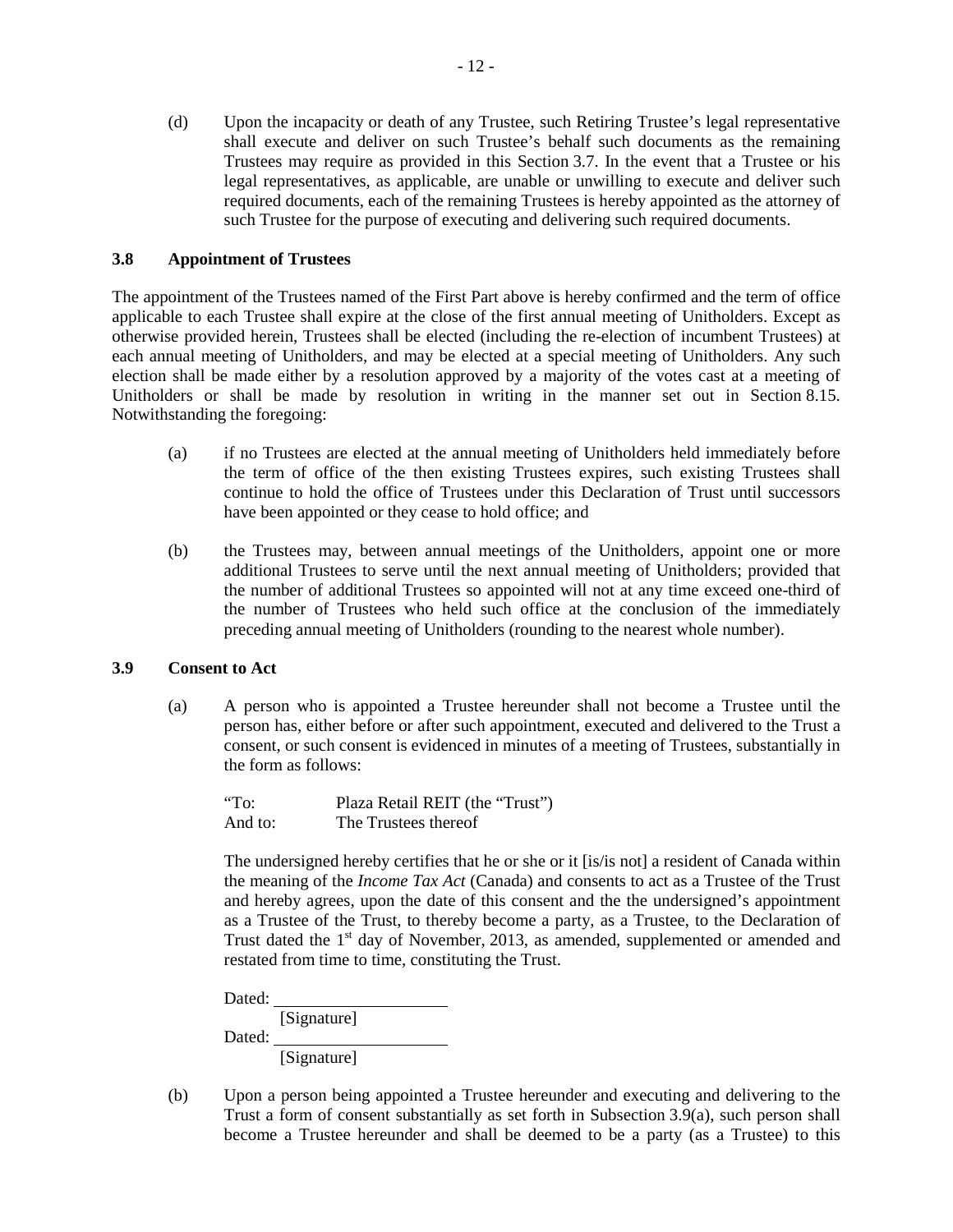Declaration of Trust, as amended, supplemented or amended and restated from time to time.

(c) An act of a Trustee is valid notwithstanding an irregularity in the appointment or election of the Trustee or a defect in the qualification of the Trustee.

#### <span id="page-17-0"></span>**3.10 Failure to Elect Minimum Number of Trustees**

If a meeting of Unitholders fails to elect the minimum number of Trustees required by this Declaration of Trust by reason of the disqualification or death of any nominee, the Trustees elected at the meeting may exercise all of the powers of the Trustees if the number of Trustees so elected constitutes a quorum.

#### <span id="page-17-1"></span>**3.11 Ceasing to Hold Office**

- (a) A Trustee ceases to hold office when:
	- (i) the Trustee ceases to be duly qualified to act as a Trustee as provided under Section [3.3;](#page-14-4)
	- (ii) the Trustee ceases to be a Trustee in accordance with Section [3.4;](#page-14-5)
	- (iii) the Trustee dies or resigns; or
	- (iv) the Trustee is removed in accordance with Section [3.7.](#page-15-2)
- <span id="page-17-2"></span>(b) Upon a Trustee ceasing to hold office as such hereunder, such Trustee shall cease to be a party (as a Trustee) to this Declaration of Trust; provided, however, that such Trustee shall continue to be entitled to be paid any amounts owing by the Trust to the Trustee and to the benefits of the indemnity provided in Section [16.2.](#page-66-0) Such Trustee shall execute and deliver such documents as the remaining Trustees shall reasonably require for the conveyance of any Trust property held in that Trustee's name, shall account to the remaining Trustees as they may reasonably require for all property which that Trustee holds as Trustee, shall resign from all directorship or similar positions held by such Trustee in any entity in which the Trust has an interest and shall thereupon be discharged as Trustee. Upon the incapacity or death of any Trustee, his legal representative shall execute and deliver on his behalf such documents as the remaining Trustees may reasonably require as provided in this Subsection [3.11\(b\).](#page-17-2) In the event that a Trustee or his legal representatives, as applicable, are unable or unwilling to execute and deliver such required documents, each of the remaining Trustees is hereby appointed as the attorney of such Trustee for the purposes of executing and delivering such required documents. This power of attorney granted to each of the remaining Trustees is not intended to be a continuing power of attorney within the meaning of the *Substitute Decisions Act, 1992* (Ontario), exercisable during a Trustee's incapacity to manage property, or any similar power of attorney under equivalent legislation in any of the provinces or territories of Canada (a "**CPOA**"). The execution of this power of attorney will not terminate any CPOA granted by the Trustee previously and will not be terminated by the execution by the Trustee in the future of a CPOA, and the Trustee hereby agrees not to take any action in future which results in the termination of this power of attorney.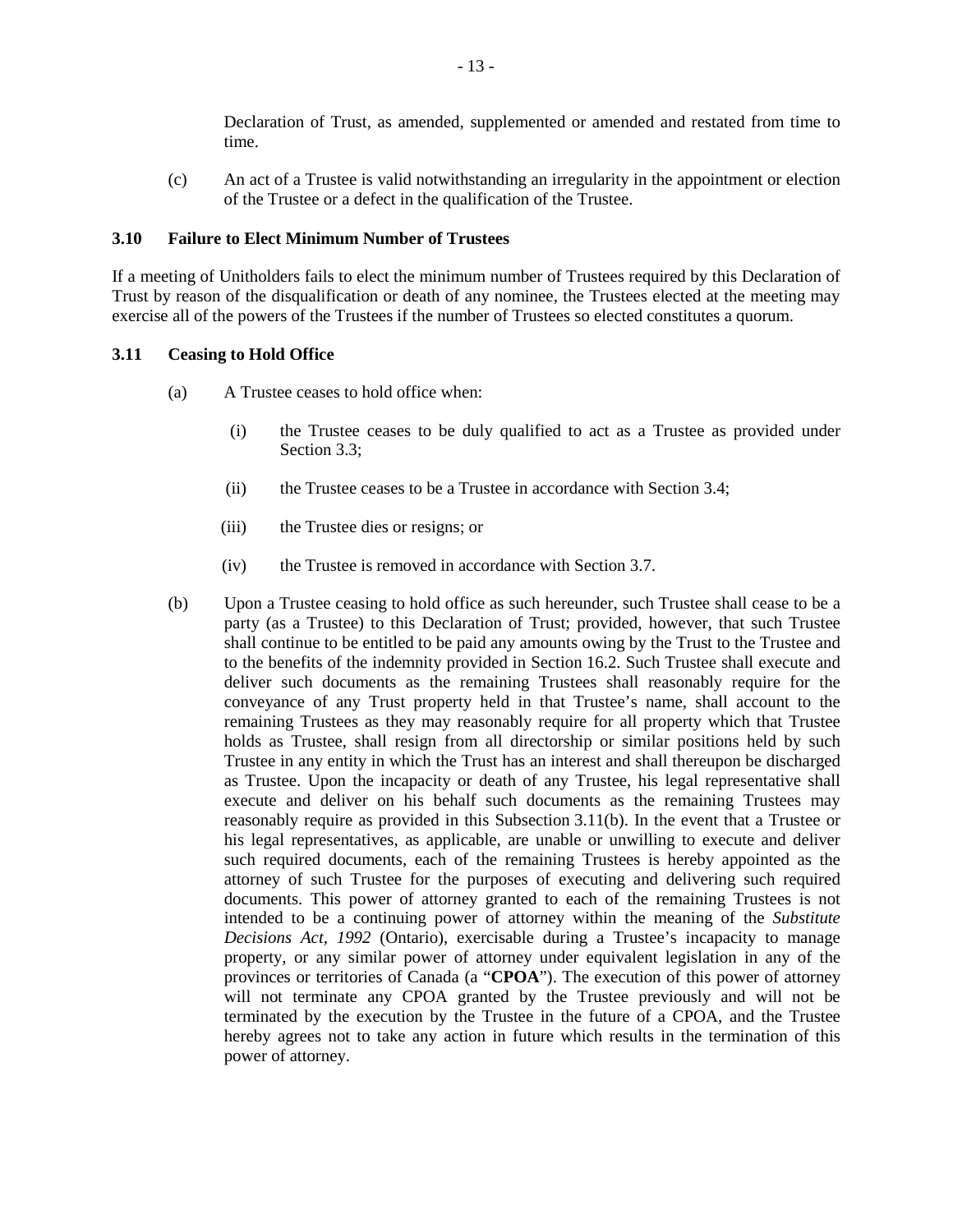#### <span id="page-18-0"></span>**3.12 Vacancies by Trustees**

The death, resignation, bankruptcy, Adjudicated Incompetence or other incapacity to exercise the duties of the office of a Trustee or the removal or other cessation to hold office of a Trustee shall not operate to annul this Declaration of Trust or affect the continuity of the Trust. Until vacancies are filled, the remaining Trustee or Trustees (even if less than a quorum) may exercise the powers of the Trustees hereunder. In the case of a vacancy, the Unitholders or, so long as they constitute a quorum and a majority of the Trustees constituting such quorum are Residents, a majority of the Trustees continuing in office may fill such vacancy, except a vacancy resulting from an increase in the number of Trustees or from a failure of the Unitholders to elect the minimum number of Trustees fixed by or pursuant to this Declaration of Trust. If there is not such a quorum of Trustees and there is a failure by the Unitholders to elect the minimum number of Trustees required by or pursuant to this Declaration of Trust, the Trustees then in office shall promptly call a special meeting of Unitholders to fill the vacancy and, if they fail to call a meeting or if there are no Trustees then in office, the meeting may be called by any Unitholder. A Trustee appointed to fill a vacancy holds office, subject to Section [3.7](#page-15-2) and Section [3.11,](#page-17-1) until the close of the next annual meeting of the Unitholders, unless such Trustee is elected at the next annual meeting.

## <span id="page-18-1"></span>**3.13 Successor and Additional Trustees**

The right, title and interest of the Trustees in and to the property and assets of the Trust shall vest automatically in all persons who may hereafter become Trustees upon their due election or appointment and qualification and acceptance thereof without any further act and they shall thereupon have all the rights, privileges, powers, obligations and immunities of Trustees hereunder. Such right, title and interest shall vest in the Trustees whether or not conveyancing documents have been executed and delivered pursuant to Section [3.11](#page-17-1) or otherwise.

## <span id="page-18-2"></span>**3.14 Compensation and Other Remuneration**

Only Trustees who are not officers or employees of and who do not receive salary from the Trust, any manager of the Trust, or any of their respective subsidiaries shall receive such fees and other reasonable compensation (including, without limitation, fees for serving as Chair of Trustees, for serving as chair of any committee of Trustees and for attendance at each meeting of Trustees and of each committee of Trustees) as the Trustees may determine from time to time, as well as reimbursement of their reasonable travel and out-of-pocket expenses properly incurred in acting as a Trustee.

Each of the Trustees, either directly or indirectly, shall also be entitled to receive remuneration for services rendered to the Trust in any other capacity. Such services may include, without limitation, services as an officer of the Trust, legal, accounting or other professional services or services as a broker, transfer agent or underwriter, whether performed by a Trustee or any Person affiliated with a Trustee. Trustees who are employees of and who receive salary from the Trust, any manager of the Trust, or any of their respective affiliates shall not be entitled to receive any remuneration for their services as Trustees but shall be entitled to reimbursement from the Trust of their out-of-pocket expenses incurred in acting as a Trustee.

## <span id="page-18-3"></span>**3.15 Validity of Acts**

Any act of a Trustee is valid notwithstanding any irregularity in the appointment of the Trustees or a defect in the qualifications of the Trustees.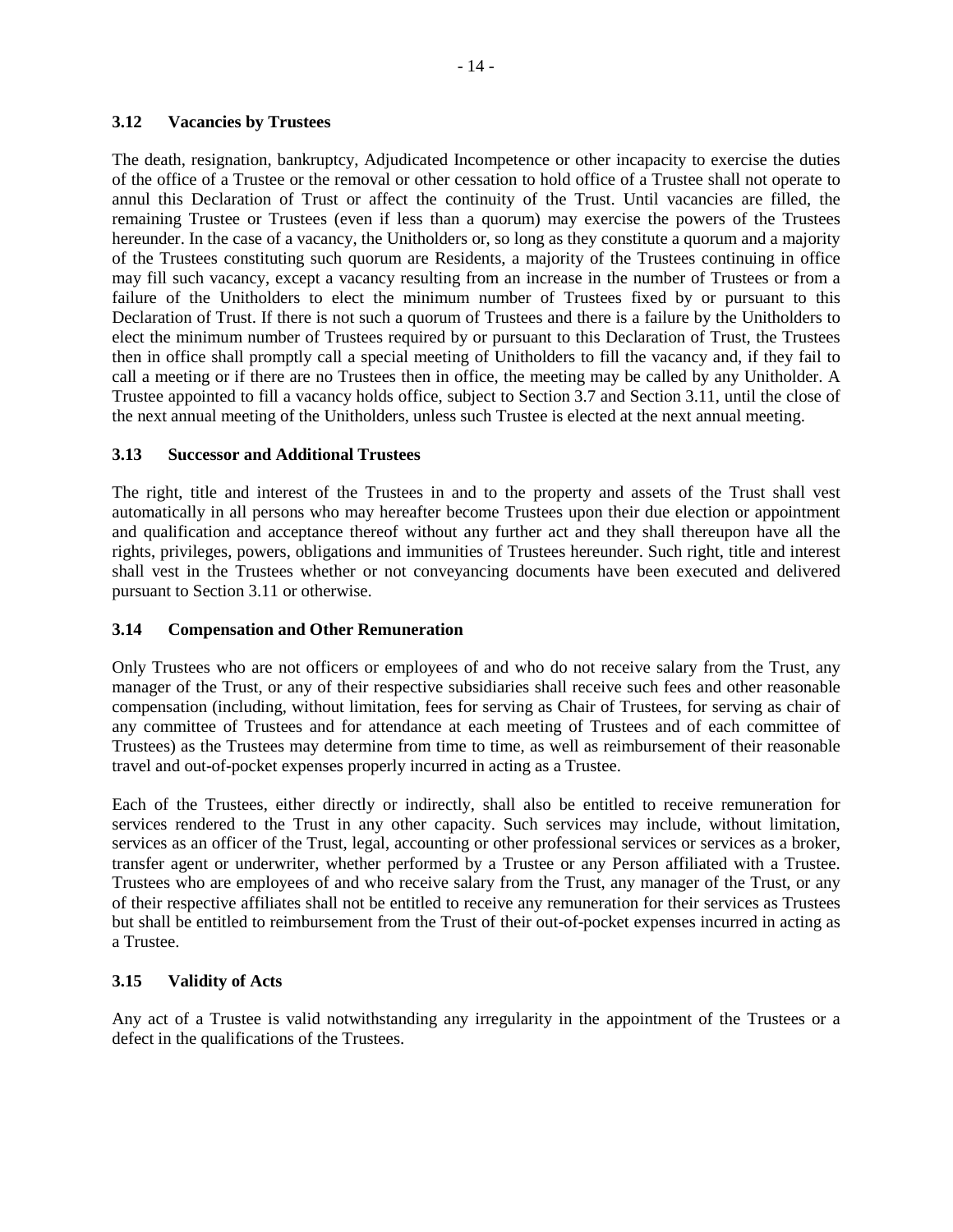#### **ARTICLE 4 TRUSTEES' POWERS AND DUTIES**

## <span id="page-19-1"></span><span id="page-19-0"></span>**4.1 General Powers**

The Trustees, subject only to the terms and conditions contained in this Declaration of Trust, including without limitation, Sections [6.1,](#page-29-7) [6.2](#page-31-0) and [8.8,](#page-53-0) shall have, without further or other authorization and free from any control or direction on the part of the Unitholders, full, absolute and exclusive power, control and authority over the assets of the Trust and over the operations of the Trust to the same extent as if the Trustees were the sole and absolute legal and beneficial owners of such assets in their own right, to do all such acts and things as in their sole judgment and discretion are necessary or incidental to, or desirable for, the carrying out of any of the purposes of the Trust or the conducting of the affairs of the Trust. In construing the provisions of this Declaration of Trust, there shall be a presumption in favour of the power and authority having been granted to the Trustees. The enumeration of any specific power or authority herein shall not be construed as limiting the general powers or authority or any other specified power or authority conferred herein on the Trustees. Except as specifically required by such laws, the Trustees shall in carrying out investment activities not be in any way restricted by the provisions of the laws of any jurisdiction limiting or purporting to limit investments which may be made by trustees. Without limiting the generality of the foregoing, the Trustees may, subject to the terms and conditions contained in this Declaration of Trust, make any investments without being required to adhere to all of, or any particular portion of the investment criteria or diversification requirements set forth in the *Trustee Act* (Ontario), as replaced or amended from time to time, including, without limitation, investments in mutual funds, common trust funds, unit trusts and similar types of investment vehicles, to alter or vary such investments from time to time in a like manner, to retain such investments for such length of time as the Trustees, in their discretion determine and to delegate management and authority to discretionary managers of investment funds as the Trustees in their discretion determine appropriate.

For greater certainty and without limiting the generality of this Section [4.1,](#page-19-1) the Trust is authorized to complete the transactions described in the Information Circular.

#### <span id="page-19-2"></span>**4.2 Specific Powers and Authorities**

Subject only to the terms and conditions contained in this Declaration of Trust including, without limitation in Sections [6.1,](#page-29-7) [6.2](#page-31-0) and [8.8,](#page-53-0) and in addition to any powers and authorities conferred by this Declaration of Trust or which the Trustees may have by virtue of any present or future statute or rule of law, the Trustees, without any action or consent by the Unitholders, shall have and may exercise, on behalf of the Trust or otherwise, at any time and from time to time the following powers and authorities which may or may not be exercised by them in their sole judgment and discretion and in such manner and upon such terms and conditions as they may from time to time deem proper:

- (a) to retain, invest and re-invest the capital or other funds of the Trust in real or personal property of any kind, all without regard to whether any such properties are authorized by law for the investment of trust funds, and to possess and exercise all the rights, powers and privileges appertaining to the ownership of the property of the Trust and to increase the capital of the Trust at any time by the issuance of additional Units for such consideration as they deem appropriate;
- (b) for such consideration as they deem proper, to invest in, purchase or otherwise acquire for cash or other property or through the issuance of Units or through the issuance of notes, debentures, bonds or other obligations or securities of the Trust and hold for investment the entire or any participating interest in any mortgages. In connection with any such investment, purchase or acquisition, the Trustees shall have the power to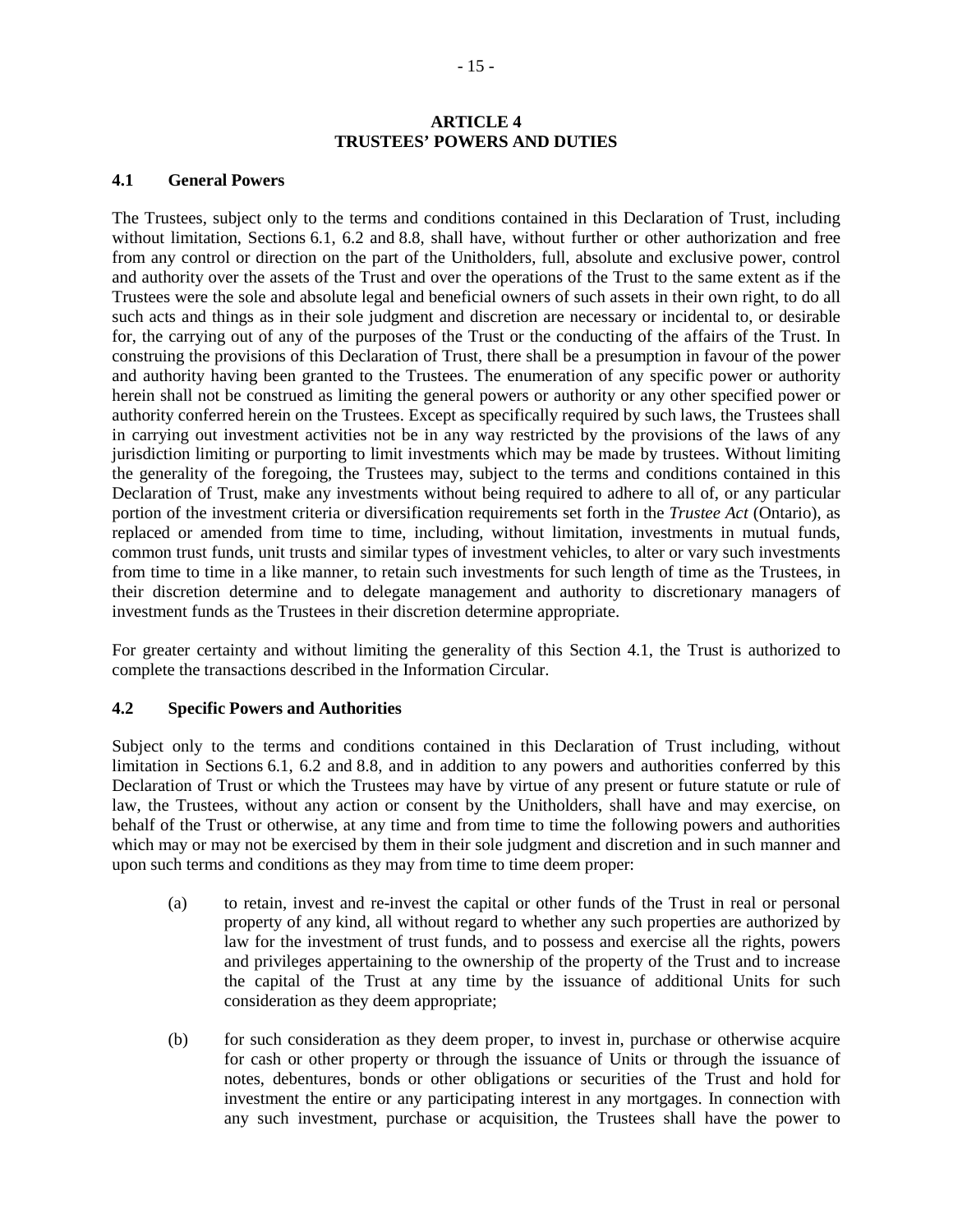acquire a share of rents, lease payments or other gross income from or a share of the profits from or a share in the equity or ownership of real property;

- (c) to sell, rent, lease, hire, exchange, release, partition, assign, mortgage, pledge, hypothecate, grant security interests in, encumber, negotiate, convey, transfer or otherwise dispose of any or all of the property of the Trust by deeds, trust deeds, assignments, bills of sale, transfers, leases, mortgages, financing statements, security agreements and other instruments for any of such purposes executed and delivered for and on behalf of the Trust by one or more of the Trustees or by a duly authorized officer, employee, agent or any nominee of the Trust;
- (d) to enter into leases, contracts, obligations and other agreements for a term extending beyond the term of office of the Trustees and beyond the possible termination of the Trust or for a lesser term;
- (e) to borrow money from or incur indebtedness to any person, to guarantee, indemnify or act as surety with respect to payment or performance of obligations of third parties; to enter into other obligations on behalf of the Trust; and to assign, convey, transfer, mortgage, subordinate, pledge, grant security interests in, encumber or hypothecate the property of the Trust to secure any of the foregoing;
- (f) without limit as to amount, to issue any type of debt securities or convertible debt securities and to borrow money or incur any other form of indebtedness for the purpose of carrying out the purposes of the Trust or for other expenses incurred in connection with the Trust and for such purposes may draw, make, execute and issue promissory notes and other negotiable and non-negotiable instruments or securities and evidences of indebtedness, secure the payment of sums so borrowed or indebtedness incurred and mortgage, pledge, assign or grant a security interest in any money owing to the Trust or its property or engage in any other means of financing the Trust;
- (g) to lend money or other property of the Trust, whether secured or unsecured;
- (h) to establish systems to monitor the qualification of the Trust as a "mutual fund trust", a "unit trust" and a "real estate investment trust" within the meaning of the Tax Act;
- (i) to incur and pay out of the property of the Trust any charges or expenses and disburse any funds of the Trust, which charges, expenses or disbursements are, in the opinion of the Trustees, necessary or incidental to or desirable for the carrying out of any of the purposes of the Trust or conducting the affairs of the Trust including, without limitation, taxes or other governmental levies, charges and assessments of whatever kind or nature, imposed upon or against the Trustees in connection with the Trust or the property of the Trust or upon or against the property of the Trust or any part thereof and for any of the purposes herein;
- (j) to deposit funds of the Trust in banks, trust companies and other depositories, whether or not such deposits will earn interest, the same to be subject to withdrawal on such terms and in such manner and by such person or persons (including, without limitation, any one or more Trustees, officers, agents or representatives) as the Trustees may determine;
- (k) to possess and exercise all the rights, powers and privileges appertaining to the ownership of or interest in all or any mortgages or securities, issued or created by, or interest in, any person, forming part of the assets of the Trust, to the same extent that an individual might and, without limiting the generality of the foregoing, to vote or give any consent, request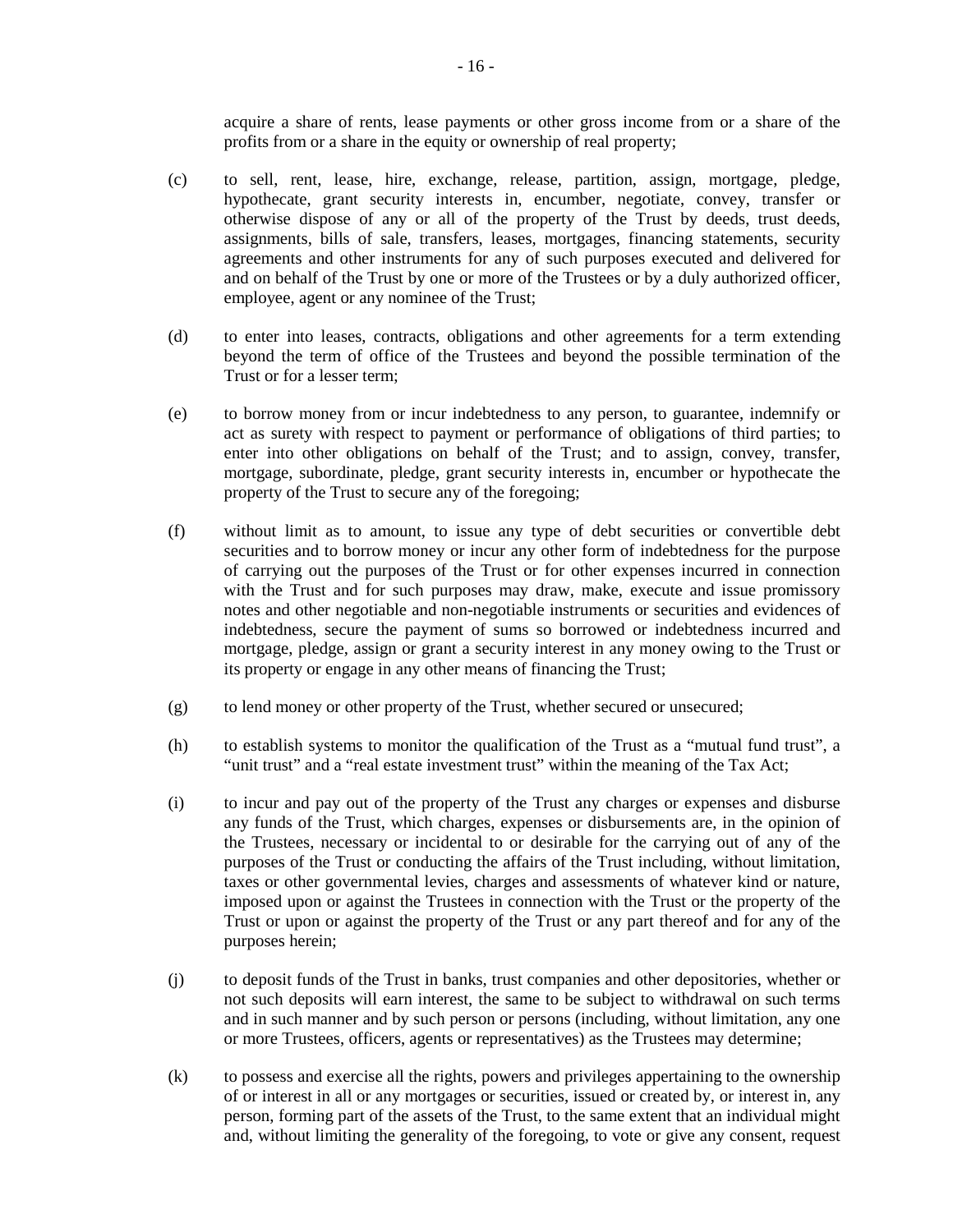or notice, or waive any notice, either in person or by proxy or power of attorney, with or without power of substitution, to one or more persons, which proxies and powers of attorney may be for meetings or action generally or for any particular meeting or action and may include the exercise of discretionary power;

- (l) to exercise any conversion privilege, subscription right, warrant or other right or option available in connection with any property of the Trust at any time held by it and to make payments incidental thereto; to consent, or otherwise participate in or dissent from, the reorganization, consolidation, amalgamation, merger or readjustment of the finances of any person (other than the Trust), any of the securities of which may at any time be held, directly or indirectly, by the Trust, or to the sale, mortgage or lease of the property of any such person; and to do any act with reference thereto, including (without limitation) the delegation of discretionary powers, the exercise of options, the making of agreements or subscriptions and the payment of expenses, assessments or subscriptions which it may consider necessary or advisable in connection therewith;
- (m) to elect, appoint, engage or employ officers for the Trust (including, without limitation, the Chair of Trustees, Vice-Chair, President, Chief Executive Officer, Chief Operating Officer, Chief Financial Officer, Executive Vice Presidents, Secretary, Treasurer and such vice-presidents and other officers as the Trustees may determine), who may be removed or discharged at the discretion of the Trustees, such officers to have such powers and duties, and to serve such terms as may be prescribed by the Trustees or by the Trustees' Regulations; to engage, appoint, employ or contract with any persons as agents, representatives, employees or independent contractors or otherwise (including, without limitation, real estate advisors, investment advisors, registrars, underwriters, accountants, lawyers, real estate agents, property managers, appraisers, brokers, architects, engineers, construction managers, general contractors or otherwise) in one or more capacities, and to pay compensation from the Trust for services in as many capacities as such persons may be so engaged or employed; and, except as prohibited by law or this Declaration of Trust, to delegate any of the powers and duties of the Trustees (including, without limitation, the power of delegation) to any one or more Trustees, agents, representatives, officers, employees, independent contractors or other persons without regard to whether such power, authority or duty is normally granted or delegated by Trustees;
- (n) to collect, sue for and receive sums of money coming due to the Trust, and to engage in, intervene in, prosecute, join, defend, compromise, abandon or adjust, by arbitration or otherwise, any actions, suits, proceedings, disputes, claims, demands or other litigation relating to the Trust, the assets of the Trust or the Trust's affairs, to enter into agreements therefor whether or not any suit is commenced or claim accrued or asserted and, in advance of any controversy, to enter into agreements regarding the arbitration, adjudication or settlement thereof;
- (o) to renew, modify, release, compromise, extend, consolidate or cancel, in whole or in part, any obligation to or of the Trust;
- (p) to purchase and pay for, out of the assets of the Trust, insurance contracts and policies insuring the assets of the Trust against any and all risks and insuring the Trust and/or any or all of the Trustees, the Unitholders or officers of the Trust against any and all claims and liabilities of any nature asserted by any person arising by reason of any action alleged to have been taken or omitted by the Trust or by the Trustees, the Unitholders or the officers of the Trust;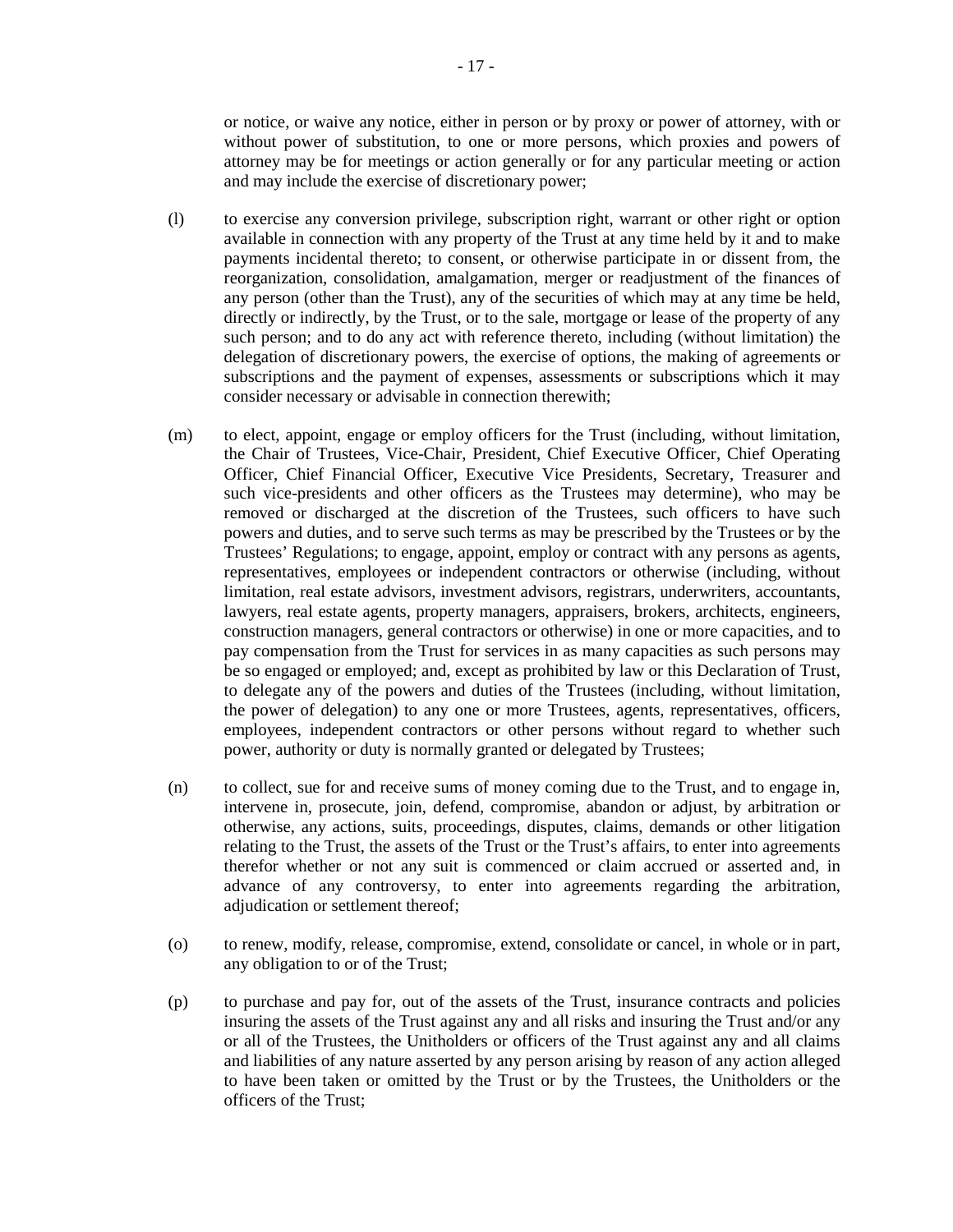- (q) to cause legal title to any of the assets of the Trust to be held by and/or in the name of the Trustees, or by and/or in the name of the Trust or one or more of the Trustees or any other person, on such terms, in such manner with such powers in such person as the Trustees may determine and with or without disclosure that the Trust or Trustees are interested therein provided, however, that should legal title to any of the assets of the Trust be held by and/or in the name of any person or persons other than the Trust, the Trustees shall require such person or persons to execute a declaration of trust acknowledging that legal title to such assets is held in trust for the benefit of the Trust;
- (r) to determine conclusively the allocation to capital, income or other appropriate accounts for all receipts, expenses, disbursements and, property of the Trust;
- (s) to issue Units for such consideration as the Trustees may deem appropriate in their sole discretion, such issuance to be subject to the terms and conditions of this Declaration of Trust;
- (t) to amend the Declaration of Trust pursuant to Section [13.1\(h\)](#page-62-1) and thereafter, to issue Preferred Units, or such other consideration as the Trustees may deem appropriate in their sole discretion in one or more classes (each of which may be comprised of unlimited series) and the Trustees may fix from time to time before such issue the number of Preferred Units which is to comprise each class and series and the designation, rights, privileges, restrictions and conditions attaching to each class and series of Preferred Units including, without limiting the generality of the foregoing, any voting rights, the rate or amount of distributions (which may be cumulative or non-cumulative and variable or fixed) or the method of calculating distributions, the dates of payment thereof, the terms and conditions of redemption, purchase and conversion, if any, any rights on the liquidation, dissolution or winding-up of the Trust, and any sinking fund or other provisions; provided, however that the rights, privileges, restrictions and conditions attaching to each series of Preferred Units shall allow the REIT to continue to qualify as a ''mutual fund trust'' under the Tax Act and to be entitled to deduct in computing its income any income paid or made payable by it to its unitholders;
- (u) to make or cause to be made application for the listing on any stock exchange of any Units or other securities of the Trust, and to do all things which in the opinion of the Trustees may be necessary or desirable to effect or maintain such listing or listings;
- (v) to prepare, sign and file or cause to be prepared, signed and filed any prospectus, offering memorandum or similar document, and any amendment thereto and all agreements contemplated therein or ancillary thereto or relating to or resulting from any offerings of the Units or other securities issued or held by the Trust and to pay the cost thereof and related thereto out of the property of the Trust whether or not such offering is or was of direct benefit to the Trust or those persons (if any) who were Unitholders immediately prior to such offering;
- (w) in addition to the mandatory indemnification provided for in Section [16.2,](#page-66-0) to the extent permitted by law, to indemnify, or enter into agreements with respect to the indemnification of any person with whom the Trust has dealings including, without limitation, the Trustees, the officers of the Trust, the depository, the Transfer Agent or any escrow agent, to such extent as the Trustees shall determine;
- (x) to determine conclusively the value of any or all of the property of the Trust from time to time and, in determining such value, to consider such information and advice as the Trustees, in their sole judgment, may deem material and reliable;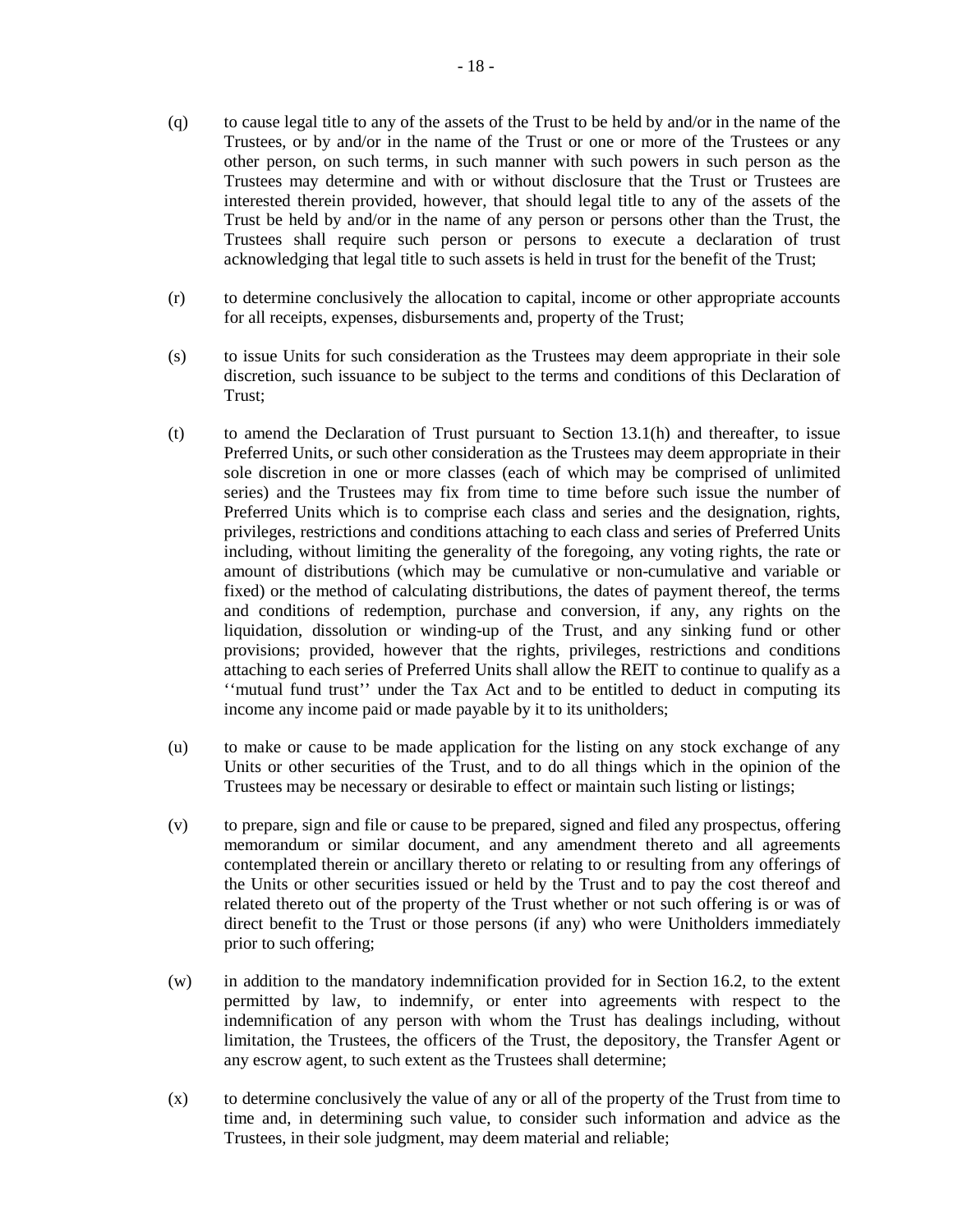- (y) to do all such acts and things and to exercise such powers as may be delegated to the Trustees by any person who co-owns real property with the Trust;
- (z) to pay all taxes or assessments, of whatever kind or nature, whether within or outside Canada, imposed upon or against the Trustees in connection with the Trust's assets, undertaking or income of the Trust, or imposed upon or against the Trust's assets, undertaking or income of the Trust, or any part thereof and to settle or compromise disputed tax liabilities and for the foregoing purposes to make such returns, take such deductions, and make such designations, elections and determinations in respect of the income or net realized capital gains of the Trust and any other matter as shall be permitted under the Tax Act or other tax statute (provided that to the extent necessary the Trustees will seek the advice of the Trust's counsel or the Auditor), and do all such other acts and things as may be deemed by the Trustees in their sole discretion to be necessary, desirable or convenient in connection with the foregoing; and
- (aa) to do all such other acts and things as are incidental to the foregoing, and to exercise all powers that are necessary or useful to carry on the business of the Trust, to promote any of the purposes for which the Trust is formed and to carry out the provisions of this Declaration of Trust.

## <span id="page-23-0"></span>**4.3 Further Powers of the Trustees**

The Trustees shall have the power to prescribe any form provided for or contemplated by this Declaration of Trust. The Trustees may make, adopt, amend, or repeal regulations containing provisions relating to the Trust, the conduct of its affairs, the rights or powers of the Trustees and the rights or powers of the Unitholders or officers, provided that such regulations shall not be inconsistent with law or with this Declaration of Trust and not, in the opinion of the Trustees, prejudicial to Unitholders. The Trustees shall also be entitled to make any reasonable decisions, designations or determinations not inconsistent with law or with this Declaration of Trust which they may determine are necessary or desirable in interpreting, applying or administering this Declaration of Trust or in administering, managing or operating the Trust. To the extent of any inconsistency between this Declaration of Trust and any regulation, decision, designation or determination made by the Trustees, this Declaration of Trust shall prevail and such regulation, decision, designation or determination shall be deemed to be modified to eliminate such inconsistency. Any regulations, decisions, designations or determinations made in accordance with this Section [4.3](#page-23-0) shall be conclusive and binding upon all persons affected thereby.

Subject to any agreement between the Trust and any Trustee and subject as otherwise herein provided, the Trustees may from time to time in their discretion appoint, employ, invest in, contract or deal with any person including, without limitation, any affiliate of any of them and any person in which any one or more of them may be directly or indirectly interested and, without limiting the generality of the foregoing, any Trustee may purchase, hold, sell, invest in or otherwise deal with real property or other property of the same class and nature as may be held by the Trustees as property of the Trust, whether for the Trustee's own account or for the account of another (in a fiduciary capacity or otherwise), without being liable to account therefor and without being in breach of his duties and responsibilities hereunder.

# <span id="page-23-1"></span>**4.4 Banking**

The banking activities of the Trust, or any part thereof, including, but without restricting the generality of the foregoing, the operation of the Trust's accounts; the making, signing, drawing, accepting, endorsing, negotiation, lodging, depositing or transferring of any cheques, promissory notes, drafts, acceptances, bills of exchange and orders for the payment of money; the giving of receipts for orders relating to any property of the Trust; the execution of any agreement relating to any property of the Trust; the execution of any agreement relating to any such banking activities and defining the rights and powers of the parties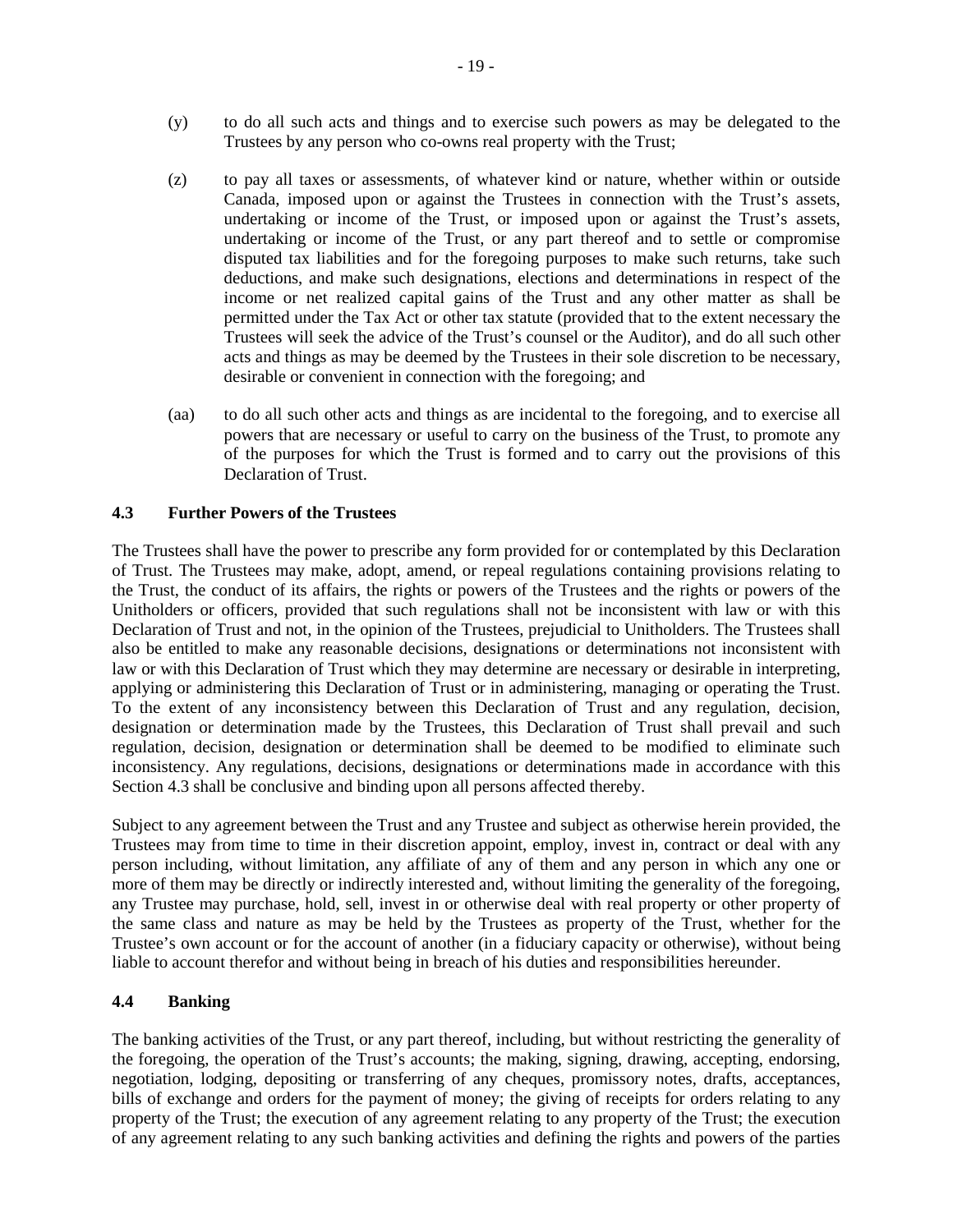thereto; and the authorizing of any officer of such bank to do any act or thing on the Trust's behalf to facilitate such banking activities, shall be transacted with such bank, trust company, or other firm or corporation carrying on a banking business as the Trustees may designate, appoint or authorize from time to time and shall be transacted on the Trust's behalf by one or more officers of the Trust as the Trustees may designate, appoint or authorize from time to time.

# <span id="page-24-0"></span>**4.5 Standard of Care**

The exclusive standard of care required of the Trustees in exercising their powers and carrying out their functions hereunder shall be that they exercise their powers and discharge their duties hereunder as Trustees honestly, in good faith and in the best interests of the Trust and in connection therewith, that they exercise the degree of care, diligence and skill that a reasonably prudent person would exercise in comparable circumstances. Unless otherwise required by law, no Trustee shall be required to give bond, surety or security in any jurisdiction for the performance of any duties or obligations hereunder. The Trustees in their capacity as Trustees shall not be required to devote their entire time to the investments, business or affairs of the Trust.

No Trustee shall be liable in carrying out such Trustee's duties under this Declaration of Trust except in cases where the Trustee fails to act honestly, in good faith and in the best interests of the Trust and the Unitholders or, in connection therewith, fails to exercise the degree of care, diligence and skill that a reasonably prudent person would exercise in comparable circumstances. The duties and standard of care of the Trustees provided as aforesaid are intended to be similar to, and not to be any greater than, those imposed on a director of a corporation governed by the *Canada Business Corporations Act*.

# <span id="page-24-1"></span>**4.6 Fees and Expenses**

As part of the expenses of the Trust, the Trustees may pay or cause to be paid out of the Trust's property, reasonable fees, costs and expenses incurred in connection with the administration and management of the Trust, including (without limitation) real property and brokerage commissions in respect of investments and dispositions of real property made by the Trust, fees of auditors, accountants, lawyers, engineers, appraisers and other agents, consultants and professional advisors employed by or on behalf of the Trust, fees of stock exchanges and the cost of reporting or giving notices to Unitholders. All costs, charges and expenses properly incurred by the Trustees on behalf of the Trust shall be payable out of the Trust's property.

# <span id="page-24-2"></span>**4.7 Reliance Upon Trustees**

Any person dealing with the Trust in respect of any matters pertaining to the assets of the Trust and any right, title or interest therein or to securities of the Trust shall be entitled to rely on a certificate or statutory declaration (including, without limiting the foregoing, a certificate or statutory declaration as to the passing of a resolution of the Trustees) executed by any single Trustee or officer of the Trust or, without limiting the foregoing, such other person as may be authorized by the Trustees as to the capacity, power and authority of the Trustees or any such other person to act for and on behalf and in the name of the Trust. No person dealing with the Trustees or officers of the Trust shall be bound to see to the application of any funds or property passing into the hands or control of the Trustees. The receipt by or on behalf of the Trustees or officers of the Trust for monies or other consideration shall be binding upon the Trust.

## <span id="page-24-3"></span>**4.8 Determinations of Trustees Binding**

All determinations of the Trustees which are made in good faith with respect to any matters relating to the Trust, including, without limitation, whether any particular investment or disposition meets the requirements of this Declaration of Trust, shall be final and conclusive and shall be binding upon the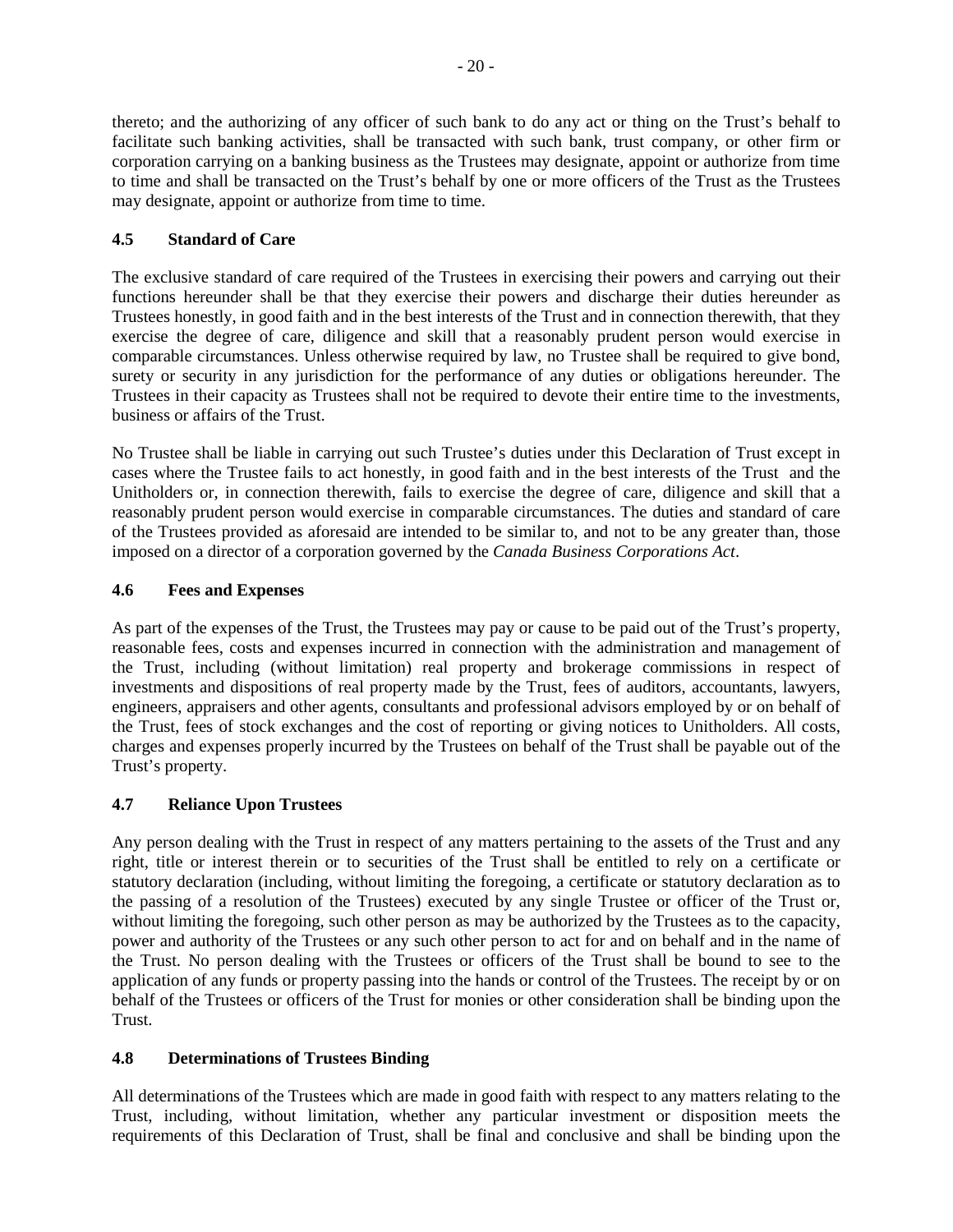Trust and all Unitholders (and, where the Unitholder is a Plan, or other similar fund or plan registered under the Tax Act, upon plan beneficiaries and plan holders past, present and future) and Units of the Trust shall be issued and sold on the condition and understanding that any and all such determinations shall be binding as aforesaid.

## <span id="page-25-0"></span>**4.9 Limitations on Liability of Trustees**

- (a) Subject to the standard of care set forth in Section [4.5,](#page-24-0) none of the Trustees nor any officers, employees or agents of the Trust shall be liable to any Unitholder or any other person in tort, contract or otherwise for any action taken or not taken in good faith in reliance on any documents that are, *prima facie*, properly executed; for any depreciation of, or loss to, the Trust incurred by reason of the sale of any security; for the loss or disposition of monies or securities; for any action or failure to act by any person to whom the Trustees are permitted to delegate and have delegated any of their duties hereunder; or for any other action or failure to act including, without limitation, the failure to compel in any way any former Trustee to redress any breach of trust or any failure by any person to perform obligations or pay monies owed to the Trust, unless such liabilities arise out of a breach of the standard of care, diligence and skill as set out in Section [4.5.](#page-24-0) If the Trustees have retained an appropriate expert, advisor or legal counsel with respect to any matter connected with their duties under this Declaration of Trust, the Trustees may act or refuse to act based on the advice of such expert, advisor or legal counsel and, notwithstanding any provision of this Declaration of Trust, including, without limitation, the standard of care, diligence and skill set out in Section [4.5](#page-24-0) hereof, the Trustees shall not be liable for and shall be fully protected from any action or refusal to act based on the advice of any such expert, advisor or legal counsel which it is reasonable to conclude is within the expertise of such expert or advisor to give.
- (b) The Trustees shall not be subject to any personal liability for any debts, liabilities, obligations, claims, demands, judgments, costs, charges or expenses against or with respect to the Trust arising out of anything done or permitted or omitted to be done in respect of the execution of the duties of the office of Trustees for or in respect to the affairs of the Trust unless such Trustee shall have failed to meet the standard of care set out in Section [4.5.](#page-24-0) No property or assets of the Trustees, owned in their personal capacity or otherwise, will be subject to any levy, execution or other enforcement procedure with regard to any obligations under this Declaration of Trust or under any other related agreements unless such Trustee shall have failed to meet the standard of care set out in Section [4.5.](#page-24-0) No recourse may be had or taken, directly or indirectly, against the Trustees in their personal capacity or against any incorporator, shareholder, director, officer, employee or agent of the Trustees or any successor of the Trustees unless such Trustee shall have failed to meet the standard of care set out in Section [4.5.](#page-24-0) The Trust shall be solely liable therefor and resort shall be had solely to the Trust's property for payment or performance thereof unless such Trustee shall have failed to meet the standard of care set out in Section [4.5.](#page-24-0)

In the exercise of the powers, authorities or discretion conferred upon the Trustees under this Declaration of Trust, the Trustees are and shall be conclusively deemed to be acting as trustees of the Trust's property.

#### <span id="page-25-1"></span>**4.10 Conflict of Interest**

- <span id="page-25-2"></span>(a) Subject to Section [17.20,](#page-70-5) if a Trustee or officer of the Trust:
	- (i) is a party to a material contract or transaction or proposed material contract or transaction with the Trust (or an affiliate thereof), including a material contract or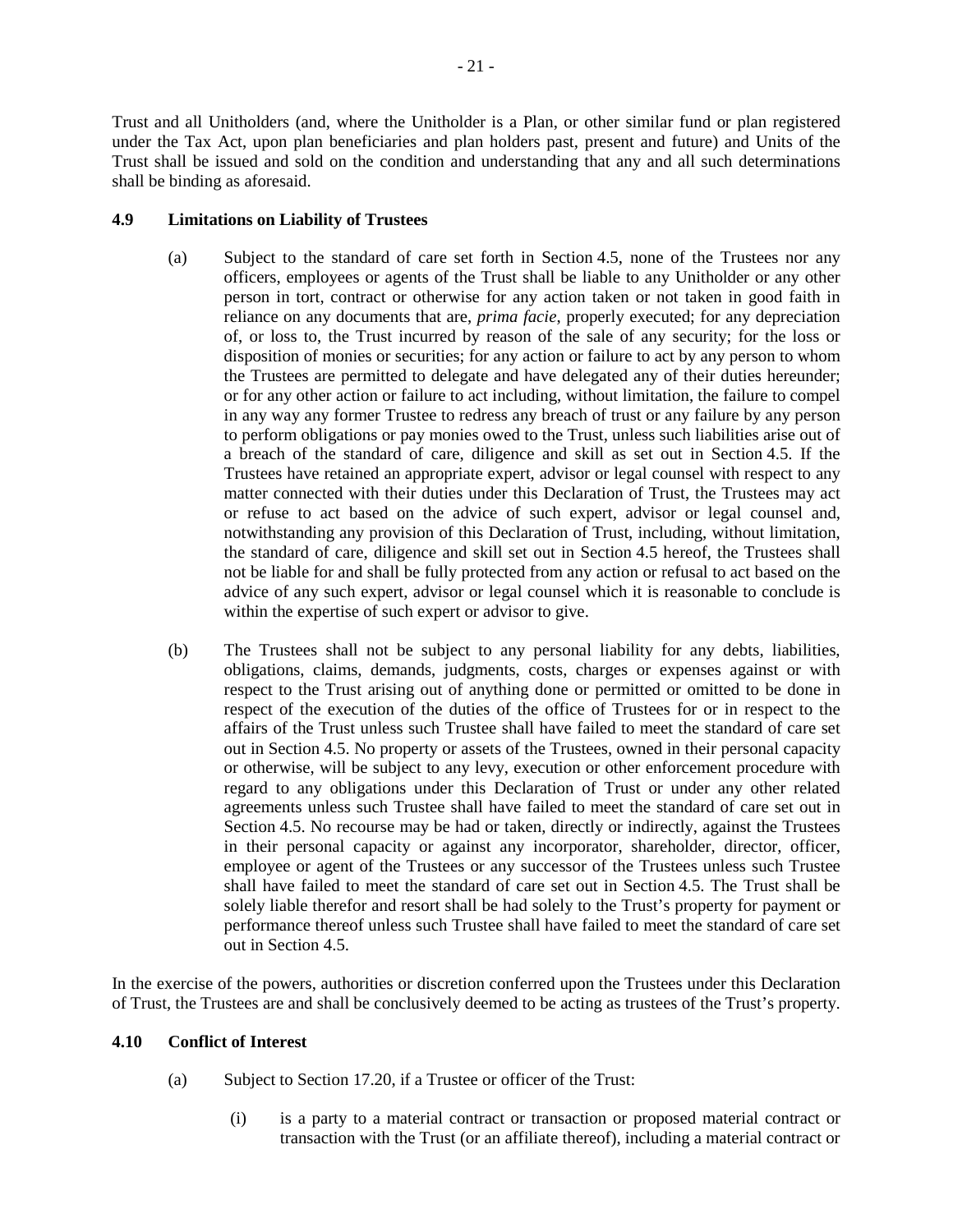transaction involving the making or disposition of any investment in real property or a joint venture agreement; or

<span id="page-26-0"></span>(ii) is a director or officer of, or otherwise has a material interest in, any person who is a party to a material contract or transaction or proposed material contract or transaction with the Trust (or an affiliate thereof),

such Trustee or officer of the Trust shall disclose in writing to the Trustees or request to have entered into the minutes of meetings of the Trustees the nature and extent of such interest as follows:

- (iii) the disclosure required in the case of a Trustee shall be made:
	- (A) at the meeting of Trustees at which a proposed material contract or transaction is first considered;
	- (B) if the Trustee was not then interested in a proposed material contract or transaction, at the first such meeting after he becomes so interested;
	- (C) if the Trustee becomes interested after a material contract is made or a transaction is entered into, at the first meeting after he becomes so interested; or
	- (D) if a person who is interested in a material contract or transaction later becomes a Trustee, at the first such meeting after he becomes a Trustee;
- (iv) the disclosure required in the case of an officer of the Trust who is not a Trustee shall be made:
	- (A) forthwith after such person becomes aware that the material contract or transaction or proposed material contract or transaction is to be considered or has been considered at a meeting of the Trustees;
	- (B) if such person becomes interested after a material contract is made or transaction is entered into, forthwith after such person becomes aware that he has become so interested; or
	- (C) if a person who is interested in a material contract or a transaction later becomes an officer of the Trust, forthwith after he becomes an officer of the Trust.
- (b) Notwithstanding Subsections  $4.10(a)(i)$  and  $4.10(a)(ii)$ , where this Section applies to any person in respect of a material contract or transaction or proposed material contract or transaction that, in the ordinary course of the affairs of the Trust, would not require approval by the Trustees or the Unitholders, such person shall disclose in writing to the Trustees or request to have entered into the minutes of meetings of the Trustees the nature and extent of such person's interest forthwith after such person becomes aware of the material contract or transaction or proposed material contract or transaction.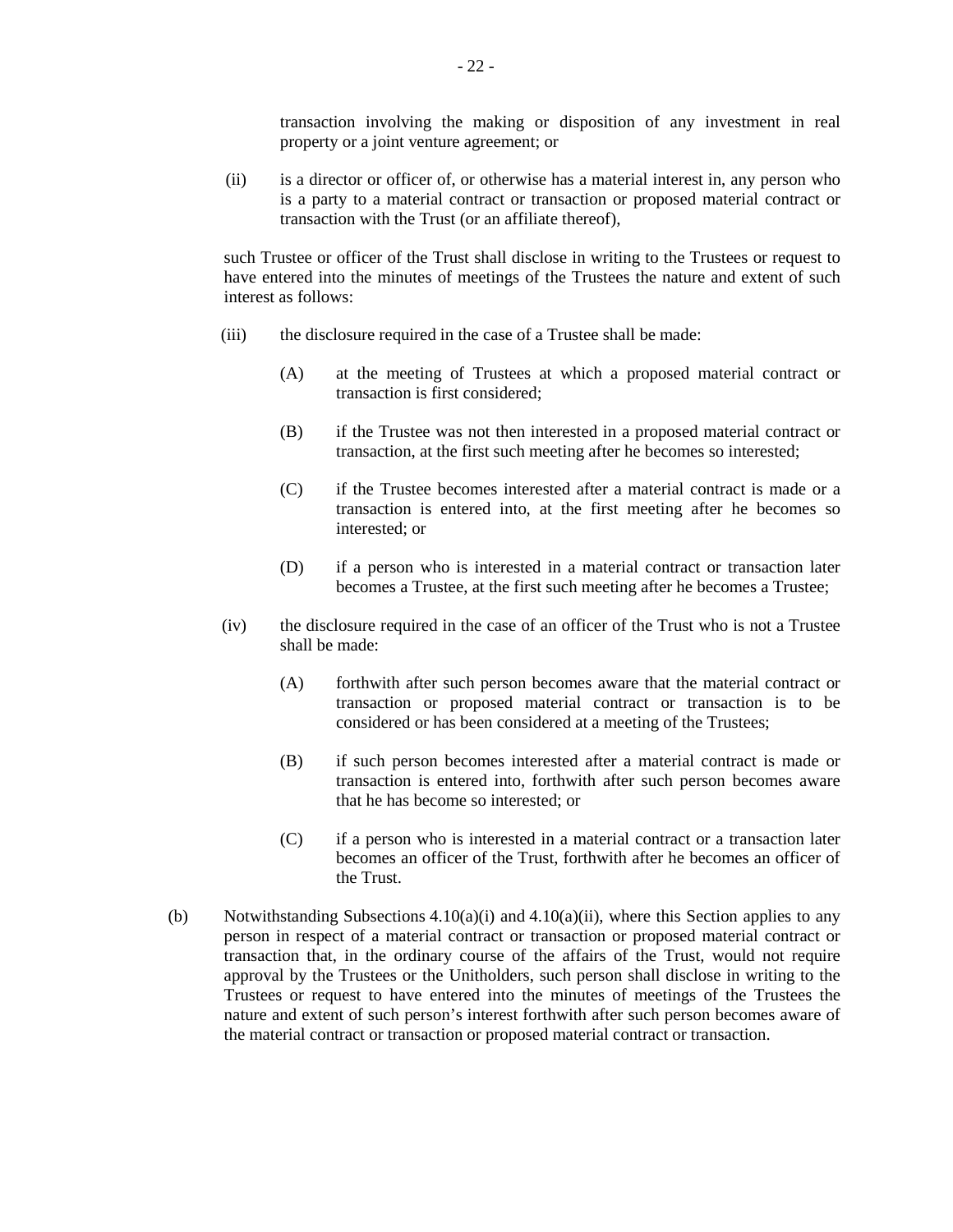- <span id="page-27-0"></span>(c) A Trustee referred to in this Section [4.10](#page-25-1) shall not vote on any resolution to approve the said material contract or transaction unless the material contract or transaction is:
	- (i) one relating primarily to such Trustee's remuneration as a Trustee, officer, employee or agent of the Trust; or
	- (ii) one for indemnity of such Trustee under Section [16.1](#page-65-5) hereof or the purchase of liability insurance,

provided, however, that the presence of such Trustee at the relevant meeting or the written recognition by such Trustee of any resolution in writing shall be counted toward any quorum requirement or requirement that at least a minimum number of Trustees act.

- (d) For the purposes hereof, a general notice to the Trustees by a Trustee or an officer of the Trust disclosing that such person is a director or officer of or has a material interest in a person and is to be regarded as interested in any material contract made or any transaction entered into with that person, is a sufficient disclosure of interest in relation to any material contract so made or transaction so entered into. In the event that a meeting of Unitholders is called to confirm or approve a material contract or transaction which is the subject of a general notice to the Trustees, the notice and extent of the interest in the material contract or transaction of the person giving such general notice shall be disclosed in reasonable detail in the notice calling the said meeting of Unitholders or in any information circular to be provided by this Declaration of Trust or by law.
- <span id="page-27-1"></span>(e) Where a material contract is made or a material transaction is entered into between the Trust and a Trustee or an officer of the Trust, or between the Trust and another person in which a Trustee or an officer of the Trust is a director or officer or in which he has a material interest:
	- (i) such person is not accountable to the Trust or to the Unitholders for any profit or gain realized from the material contract or transaction; and
	- (ii) the material contract or transaction is neither void nor voidable, by reason only of that relationship or by reason only that such person is present at or is counted to determine the presence of a quorum at the meeting of the Trustees that authorized the material contract or transaction, if such person disclosed such person's interest in accordance with this Section [4.10,](#page-25-1) and the material contract or transaction was reasonable and fair to the Trust at the time it was so approved.
- <span id="page-27-2"></span>(f) Notwithstanding anything in this Section [4.10,](#page-25-1) but without limiting the effect of Subsection  $4.10(c)$  hereof, a Trustee or an officer of the Trust, acting honestly and in good faith, is not accountable to the Trust or to the Unitholders for any profit or gain realized from any such material contract or transaction by reason only of such person holding such office or position, and the material contract or transaction, if it was reasonable and fair to the Trust at the time it was approved, is not by reason only of such person's interest therein void or voidable, where:
	- (i) the material contract or transaction is confirmed or approved at a meeting of Unitholders duly called for that purpose; and
	- (ii) the nature and extent of such person's interest in the material contract or transaction are disclosed in reasonable detail in the notice calling the meeting or in any information circular to be provided by this Declaration of Trust or by law.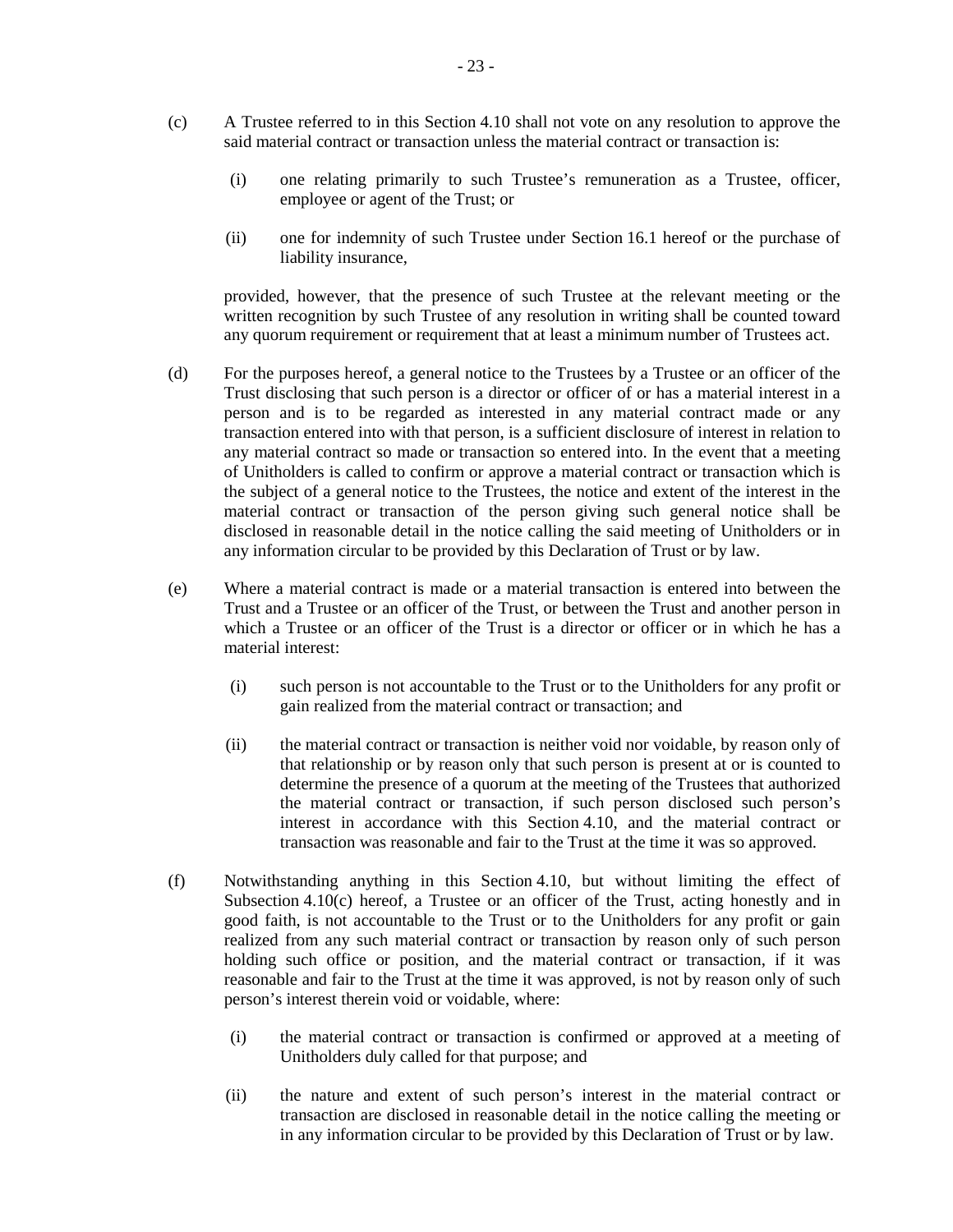(g) Subject to Subsections  $4.10(c)$ ,  $4.10(e)$  and  $4.10(f)$  hereof, where a Trustee or an officer of the Trust fails to disclose such person's interest in a material contract or transaction in accordance with this Declaration of Trust or otherwise fails to comply with this Section [4.10,](#page-25-1) any Trustee or any Unitholder, in addition to exercising any other rights, or remedies in connection with such failure exercisable at law or in equity, may apply to a court for an order setting aside the material contract or transaction and directing that such person account to the Trust for any profit or gain realized.

## <span id="page-28-0"></span>**4.11 Independent Trustee Matters**

All decisions of the Board will require the approval of a majority of the Trustees present in person or by phone at a meeting of the Board, except for each of the following matters which will also require the approval of a majority of the Trustees who have no interest in the relevant matter to become effective:

- (a) an acquisition of a property or an investment in a property, whether by co-investment or otherwise, or the provision of any financing, development or leasing services in respect of a property in which a Related Party of the REIT has any direct or indirect interest, whether as owner, operator, tenant or manager;
- (b) a material change to any agreement with a Related Party of the REIT or any approval, consent, waiver or other decision of Trustees thereunder, or any renewal, extension or termination thereof or any increase in any fees (including any transaction fees) or distributions payable thereunder;
- (c) the entering into of, or the waiver, exercise or enforcement of any rights or remedies under, any agreement entered into by the REIT, or the making, directly or indirectly, of any co-investment, in each case, with (i) any Trustee, (ii) any entity directly or indirectly controlled by any Trustee in which any Trustee holds a significant interest, or (iii) any entity for which any Trustee acts as a director or in other similar capacity;
- (d) the refinancing, increase or renewal of any indebtedness owed by or to (i) any Trustee, (ii) any entity directly or indirectly controlled by any Trustee or in which any Trustee holds a significant interest, or (iii) any entity for which any Trustee acts as a director or in other similar capacity; or
- (e) decisions relating to any claims by or against one or more parties to any agreement with a Related Party of the REIT.

## <span id="page-28-1"></span>**4.12 Conditions Precedent**

The obligation of the Trustees to commence or continue any act, action, suit or proceeding or to represent the Trust in any action, suit or proceeding shall be conditional upon sufficient funds being available to the Trustees from the Trust's property to commence or continue such act, action, suit or proceeding or to represent the Trust in any action, suit or proceeding and an indemnity reasonably satisfactory to the Trustees to protect and hold harmless the Trustees against the costs, charges and expenses and liabilities to be incurred therein and any loss and damage it may suffer by reason thereof. None of the provisions contained in this Declaration of Trust shall require the Trustees to expend or risk their own funds or otherwise incur financial liability in the performance of their duties or in the exercise of any of their rights or powers unless they are given an indemnity and funding satisfactory to the Trustees, acting reasonably.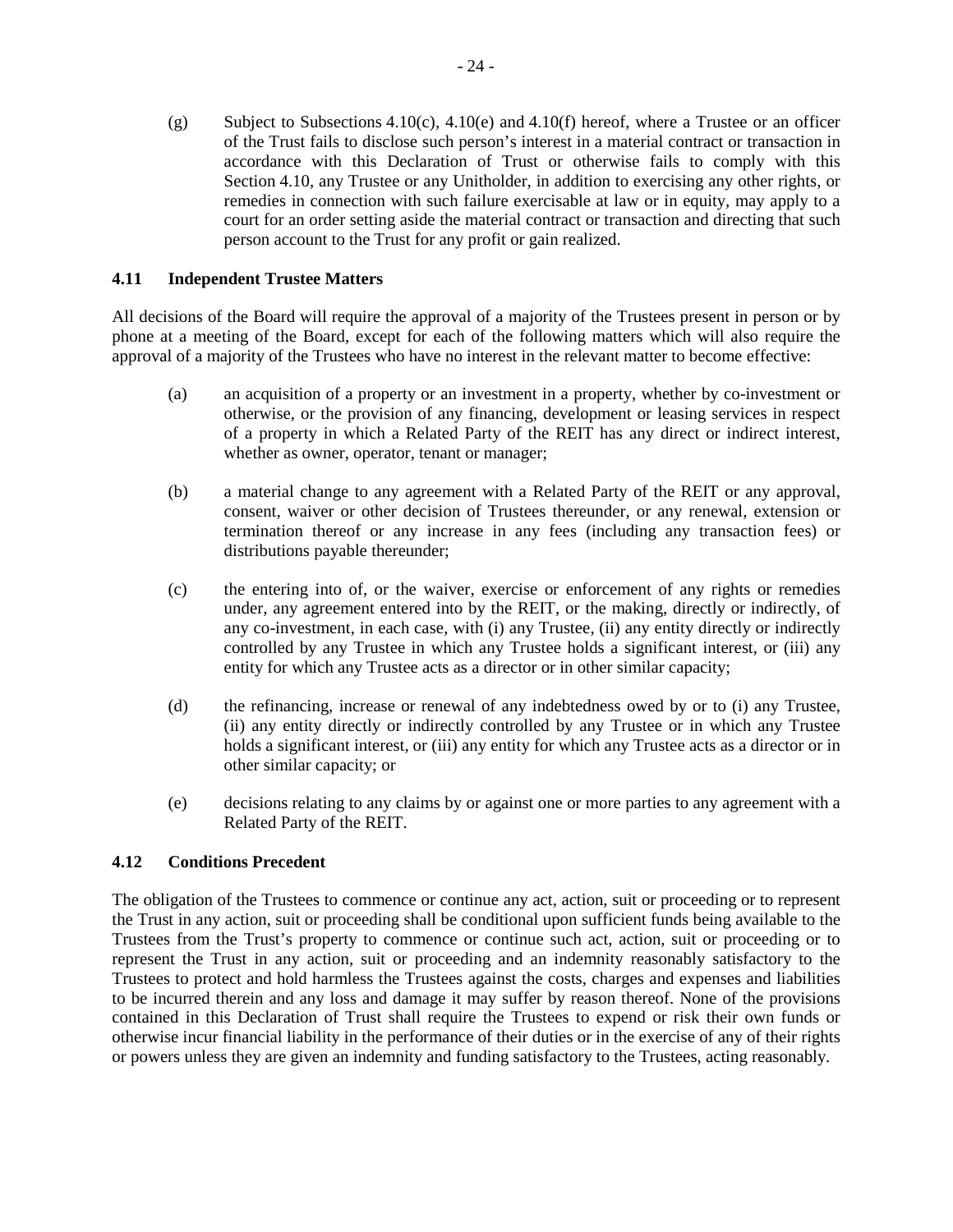#### **ARTICLE 5 OFFICERS OF THE TRUST**

## <span id="page-29-1"></span><span id="page-29-0"></span>**5.1 General**

The Trust shall have a Chair of Trustees and, where the Chair of Trustees is not an Independent Trustee, a Lead Trustee and may have one or more other officers as the Trustees may appoint from time to time, including without limitation a Chief Executive Officer and Chief Financial Officer. Any officer of the Trust, other than the Chair of Trustees may, but need not be, a Trustee. One person may hold two or more offices. Officers of the Trust may be appointed and, without prejudice to rights under any employment contract, removed or discharged, and their powers, responsibilities and remuneration determined by the Trustees and, in the absence of such determination, their responsibilities shall be those usually applicable to the office held. A majority of officers so appointed shall be Residents.

## <span id="page-29-2"></span>**5.2 Chair of Trustees**

The Chair of Trustees shall be appointed from among the Trustees. When present, the Chair of Trustees shall be chairperson of meetings of Trustees and Unitholders and shall have such other powers and duties as the Trustees may determine from time to time to manage the affairs of the Board of Trustees and monitor the effectiveness of the Trustees, subject to those powers granted to the Lead Trustee.

#### <span id="page-29-3"></span>**5.3 Lead Trustee**

If the Chair of Trustees is not an Independent Trustee, the lead trustee (the "**Lead Trustee**") shall be appointed from among the Independent Trustees. The Lead Trustee will act as an effective leader of the Board of Trustees in respect of matters required to be considered by the Independent Trustees, and will ensure that the Board of Trustee's agenda will enable it to successfully carry out its duties.

#### <span id="page-29-4"></span>**5.4 Term of Office**

The Chair of Trustees, Lead Trustee and any officer appointed by the Trustees shall hold such position until his or her successor is elected or appointed, provided, without prejudice to rights under any employment contract, that the Trustees may at any time remove an officer from office at any time in their sole discretion. For greater certainty, each incumbent officer of the Trust shall continue in office until the earliest of (a) his resignation, which resignation shall be effective at the time a written resignation is received by the Trust upon 30 days' written notice or at the time specified in the resignation or in the officer's employment contract, whichever is later, (b) the appointment of his successor, (c) his removal or leave of absence due to incapacity, Adjudicated Incompetence or otherwise, and (d) his death.

#### <span id="page-29-5"></span>**5.5 Independent Contractors**

Any office of the Trust appointed by the Trustees may be held by an individual who is not an employee of the Trust but has been retained by the Trust to hold such office pursuant to an independent service agreement entered into between the Trust and that individual or that individual's employer.

#### **ARTICLE 6 INVESTMENT GUIDELINES AND OPERATING POLICIES**

#### <span id="page-29-7"></span><span id="page-29-6"></span>**6.1 Investment Guidelines**

Notwithstanding any other provision hereof, the assets of the Trust may be invested only in accordance with the following restrictions: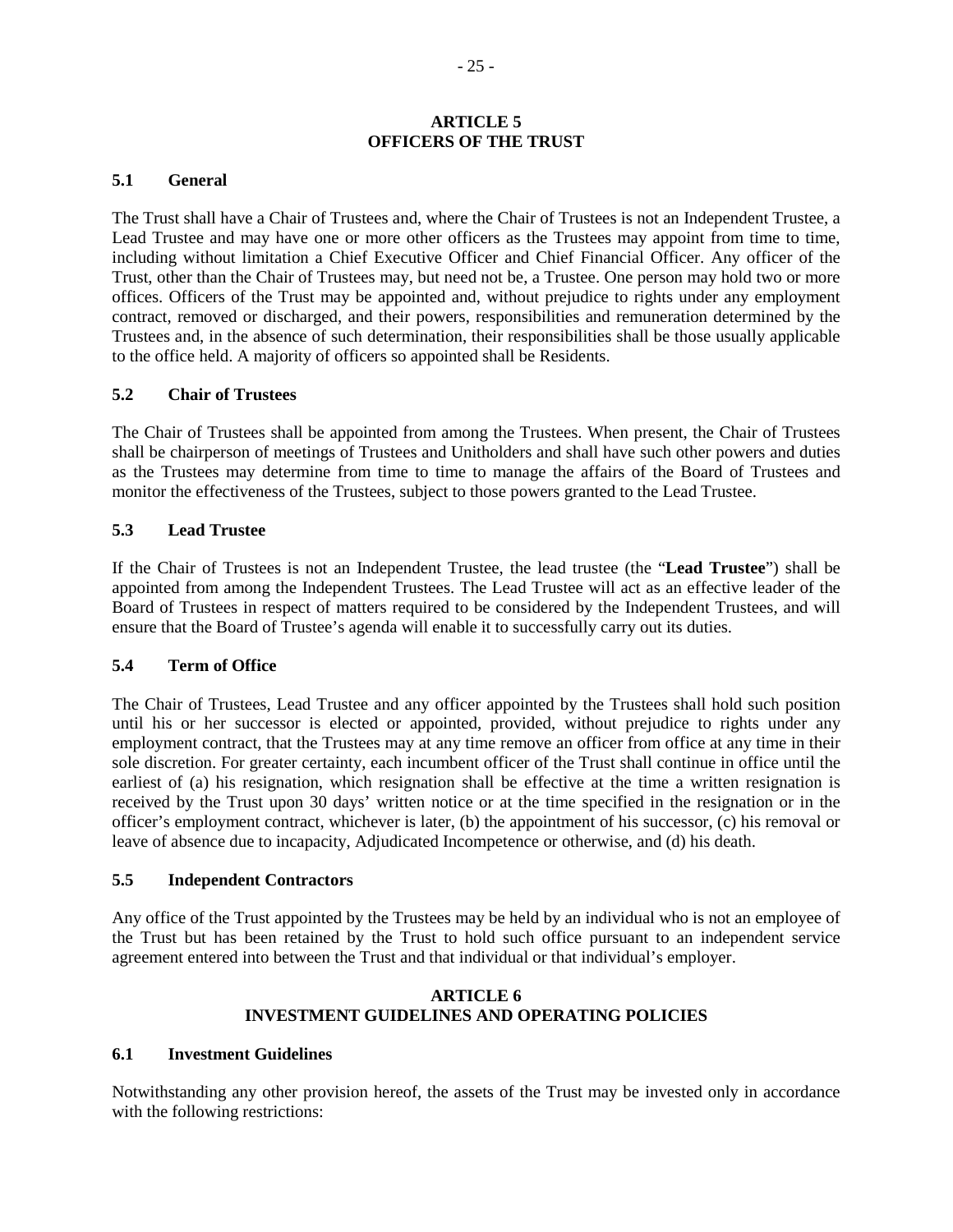- (a) the Trust will invest primarily, directly or indirectly, in interests (including fee ownership and leasehold interests) in real property that is or will be primarily commercial in nature and assets ancillary thereto necessary for the operation of such real estate and such other activities as are consistent with the other investment guidelines of the Trust;
- <span id="page-30-0"></span>(b) notwithstanding anything else contained in the Declaration of Trust, the Trust shall not make or hold any investment, take any action or omit to take any action or permit a Subsidiary to make or hold any investment or take any action or omit to take any action that would result in:
	- (i) the Trust not qualifying as a "mutual fund trust" (effective the date it was established and thereafter) or a "unit trust" both within the meaning of the Tax Act;
	- (ii) Units not qualifying as qualified investments for Plans;
	- (iii) the Trust not qualifying as a "real estate investment trust" within the meaning of the Tax Act if, as a consequence of the Trust not so qualifying, the Trust or any of its Subsidiaries would be liable to pay a tax imposed under either paragraph  $122(1)(b)$  or subsection 197(2) of the Tax Act; or
	- (iv) the Trust being liable to pay a tax under Part XII.2 of the Tax Act;
- (c) the Trust may make its investments and conduct its activities, directly or indirectly, through an investment in one or more persons on such terms as the Trustees may from time to time determine, including by way of joint ventures, partnerships (general or limited), and limited liability companies;
- (d) except for temporary investments held in cash, deposits with a Canadian chartered bank or trust company registered under the laws of a province or territory of Canada, deposits with a savings institution, trust company, credit union or similar financial institution that is organized or chartered under the laws of a state or of the United States, short-term government debt securities or money market instruments maturing prior to one year from the date of issue and except as permitted pursuant to these investment guidelines and operating policies of the Trust, the Trust and/or its Subsidiaries may not hold securities of a person other than to the extent such securities would constitute an investment in real property and provided further that, notwithstanding anything contained in the Declaration of Trust to the contrary, but in all events subject to paragraph (b) above, the Trust and/or its Subsidiaries may hold securities of a person: (i) acquired in connection with the carrying on, directly or indirectly, of the Trust's activities or the holding of its assets; or (ii) which focuses its activities primarily on the activities described in paragraph (a) above;
- (e) the Trust and/or its Subsidiaries shall not invest in rights to or interests in mineral or other natural resources, including oil or gas, except as incidental to an investment in real property;
- (f) the Trust and/or its Subsidiaries may invest in mortgages and mortgage bonds (including participating or convertible mortgages) and similar instruments where:
	- (i) the real property which is security therefor is real property which otherwise meets the other investment guidelines of the Trust; and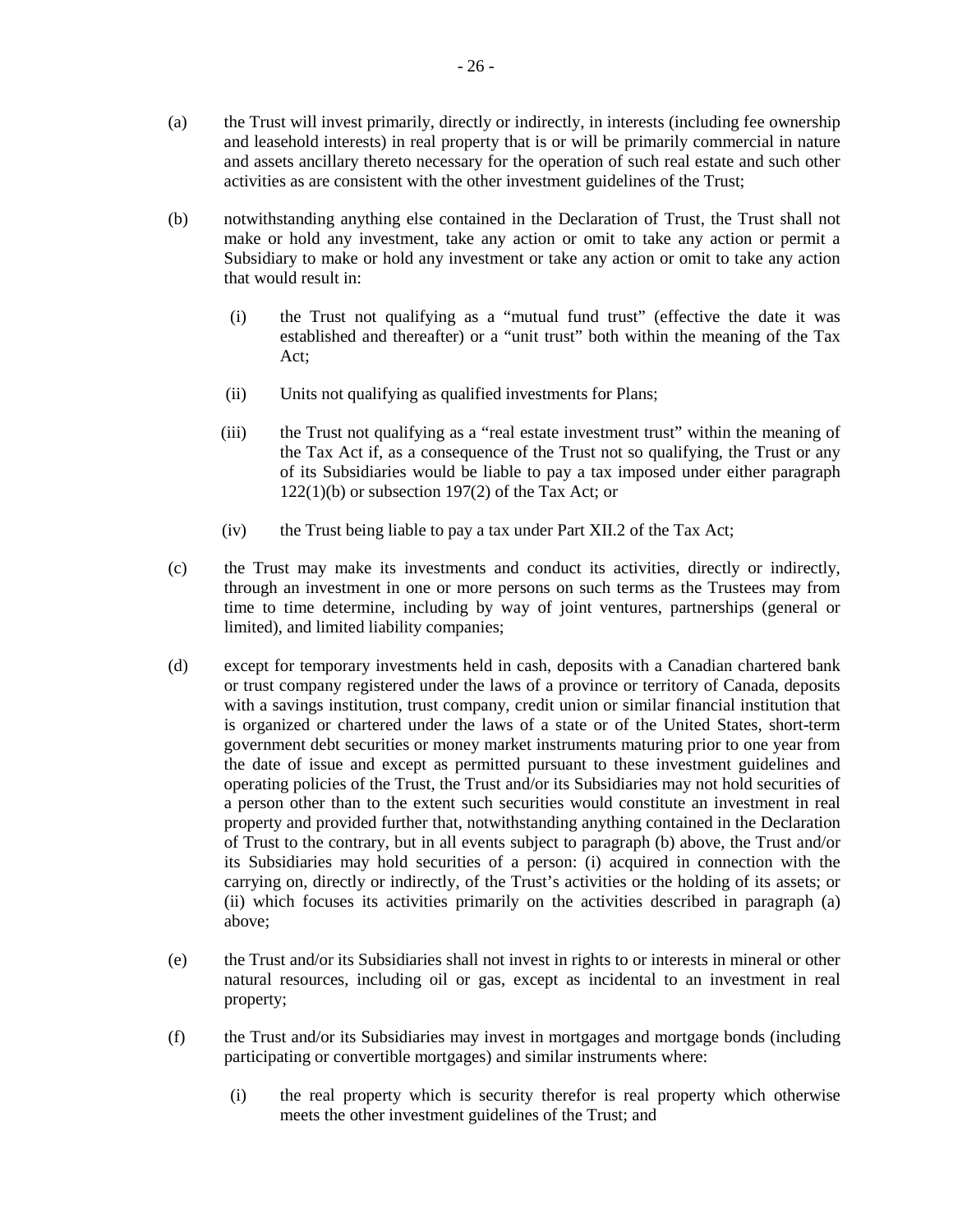- (ii) the aggregate book value of the investments of the Trust and/or its Subsidiaries in mortgages, after giving effect to the proposed investment, will not exceed 15% of Gross Book Value; and
- (g) the Trust and/or its Subsidiaries may invest an amount (which, in the case of an amount invested to acquire real property, is the purchase price less the amount of any debt incurred or assumed in connection with such investment) up to 15% of Gross Book Value of the Trust in investments which do not comply with one or more of paragraphs (a), (d), and (f).

Any references in the foregoing to investment in real property will be deemed to include an investment in a joint arrangement that invests in real property.

#### <span id="page-31-0"></span>**6.2 Operating Policies**

<span id="page-31-1"></span>The operations and affairs of the Trust are to be conducted in accordance with the following policies:

- (a) the Trust and/or its Subsidiaries shall not purchase or sell currency or interest rate futures contracts otherwise than for hedging purposes where, for this purpose, the term "hedging" has the meaning given by National Instrument 81-102 – *Mutual Funds* adopted by the Canadian Securities Administrators, as replaced or amended from time to time and, in all events, subject to Section [6.1\(b\);](#page-30-0)
- <span id="page-31-2"></span>(b) (i) any written instrument creating an obligation which is or includes the granting by the Trust of a mortgage; and (ii) to the extent the Trustees determine to be practicable and consistent with their fiduciary duties to act in the best interest of the Unitholders, any written instrument which is, in the judgment of the Trustees, a material obligation, shall contain a provision, or be subject to an acknowledgement to the effect, that the obligation being created is not personally binding upon, and that resort must not be had to, nor will recourse or satisfaction be sought from, by lawsuit or otherwise the private property of any of the Trustees, Unitholders, annuitants or beneficiaries under a plan of which a Unitholder acts as a trustee or carrier, or officers, employees or agents of the Trust, but that only property of the Trust or a specific portion thereof is bound; the Trust, however, is not required, but must use all reasonable efforts, to comply with this requirement in respect of obligations assumed by the Trust upon the acquisition of real property;
- (c) title to each real property shall be held by and registered in the name of the Trust, the Trustees or a person wholly-owned, directly or indirectly, by the Trust or jointly-owned, directly or indirectly, by the Trust, with joint venturers or by any other persons in such manner as the Trustees consider appropriate, taking into account advice of legal counsel; provided that, where land tenure will not provide fee simple title, the Trust, the Trustees or a corporation or other entity wholly-owned, directly or indirectly, by the Trust or jointly owned, directly or indirectly, by the Trust or such person as the Trustees consider appropriate shall hold a land lease as appropriate under the land tenure system in the relevant jurisdiction;
- (d) the Trust shall not incur or assume any indebtedness if, after giving effect to the incurrence or assumption of such indebtedness, the total indebtedness of the Trust would be more than 60% of Gross Book Value (or 65% of Gross Book Value including convertible debentures);
- <span id="page-31-3"></span>(e) the Trust shall not directly or indirectly guarantee any indebtedness or liabilities of any person unless such guarantee: (i) is given in connection with or incidental to an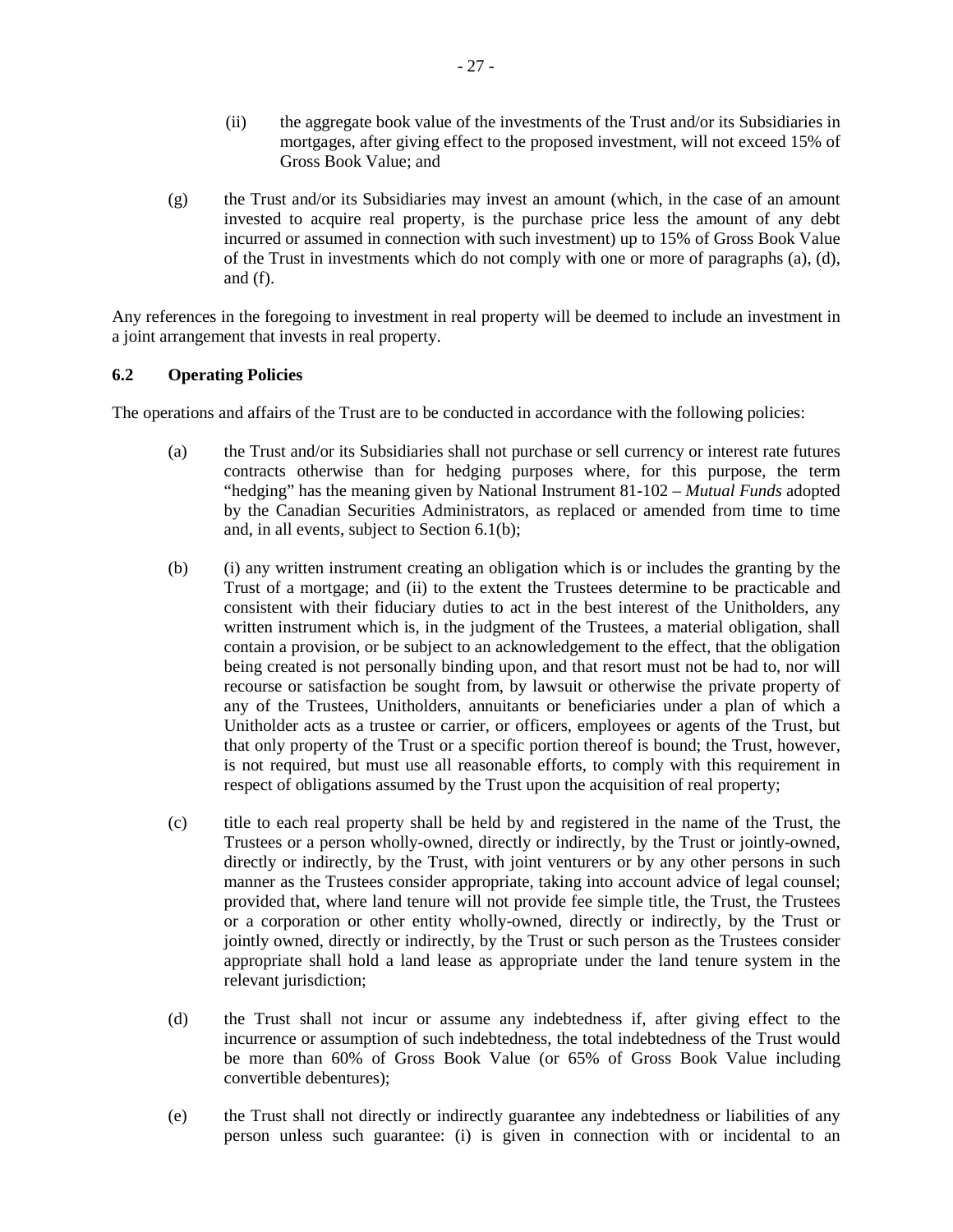investment that is otherwise permitted by the Trust's investment guidelines and operating policies; and (ii) (A) would not disqualify the Trust as a "mutual fund trust" within the meaning of the Tax Act, and (B) would not result in the Trust losing any status under the Tax Act that is otherwise beneficial to the Trust and its Unitholders;

- (f) the Trust shall directly or indirectly obtain and maintain at all times property insurance coverage in respect of potential liabilities of the Trust and the accidental loss of value of the assets of the Trust from risks, in amounts, with such insurers, and on such terms as the Trustees consider appropriate, taking into account all relevant factors, including the practice of owners of comparable properties; and
- $(g)$  the Trust and/or a Subsidiary of the Trust shall either (i) obtain a Phase I environmental site assessment; or (ii) be entitled to rely on a Phase I environmental site assessment dated no earlier than six months prior to receipt by the Trust and/or its Subsidiary of each real property to be acquired by it or any of its Subsidiaries and, if the Phase I environmental site assessment report recommends that a further environmental site assessment be conducted, the Trust and/or a Subsidiary of the Trust shall have conducted such further environmental site assessments, in each case by an independent and experienced environmental consultant.

Any references in the investment guidelines and operating policies in Sections 6.1 and 6.2 to investment in real property will be deemed to include an investment in a joint venture or other arrangement that invests in real property.

# <span id="page-32-0"></span>**6.3 Amendments to Investment Guidelines and Operating Policies**

All of the investment guidelines set out in Section [6.1](#page-29-7) and the operating policies contained in Subsections [6.2\(a\),](#page-31-1) [6.2\(b\)](#page-31-2) and [6.2\(e\)](#page-31-3) may be amended only with the approval of not less than two-thirds of the votes cast by Unitholders at a meeting called for such purpose. The remaining operating policies may be amended with the approval of a majority of the votes cast by Unitholders at a meeting called for such purpose.

# <span id="page-32-1"></span>**6.4 Tax Status**

The Trustees shall cause the Trust to elect, in its return of income for the first taxation year of the Trust, pursuant to Subsection 132(6.1) of the Tax Act, that the Trust be deemed to be a "mutual fund trust" for the purposes of the Tax Act from the date it was established, provided that prior to filing such return of income the Trust has sufficient unitholders so as to be entitled to make such election and has otherwise complied with the requirements thereof. Notwithstanding anything else contained in this Declaration of Trust, the Trust shall not make any investment, take any action or omit to take any action that would result in the Trust failing or ceasing to qualify as a "mutual fund trust" and a "real estate investment trust" within the meaning of the Tax Act (effective the date it was established and thereafter).

# <span id="page-32-2"></span>**6.5 Application of Investment Guidelines and Operating Policies**

With respect to the investment guidelines and operating policies contained in Sections [6.1](#page-29-7) and [6.2](#page-31-0) and where any maximum or minimum percentage limitation is specified in any of the guidelines and policies therein contained, such guidelines and policies shall, unless otherwise specified, be applied on the basis of the relevant amounts calculated immediately after the making of such investment or the taking of such action. Any subsequent change relative to any percentage limitation, which results from a subsequent change in the Gross Book Value, will not require divestiture of any investment.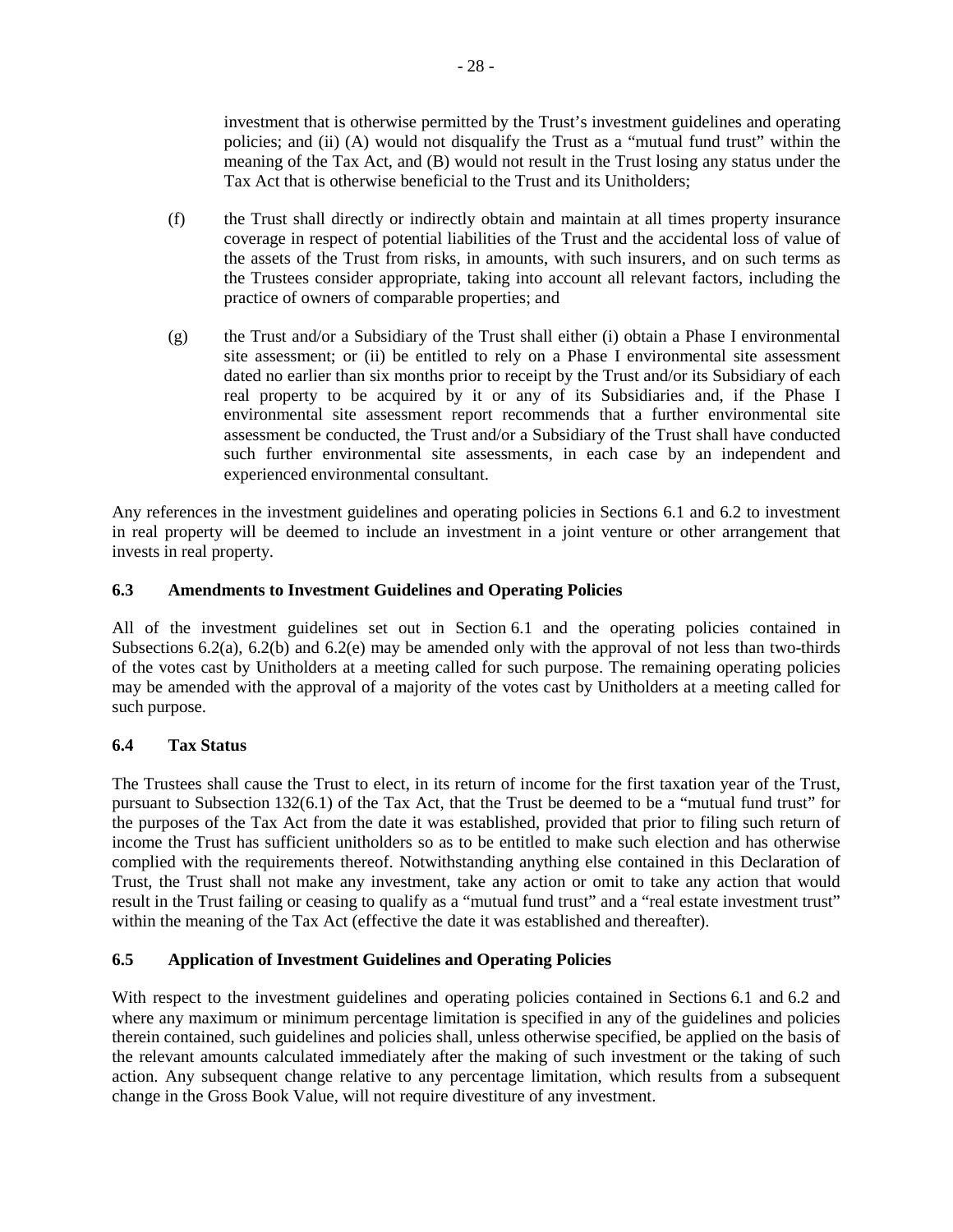#### <span id="page-33-0"></span>**6.6 Regulatory Matters**

If at any time a government or regulatory authority having jurisdiction over the Trust or any property of the Trust shall enact any law, regulation or requirement which is in conflict with any investment guideline or operating policy of the Trust then in force (other than Subsection 6.1(b)), such guideline or operating policy in conflict shall, if the Trustees on the advice of legal counsel to the Trust so resolve, be deemed to have been amended to the extent necessary to resolve any such conflict and, notwithstanding anything to the contrary herein contained, any such resolution of the Trustees shall not require the prior approval of Unitholders.

#### **ARTICLE 7 UNITS**

#### <span id="page-33-2"></span><span id="page-33-1"></span>**7.1 Units**

- (a) The beneficial interests in the Trust shall be divided into interests of two classes, described and designated as "Trust Units" and "Special Voting Units", respectively, which shall be entitled to the rights and subject to the limitations, restrictions and conditions set out herein. Each Trust Unit and Special Voting Unit shall vest indefeasibly in the holder thereof and the interest of each Unitholder shall be determined by the number of Trust Units and Special Voting Units registered in the name of the Trust Unitholder and Special Voting Unitholder, respectively.
- (b) The interest of each Unitholder shall be determined by the number of Units registered in the name of the Unitholder. The number of Trust Units and Special Voting Units that the Trust may issue shall be unlimited.
- (c) The issued and outstanding Trust Units and Special Voting Units may be subdivided or consolidated from time to time by the Trustees without notice to or approval of the Unitholders.
- (d) In addition, the Trustees, subject to obtaining the advice of legal counsel, may from time to time cause Preferred Units be created and issued in one or more series. Before the issuance of Preferred Units of a series, the Trustees shall execute an amendment to this Declaration of Trust (which may be in the form of an amended and restated declaration of trust) containing a description of such series, including the designations, rights, privileges, restrictions and conditions determined by the Trustees. Only after Preferred Units of a series have been created pursuant to the execution of such an amendment will such series become a series of Units under this Declaration of Trust.

## <span id="page-33-3"></span>**7.2 Special Voting Units**

(a) Special Voting Units have no economic entitlement nor beneficial interest in the Trust or in the distribution of assets in the Trust, but entitle the holder to one vote per Special Voting Unit at any meeting of the Unitholders of the Trust. Special Voting Units may only be issued in connection with or in relation to Exchangeable Securities for the purpose of providing voting rights with respect to the Trust to the holders of such securities.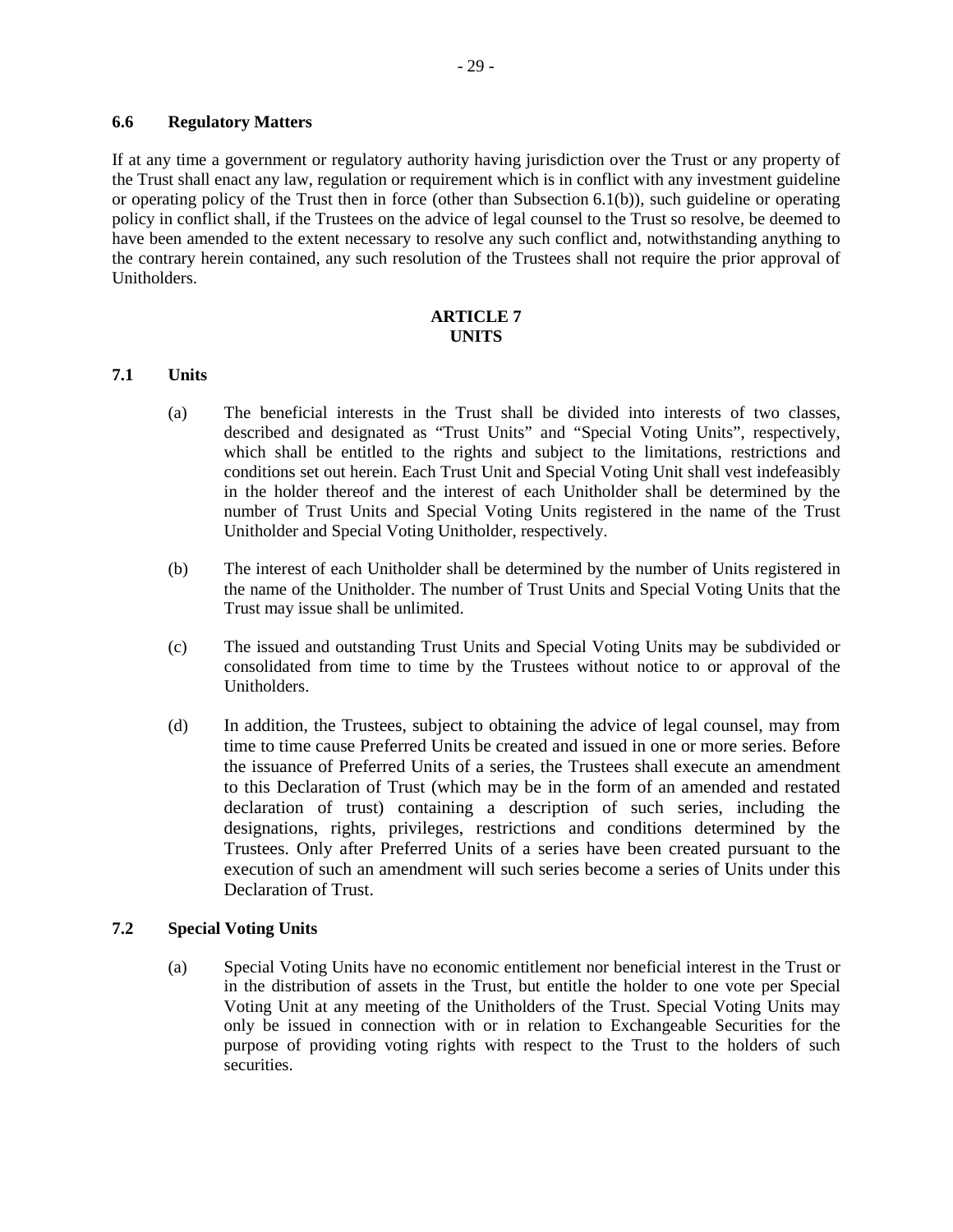- (b) Special Voting Units will be issued in conjunction with the Exchangeable Securities to which they relate, and will be evidenced only by the certificates representing such securities.
- (c) Special Voting Units will not be transferable separately from the Exchangeable Securities to which they are attached and will be automatically transferred upon the transfer of such securities.
- (d) Upon the exchange or surrender of a securities exchangeable into Units for a Unit, the Special Voting Unit attached to such Exchangeable Security will automatically be redeemed and cancelled for no consideration without any further action of the Trustees, and the former holder of such Special Voting Unit will cease to have any rights with respect thereto.

## <span id="page-34-0"></span>**7.3 Trust Units**

Each Trust Unit shall represent a proportionate, undivided beneficial ownership interest in the Trust and shall confer the right to one vote at any meeting of Unitholders and to participate *pro rata* in any distributions by the Trust, whether of net income, net realized capital gains or other consents, and, in the event of termination or winding-up of the Trust, in the net assets of the Trust remaining after satisfaction of all liabilities. No Trust Unit shall have any preference or priority over any other. Trust Units shall rank among themselves equally and rateably without discrimination, preference or priority. Trust Units will be fully paid and non-assessable when issued (unless issued on an instalment receipt basis) and are transferable. Trust Units are redeemable at the holder's option, as described under Section [7.15](#page-39-0) below.

## <span id="page-34-1"></span>**7.4 Consideration for Units**

No Units shall be issued other than as fully paid and non-assessable. A Unit shall not be fully paid until the consideration therefor has been received in full by or on behalf of the Trust. The consideration for any Unit shall be paid in money or in property or in past services that are not less in value than the fair equivalent of the money that the Trust would have received if the Unit had been issued for money. In determining whether property or past services are the fair equivalent of consideration paid in money, the Trustees may take into account reasonable charges and expenses of organization and reorganization and payments for property and past services reasonably expected to benefit the Trust.

# <span id="page-34-2"></span>**7.5 Preferred Units**

The Trustees may fix from time to time before issue the number of Preferred Units which is to comprise each class and series and the designation, rights, privileges, restrictions and conditions attaching to each class and series of Preferred Units including, any voting rights, the rate or amount of distributions (which may be cumulative or non-cumulative and variable or fixed) or the method of calculating distributions, the dates of payment thereof, the terms and conditions of redemption, purchase and conversion, if any, any rights on the liquidation, dissolution or winding-up of the Trust, and any sinking fund or other provisions.

The Preferred Units of each class and series shall, with respect to the payment of distributions (other than distributions paid solely through the distribution of additional Trust Units) and the distribution of assets of the Trust or return of capital in the event of liquidation, dissolution or winding-up of the Trust, whether voluntary or involuntary, or any other return of capital or distribution of assets of Trust among its Unitholders for the purpose of winding-up its affairs, be entitled to preference over the Units ranking by their terms junior to the Preferred Units. The Preferred Units of any series may also be given such other preferences, not inconsistent with this Declaration of Trust, over the Units ranking by their terms junior to the Preferred Units.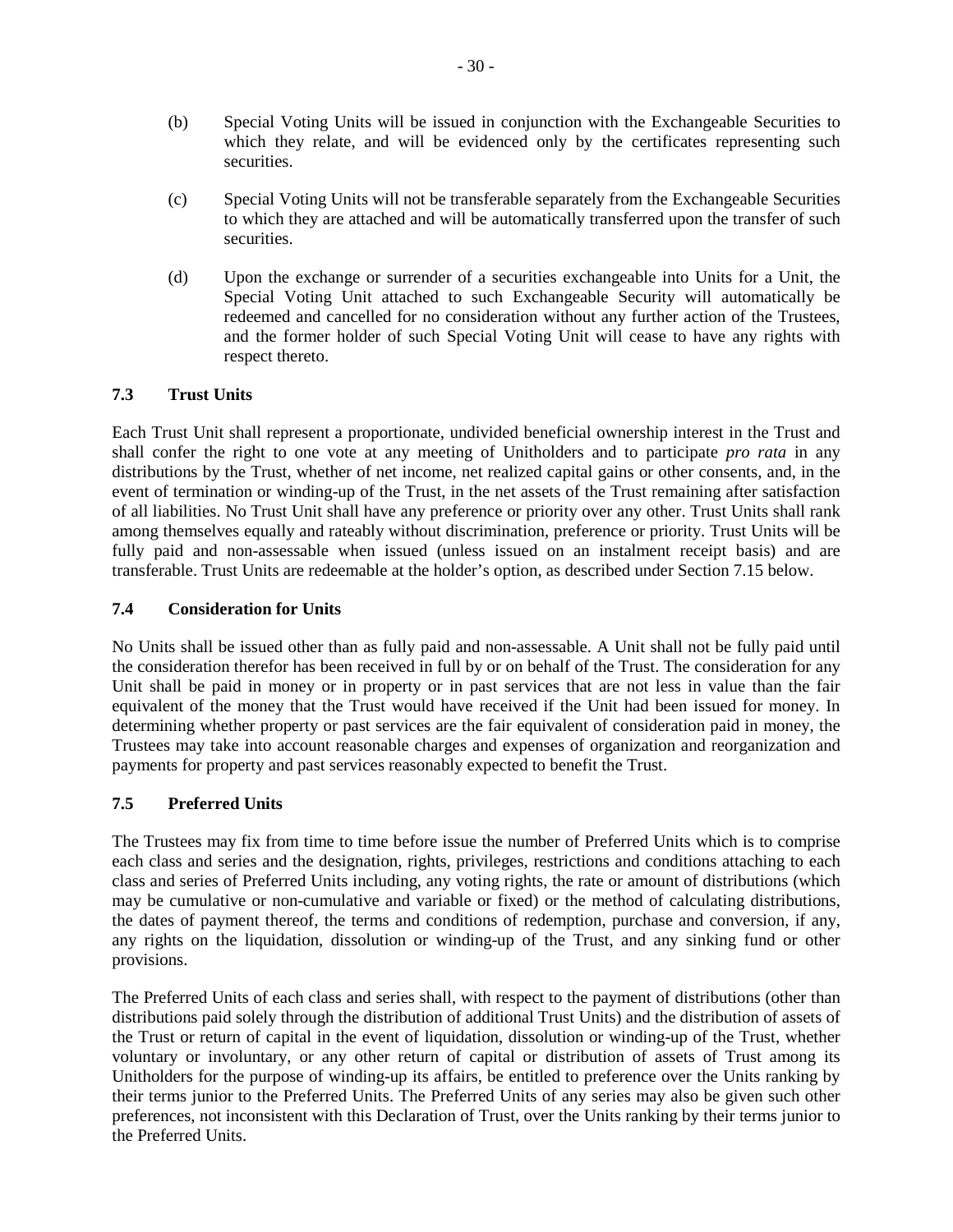If any cumulative distributions or amounts payable on the return of capital in respect of a class or series of Preferred Units are not paid in full, all classes and series of Preferred Units of equal ranking shall participate rateably in respect of accumulated distributions and return of capital, based on the accumulated distributions and return of capital of a class and series of Preferred Units as a proportion of the accumulated distributions and return of capital of all classes and series of Preferred Units of equal ranking.

# <span id="page-35-0"></span>**7.6 Pre-Emptive Rights**

Subject to any binding agreement entered into by the Trust, no person shall be entitled, as a matter of right, to subscribe for or purchase any Units of the Trust. There are no pre-emptive rights attaching to the Units.

## <span id="page-35-1"></span>**7.7 Fractional Units**

If as a result of any act of the Trustees hereunder any person becomes entitled to a fraction of a Unit, such person shall not be entitled to receive a certificate therefor. Following Closing, fractional Units shall not, except to the extent that they may represent in the aggregate one or more whole Units, entitle the holders thereof to notice of or to attend or to vote at, meetings of Unitholders. Subject to the foregoing, such fractional Units shall have attached thereto the rights, restrictions, conditions and limitations attaching to whole Units in the proportion that they bear to a whole Unit.

## <span id="page-35-2"></span>**7.8 Allotment and Issue**

The Trustees may allot and issue Units at such time or times and in such manner (including, without limitation, pursuant to any plan from time to time in effect relating to reinvestment by Unitholders of distributions of the Trust in Units and as consideration for the acquisition of new properties or assets, at a price or for such consideration as determined by the Trustees) and for such consideration and to such person, persons or class of persons as the Trustees in their sole discretion shall determine, except that Special Voting Units may only be issued in connection with or in relation to Exchangeable Securities for the purpose of providing voting rights to the holders of such securities with respect to the Trust. In the event that Units are issued in whole or in part for a consideration other than money, the resolution of the Trustees allotting and issuing such Units shall express the fair equivalent in money of the other consideration received. The price or value of the consideration for which Units may be issued will be determined by the Trustees in their sole discretion, generally in consultation with investment dealers or brokers who may act as underwriters in connection with offerings of Units.

# <span id="page-35-3"></span>**7.9 Rights, Warrants and Options**

The Trust may create and issue rights, warrants or options or other instruments or securities to subscribe for fully paid Units which rights, warrants, options, instruments or securities may be exercisable at such subscription price or prices and at such time or times as the Trustees may determine. The rights, warrants, options, instruments or securities so created may be issued for such consideration or for no consideration, all as the Trustees may determine. A right, warrant, option, instrument or security shall not be a Unit and a holder thereof shall not be a Unitholder. Upon the approval by the Trustees of any unit option plan for the Trustees, officers and/or employees of the Trust or any Subsidiary of the Trust and/or their personal holding companies or family trusts and/or persons who provide services to the Trust, the Trustees may grant options upon the terms and subject to the conditions set forth in such plan.

Subject to the provisions of [Article](#page-29-6) 6 hereof, the Trustees may create and issue indebtedness of the Trust in respect of which interest, premium or principal payable thereon may be paid, at the option of the Trust or the holder, in fully paid Units, or which indebtedness, by its terms, may be convertible into Units at such time and for such prices as the Trustees may determine. Any indebtedness so created shall not be a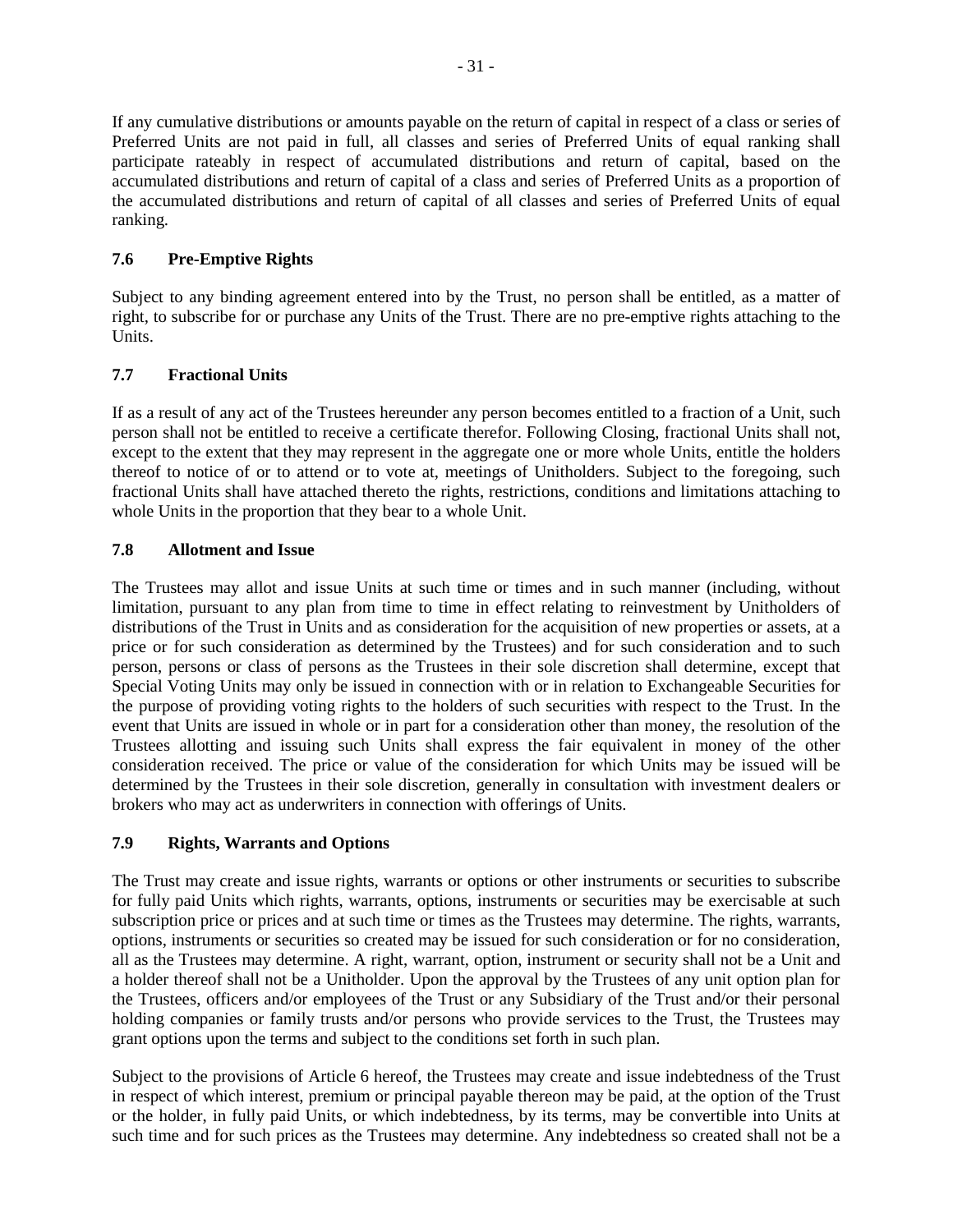Unit and a holder thereof shall not be a Unitholder unless and until fully paid Units are issued in accordance with the terms of such indebtedness.

## **7.10 Commissions and Discounts**

The Trustees may provide for the payment of commissions or may allow discounts to persons in consideration of their subscribing or agreeing to subscribe, whether absolutely or conditionally, for Units or other securities issued by the Trust or of their agreeing to procure subscriptions therefor, whether absolute or conditional.

## **7.11 Transferability**

The Trust Units are freely transferable and, except as stipulated in Section [7.12,](#page-36-0) the Trustees shall not impose any restriction on the transfer of Trust Units by any Trust Unitholder except with the consent of such Trust Unitholder. Special Voting Units will not be transferable separately from the Exchangeable Securities to which they are attached and will be automatically transferred upon the transfer of such securities.

## <span id="page-36-0"></span>**7.12 Transfer of Units**

- (a) Subject to the provisions of this [Article](#page-33-0) 7, the Units shall be for all purposes of the Trust and this Declaration of Trust, personal and moveable property, and the Units shall be fully transferable without charge as between persons, but no transfer of Units shall be effective as against the Trustees or shall be in any way binding upon the Trustees until the transfer has been recorded on the Register maintained by the Trustees, the Trust or the Transfer Agent. No transfer of a Unit shall be recognized unless such transfer is of a whole Unit.
- (b) Subject to the provisions of this [Article](#page-33-0) 7, Units shall be transferable on the Register only by the holders of record thereof or their executors, administrators or other legal representatives or by their agents or attorneys duly authorized in writing, and only upon delivery to the Trust or to the Transfer Agent of the certificate therefor, properly endorsed or accompanied by a duly executed instrument of transfer or power of attorney and accompanied by all necessary transfer or other taxes imposed by law, together with such evidence of the genuineness of such endorsement, execution and authorization and other matters that may reasonably be required by the Trustees or the Transfer Agent. Upon such delivery the transfer shall be recorded on the Register or branch transfer registers and a new Unit Certificate for the Units shall be issued to the transferee and a new Unit Certificate for the balance of Units not transferred shall be issued to the transferor.
- (c) Unit Certificates representing any number of Trust Units may be exchanged without charge for Unit Certificates representing an equivalent number of Trust Units in the aggregate. Any exchange of Unit Certificates may be made at the offices of the Trust or the Transfer Agent where registers are maintained for Unit Certificates pursuant to the provisions of this [Article](#page-33-0) 7. Any Unit Certificates tendered for exchange shall be surrendered to the Trustees or appropriate Transfer Agent and then shall be cancelled.

#### <span id="page-36-1"></span>**7.13 Non-Resident Ownership Constraint**

At no time may Non-Residents be the beneficial owners of more than 49% of the Units then outstanding and the Trustees will inform the Transfer Agent and registrar of this restriction. The Trustees may require declarations as to the jurisdictions in which beneficial owners of Units are resident for the purposes of the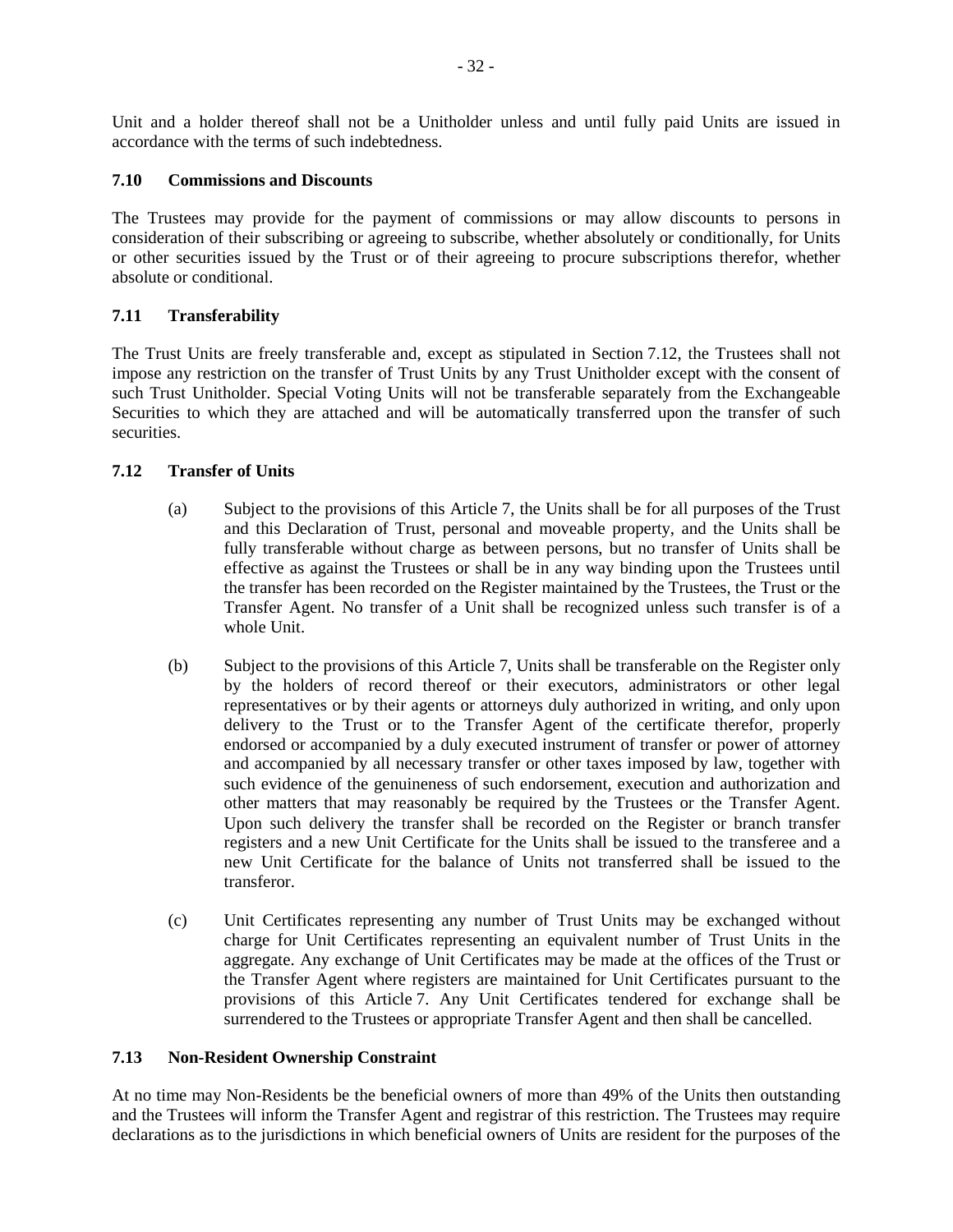Tax Act. If the Trustees become aware, as a result of requiring such declarations as to beneficial ownership or otherwise, that the beneficial owners of 49% of the Units then outstanding are, or may be, Non-Residents or that such a situation is imminent, the Trustees may make a public announcement thereof and the Transfer Agent shall not accept a subscription for Units from or issue Units to a person unless the person provides a declaration that the person is not a Non-Resident.

If, notwithstanding the foregoing, the Trustees determine that more than 49% of the Units are held by Non-Residents, the Trustees may send a notice to Non-Resident holders of Units, chosen in inverse order to the order of acquisition or registration or in such other manner as the Trustees may consider equitable and practicable, requiring them to sell their Units or a portion thereof within a specified period of not less than 60 days. If the Unitholders receiving such notice have not sold the specified number of Units or provided the Trustees with satisfactory evidence that they are not Non-Residents within such period, the Trustees may, on behalf of such Unitholders sell such Units without further notice and, in the interim, must suspend the voting and distribution rights attached to such Units. Upon such sale the affected holders shall cease to be holders of Units and their rights will be limited to receiving the net proceeds of sale, subject to the right to receive payment of any distribution declared by the Trustees which is unpaid and owing to such Unitholders. The Trustees shall have no liability for the amount received provided that they act in good faith.

Notwithstanding the foregoing, the Trustees may determine not to take any of the actions described above if the Trustees have been advised by legal counsel that the failure to take any of such actions would not adversely impact the status of the Trust as a "mutual fund trust" for purposes of the Tax Act or alternatively, may take such other action or actions as may be necessary to maintain the status of the Trust as a "mutual fund trust" for purposes of the Tax Act.

For greater certainty, the Trust may sell Units in accordance with the terms hereof despite the fact that the Trust does not possess the Unit Certificate or Unit Certificates, if any, representing the Units at the time of the sale. Where, in accordance with this Section [7.13,](#page-36-1) Units are sold by the Trust without possession of the Unit Certificate or Unit Certificates, if any, representing the same and, after the sale, a person establishes that it is a *bona fide* purchaser without notice of the Units from the Unitholder, then, subject to applicable law:

- (a) the Trust shall be entitled to treat the Units so purchased by the *bona fide* purchaser as validly issued and outstanding Units in addition to the Units sold by the Trust; and
- (b) notwithstanding any other provisions of this Declaration of Trust, the Trust is entitled to the amount paid by the *bona fide* purchaser made with respect to such sale and shall add such amount to the capital account maintained by the Trust in respect of outstanding Units.

The Trustees shall have the sole right and authority to make any determination required or contemplated under this Section [7.13.](#page-36-1) The Trustees shall make all determinations necessary for the administration of the provisions of this Section [7.13](#page-36-1) and, without limiting the generality of the foregoing, if the Trustees consider that there are reasonable grounds for believing that a contravention of the non-resident ownership restriction has occurred or will occur, the Trustees shall make a determination with respect to the matter. Any such determination shall be conclusive, final and binding except to the extent modified by any subsequent determination by the Trustees. Notwithstanding the foregoing, the Trustees may delegate, in whole or in part, their power to make a determination to any officer of the Trust.

# <span id="page-37-0"></span>**7.14 Non-Certificated Inventory System**

(a) The provisions of this Section [7.14](#page-37-0) shall not in any way alter the nature of Units or the relationships of a Unitholder to the Trustees and of one Unitholder to another but are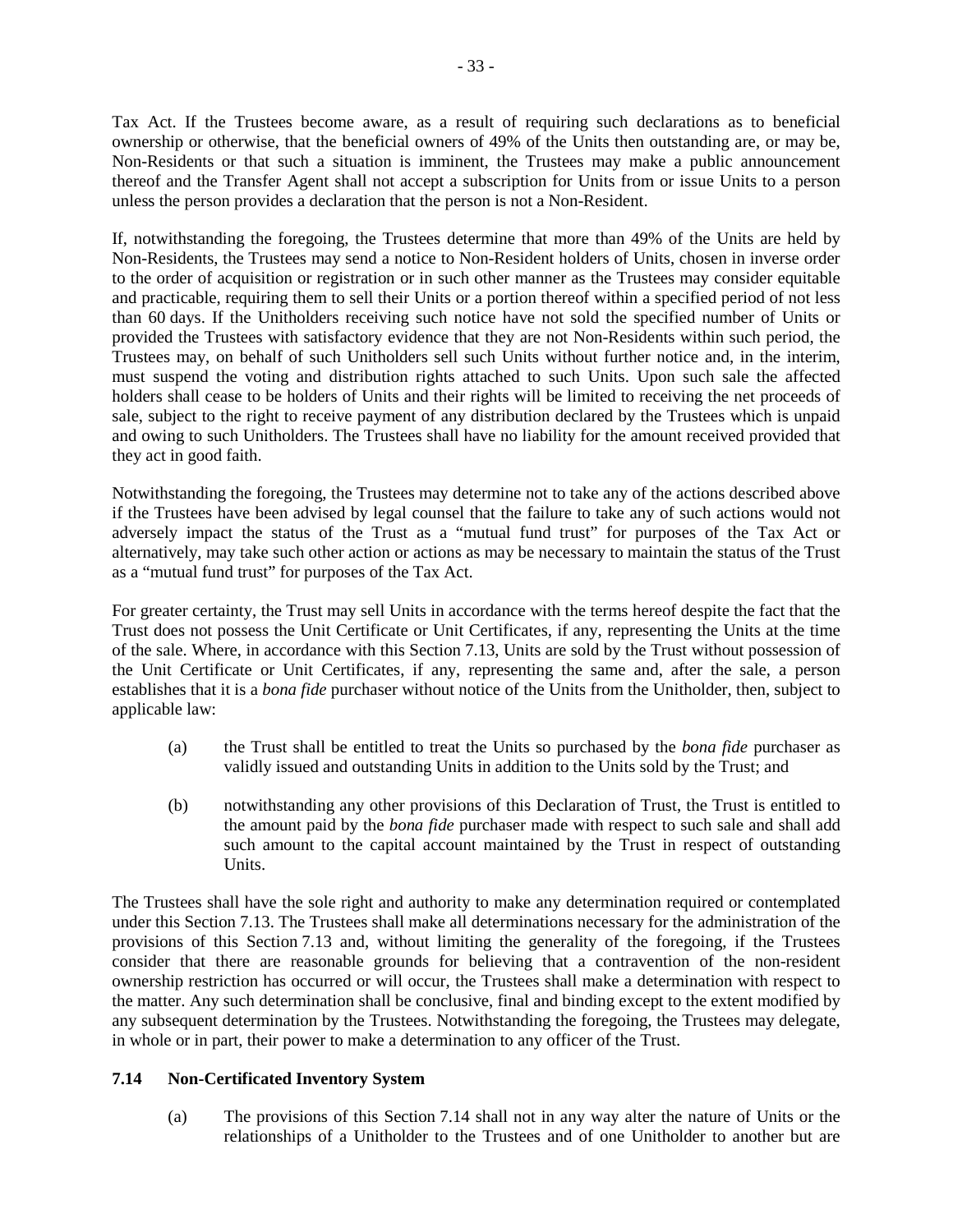intended only to facilitate the recording of all transactions in respect of Trust Units whether by the Trust, securities dealers, stock exchanges, transfer agents, registrars or other persons.

- (b) Except as otherwise provided below, registration of interests in and transfers of Trust Units held through CDS, or its nominee, will be made electronically through the NCI system of CDS. Units held in CDS will be purchased, transferred and surrendered for redemption through a CDS Participant. All rights of beneficial Trust Unitholders who hold Trust Units in CDS must be exercised through, and all payments or other property to which such beneficial Trust Unitholders are entitled will be made or delivered by CDS or the CDS Participant through which the beneficial Trust Unitholder holds such Trust Units. A beneficial holder of a Trust Unit participating in the NCI system will not be entitled to a certificate or other instrument from the Trust or the Transfer Agent evidencing that person's interest in or ownership of Trust Units, nor, to the extent applicable, will such beneficial Trust Unitholder be shown on the records maintained by CDS, except through an agent who is a CDS participant.
- (c) Except as described below, no purchaser of a Trust Unit will be entitled to a certificate or other instrument from the Trust evidencing that purchaser's ownership thereof, and no holder of a beneficial interest in a Trust Unit (a "**Beneficial Owner**") will be shown on the records maintained by CDS except through the accounts of CDS Participants acting on behalf of the Beneficial Owners. CDS will be responsible for establishing and maintaining accounts for CDS Participants having interests in the Trust Units, and sales of interests in the Trust Units can only be completed through CDS Participants.
- (d) Trust Units may be issued in fully registered form to holders or their nominees, if any, who purchase the Trust Units pursuant to a private placement of Trust Units made in reliance upon Rule 144A adopted under the United States Securities Act of 1933, and to transferees thereof in the United States who purchase such Trust Units in reliance upon Rule 144A. Likewise, any Trust Units transferred to a transferee within the United States or outside the United States to a "U.S. Person" (within the meaning of Regulation S) may be evidenced in definitive certificates representing any such Trust Units unless the Trust otherwise agrees that such Trust Units need not be evidenced in definitive certificates. If any such Trust Units represented by definitive certificates are subsequently traded into Canada, or otherwise outside the United States in compliance with Regulation S. the Transfer Agent will electronically deliver such Trust Units registered to CDS or its nominee, and CDS will credit interests in such Trust Units to the accounts of the CDS Participants as directed by the Transfer Agent.
- (e) Except as noted in the foregoing paragraph, Trust Units will be issued in fully registered form to holders or their nominees, other than CDS or its nominee, only if: (i) the Trust is required to do so by applicable law; (ii) the depository system of CDS ceases to exist; (iii) the Trust determines that CDS is no longer willing, able or qualified to discharge properly its responsibility as depository and the Trust is unable to locate a qualified successor; (iv) the Trust at its option elects to prepare and deliver definitive certificates representing the Trust Units; or (v) the Trust at its option elects to terminate the NCI system in respect of the Trust Units through CDS.
- (f) All references herein to actions by, notices given or payments made to Trust Unitholders shall, where such Trust Units are held through CDS, refer to actions taken by, or notices given or payments made to, CDS upon instruction from the CDS Participants in accordance with CDS' rules and procedures. For the purposes of any provision hereof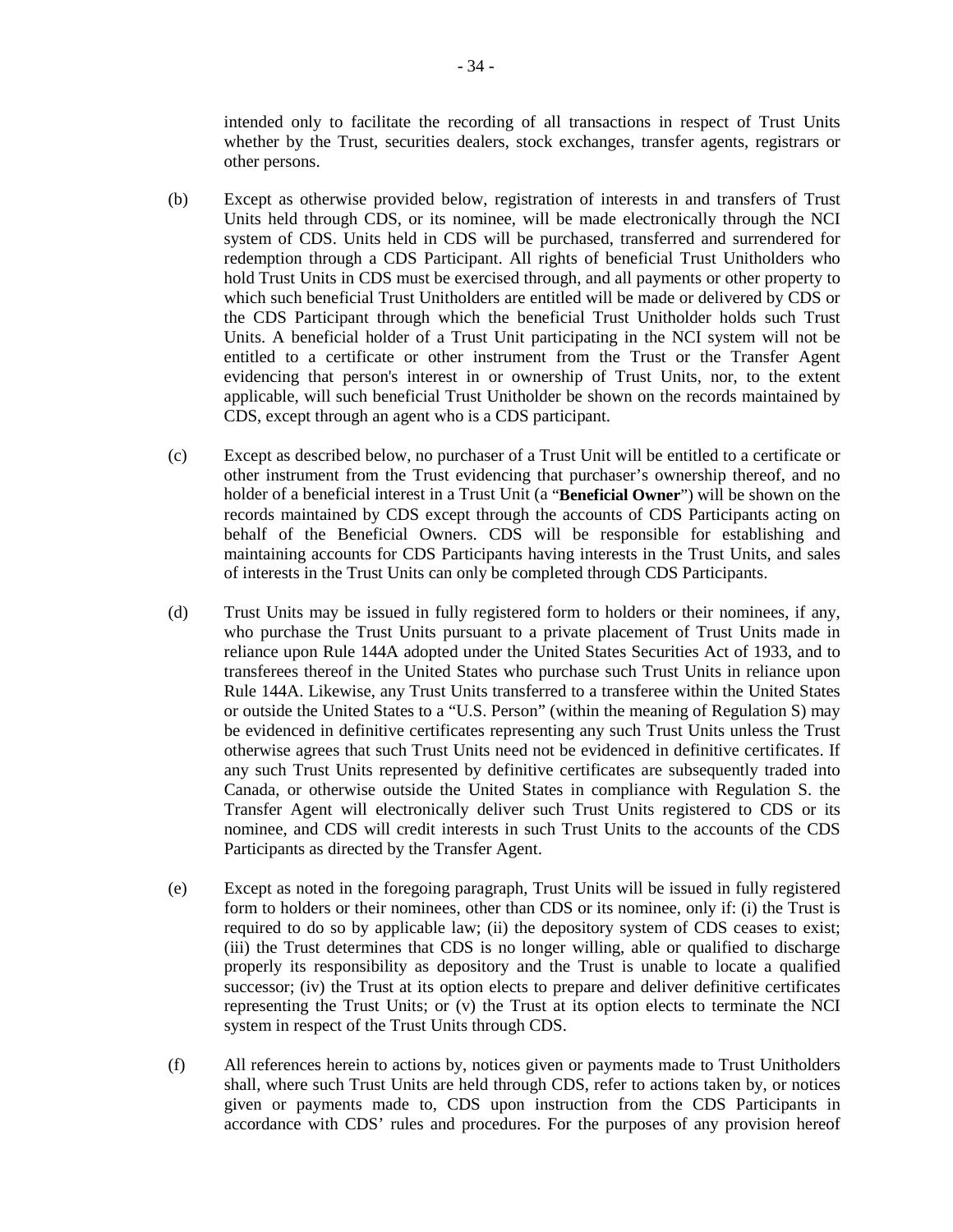requiring or permitting actions with the consent of or at the direction of Unitholders evidencing a specified percentage of the aggregate Units outstanding, such direction or consent may be given by Trust Unitholders acting through CDS and the CDS Participants owning Trust Units evidencing the requisite percentage of the Units, subject to the voting rights of holders of Special Voting Units. The rights of a Trust Unitholder whose Trust Units are held through CDS shall be exercised only through CDS and the CDS Participants and shall be limited to those established by law and agreements between such Trust Unitholders and CDS and/or the CDS Participants or upon instruction from the CDS Participants. Each of the Transfer Agent and the Trustees may deal with CDS for all purposes (including the making of payments) as the authorized representative of the respective Trust Unitholders and such dealing with CDS shall constitute satisfaction or performance, as applicable, towards their respective obligations hereunder.

- (g) For so long as Trust Units are held through CDS, if any notice or other communication is required to be given to Trust Unitholders, the Trustees and the Transfer Agent will give all such notices and communications to CDS.
- (h) If CDS resigns or is removed from its responsibilities as depository and the Trustees are unable or do not wish to locate a qualified successor, CDS shall surrender the Trust Units held by it to the Transfer Agent with instructions from CDS for registration of Trust Units in the name and in the amounts specified by CDS and the Trust shall issue and the Trustee and Transfer Agent shall execute and deliver the aggregate number of Trust Units then outstanding in the form of definitive Unit Certificates representing such Trust Units.

## <span id="page-39-0"></span>**7.15 Redemption of Trust Units**

- (a) Each Trust Unitholder shall be entitled to require the Trust to redeem at any time or from time to time at the demand of the Trust Unitholder all or any part of the Trust Units registered in the name of the Trust Unitholder at the prices determined and payable in accordance with the conditions hereinafter provided.
- (b) (i) To exercise a Trust Unitholder's right to require redemption under this Section [7.15,](#page-39-0) a duly completed and properly executed notice requiring the Trust to redeem Trust Units, in a form reasonably acceptable to the Trustees, together with written instructions as to the number of Trust Units to be redeemed, shall be sent to the Transfer Agent with a copy to the Trust at the head office of the Trust. A Unitholder not otherwise holding a registered Trust Unit certificate that wishes to exercise the redemption right will be required to obtain a redemption notice form from the Unitholder's investment dealer who will be required to deliver the completed redemption notice form to the Trust and to CDS. No form or manner of completion or execution shall be sufficient unless the same is in all respects reasonably acceptable to the Trustees and is accompanied by any further evidence that the Trustees may reasonably require with respect to the identity, capacity or authority of the person giving such notice.
	- (ii) Upon receipt by the Transfer Agent and the Trust of the notice to redeem Trust Units, the Trust Unitholder shall thereafter cease to have any rights with respect to the Trust Units tendered for redemption (other than to receive the redemption payment therefor) including the right to receive any distributions thereon which are declared payable to the Trust Unitholders of record on a date which is subsequent to the day of receipt by the Trust of such notice. Trust Units shall be considered to be tendered for redemption on the date that the Trust has, to the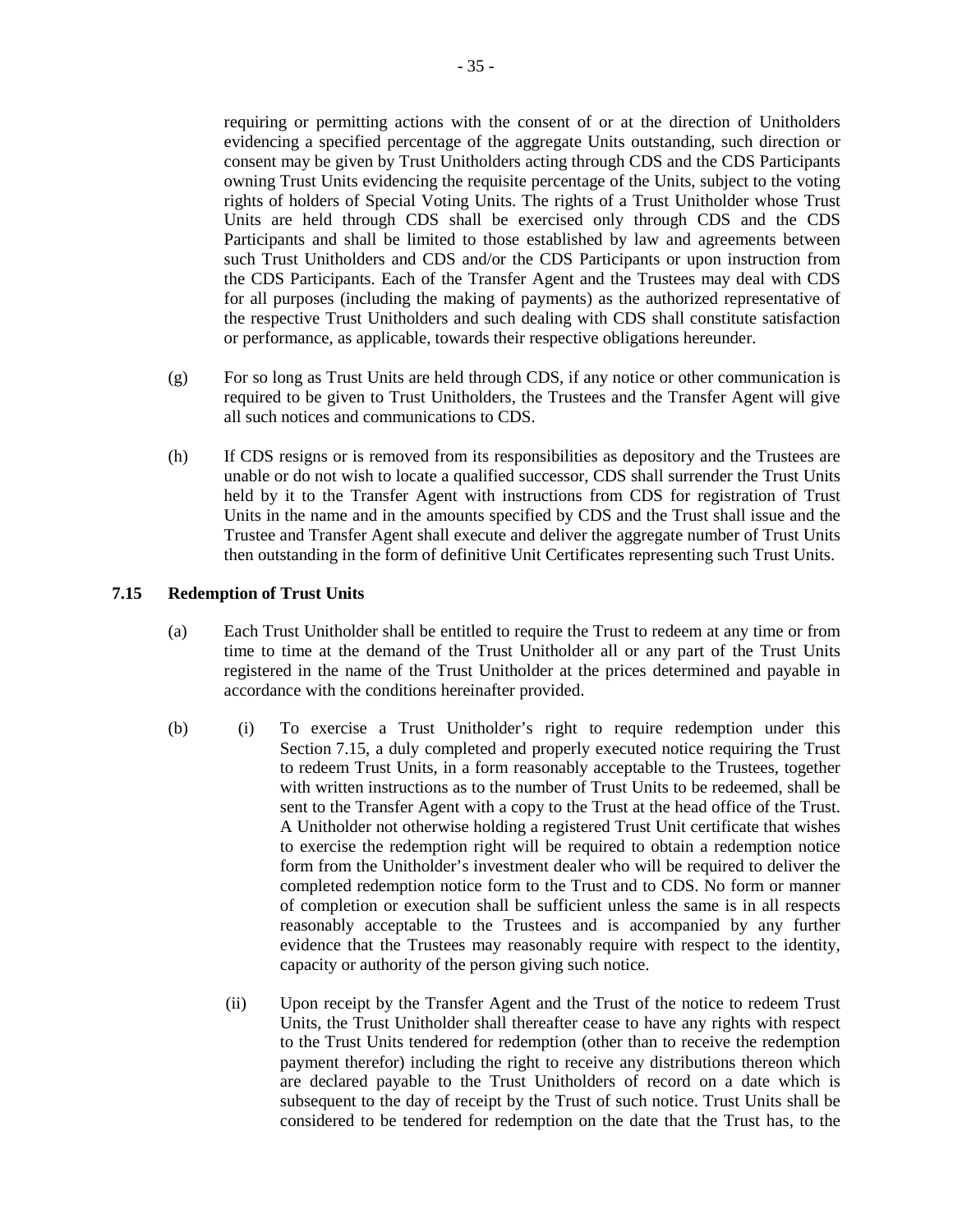satisfaction of the Trustees, received the notice and other required documents or evidence as aforesaid.

- <span id="page-40-0"></span>(c) (i) Upon receipt by the Transfer Agent and the Trust of the notice to redeem Trust Units in accordance with this Section [7.15,](#page-39-0) the holder of the Trust Units tendered for redemption shall be entitled to receive a price per Trust Unit (the "**Redemption Price**") equal to the lesser of:
	- (A) 90% of the "market price" of the Trust Units calculated on the date (the "**Redemption Date**") on which the Trust Units were surrendered for redemption; and
	- (B) 100% of the "closing market price" on the principal market on which the Trust Units are listed for trading, on the Redemption Date;

For the purposes of this calculation, "market price" as at a specified date will be:

- (a) an amount equal to the weighted average trading price of a Trust Unit on the principal exchange or market on which the Trust Units are listed or quoted for trading during the period of 10 consecutive trading days ending on such date;
- (b) an amount equal to the weighted average of the closing market prices of a Trust Unit on the principal exchange or market on which the Trust Units are listed or quoted for trading during the period of 10 consecutive trading days ending on such date, if the applicable exchange or market does not provide information necessary to compute a weighted average trading price; or
- (c) if there was trading on the applicable exchange or market for fewer than five of the 10 trading days, an amount equal to the simple average of the following prices established for each of the 10 consecutive trading days ending on such date: the simple average of the last bid and last asking price of the Trust Units for each day on which there was no trading; the closing price of the Trust Units for each day that there was trading if the exchange or market provides a closing price; and the simple average of the highest and lowest prices of the Trust Units for each day that there was trading, if the market provides only the highest and lowest prices of Trust Units traded on a particular day.

The "closing market price" of a Trust Unit for the purpose of the foregoing calculations, as at any date will be:

- (a) an amount equal to the weighted average trading price of a Trust Unit on the principal exchange or market on which the Trust Units are listed or quoted for trading on the specified date and the principal exchange or market provides information necessary to compute a weighted average trading price of the Trust Units on the specified date;
- (b) an amount equal to the closing price of a Trust Unit on the principal market or exchange if there was a trade on the specified date and the principal exchange or market provides only a closing price of the Trust Units on the specified date;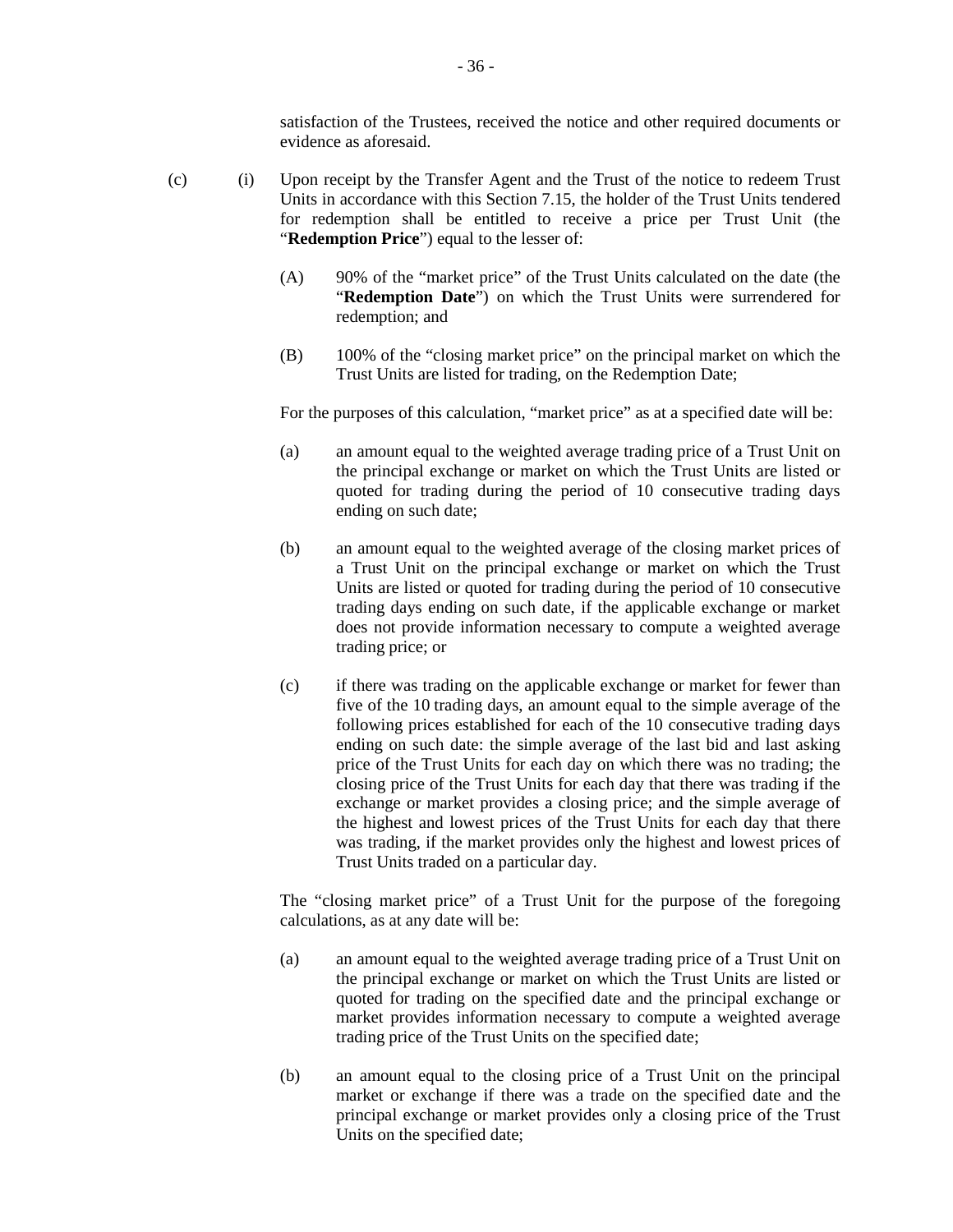- (c) an amount equal to the simple average of the highest and lowest prices of the Trust Units on the principal market or exchange, if there was trading on the specified date and the principal exchange or market provides only the highest and lowest trading prices of the Trust Units on the specified date; or
- (d) the simple average of the last bid and last asking prices of the Trust Units on the principal market or exchange, if there was no trading on the specified date.

If Trust Units are not listed or quoted for trading in a public market, the Redemption Price will be the fair market value of the Trust Units, which will be determined by the Trustees in their sole discretion.

- <span id="page-41-1"></span>(ii) Subject to Subsections [7.15\(d\)](#page-41-0) and [7.15\(e\),](#page-42-0) the Redemption Price payable in respect of the Trust Units tendered for redemption during any calendar month shall be paid by cheque, drawn on a Canadian chartered bank or a trust company in lawful money of Canada, payable at par to, or to the order of, the Unitholder who exercised the right of redemption within 30 days after the end of the calendar month in which the Trust Units were tendered for redemption. Payments made by the Trust of the Redemption Price are conclusively deemed to have been made upon the mailing of a cheque in a postage prepaid envelope addressed to the former Unitholder unless such cheque is dishonoured upon presentment. Upon such payment, the Trust shall be discharged from all liability to the former Unitholder in respect of the Trust Units so redeemed.
- <span id="page-41-0"></span>(d) Paragraph [7.15\(c\)\(ii\)](#page-41-1) shall not be applicable to Trust Units tendered for redemption by a Trust Unitholder, if:
	- (i) the total amount payable by the Trust pursuant to Subsection [7.15\(c\)](#page-40-0) in respect of such Trust Units and all other Trust Units tendered for redemption in the same calendar month exceeds \$50,000 (the "**Monthly Limit**") provided that the Trustees may, in their sole discretion, waive such limitation in respect of all Trust Units tendered for redemption in any calendar month and, in the absence of such a waiver, Trust Units tendered for redemption in any calendar month in which the total amount payable by the Trust pursuant to Paragraph  $7.15(c)(ii)$  exceeds the Monthly Limit will be redeemed for cash pursuant to Paragraph  $7.15(c)(ii)$  and, subject to any applicable regulatory approvals, by an issuance under Section [7.15\(e\),](#page-42-0) on a *pro rata* basis;
	- (ii) on the date the Trust Units are tendered for redemption, the outstanding Trust Units are not listed for trading on the TSX or traded or quoted on any stock exchange or market which the Trustees consider, in their sole discretion, provides representative fair market value prices for the Trust Units;
	- (iii) the normal trading of the outstanding Trust Units is suspended or halted on any stock exchange on which the Trust Units are listed for trading, or if not so listed, on any market on which the Trust Units are quoted for trading, on the Redemption Date for such Trust Units or for more than five trading days during the 10 trading day period commencing immediately before the Redemption Date for such Trust Units; or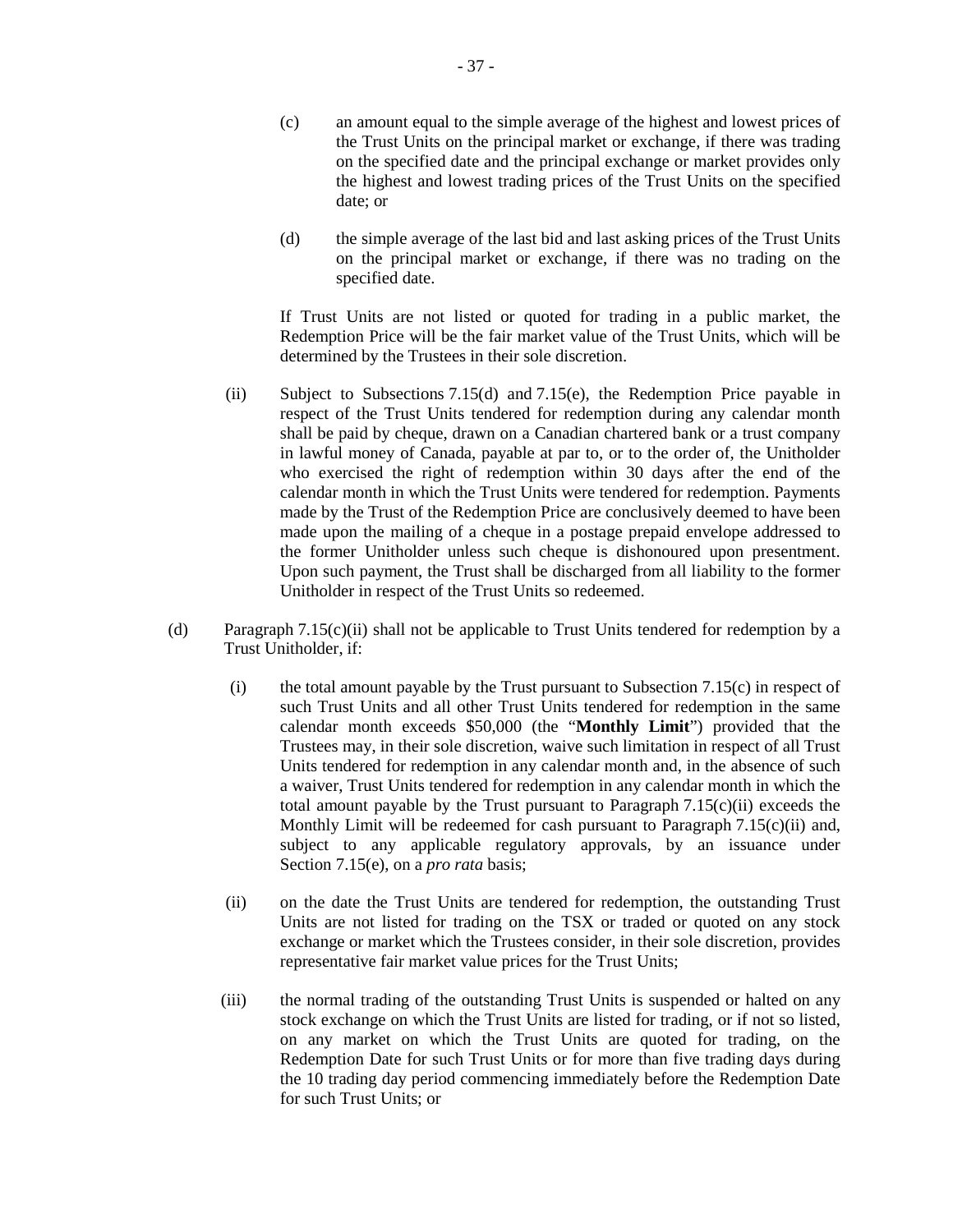- (iv) the redemption of the Trust Units will result in the delisting of the Trust Units from the principal stock exchange on which the Trust Units are listed.
- <span id="page-42-0"></span>(e) To the extent that Paragraph  $7.15(c)(ii)$  is not applicable to all of the Trust Units tendered for redemption by a Trust Unitholder pursuant to Subsection [7.15\(d\),](#page-41-0) the balance of the Redemption Price per Trust Unit specified in Subsection [7.15\(c\)](#page-40-0) shall, subject to receipt of all necessary regulatory approvals (which the Trust shall use reasonable commercial efforts to obtain forthwith), be paid and satisfied by way of the issuance to such Trust Unitholder of Redemption Notes. Upon such payment, together with any cash payable to the Trust Unitholder pursuant to Paragraph  $7.15(c)(ii)$ , the Trust shall be discharged from all liability to such former Trust Unitholder and any party having a security interest in respect of the Trust Units so redeemed. In the event of the issuance of Redemption Notes, each Redemption Note so issued to the redeeming holder of Trust Units shall be in the principal amount of \$100 or such other amount as may be determined by the Trustees. No fractional Redemption Notes shall be issued and where the number of Redemption Notes to be received upon redemption by a holder of Trust Units would otherwise include a fraction, that number shall be rounded down to the next lowest whole number. The Trustees may deduct or withhold from all payments or other distributions payable to any Unitholder pursuant to this [Article](#page-33-0) 7 all amounts required by law to be so withheld.
- (f) Some or all of the Trust income and the net realized capital gains may, for purposes of computing the Trust income and the net realized capital gains under the Tax Act or other tax legislation be treated as having been paid in the year by the Trust to the Trust Unitholders redeeming Trust Units in such year and, to the extent that the amount thereof so treated as has been designated as taxable capital gains or income to such Trust Unitholders, the holder's redemption proceeds shall be reduced accordingly. Any such amounts shall be determined at the discretion of the Trustees; however, in all cases, a redeeming Trust Unitholder will be treated as having been paid an amount to which the holder of the Trust Units redeemed would be entitled to receive.
- (g) All Trust Units redeemed under this Section [7.15](#page-39-0) shall be cancelled and such Trust Units shall no longer be outstanding and shall not be reissued.

## **7.16 Certificate Fee**

The Trustees may establish a reasonable fee to be charged for every Unit Certificate issued.

# **7.17 Form of Unit Certificate**

The form of certificate representing Trust Units and the instrument of transfer, if any, on the reverse side thereof shall be in such form as is from time to time authorized by the Trustees.

## **7.18 Unit Certificates**

- (a) Unit Certificates shall, subject to the provisions hereof, be in such form as is authorized from time to time by the Trustees.
- (b) If issued, Unit Certificates are issuable only in fully registered form.
- (c) The definitive form of the Unit Certificates shall:
	- (i) be in the English language or in the English language and the French language;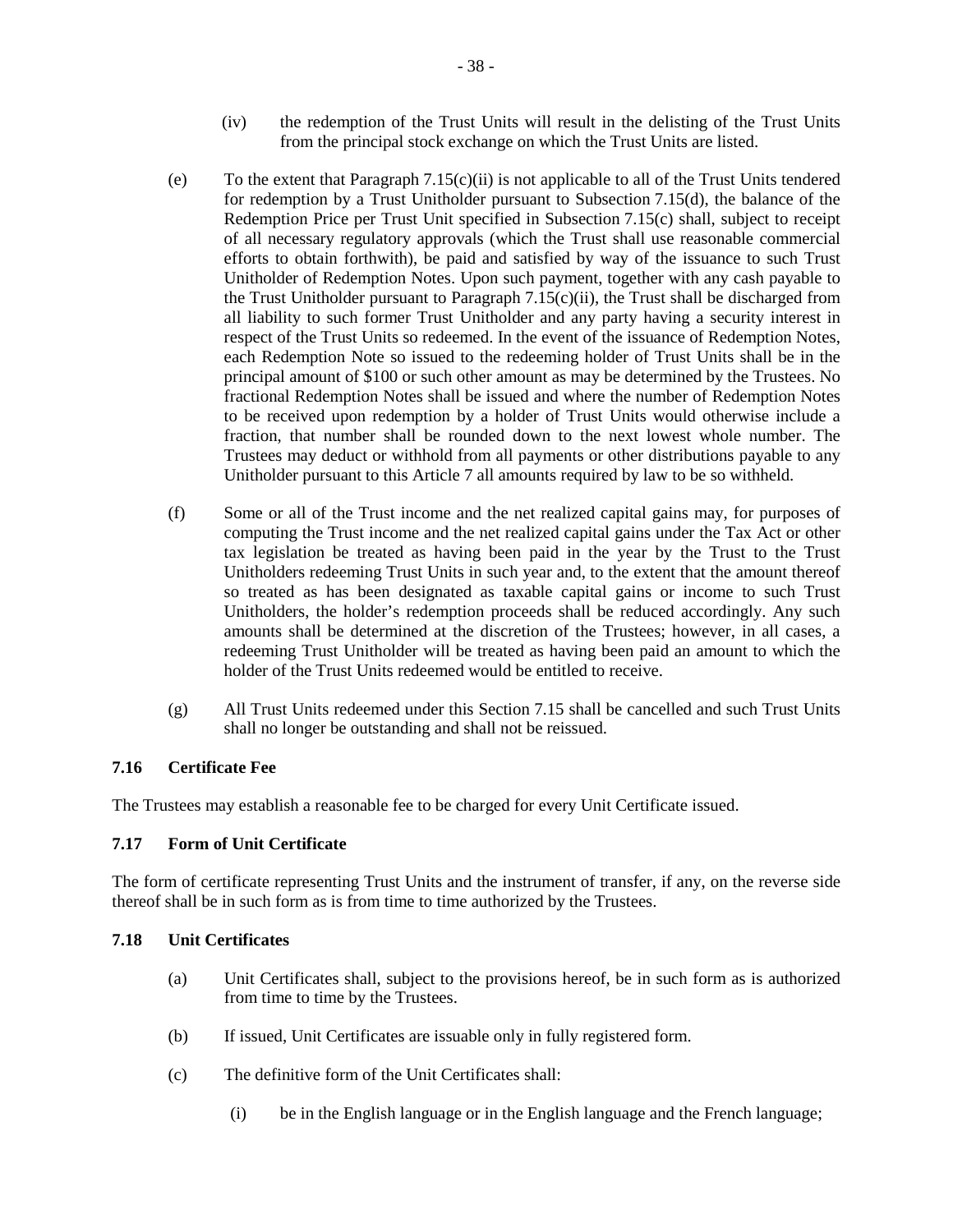- (ii) be dated as of the date of issue thereof; and
- (iii) contain such distinguishing letters and numbers as the Trustees shall prescribe.
- (d) In the event that the Unit Certificate is translated into the French language and any provision of the Unit Certificate in the French language shall be susceptible of an interpretation different from the equivalent provision in the English language, the interpretation of such provision in the English language shall be determinative.
- (e) Each Unit Certificate shall be signed on behalf of the Trustees and, unless otherwise decided by the Trustees, signed or certified by the Transfer Agent of the Trust. The signature of the Trustees required to appear on such certificate may be printed, lithographed or otherwise mechanically reproduced thereon and, in such event, certificates so signed are as valid as if they had been signed manually. If a Unit Certificate contains the printed or mechanically reproduced signature of a person, then the Trust may issue the Unit Certificate even though such person has ceased to be a Trustee or an authorized representative thereof and such Unit Certificate is a valid as if such person continued to be a Trustee or an authorized representative thereof at the date of its issue.

## **7.19 Contents of Unit Certificates**

- (a) Until otherwise determined by the Trustees, each Unit Certificate shall legibly set forth on the face thereof, *inter alia*, the following:
	- (i) the name of the Trust and the words "A trust governed under the laws of the Province of Ontario governed by a Declaration of Trust made the  $1<sup>st</sup>$  day of November, 2013, as amended from time to time" or words of like effect;
	- (ii) the name of the person to whom the Unit Certificate is issued as Unitholder;
	- (iii) the number of Units represented thereby and whether or not the Units represented thereby are fully paid;
	- (iv) that the Units represented thereby are transferable;
	- (v) "The Units represented by this certificate are issued upon the terms and subject to the conditions of the Declaration of Trust, which Declaration of Trust is binding upon all holders of Units and, by acceptance of this certificate, the holder assents to the terms and conditions of the Declaration of Trust. A copy of the Declaration of Trust, pursuant to which this certificate and the Units represented thereby are issued, may be obtained by a Unitholder on demand and without fee from the head office of the Trust" or words of like effect; and
	- (vi) "For information as to personal liability of a Unitholder, see the reverse side of this certificate" or words of like effect.
- (b) Until otherwise determined by the Trustees, each such certificate shall legibly set forth on the reverse side thereof, *inter alia*, the following:
	- (i) "The Declaration of Trust provides that no Unitholder shall be subject to any personal liability whatsoever, in tort, contract or otherwise, to any person in connection with the assets of the Trust or the obligations or the affairs of the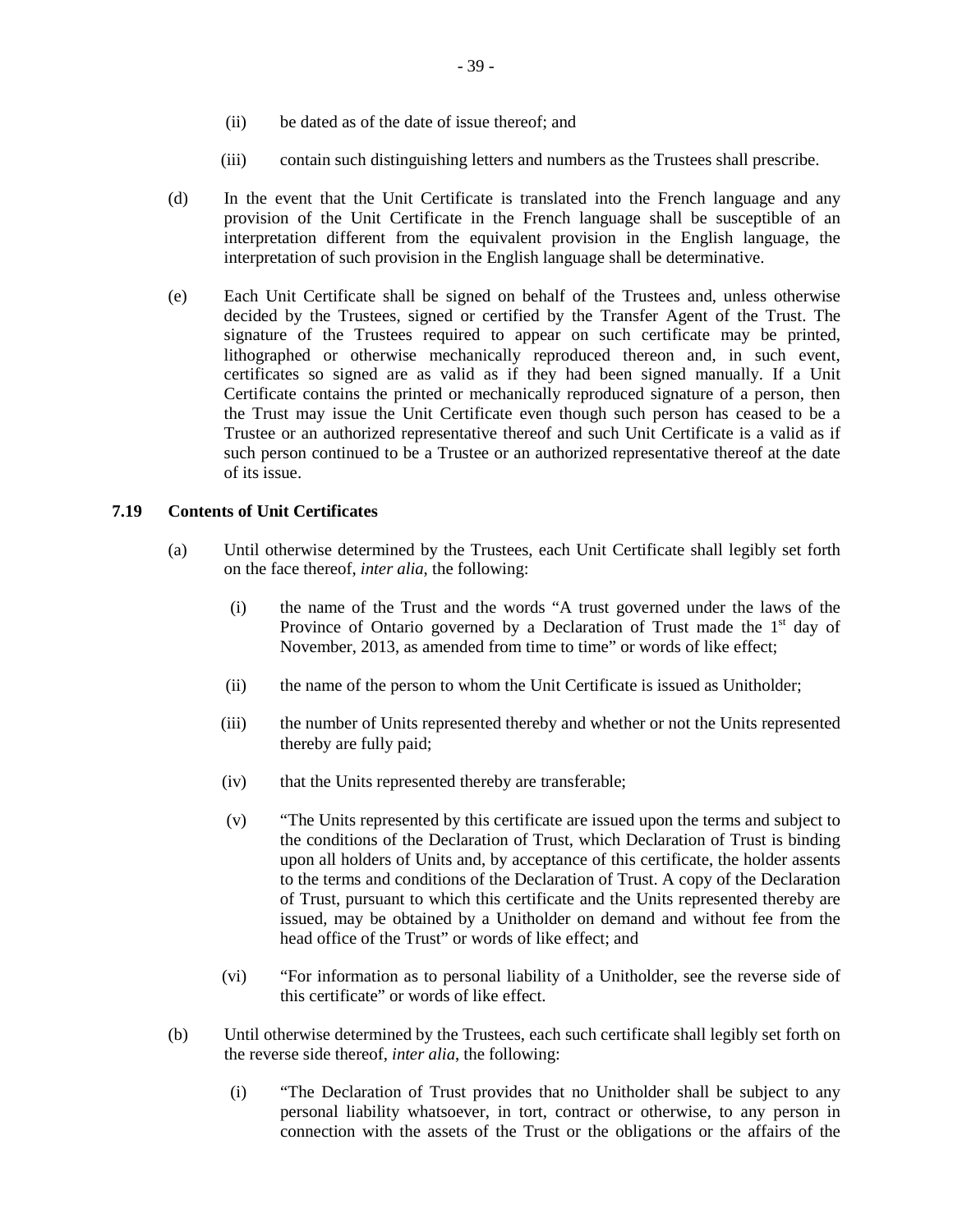Trust and all such persons shall look solely to the assets of the Trust for satisfaction of claims of any nature arising out of or in connection therewith and the assets of the Trust only shall be subject to levy or execution", or words of like effect; and

(ii) appropriate forms of notice of exercise of the right of redemption and of powers of attorney for transferring Units.

The Unit Certificates may be engraved, printed or lithographed, or partly in one form and partly in another, as the Trustees may determine.

# **7.20 Register of Unitholders**

A register (the "**Register**") shall be kept at the principal office of the Trust and/or the Transfer Agent, which Register shall contain the names and addresses of the Unitholders, the respective numbers of Units held by them, the certificate numbers of certificates representing such Units and a record of all transfers and redemptions thereof. Only Unitholders whose certificates are so recorded shall be entitled to receive distributions or to exercise or enjoy the rights of Unitholders hereunder. The Trustees shall have the right to treat the person registered as a Unitholder on the Register as the owner of such Units for all purposes, including, without limitation, payment of any distribution, giving notice to Unitholders and determining the right to attend and vote at meetings of Unitholders.

## **7.21 Successors in Interest to Unitholders**

Any person purporting to become entitled to any Units as a consequence of the death, bankruptcy or incompetence of any Unitholder or otherwise by operation of law, shall be recorded in the Register as the holder of such Units, but until such record is made, the Unitholder of record shall continue to be and shall be deemed to be the holder of such Units for all purposes whether or not the Trust, the Trustees or the Transfer Agent or registrar of the Trust shall have actual or other notice of such death, bankruptcy, incompetence or other event and any person becoming entitled to such Units shall be bound by every notice or other document in respect of the Units which shall have been duly given to the person from whom such person derives title to such Units. Once such record is made, the Trustees shall deal with the new holder of such units as Unitholder from thereon and shall have no liability to any other person purporting to have been entitled to the Units prior to the making of such record.

# <span id="page-44-0"></span>**7.22 Units Held Jointly or in Fiduciary Capacity**

The Trust may treat two or more persons holding any Unit as joint tenants of the entire interest therein unless the ownership is expressly otherwise recorded in the Register, but no entry shall be made in the Register that any person is in any other manner entitled to any future, limited or contingent interest in any Unit; provided, however, that any person recorded in the Register as a Unitholder may, subject to the provisions herein contained, be described in the Register as a fiduciary of any kind and any customary words may be added to the description of the holder to identify the nature of such fiduciary relationship.

## **7.23 Performance of Trusts**

None of the Trustees of the Trust, the officers of the Trust, the Unitholders or the Transfer Agent or other agent of the Trust or the Trustees shall have a duty to inquire into any claim that a transfer of a Unit or other security of the Trust was or would be wrongful or that a particular adverse person is the owner of or has an interest in the Unit or other security or any other adverse claim, or be bound to see to the performance of any trust, express, implied or constructive, or of any charge, pledge or equity to which any of the Units or other securities or any interest therein are or may be subject, or to ascertain or inquire whether any sale or transfer of any such Units or other securities or interest therein by any such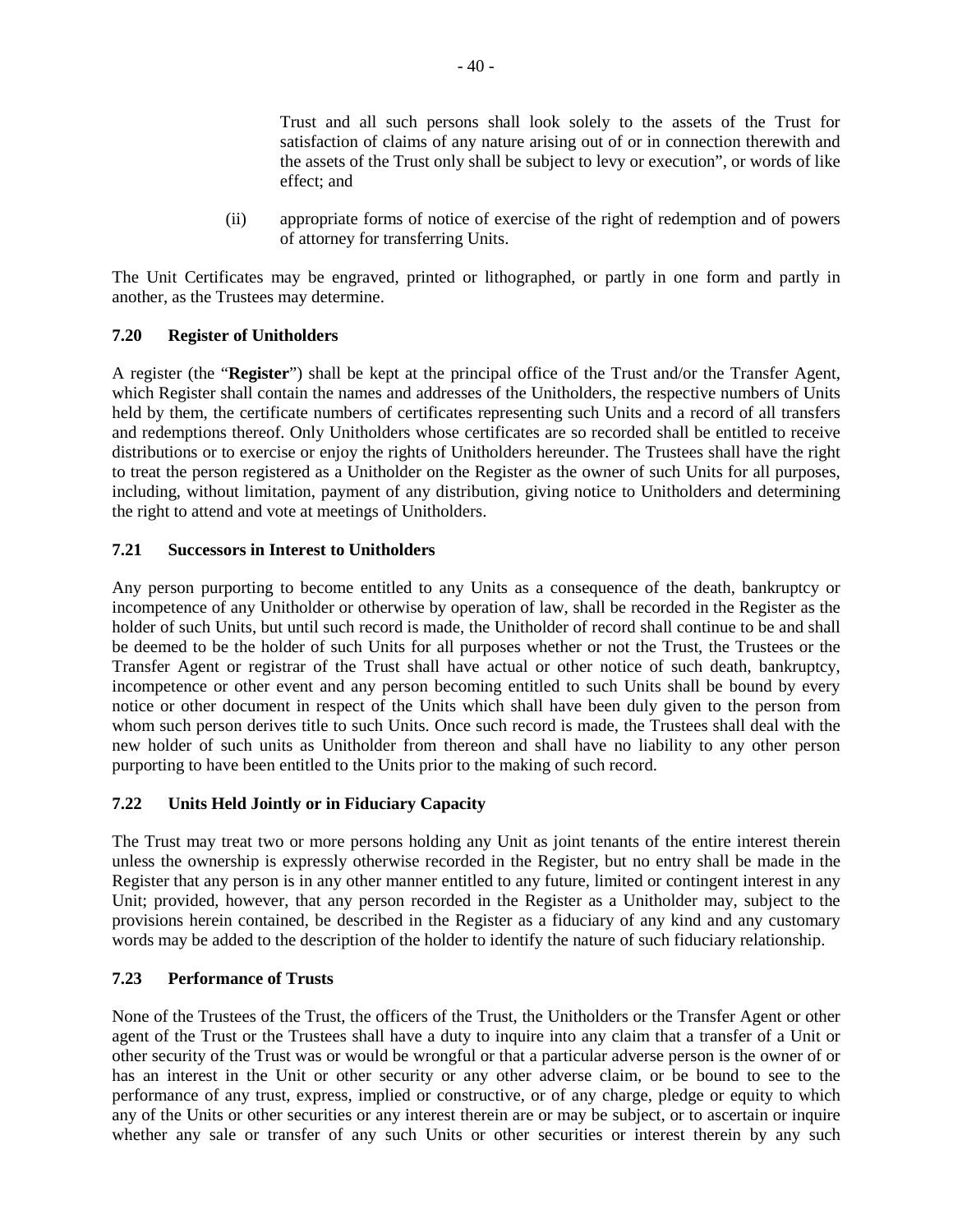Unitholder or holder of such security or his personal representatives is authorized by such trust, charge, pledge or equity, or to recognize any person as having any interest therein, except for the person recorded as Unitholder.

# **7.24 Lost Unit Certificates**

In the event that any Unit Certificate is lost, stolen, destroyed or mutilated, the Trustees may authorize the issuance of a new Unit Certificate for the same number of Trust Units in lieu thereof. The Trustees may in their discretion, before the issuance of such new Unit Certificate, require the owner of the lost, stolen, destroyed or mutilated Unit Certificate, or the legal representative of the owner, to make such affidavit or statutory declaration, setting forth such facts as to the loss, theft, destruction or mutilation as the Trustees or any officers of the Trust deem necessary and may require the applicant to surrender any mutilated Unit Certificate and to require the applicant to supply to the Trust a "lost certificate bond" or similar bond in such reasonable amount as the Trustees direct indemnifying the Trustees or any officers of the Trust and the Transfer Agent for so doing. The Trustees or any officers of the Trust shall have the power to acquire from an insurer or insurers a blanket lost security bond or bonds in respect of the replacement of lost, stolen, destroyed or mutilated Unit Certificates. The Trust shall pay all premiums and other sums of money payable for such purpose out of the property of the Trust with such contribution, if any, by those insured as may be determined by the Trustees or any officers of the Trust. If such blanket lost security bond is acquired, the Trustees or any officers of the Trust may authorize and direct (upon such terms and conditions as they from time to time impose) any registrar, transfer agent, trustee or others to whom the indemnity of such bond extends to take such action to replace such lost, stolen, destroyed or mutilated Unit Certificates without further action or approval by the Trustees or any officers of the Trust.

# **7.25 Death of Unitholders**

The death of a Unitholder during the continuance of the Trust shall not terminate the Trust or give the personal representatives or the heirs of the estate of the deceased Unitholder a right to an accounting or to take any action in the courts or otherwise against other Unitholders or the Trustees, officers of the Trust or the property of the Trust, but shall only entitle the personal representatives or the heirs of the estate of the deceased Unitholder to succeed to all rights of the deceased Unitholder under this Declaration of Trust.

# **7.26 Unclaimed Payments**

In the event that the Trustees hold any amounts to be paid to Trust Unitholders under [Article](#page-58-0) 11 or otherwise because such amounts are unclaimed or cannot be paid for any reason, neither the Trustees nor any distribution disbursing agent shall be under any obligation to invest or reinvest the same and shall only be obligated to hold the same in a current or other non-interest bearing account with a chartered bank or trust company, pending payment to the person or persons entitled thereto. The Trustees shall, as and when required by law, and may at any time prior to such required time, pay all or part of such amounts so held to a court in the province where the Trust has its principal office or to the Public Guardian and Trustee (or other similar government official or agency) in the province where the Trust has its principal office whose receipt shall be a good and sufficient discharge of the obligations of the Trustees.

## **7.27 Repurchase of Units**

The Trust shall be entitled to purchase for cancellation at any time the whole or from time to time any part of the outstanding Units, at a price per Unit and on a basis determined by the Trustees in compliance with all applicable Securities Laws or the rules or policies of any applicable stock exchange.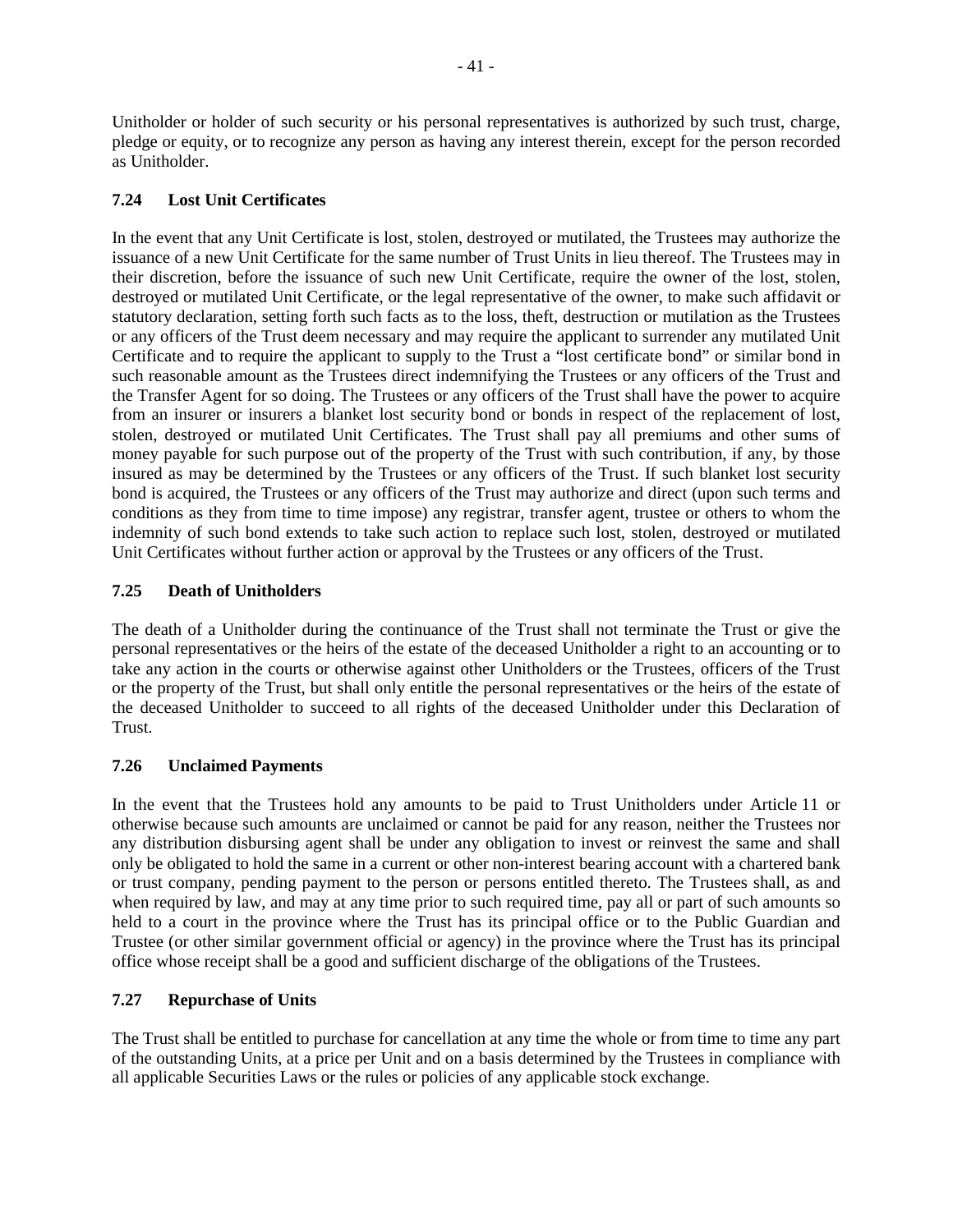## <span id="page-46-0"></span>**7.28 Take-Over Bids**

- (a) If within 120 days after the date of a take-over bid the bid is accepted by the holders of not less than 90% of the Units, calculated on a fully diluted basis, other than Units held at the date of the take-over bid by or on behalf of the offeror or an affiliate or associate of the offeror, the offeror is entitled, on complying with this Section [7.28,](#page-46-0) to acquire the Units held by holders of Units that did not tender to the take-over bid (the "**dissenting offerees**").
- <span id="page-46-3"></span><span id="page-46-2"></span>(b) An offeror may acquire Units held by a dissenting offeree by sending by registered mail within 60 days after the date of termination of the take-over bid and in any event within 180 days after the date of the take-over bid, an offeror's notice to each dissenting offeree stating that:
	- (i) the offerees holding more than 90% of the Units, calculated on a fully diluted basis, accepted the take-over bid, other than Units held at the date of the takeover bid by or on behalf of the offeror or an affiliate or associate of the offeror;
	- (ii) the offeror is bound to take up and pay for or has taken up and paid for the Units of the offerees who accepted the take-over bid;
	- (iii) a dissenting offeree is required to elect:
		- (A) to transfer his Units to the offeror on the terms on which the offeror acquired the Units of the offerees who accepted the takeover bid, or
		- (B) to demand payment of the fair value of his Units in accordance with Subsections  $7.28(h)$  to  $7.28(q)$  by notifying the offeror within 20 days after he receives the offeror's notice;
	- (iv) a dissenting offeree who does not notify the offeror in accordance with Subparagraph  $7.28(b)(iii)(B)$  is deemed to have elected to transfer his Units to the offeror on the same terms that the offeror acquired the Units from the offerees who accepted the take-over bid; and
	- (v) a dissenting offeree must send his Units to which the take-over bid relates to the Trust within 20 days after he receives the offeror's notice.
- <span id="page-46-1"></span>(c) Concurrently with sending the offeror's notice under Subsection [7.28\(b\),](#page-46-2) the offeror shall send to the Trust a notice of adverse claim disclosing the name and address of the offeror and the name of the dissenting offeree with respect to each Unit held by a dissenting offeree.
- <span id="page-46-5"></span>(d) A dissenting offeree to whom an offeror's notice is sent under Subsection [7.28\(b\)](#page-46-2) shall, within 20 days after he receives that notice, send his Unit Certificates to the Trust.
- <span id="page-46-4"></span>(e) Within 20 days after the offeror sends an offeror's notice under Subsection [7.28\(b\),](#page-46-2) the offeror shall pay or transfer to the Trust the amount of money or other consideration that the offeror would have had to pay or transfer to a dissenting offeree if the dissenting offeree had elected to accept the take-over bid under Subparagraph [7.28\(b\)\(iii\)\(A\).](#page-46-3)
- <span id="page-46-6"></span>(f) The Trust is deemed to hold in trust for the dissenting offeree the money or other consideration it receives under Subsection [7.28\(e\)](#page-46-4) and the Trust shall deposit the money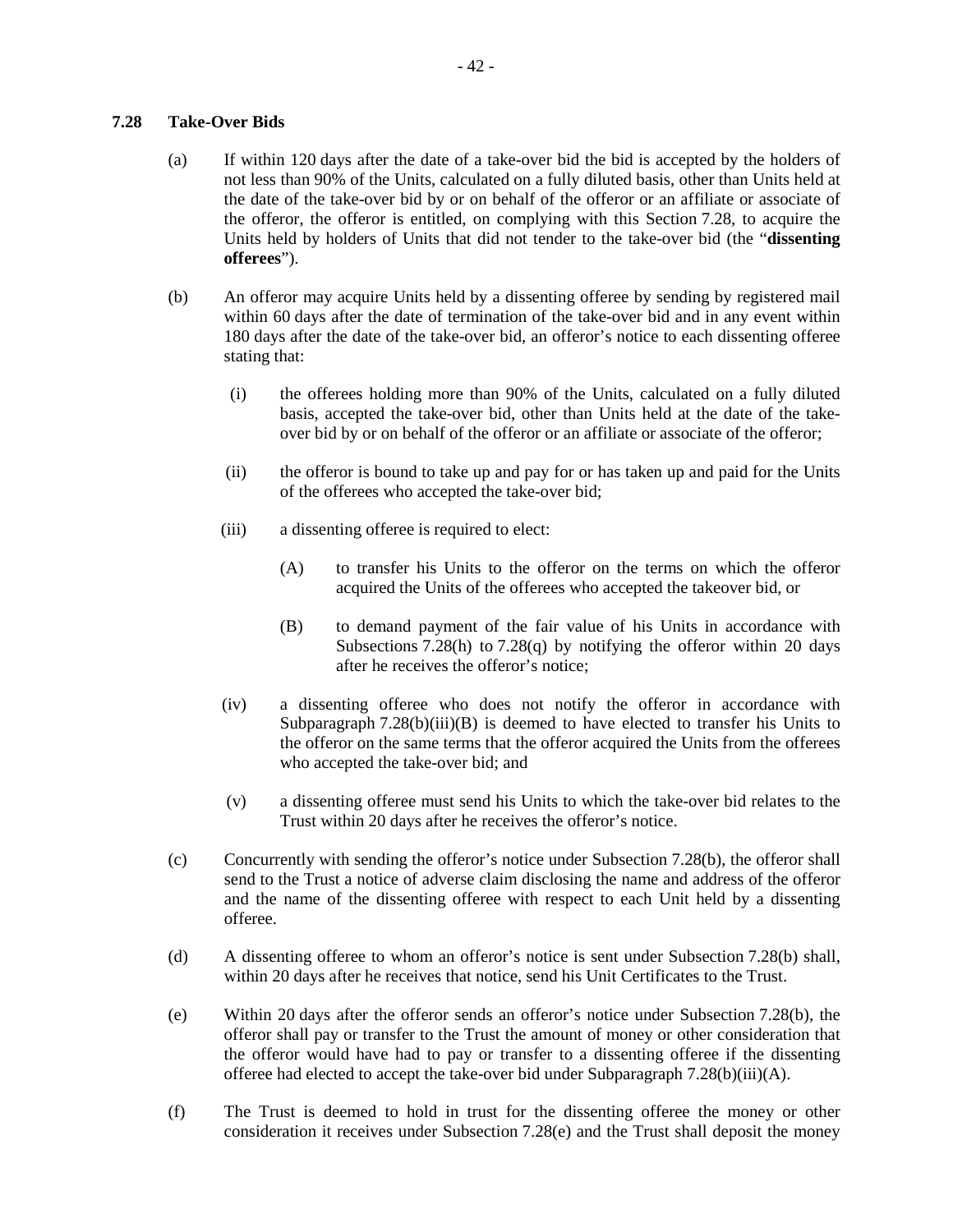in a separate account in a bank or other body corporate any deposits of which are insured by the Canada Deposit Insurance Corporation or guaranteed by the Québec Deposit Insurance Board, and shall place the other consideration in the custody of a bank or such other body corporate.

- (g) Within 30 days after the offeror sends an offeror's notice under Subsection [7.28\(b\),](#page-46-2) the Trust shall:
	- (i) issue to the offeror a Unit Certificate in respect of the Units that were held by dissenting offerees;
	- (ii) give to each dissenting offeree who elects to accept the take-over bid terms under Subparagraph [7.28\(b\)\(iii\)\(A\)](#page-46-3) and who sends his Unit Certificates, as required under Subsection [7.28\(d\),](#page-46-5) the money or other consideration to which he is entitled, disregarding fractional Units, if any, which may be paid for in money; and
	- (iii) send to each dissenting offeree who has not sent his Unit Certificates, as required under Subsection [7.28\(d\)a](#page-46-5) notice stating that:
		- (A) his Units have been cancelled,
		- (B) the Trust or some designated person holds in trust for him the money or other consideration to which he is entitled as payment for or in exchange for his Units, and
		- (C) the Trust will, subject to Subsections [7.28\(h\)](#page-47-0) to [7.28\(q\),](#page-48-0) send that money or other consideration to him forthwith after receiving his Units.
- <span id="page-47-0"></span>(h) If a dissenting offeree has elected to demand payment of the fair value of his Units under Subparagraph  $7.28(b)(iii)(B)$ , the offeror may, within 20 days after it has paid the money or transferred the other consideration, under Subsection 7.28 $(e)$ , apply to a court to fix the fair value of the Units of that dissenting offeree.
- <span id="page-47-1"></span>(i) If an offeror fails to apply to a court under Subsection [7.28\(h\),](#page-47-0) a dissenting offeree may apply to a court for the same purpose within a further period of 20 days.
- (j) Where no application is made to a court under Subsection [7.28\(i\)](#page-47-1) within the period set out in that subsection, a dissenting offeree is deemed to have elected to transfer his Units to the offeror on the same terms that the offeror acquired the Units from the offerees who accepted the take-over bid.
- (k) An application under Subsections [7.28\(h\)](#page-47-0) or [7.28\(i\)](#page-47-1) shall be made to a court having jurisdiction in the place where the Trust has its registered office.
- (l) A dissenting offeree is not required to give security for costs in an application made under Subsections [7.28\(h\)](#page-47-0) or [7.28\(i\).](#page-47-1)
- (m) On an application under Subsections [7.28\(h\)](#page-47-0) or [7.28\(i\):](#page-47-1)
	- (i) all dissenting offerees referred to in Subparagraph [7.28\(b\)\(iii\)\(B\)](#page-46-1) whose Units have not been acquired by the offeror shall be joined as parties and shall be bound by the decision of the court; and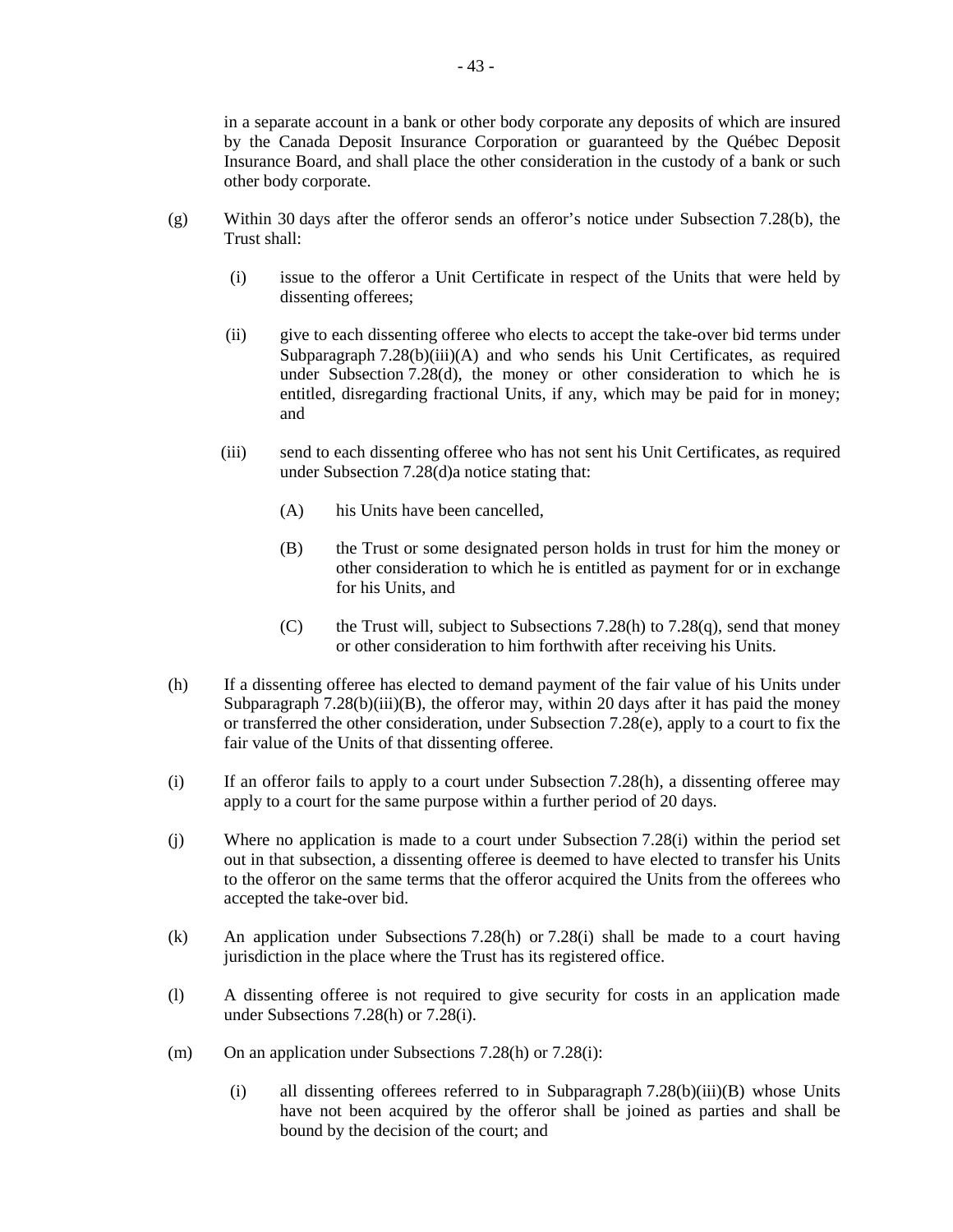- (ii) the offeror shall notify each affected dissenting offeree of the date, place and consequences of the application and of his right to appear and be heard in person or by counsel.
- (n) On an application to a court under Subsections  $7.28(h)$  or  $7.28(i)$  the court may determine whether any other person is a dissenting offeree who should be joined as a party, and the court shall then fix a fair value for the Units of all dissenting offerees.
- (o) A court may in its discretion appoint one or more appraisers to assist the court to fix a fair value for the Units of a dissenting offeree.
- (p) The final order of the court shall be made against the offeror in favour of each dissenting offeree and for the amount for his Units as fixed by the court.
- <span id="page-48-0"></span>(q) In connection with proceedings under this Section [7.28,](#page-46-0) a court may make any order it thinks fit and, without limiting the generality of the foregoing, it may:
	- (i) fix the amount of money or other consideration that is required to be held in trust under Subsection [7.28\(f\);](#page-46-6)
	- (ii) order that money or other consideration be held in trust by a person other than the Trust; and
	- (iii) allow a reasonable rate of interest on the amount payable to each dissenting offeree from the date he sends or delivers his Unit Certificates under Subsection [7.28\(d\)](#page-46-5) until the date of payment.
- (r) Where an offeror is entitled to acquire Units held by a dissenting offeree pursuant to Subsection [7.28\(b\)](#page-46-2) and the offeror wishes to exercise such right, the offeror shall also deliver an offer (the "**Exchange Offer**") to the Trustees, at the same time that an offeror's notice is delivered pursuant to Subsection [7.28\(b\),](#page-46-2) addressed to each holder of Exchangeable Securities to acquire all Trust Units issued to such holder by the Trust following the exchange of the holder's Exchangeable Securities for Trust Units. The Exchange Offer shall be made on the same terms as the Offeror, if accepted by a holder of Exchangeable Securities, acquired the Trust Units of the Trust Unitholders who accepted the take-over bid and the exchange by the holder of the Exchangeable Securities and the acquisition by the Offeror of the Trust Units issuable upon exchange thereof shall occur within 30 days of delivery of the Exchange Offer to the Trustees. The Trustees shall deliver the Exchange Offer to each holder of Exchangeable Securities forthwith upon receipt, if any such holders exist.
- (s) In the event that a non-exempt take-over bid from a person acting at arm's length to holders of Exchangeable Securities (or any affiliate or associate thereof) is made for Trust Units, unless the take-over bid is structured to permit holders of Exchangeable Securities to both exchange and tender conditional on take-up, then, from and after the first take-up of Trust Units under the said take-over bid (provided that not less than 25% of the Trust Units other than Trust Units held at the date of the take-over bid by the offeror or associates or affiliates of the offeror are so taken up) the terms and conditions of the Exchangeable Securities will be amended such that the exchange ratio shall be varied to equal 110% of the exchange ratio then in effect (such that on conversion, exercise or exchange the holder shall receive 1.1 Trust Units for each Trust Unit that the holder would otherwise have received). For greater certainty, notwithstanding any adjustment contemplated by this section, the holders of such Exchangeable Securities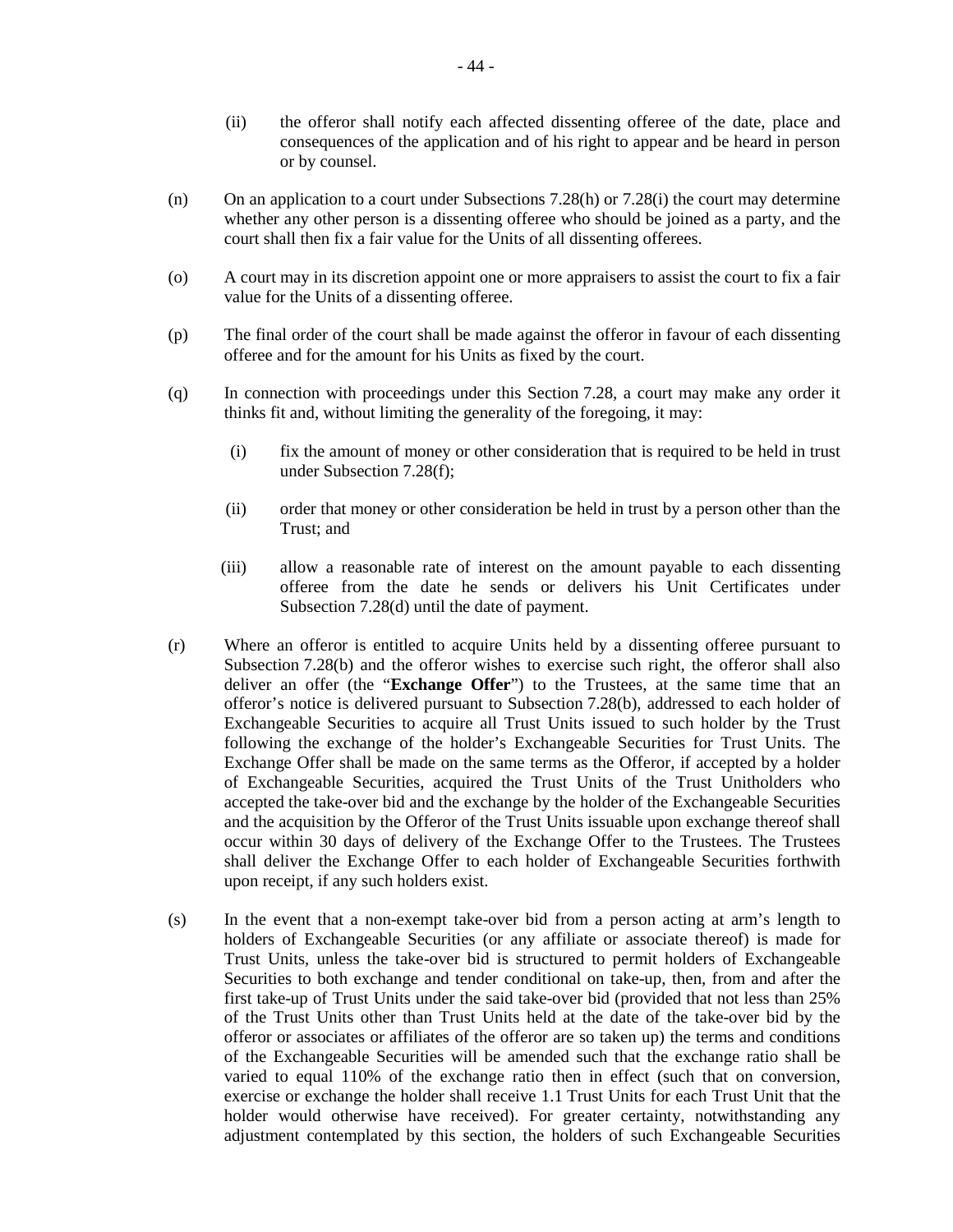shall not be entitled to any adjustment to their entitlement to distributions until such time as such Exchangeable Securities are exchanged for Trust Units.

### **ARTICLE 8 MEETINGS OF UNITHOLDERS**

#### <span id="page-49-1"></span>**8.1 Annual Meeting**

There shall be an annual meeting of the Unitholders, commencing in 2014 (for the Trust's 2013 fiscal year), at such time and place in Canada and for such purposes as the Trustees may prescribe for the purpose of electing Trustees, appointing or removing the Auditors of the Trust and transacting such other business as the Trustees may determine or as may properly be brought before the meeting. The annual meeting of Unitholders shall be held after delivery to the Unitholders of the annual report referred to in Section [17.8](#page-69-0) and, in any event, within 270 days after the end of each Fiscal Year.

#### <span id="page-49-0"></span>**8.2 Other Meetings**

The Trustees shall have power at any time to call special meetings of the Unitholders at such time and place as the Trustees may determine. Unitholders holding in the aggregate not less than 5% of the outstanding Units of the Trust may requisition the Trustees in writing to call a special meeting of the Unitholders for the purposes stated in the requisition. If there are no Trustees, the officers of the Trust shall promptly call a special meeting of the Unitholders for the election of successor Trustees. The requisition shall state in reasonable detail the business proposed to be transacted at the meeting and shall be sent to each of the Trustees at the principal office of the Trust. Unitholders shall have the right to obtain a list of Unitholders to the same extent and upon the same conditions as those which apply to shareholders of a corporation governed by the *Canada Business Corporations Act*. Upon receiving the requisition, the Trustees shall call a meeting of Unitholders to transact the business referred to in the requisition, unless:

- (a) a record date for a meeting of the Unitholders has been fixed and notice thereof has been given to each stock exchange in Canada on which the Units are listed for trading;
- (b) the Trustees have called a meeting of the Unitholders and have given notice thereof pursuant to Section [8.3;](#page-50-0) or
- (c) in connection with the business as stated in the requisition:
	- (i) it clearly appears to the Trustees, acting reasonably, that the matter covered by the requisition is submitted by the Unitholder primarily for the purpose of enforcing a personal claim or redressing a personal grievance against the Trust, the Trustees, the officers of the Trust or its security holders, or primarily for the purpose of promoting general economic, political, racial, religious, social or similar causes;
	- (ii) the Trust, at the Unitholder's request, included a matter covered by a requisition in an information circular relating to a meeting of Unitholders held within two years preceding the receipt of such request, and the Unitholder failed to present the matter, in person or by proxy, at the meeting;
	- (iii) substantially the same matter covered by the requisition was submitted to Unitholders in an information circular (including a dissident's information circular) relating to a meeting of Unitholders held within two years preceding the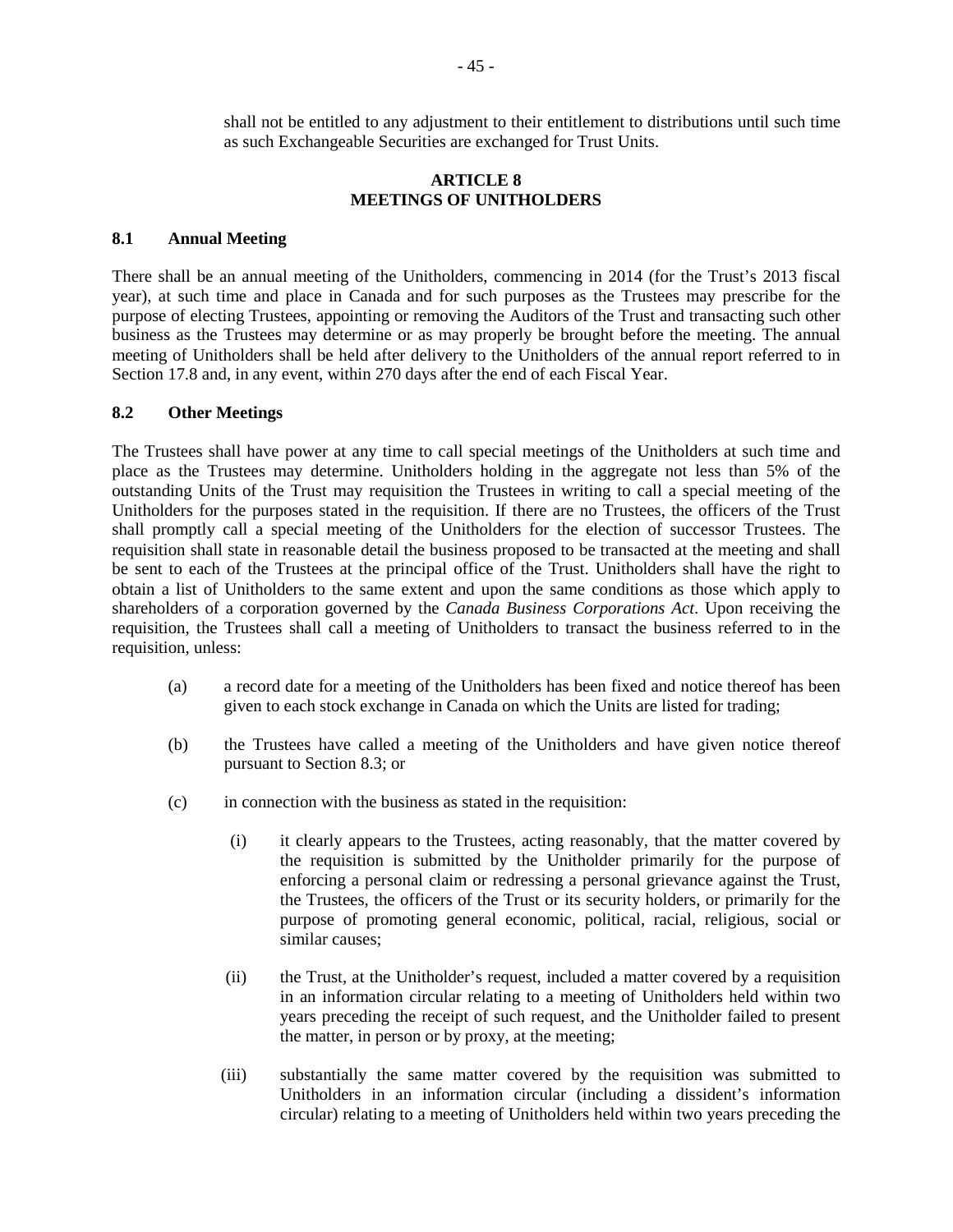receipt of the Unitholder's request and the matter covered by the requisition was defeated; or

(iv) the rights conferred by this Section [8.2](#page-49-0) are being abused to secure publicity.

Subject to the foregoing, if the Trustees do not within 21 days after receiving the requisition call a meeting, any Unitholder who signed the requisition may call the meeting in accordance with the provisions of Section [8.3](#page-50-0) and Section [8.9](#page-53-0) and the Trustees' Regulations, *mutatis mutandis*. If there shall be no Trustees, the officers of the Trust shall promptly call a special meeting of the Unitholders for the election of successor Trustees. The phrase "meeting of the Unitholders" wherever it appears in this Declaration of Trust shall mean and include both an annual meeting and any other meeting of Unitholders.

## <span id="page-50-0"></span>**8.3 Notice of Meeting of Unitholders**

Notice of all meetings of the Unitholders shall be mailed or delivered by the Trustees to each Trustee, Unitholder, and to the Auditors of the Trust not less than 21 days nor more than 60 days or within such other number of days as required by law or relevant stock exchange before the meeting. Such notice shall specify the time when, and the place where, such meeting is to be held and shall state briefly the general nature of the business to be transacted at such meeting, and shall otherwise include such information as would be provided to shareholders of a corporation governed by the *Canada Business Corporations Act* in connection with a meeting of shareholders. Notice of any meeting of the Unitholders shall state the purposes of the meeting. Any adjourned meeting, other than a meeting adjourned for lack of a quorum under Section [8.6,](#page-52-0) may be held as adjourned without further notice. Notwithstanding the foregoing, a meeting of Unitholders may be held at any time without notice if all the Unitholders are present or represented thereat or those not so present or represented have waived notice. Any Unitholder (or a duly appointed proxy of a Unitholder) may waive any notice required to be given under the provisions of this Section [8.3,](#page-50-0) and such waiver, whether given before or after the meeting, shall cure any default in the giving of such notice. Attendance at a meeting of Unitholders shall constitute a waiver of notice unless the Unitholder or other person attends the meeting for the express purpose of objecting to the transaction of any business on the grounds that the meeting is not properly called.

#### <span id="page-50-1"></span>**8.4 Nominations of Trustees.**

- (a) Only persons who are nominated in accordance with the following procedures shall be eligible for election as Trustees of the Trust. Nominations of persons for election to the Board of Trustees may be made at any annual meeting of Unitholders, or at any special meeting of Unitholders if one of the purposes for which the special meeting was called was the election of Trustees:
	- (i) by or at the direction of the Board of Trustees, including pursuant to a notice of meeting;
	- (ii) by or at the direction or request of one or more Unitholders pursuant to a requisition of the Unitholders made in accordance with thi[s Article](#page-49-1) 8; or
	- (iii) by any person (a "**Nominating Unitholder**"): (A) who, at the close of business on the date of the giving of the notice provided for below in this Section [8.4](#page-50-1) and on the record date for notice of such meeting, is entered in the Register as a holder of one or more Units carrying the right to vote at such meeting or who beneficially owns Units that are entitled to be voted at such meeting; and (B) who complies with the notice procedures set forth below in this Section [8.4.](#page-50-1)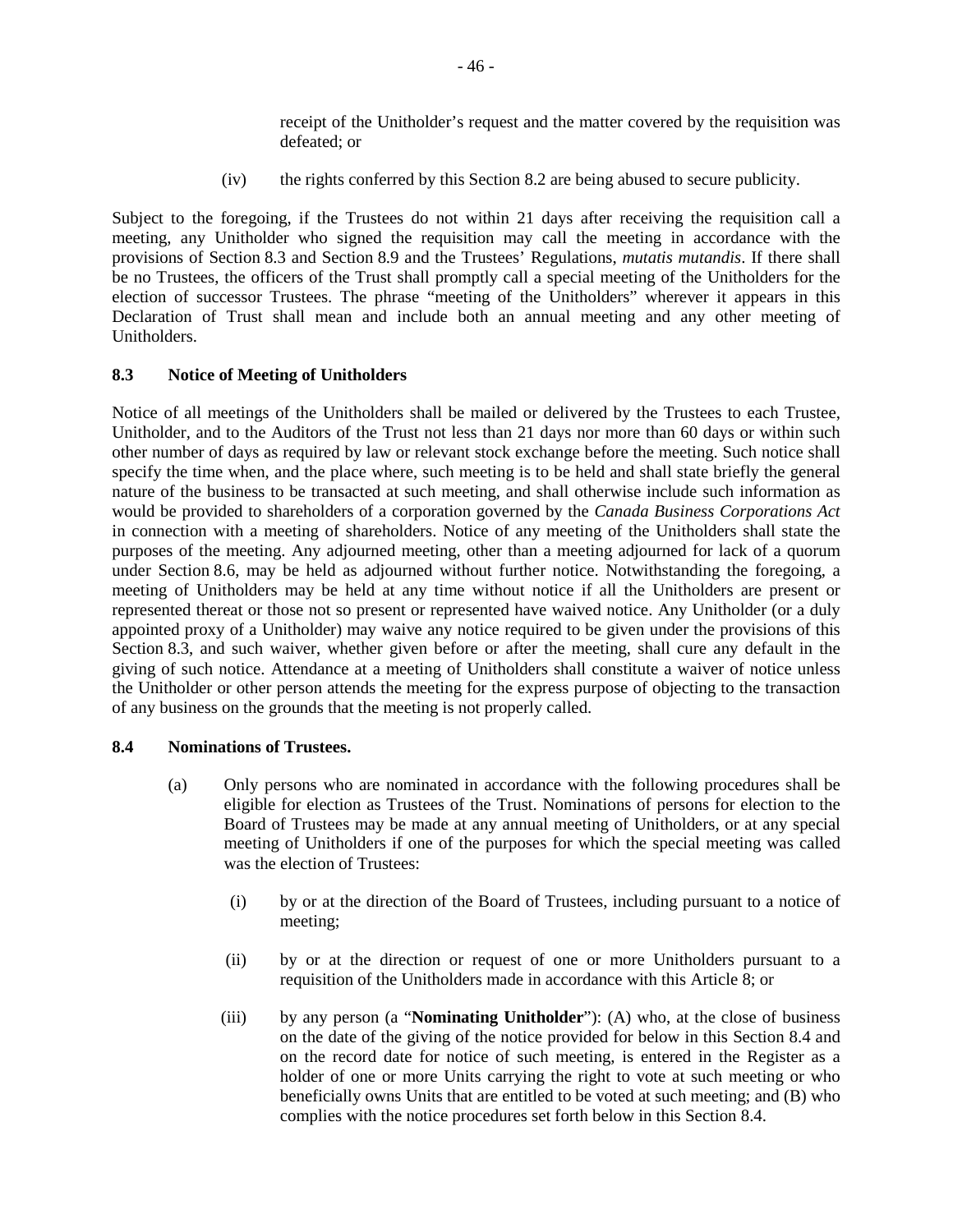- (c) To be timely, a Nominating Unitholder's notice to the Trustees must be made:
	- (i) in the case of an annual meeting of Unitholders, not less than 30 nor more than 60 days prior to the date of the annual meeting of Unitholders; provided, however, that in the event that the annual meeting of Unitholders is to be held on a date that is less than 50 days after the date (the "**Notice Date**") that is the earlier of the date that a notice of meeting is filed for such meeting or the date on which the first public announcement of the date of the annual meeting was made, notice by the Nominating Unitholder may be made not later than the close of business on the 10th day following the Notice Date; and
	- (ii) in the case of a special meeting (which is not also an annual meeting) of Unitholders called for the purpose of electing Trustees (whether or not called for other purposes), not later than the close of business on the 15th day following the day that is the earlier of the date that a notice of meeting is filed for such meeting or the date on which the first public announcement of the date of the special meeting of Unitholders was made. In no event shall any adjournment or postponement of a meeting of Unitholders or the announcement thereof commence a new time period for the giving of a Nominating Unitholder's notice as described above.
- (d) To be in proper written form, a Nominating Unitholder's notice to the Trustees must set forth:
	- (i) as to each person whom the Nominating Unitholder proposes to nominate for election as a Trustee: (A) the name, age, business address and residential address of the person; (B) the principal occupation or employment of the person; (C) the class or series and number of Units in the capital of the Trust which are controlled or which are owned beneficially or of record by the person as of the record date for the meeting of Unitholders (if such date shall then have been made publicly available and shall have occurred) and as of the date of such notice; and (D) any other information relating to the person that would be required to be disclosed in a dissident's proxy circular in connection with solicitations of proxies for election of Trustees pursuant to applicable Securities Laws; and
	- (ii) as to the Nominating Unitholder giving the notice, any proxy, contract, arrangement, understanding or relationship pursuant to which such Nominating Unitholder has a right to vote any Units of the Trust and any other information relating to such Nominating Unitholder that would be required to be made in a dissident's proxy circular in connection with solicitations of proxies for election of Trustees pursuant to applicable Securities Laws.
- (e) The Trust may require any proposed nominee to furnish such other information as may reasonably be required by the Trust to determine the eligibility of such proposed nominee to serve as an independent Trustee of the Trust or that could be material to a reasonable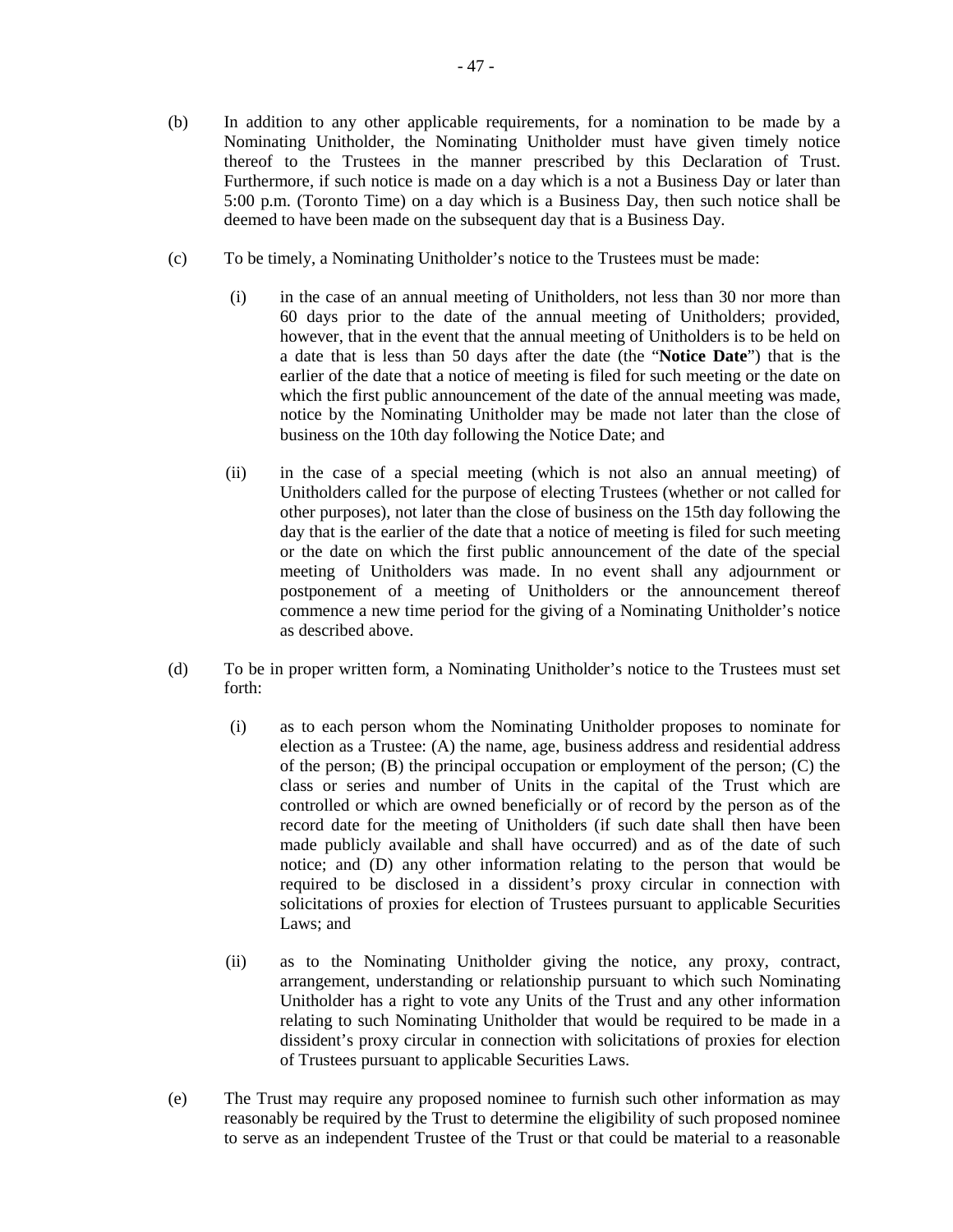Unitholder's understanding of the independence, or lack thereof, of such proposed nominee.

- (f) No person shall be eligible for election as a Trustee of the Trust unless nominated in accordance with the provisions of this Sectio[n 8.4;](#page-50-1) provided, however, that nothing in this Section [8.4](#page-50-1) shall be deemed to preclude discussion by a Unitholder (as distinct from the nomination of Trustees) at a meeting of Unitholders of any matter in respect of which it would have been entitled to submit to a vote pursuant to the terms and conditions contained in this Declaration of Trust. The chairperson of the meeting shall have the power and duty to determine whether a nomination was made in accordance with the procedures set forth in the foregoing provisions and, if any proposed nomination is not in compliance with such foregoing provisions, to declare that such defective nomination shall be disregarded.
- (g) For purposes of this Section [8.4,](#page-50-1) "public announcement" shall mean disclosure in a press release reported by a national news service in Canada, or in a document publicly filed by the Trust under its profile on the System of Electronic Document Analysis and Retrieval at www.sedar.com.
- (h) Notwithstanding the foregoing, the Board of Trustees may, in its sole discretion, waive any requirement in this Section [8.4.](#page-50-1)

# **8.5 Chairperson**

The chairperson of any annual or special meeting shall be the Chair of the Trustees or any other Trustee specified by resolutions of the Trustees or, in the absence of any Trustee, any person appointed as chairperson of the meeting by the Unitholders present.

## <span id="page-52-0"></span>**8.6 Quorum**

A quorum for any meeting of the Unitholders shall be two (2) Unitholders present in person or represented by proxy, such person holding or representing by proxy in aggregate not less than 10% of the total number of outstanding Units. If a quorum is present at the opening of a meeting, the Unitholders may proceed with the business of the meeting notwithstanding that a quorum is not present throughout the meeting. The Chair of any meeting at which a quorum of Unitholders is present may, with the consent of the majority of the Unitholders present in person or by proxy, adjourn such meeting and no notice of any such adjournment need be given. In the event of such quorum not being present at the appointed place on the date for which the meeting is called within 30 minutes after the time fixed for the holding of such meeting, the meeting, if called by request of Unitholders, shall be terminated and, if otherwise called, shall stand adjourned to such day being not less than 14 days later and to such place and time as may be appointed by the chairperson of the meeting. If at such adjourned meeting a quorum as above defined is not present, the Unitholders present either personally or by proxy shall form a quorum, and any business may be brought before or dealt with at such an adjourned meeting which might have been brought before or dealt with at the original meeting in accordance with the notice calling the same.

# **8.7 Voting**

Holders of Units may attend and vote at all meetings of the Unitholders either in person or by proxy. Each Trust Unit shall entitle the holder of record thereof to one (1) vote at all meetings of the Unitholders. Each Special Voting Unit will entitle the holder thereof to that number of votes at any meeting of Unitholders that is equal to the number of Trust Units that may be obtained upon the exchange of the Exchangeable Security to which such Special Voting Unit is attached.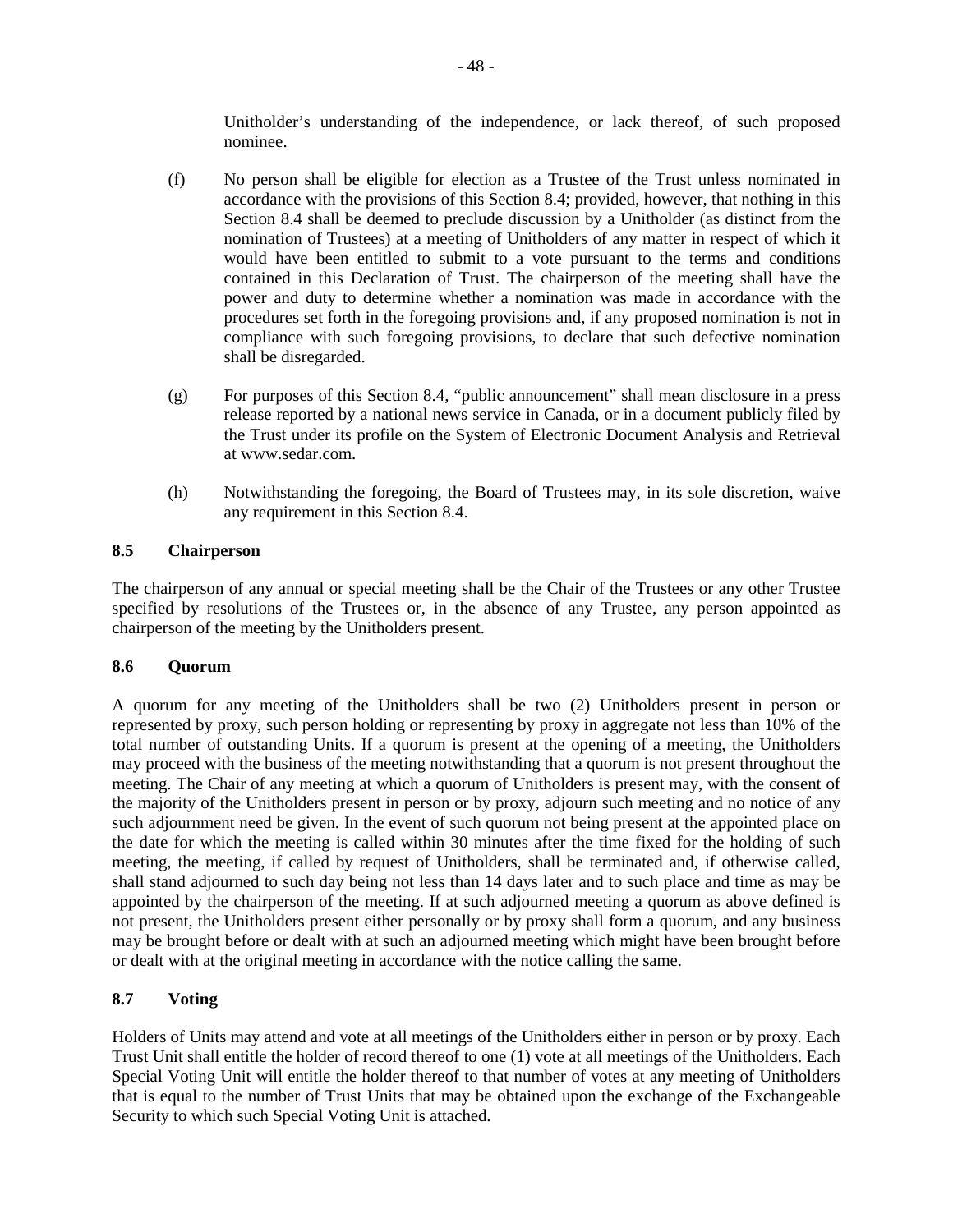Any action to be taken by the Unitholders shall, except as otherwise required by this Declaration of Trust or by law, be authorized when approved by a majority of the votes cast at a meeting of the Unitholders. The Chair of any such meeting shall not have a second or casting vote. Every question submitted to a meeting, other than a Special Resolution, shall, unless a poll vote is demanded, be decided by a show of hands, on which every person present and entitled to vote shall be entitled to one vote.

At any such meeting, unless a poll is demanded, a declaration by the Chair that a resolution has been carried unanimously or carried by a particular majority, or lost or not carried by a particular majority, shall be conclusive evidence of that fact. If a poll is demanded concerning the election of a chairperson or an adjournment, it shall be taken immediately upon request and, in any other case, it shall be taken at such time as the Chair may direct. The demand for a poll shall not prevent the continuation of a meeting for the transaction of any business other than the question on which the poll has been demanded.

At any meeting of Unitholders, on a show of hands every person who is present and entitled to vote, whether as a Unitholder or as a proxy, shall have one (1) vote. At any meeting of Unitholders on a poll, each Unitholder present in person or represented by a duly appointed proxy shall have one vote for each Unit held on the applicable record date, except as otherwise set forth herein.

## <span id="page-53-1"></span>**8.8 Matters on which Unitholders Shall Vote**

None of the following shall occur unless the same has been duly approved by the Unitholders at a meeting duly called and held:

- (a) except as provided in Sections [3.4,](#page-14-0) [3.7,](#page-15-0) [3.8,](#page-16-0) [3.11](#page-17-0) or [3.12,](#page-18-0) the appointment, election or removal of Trustees;
- (b) except as provided in Section [17.6,](#page-68-0) the appointment or removal of Auditors;
- (c) any amendment to the Declaration of Trust (except as provided in Sections [6.6,](#page-33-1) [13.1](#page-61-0) or [13.4\)](#page-63-0);
- (d) the sale or transfer of the assets of the Trust and its subsidiaries as an entirety or substantially as an entirety (other than as a part of an internal reorganization of the assets of the Trust and its subsidiaries as approved by the Trustees);
- (e) the termination of the Trust; or
- (f) the transaction of any other business as the Trustees may determine or as may be properly brought before the meeting.

Nothing in this Section [8.8,](#page-53-1) however, shall prevent the Trustees from submitting to a vote of Unitholders any matter which they deem appropriate. Except with respect to the matters specified in Sections [8.8,](#page-53-1)  [13.2,](#page-62-0) [13.3,](#page-63-1) [13.4](#page-63-0) and [15.2](#page-64-0) or matters submitted to a vote of the Unitholders by the Trustees, no vote of the Unitholders shall in any way bind the Trustees.

## <span id="page-53-0"></span>**8.9 Record Dates**

For the purpose of determining the Unitholders who are entitled to receive notice of and vote at any meeting or any adjournment thereof or for the purpose of any other action, the Trustees may from time to time, without notice to the Unitholders, close the transfer books for such period, not exceeding 35 days, as the Trustees may determine; or without closing the transfer books the Trustees may fix a date not more than 60 days prior to the date of any meeting of the Unitholders or other action as a record date for the determination of Unitholders entitled to receive notice of and to vote at such meeting or any adjournment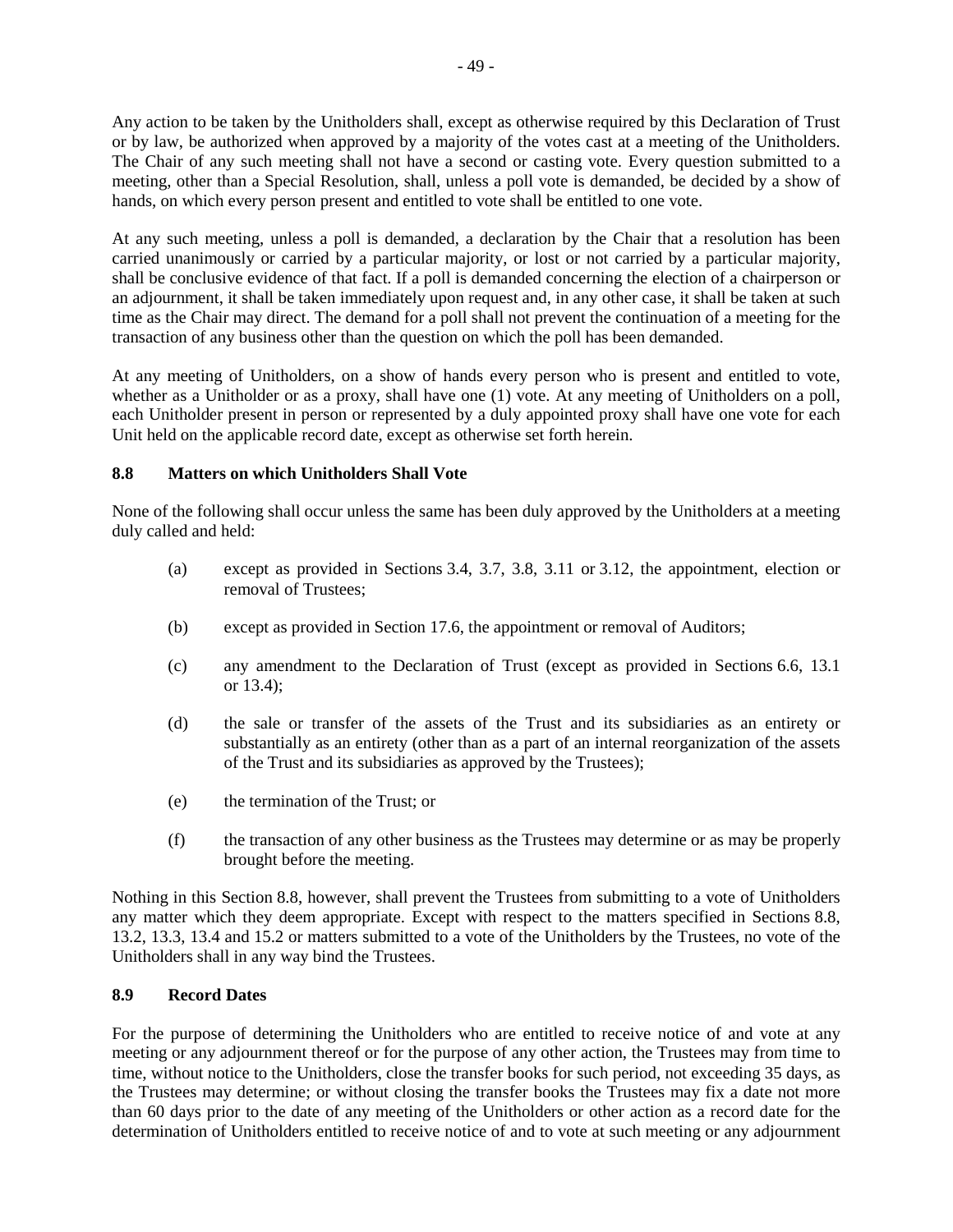thereof or to be treated as Unitholders of record for purposes of such other action, and any Unitholder who was a Unitholder at the time so fixed shall be entitled to receive notice of and vote at such meeting or any adjournment thereof, even though he has since that date disposed of his Units, and no Unitholder becoming such after that date shall be entitled to receive notice of and vote at such meeting or any adjournment thereof or to be treated as a Unitholder of record for purposes of such other action. If, in the case of any meeting of Unitholders, no record date with respect to voting has been fixed by the Trustees, the record date for voting shall be 5:00 p.m. on the last business day before the meeting.

## **8.10 Proxies**

Whenever the vote or consent of Unitholders is required or permitted under this Declaration of Trust, such vote or consent may be given either directly by the Unitholder or by a proxy in such form as the Trustees may prescribe from time to time or, in the case of a Unitholder who is a body corporate or association, by an individual authorized by the board of directors or governing body of the body corporate or association to represent it at a meeting of the Unitholders. A proxy need not be a Unitholder. The Trustees may solicit such proxies from the Unitholders or any of them in any matter requiring or permitting the Unitholders' vote, approval or consent.

The Trustees may adopt, amend or repeal such rules relating to the appointment of proxyholders and the solicitation, execution, validity, revocation and deposit of proxies, as they in their discretion from time to time determine.

An instrument of proxy executed in compliance with the foregoing shall be valid unless challenged at the time of or prior to its exercise and the person challenging the instrument shall have the burden of proving, to the satisfaction of the chairperson of the meeting at which the instrument is proposed to be used, that the instrument of proxy is invalid. Any decision of the chairperson of the meeting in respect of the validity of an instrument of proxy shall be final and binding upon all persons. An instrument of proxy shall be valid only at the meeting with respect to which it was solicited or any adjournment thereof.

A vote cast in accordance with any proxy shall be valid notwithstanding the death, incapacity, insolvency or bankruptcy of the Unitholder giving the proxy or the revocation of the proxy unless written notice of the death, incapacity, insolvency, bankruptcy or revocation of the proxy has been received by the chairperson of the meeting prior to the time the vote is cast.

## **8.11 Personal Representatives**

If a Unitholder is deceased, his personal representative, upon filing with the secretary of the meeting such proof of his appointment as the secretary considers sufficient, shall be entitled to exercise the same voting rights at any meeting of Unitholders as the Unitholder would have been entitled to exercise if he were living and for the purpose of the meeting shall be considered to be a Unitholder. Subject to the provisions of the will of a deceased Unitholder, if there is more than one personal representative, the provisions of Section [7.22](#page-44-0) relating to joint holders shall apply. When any Unit is held jointly by several persons, any one of them may vote at any meeting in person or by proxy in respect of such Unit, but if more than one of them shall be present at such meeting in person or by proxy, and such joint owners or their proxies so present disagree as to any vote to be cast, such vote purporting to be executed by or on behalf of a Unitholder shall be deemed valid unless challenged at or prior to its exercise, and the burden of proving invalidity shall rest on the challenger.

## **8.12 Attendance by Others**

Any Trustee, officer of the Trust, officer, director or employee of the operating subsidiaries, representative of the auditors of the Trust or other individual approved by the Trustees may attend and speak at any meeting of Unitholders.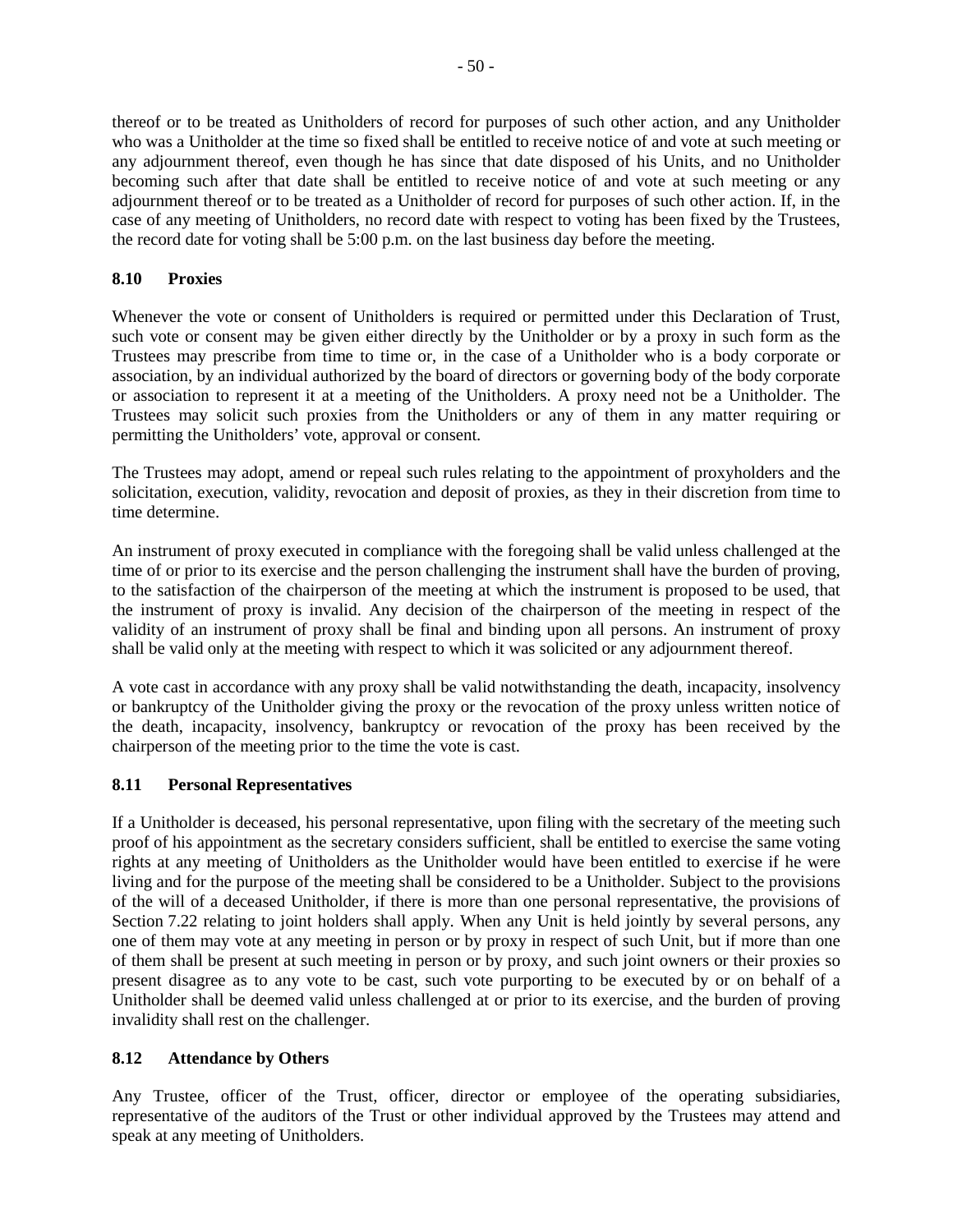To the extent that the rules and procedures for the conduct of a meeting of Unitholders are not prescribed herein, the rules and procedures shall be such reasonable rules and procedures as are determined by the chairperson of the meeting and such rules and procedures shall be binding upon all parties participating in the meeting.

# **8.14 Binding Effect of Resolutions**

Every resolution passed at a meeting in accordance with the provisions of this [Article](#page-49-1) 8 shall be binding upon all Unitholders, whether present at or absent from the meeting. Subject to Section [8.8,](#page-53-1) no action taken by Unitholders at any meeting of Unitholders shall in any way bind the Trust or the Trustees without approval of the Trustees.

# **8.15 Resolution in Lieu of Meeting**

A resolution signed in writing by all of the Unitholders entitled to vote on that resolution at a meeting of Unitholders is as valid as if it had been passed at a meeting of Unitholders.

# **8.16 Actions by Unitholders**

Any action, change, approval, decision or determination required or permitted to be taken or made by the Unitholders hereunder shall be effected by a resolution passed by the Unitholders at a duly constituted meeting (or a Special Resolution in lieu thereof) in accordance with this [Article](#page-49-1) 8.

# <span id="page-55-0"></span>**8.17 Meaning of "Special Resolution"**

- (a) The expression "Special Resolution" when used in this Declaration of Trust means, subject to this [Article](#page-49-1) 8, a resolution proposed to be passed as a special resolution at a meeting of Unitholders (including an adjourned meeting) duly convened for that purpose and held in accordance with the provisions of this Section [8.17](#page-55-0) at which at least two Unitholders are present in person or represented by proxy and holding or representing by proxy in aggregate not less than 10% of the total number of outstanding Units and passed by the affirmative votes of the holders of more than 66⅔% of the Units represented at the meeting and voted on a poll upon such resolution.
- (b) Votes on a Special Resolution shall always be given on a poll and no demand for a poll on a Special Resolution shall be necessary.

# **8.18 Meaning of "Outstanding"**

Every Unit and Special Voting Unit issued, certified and delivered hereunder shall be deemed to be outstanding until it shall be cancelled or delivered to the Trustees or Transfer Agent for cancellation provided that:

- (a) when a new certificate has been issued in substitution for a Unit Certificate which has been lost, stolen, mutilated or destroyed, only one of such Unit Certificates shall be counted for the purposes of determining the number of Units outstanding; and
- (b) for the purpose of any provision of this Declaration of Trust entitling holders of outstanding Units to vote, sign consents, requisitions or other instruments or take any action under this Declaration of Trust, Units owned directly or indirectly, legally or equitably, by the Trust or any subsidiary thereof shall be disregarded, except that: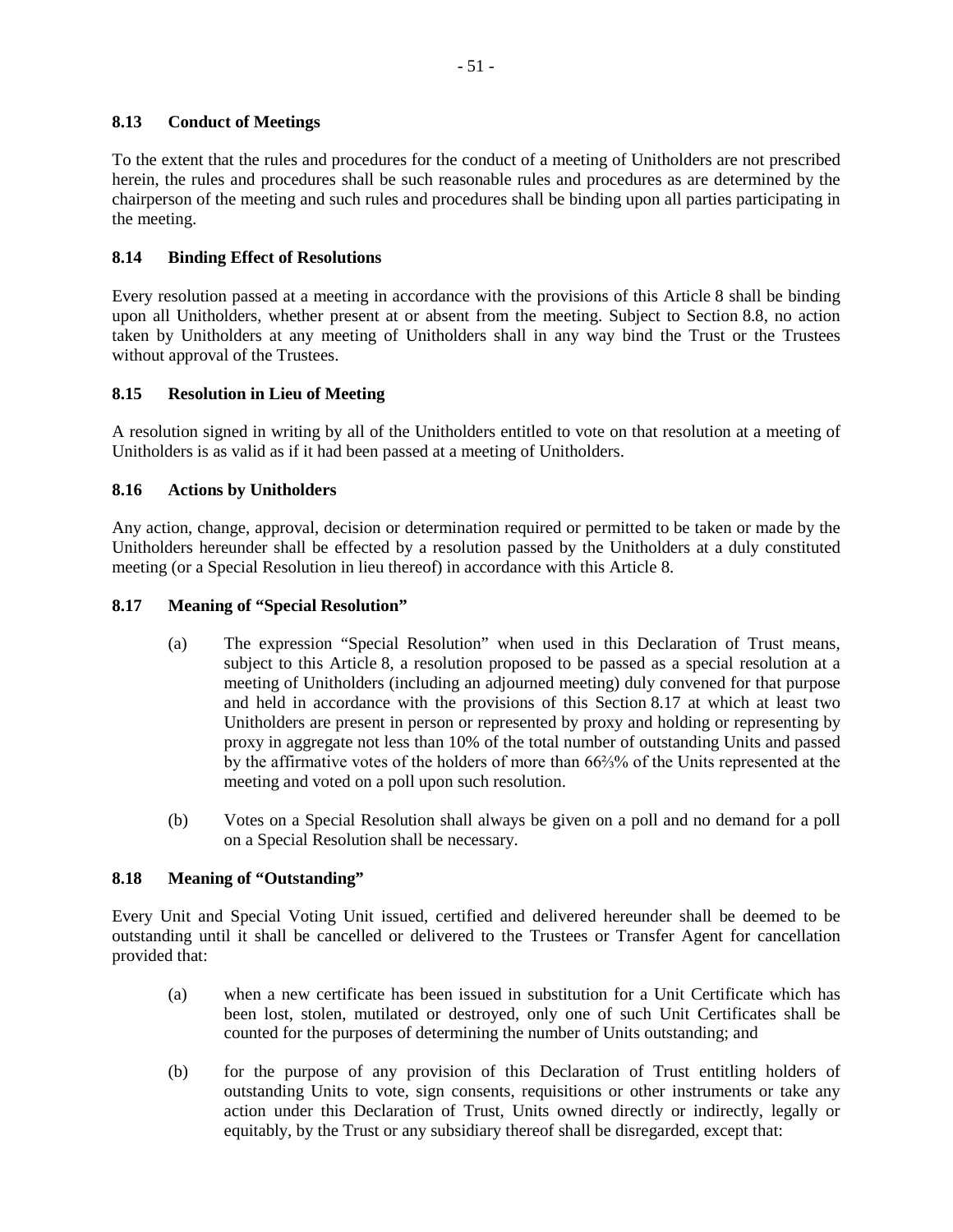- (i) for the purpose of determining whether the Trustees shall be protected in relying on any such vote, consent, requisition or other instrument or action only the Units which the Trustees know are so owned shall be so disregarded; and
- (ii) Units so owned which have been pledged in good faith other than to the Trust or an affiliate thereof shall not be so disregarded if the pledgee shall establish to the satisfaction of the Trustees the pledgee's right to vote such Units in his or her discretion free from the control of the Trust or any affiliate thereof.

## **ARTICLE 9 MEETINGS OF THE TRUSTEES**

## **9.1 Trustees May Act Without Meeting**

The Trustees may act with or without a meeting. Any action of the Trustees or any committee of the Trustees may be taken at a meeting by vote, or without a meeting by written consent signed by all of the Trustees or the members of the applicable committee, as the case may be.

## **9.2 Notice of Meeting**

Meetings of the Trustees may be held from time to time upon the giving of notice by any Trustee. Regular meetings of the Trustees may be held without call or notice at a time and place fixed in accordance with the Trustees' Regulations. Notice of the time and place of any other meetings shall be mailed or otherwise verbally, by telephone or by other means of communication given not less than 48 hours before the meeting but may be waived in writing by any Trustee either before or after such meeting. Notice of a meeting of Trustees need not specify the purpose of or the business to be transacted at the meeting. If a quorum of Trustees is present, the Trustees may without notice hold a meeting immediately following an annual meeting of Unitholders. The attendance of a Trustee at a meeting, in person or by telephone shall constitute a waiver of notice of such meeting except where a Trustee attends a meeting for the express purpose of objecting to the transaction of any business on the ground that the meeting has not been lawfully called or convened. Each committee of Trustees appointed by the Trustees may adopt its own rules or procedures for the calling, conduct, adjournment and regulation of the meetings of such committees as it sees fit and may amend or repeal such rules or procedures from time to time; provided, however, that the Trustees' Regulations and any such rules or procedures shall not be inconsistent with this Declaration of Trust.

#### **9.3 Place of Meeting**

Meetings of the Trustees may be held at any place in Canada and may not be held outside Canada. A Trustee who attends a meeting of Trustees, in person or by telephone, is deemed to have consented to the location of the meeting except when he or she attends the meeting for the express purpose of objecting to the transaction of any business on the grounds that the meeting has not lawfully called or convened. A majority of Trustees participating in a meeting of Trustees must be present in person in Canada or participating from a location in Canada. The Trustees shall manage the affairs of the Trust from a place or places in Canada.

## **9.4 Chair**

The chair of any meeting of the Trustees shall be the Trustee present at the meeting who holds the office of Chair of the Trustees or if such person is not present, the Lead Trustee, or if neither of such persons are present, the Trustees present shall choose one of their number to be chairperson.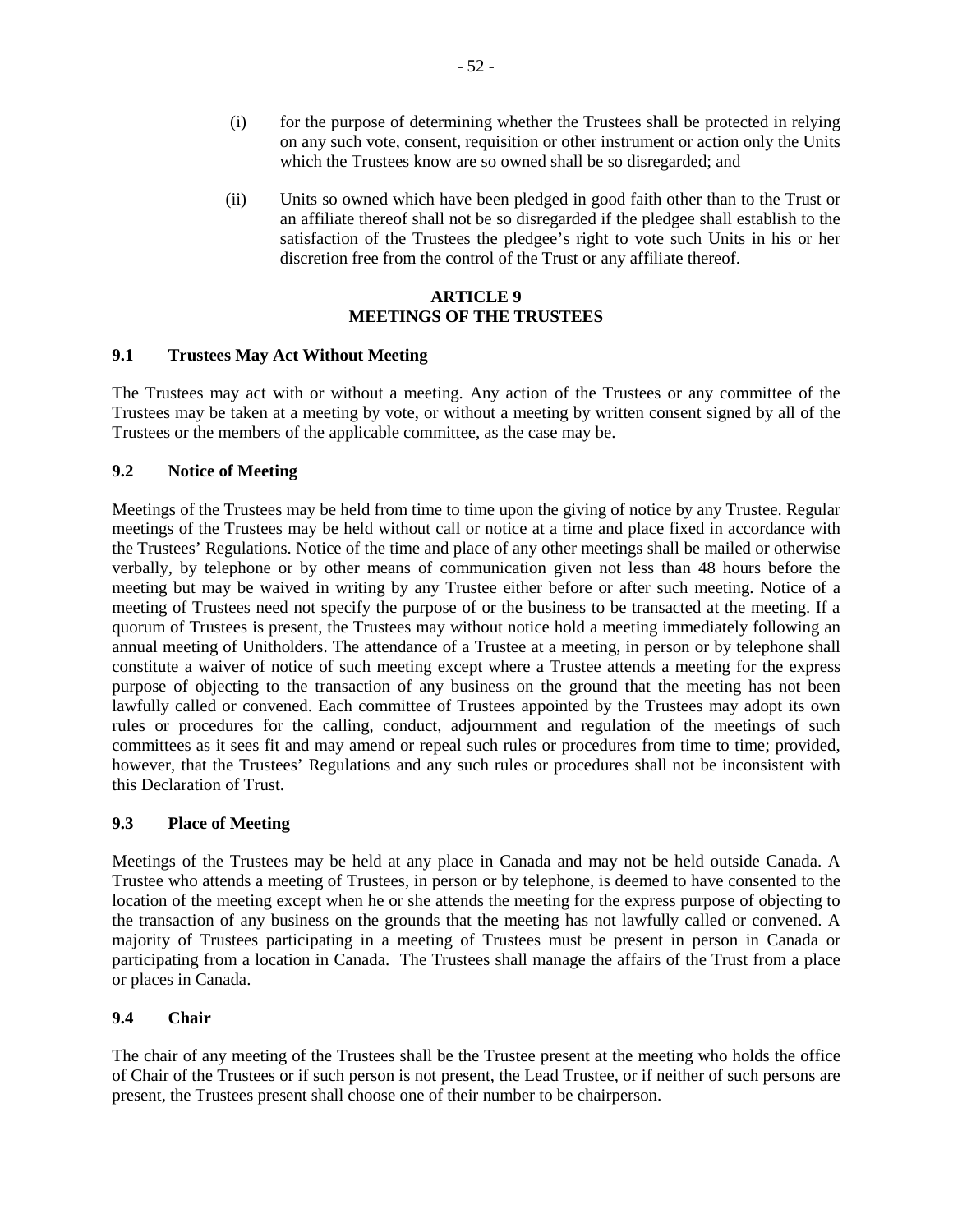#### **9.5 Quorum**

A quorum for all meetings of the Trustees or any committee thereof shall be a majority of the Trustees then holding office or of the Trustees on such committee, provided that a majority of the Trustees comprising the quorum must be Residents. Notwithstanding any vacancy among the number of Trustees, a quorum of Trustees may exercise all of the powers of the Trustees.

## **9.6 Adjourned Meeting**

Any meeting of Trustees may be adjourned from time to time by the chairperson of the meeting with the consent of the meeting to a fixed time and place. Further notice of the adjourned meeting need not be given. The adjourned meeting shall be duly constituted if a quorum is present and if it is held in accordance with the terms of the adjournment. If there is not a quorum present at the adjourned meeting, the original meeting shall be deemed to have terminated upon its adjournment.

#### **9.7 Voting at Meetings**

- (a) Questions arising at any meeting of the Trustees or of a committee of Trustees shall unless otherwise specified herein, be decided by a majority of the votes cast.
- (b) In the case of an equality of votes at any meeting of Trustees or of a committee of Trustees, the chairperson of the meeting shall not have a second or casting vote in addition to his original vote, if any. The powers of the Trustees may be exercised by resolution passed at a meeting at which a quorum is present or by resolution in writing signed by all Trustees. Resolutions in writing may be signed in counterparts each of which shall be deemed to be an original and all originals together shall be deemed to be one and the same instrument.

#### **9.8 Meeting by Telephone**

Any Trustee may participate in a meeting of the Trustees or any committee thereof by means of a conference telephone or other communication facilities by means of which all persons participating in the meeting can hear each other and a Trustee so participating shall be considered for the purposes of this Declaration of Trust to be present in person at that meeting, provided that a majority of Trustees are present in person in Canada or participating from a location in Canada.

## **ARTICLE 10 COMMITTEES OF TRUSTEES**

#### <span id="page-57-0"></span>**10.1 General**

Except as prohibited by law, the Trustees may appoint from among their number a committee of Trustees and may delegate to such committee any of the powers of the Trustees, provided that (i) a majority of the Trustees appointed to any committee, shall be Residents, and (ii) all of the Trustees appointed to the audit committee (the "**Audit Committee**") and the Corporate Governance and Compensation Committee shall be persons determined by the Trustees to be independent within the meaning of National Instrument 58- 201 – *Corporate Governance Guidelines*, except for temporary periods where a sufficient number of independent Trustees are not available to form the committee and then only until such time as a new independent Trustee is appointed. The Trustees shall have the power to appoint, employ or contract with any person for any matter relating to the Trust or its assets or affairs. For greater certainty, the Trustees may delegate to any person (including, without limitation any one or more officers of the Trust) the power to execute any document or enter into any agreement on behalf of the Trust or exercise any discretion or make any amendment in relation thereto. The Trustees may grant or delegate such authority to an advisor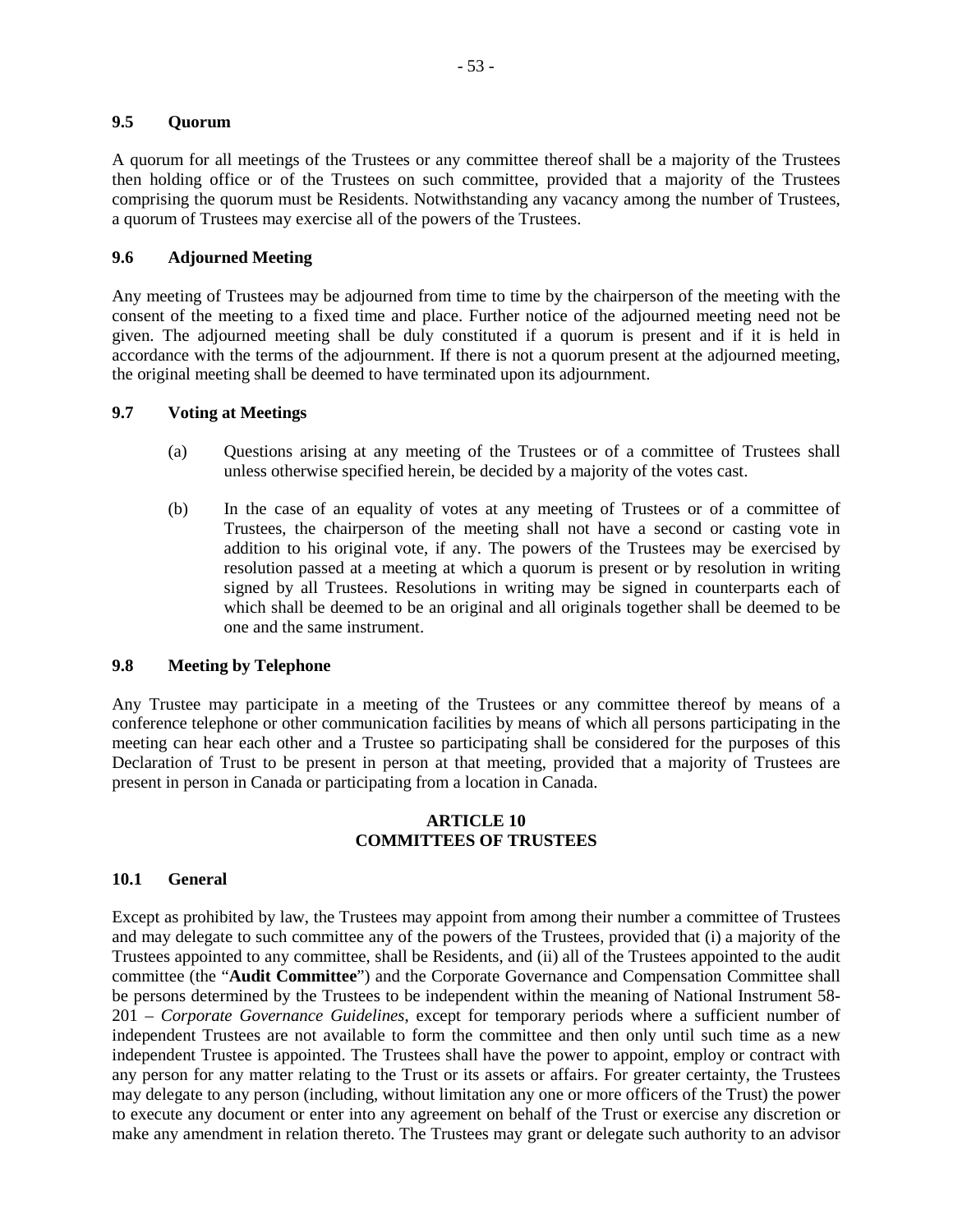or a committee of Trustees as the Trustees may in their sole discretion deem necessary or desirable without regard to whether such authority is normally granted or delegated by trustees. The Trustees shall have the power to determine the term and compensation of an advisor or any other person whom they may employ or with whom they may contract. The Trustees shall have the power to grant powers of attorney as required in connection with any financing or security relating thereto.

Without in any way limiting the generality of the foregoing, the Trustees shall appoint the Audit Committee to consist of at least three Trustees, all of whom shall be independent within the meaning of National Instrument 52-110 – *Audit Committees*, except for temporary periods where a sufficient number of independent Trustees are not available to form the committee until such time as a new Independent Trustee is appointed, and who shall meet any requirements imposed by applicable law for the purpose of membership on such committee.

The Audit Committee shall have the powers, rights and responsibilities as the Trustees may approve, all as set out in any written charter for such purpose approved by the Trustees.

## **10.2 Additional Committees**

The Trustees may create such additional committees as they, in their discretion, determine to be necessary or desirable for the purposes of properly governing the affairs of the Trust; provided that the Trustees may not delegate to any committee any powers or authority in respect of which a board of directors of a corporation governed by the *Canada Business Corporations Act* may not so delegate.

## **10.3 Procedure**

Unless otherwise determined by the Trustees, a quorum for meetings of any committee shall be a majority of its members provided that a majority of the Trustees comprising such quorum must be Residents. Each committee shall have the power to appoint its chairperson and the rules for calling, holding, conducting and adjourning meetings of the committee shall be the same as those governing meetings of the Trustees. Each member of a committee shall serve during the pleasure of the Trustees and, in any event, only so long as he or she shall be a Trustee. The Trustees may fill vacancies in a committee by appointment from among their members. Provided that a quorum is maintained, the committee may continue to exercise its powers notwithstanding any vacancy among its members.

## **ARTICLE 11 DISTRIBUTIONS**

## <span id="page-58-1"></span><span id="page-58-0"></span>**11.1 Distributions**

The Trust shall have full discretion respecting the timing and the amount of any distributions, including out of the capital of the Trust, provided that any distribution shall be made on a Distribution Date on Trust Units held by Trust Unitholders as of the close of business on the record date for such distribution as is fixed by the Trustees in accordance with Section [8.9.](#page-53-0) The Trustees may adopt a distribution policy pursuant to which distributions will be made by the Trust to Trust Unitholders, and the Trustees may amend or revoke such distribution policy from time to time. In calculating the Trust's income for tax purposes for any taxation year, the present intention of the Trust is to deduct such amounts that the Trustees paid or declared payable to Trust Unitholders in the taxation year as is necessary to reduce or eliminate the Trust's liability for income tax under Part I of the Tax Act in the taxation year to the maximum extent possible. The Trustees, if they so determine when income has been accrued but not collected may, on a temporary basis, transfer sufficient moneys from the capital to the income account of the Trust to permit distributions under this Section [11.1](#page-58-1) to be effected.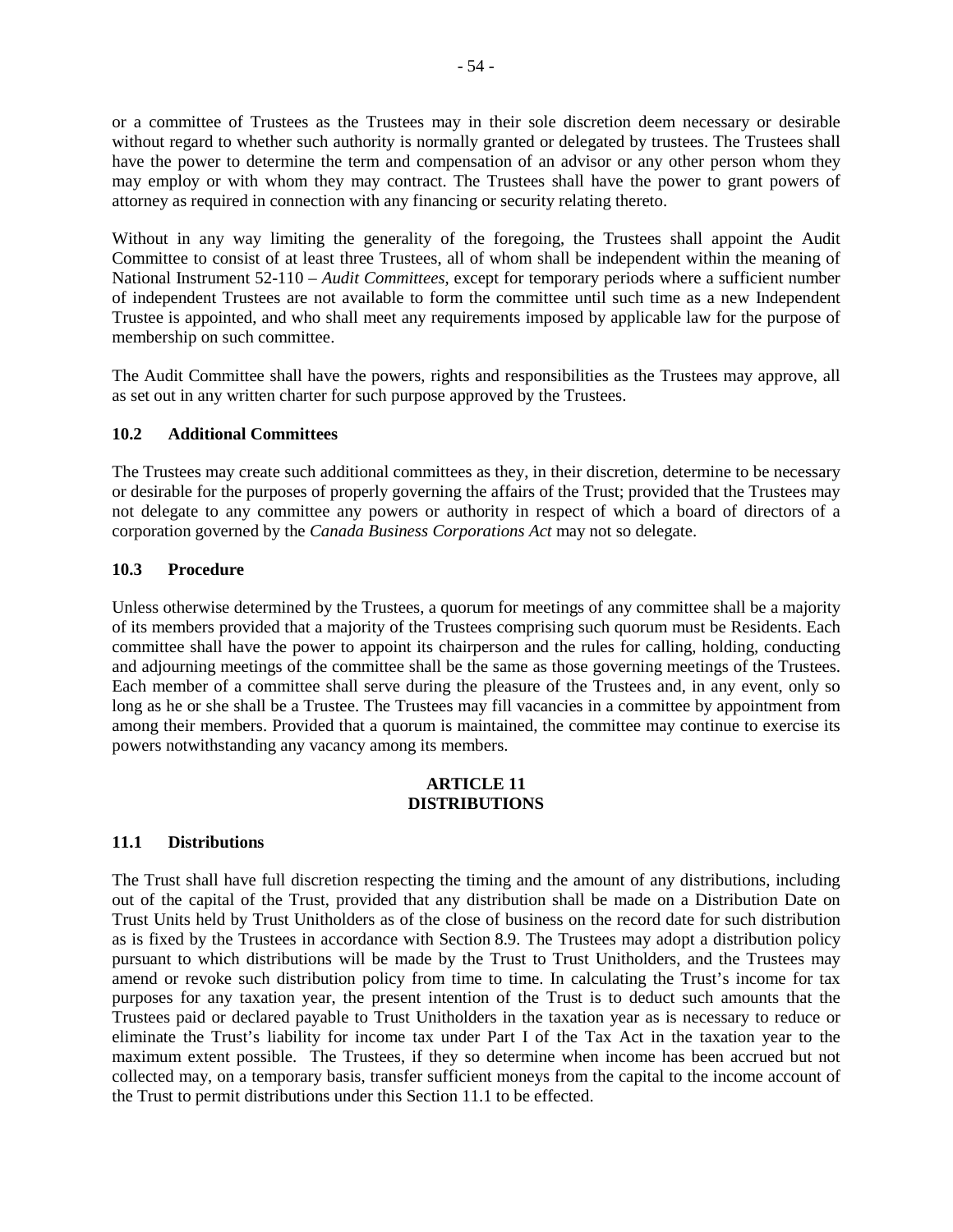## **11.2 Allocation**

Income of the Trust for a Taxation Year and net realized capital gains of the Trust for the purposes of the Tax Act will be allocated to the Trust Unitholders in the same proportions as the distributions received by Trust Unitholders. The income of the Trust for any taxation year of the Trust will be the income for such year computed in accordance with the provisions of the Tax Act, other than paragraph  $82(1)(b)$  and subsection 104(6) thereof, regarding the calculation of income for the purposes of determining the "taxable income" of the Trust subject to such adjustment as the Trustees may in their discretion determine; provided, however, that capital gains and capital losses will be excluded from the computation of income of the Trust and, if an amount has been designated by the Trust under subsection 104(19) of the Tax Act, such designation shall be disregarded for this purpose. The Trustees shall in each year make such other designations for tax purposes in respect of distributions that the Trustees consider to be reasonable in all of the circumstances.

## **11.3 Payment of Distributions**

Distributions shall be made by cheque payable to or to the order of the Trust Unitholder or by electronic fund transfer or by such other manner of payment approved by the Trustees from time to time. The payment, if made by cheque, shall be conclusively deemed to have been made upon hand-delivery of a cheque to the Trust Unitholder or to his agent duly authorized in writing or upon the mailing of a cheque by prepaid first-class mail addressed to the Trust Unitholder at his address as it appears in the Register unless the cheque is not paid on presentation. The Trustees may issue a replacement cheque if they are satisfied that the original cheque has not been received or has been lost or destroyed upon being furnished with such evidence of loss, indemnity or other document in connection therewith that they may in their discretion consider necessary.

The Trustees shall, and shall be entitled to, deduct or withhold from distributions payable to any Trust Unitholder all amounts required by law to be withheld from such distribution and the Trust shall remit such taxes to the appropriate governmental authority within the times prescribed by law. Trust Unitholders who are Non-Residents will be required to pay all withholding taxes payable in respect of any distributions of income by the Trust, whether such distributions are in the form of cash or additional Units.

If the Trustees determine that the Trust does not have cash in an amount sufficient to make payment of the full amount of any distribution, the payment may include or consist entirely of the issuance of additional Units, or fractions of Units, having a value equal to the difference between the amount of such distribution and the amount of cash which has been determined by the Trustees to be available for the payment of such distribution. Immediately after a *pro rata* distribution of such Units to all Trust Unitholders in satisfaction of any non-cash distribution, the number of outstanding Units will be consolidated so that each Trust Unitholder will hold after the consolidation the same number of Units as the Trust Unitholder held before the non-cash distribution. Each Unit Certificate representing a number of Units prior to the non-cash distribution is deemed to represent the same number of Units after the noncash distribution and the consolidation. Such additional Units will be issued pursuant to applicable exemptions under applicable securities laws, discretionary exemptions granted by applicable securities regulatory authorities or a prospectus or similar filing. The value of each Unit that is issued pursuant to this Section will be the market price (determined in accordance with Section [7.15\(c\)\)](#page-40-0) of the Units determined as of the trading day immediately prior to the applicable record date in respect of the distribution.

Notwithstanding the foregoing, where tax is required to be withheld from a Trust Unitholder's share of the distribution and such amount is not paid by the Trust Unitholder to the Trust, the consolidation will result in such Trust Unitholder holding that number of Units equal to (i) the number of Units held by such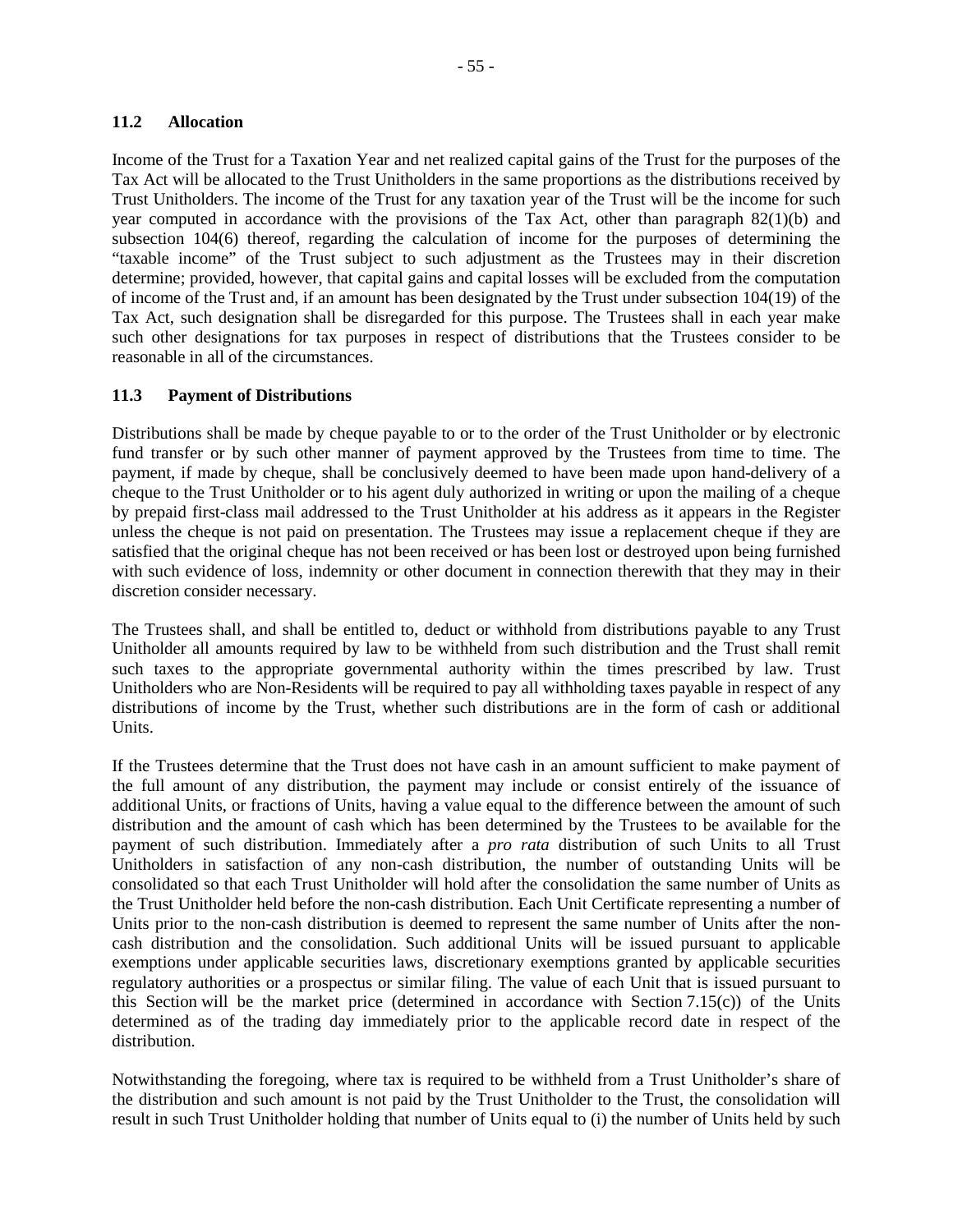Trust Unitholder prior to the distribution plus the number of Units received by such Trust Unitholder in connection with the distribution (net of the number of whole and part Units withheld on account of withholding taxes) multiplied by; (ii) the fraction obtained by dividing the aggregate number of Units outstanding prior to the distribution by the aggregate number of Units that would be outstanding following the distribution and before the consolidation if no withholding were required in respect of any part of the distribution payable to any Trust Unitholder. Such Trust Unitholder will be required to surrender the Unit Certificates, if any, representing such Trust Unitholder's original Units, in exchange for a Unit Certificate representing such Trust Unitholders' post-consolidation Units.

# **11.4 Withholding Taxes**

The Trustees shall deduct or withhold from distributions payable to any holder of Trust Units all amounts required by law to be withheld from such distributions, whether such distributions are in the form of cash or otherwise. In the event of a distribution in the form of additional Trust Units, the Trustees may sell Trust Units of such holder of Trust Units to pay such withholding taxes and to pay all of the Trustees' reasonable expenses with regard thereto and the Trustees shall have the power of attorney of such holder of Trust Units to do so. Any such sale shall be made on any stock exchange on which the Trust Units are then listed and upon such sale, the affected holder of Trust Units shall cease to be the holder of such Trust Units.

# **11.5 Income Tax Matters**

In computing the net income of the Trust for income tax purposes for any year, the Trust shall claim the maximum amount available to it as deductions under the relevant law, including but not limited to maximum capital cost allowance, unless the Trustees determine otherwise.

## **11.6 Designations**

The Trustees shall make such elections, designations or other filings for tax purposes in respect of amounts paid or payable to Trust Unitholders for such amounts that the Trustees consider to be reasonable, including, without limitation, elections, designations or other filings relating to taxable dividends received by the Trust in the year on shares of taxable Canadian corporations, net taxable capital gains of the Trust in the year and foreign source income of the Trust for the year.

## **11.7 Definitions**

Unless otherwise specified or the context otherwise requires, any term in this [Article](#page-58-0) 11 which is defined in the Tax Act shall have for the purposes of this [Article](#page-58-0) 11 the meaning that it has in the Tax Act.

## **ARTICLE 12 FEES AND EXPENSES**

#### **12.1 Expenses**

The Trust shall pay all expenses incurred in connection with the administration and management of the Trust and its investments out of the property of the Trust, including without limitation:

- (a) interest and other costs of borrowed money;
- (b) fees and expenses of lawyers, accountants, auditors, appraisers and other agents or consultants employed by or on behalf of the Trust or the Trustees;
- (c) fees and expenses of the Trustees;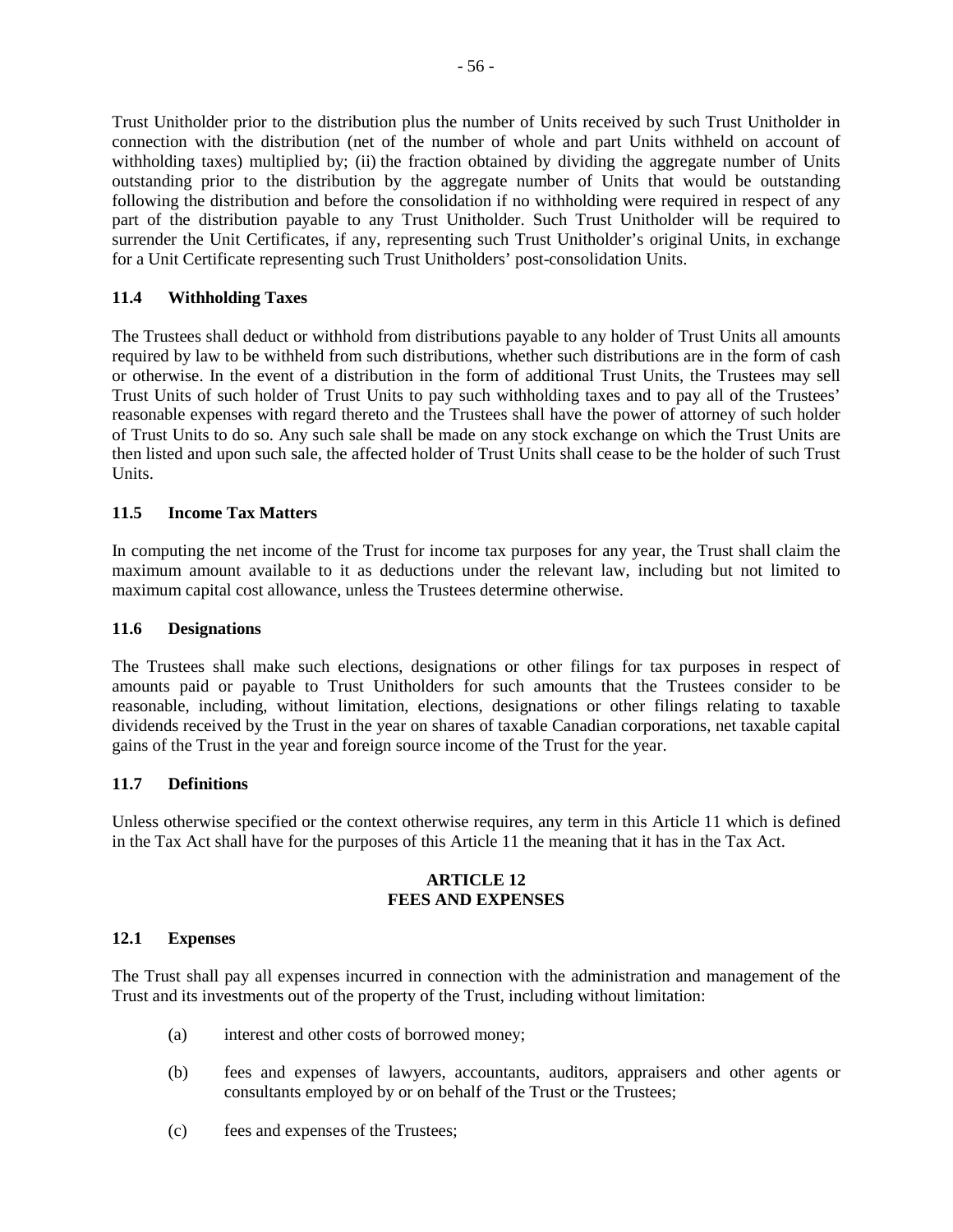- (d) fees and expenses connected with the acquisition, disposition and ownership of real property interests or mortgage loans or other property;
- (e) insurance as considered necessary by the Trustees;
- (f) expenses in connection with payments of distributions of Units of the Trust;
- (g) expenses in connection with communications to Unitholders and the other bookkeeping and clerical work necessary in maintaining relations with Unitholders;
- (h) expenses of changing or terminating the Trust;
- (i) fees and charges of transfer agents, registrars, indenture trustees and other trustees and custodians;
- (j) all fees, expenses, taxes and other costs incurred in connection with the issuance, distribution, transfer and qualification for distribution to the public of Units and other required governmental filings; and
- (k) all costs and expenses in connection with the incorporation or establishment, organization and maintenance of corporations and other entities formed to hold real property or other property of the Trust.

## **12.2 Payment of Real Property and Brokerage Commissions**

The Trust may pay real property and brokerage commissions at commercial rates in respect of the acquisition and disposition of any investment acquired or disposed of by it.

#### **12.3 Asset Management, Leasing and Financing Fees**

The Trust may pay asset management fees, leasing fees and financing fees in respect of any real property owned by it.

## **ARTICLE 13 AMENDMENTS TO THE DECLARATION OF TRUST**

#### <span id="page-61-1"></span><span id="page-61-0"></span>**13.1 Amendments by the Trustees**

Notwithstanding Section [13.3,](#page-63-1) the Trustees may, without the approval of or notice to the Unitholders, make certain amendments to the Declaration of Trust, including amendments:

- (a) aimed at ensuring continuing compliance with applicable laws, regulations, requirements or policies of any governmental authority having jurisdiction over: (i) the Trustees or the Trust; (ii) the status of the Trust as a "unit trust", a "mutual fund trust" and a "real estate investment trust" under the Tax Act; or (iii) the distribution of Units;
- (b) which, in the opinion of the Trustees, provide additional protection for the Unitholders;
- (c) to remove any conflicts or inconsistencies in the Declaration of Trust or to make minor corrections which are, in the opinion of the Trustees, necessary or desirable and not prejudicial to the Unitholders;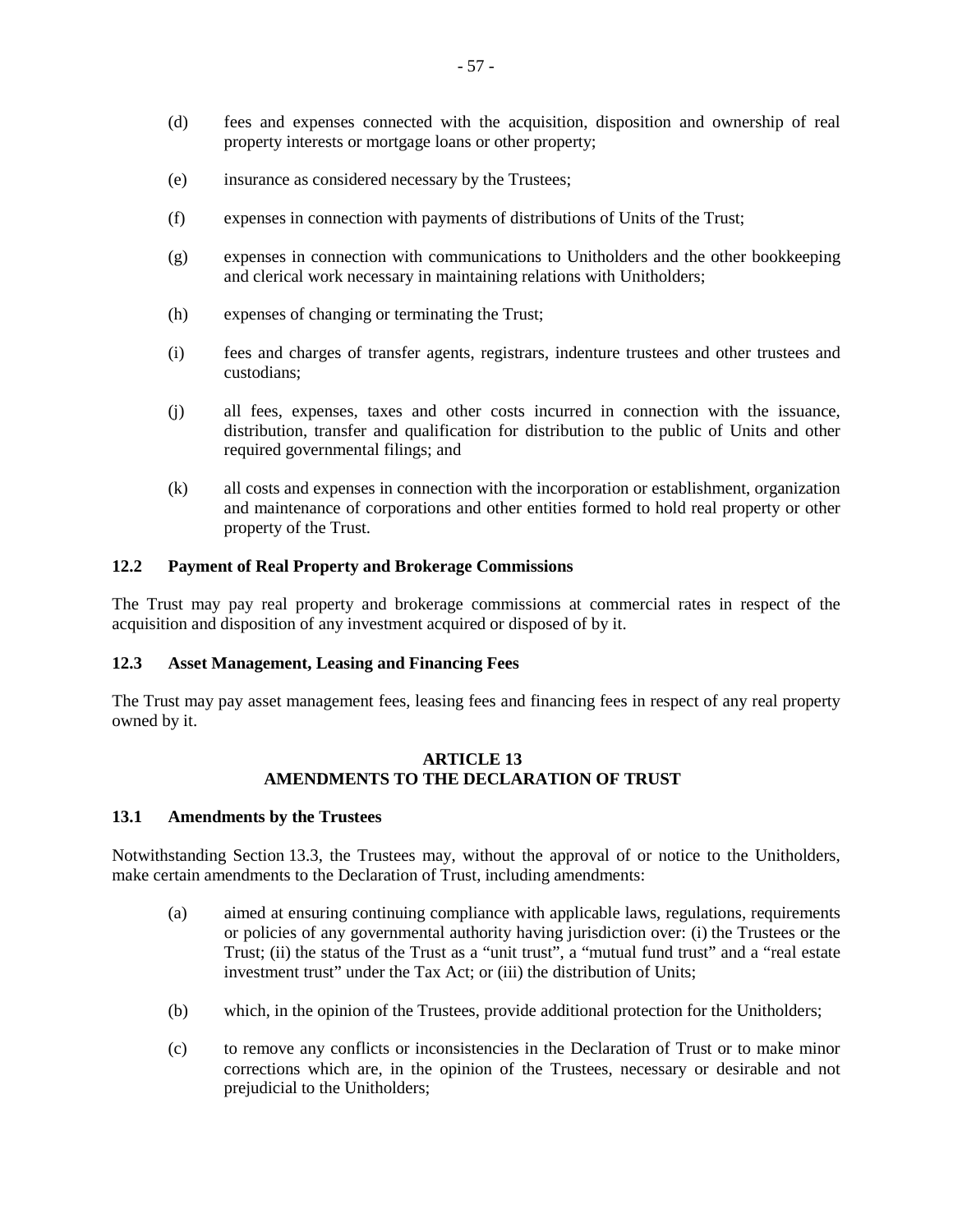- (d) which, in the opinion of the Trustees, are necessary or desirable to remove conflicts or inconsistencies between the disclosure in the Information Circular and the Declaration of Trust;
- (e) of a minor or clerical nature or to correct typographical mistakes, ambiguities or manifest omissions or errors, which amendments, in the opinion of the Trustees, are necessary or desirable and not prejudicial to the Unitholders;
- (f) which, in the opinion of the Trustees, are necessary or desirable: (i) to ensure continuing compliance with IFRS; or (ii) to ensure the Units qualify as equity for purposes of IFRS;
- (g) which, in the opinion of the Trustees, are necessary or desirable to enable the Trust to implement a Trust Unit option or purchase plan, a distribution reinvestment plan or issue Units for which the purchase price is payable in instalments;
- (h) to create and issue one or more new classes of Preferred Units that rank in priority to the Units (in respect of payment of distributions and in connection with any termination or winding-up of the REIT);
- (i) which, in the opinion of the Trustees, are necessary or desirable for the Trust to qualify for a particular status under, or as a result of changes in, taxation or other laws, or the interpretation of such laws, including to qualify for the definition of "mutual fund trust" and "real estate investment trust" in the Tax Act or to otherwise prevent the Trust or any of its subsidiaries from becoming subject to tax under the SIFT Legislation;
- (j) to create one or more additional classes of units solely to provide voting rights to holders of shares, units or other securities that are exchangeable for Trust Units entitling the holder thereof to a number of votes not exceeding the number of Trust Units into which the exchangeable shares, units or other securities are exchangeable or convertible but that do not otherwise entitle the holder thereof to any rights with respect to the Trust's property or income other than a return of capital; and
- (k) for any purpose (except one in respect of which a Unitholder vote is specifically otherwise required) which, in the opinion of the Trustees, is not prejudicial to Unitholders and is necessary or desirable;

but notwithstanding the foregoing, no such amendment shall modify the right to vote attached to any Unit or reduce the equal undivided interest in the property of the Trust or the entitlement to distributions from the Trust provided hereunder (including those provided for in Article [10 above](#page-57-0) and [Article](#page-64-1) 14) represented by any Unit without the consent of the Unitholders provided in accordance with Section[s13.2](#page-62-0) and [13.3,](#page-63-1) as applicable, or cause the Trust to fail or cease to qualify as a "mutual fund trust", "real estate investment trust", or "unit trust" under the Tax Act, or cause the Trust or a subsidiary of the Trust to be subject to tax under paragraph  $122(1)(b)$ , subsection  $197(2)$  or Part XII.2 of the Tax Act.

# <span id="page-62-0"></span>**13.2 Amendments by Unitholders**

Subject to Sections 6.3, [13.3](#page-63-1) and [13.4,](#page-63-0) this Declaration of Trust may be amended by the vote of a majority of the votes cast at a meeting of Unitholders called for that purpose.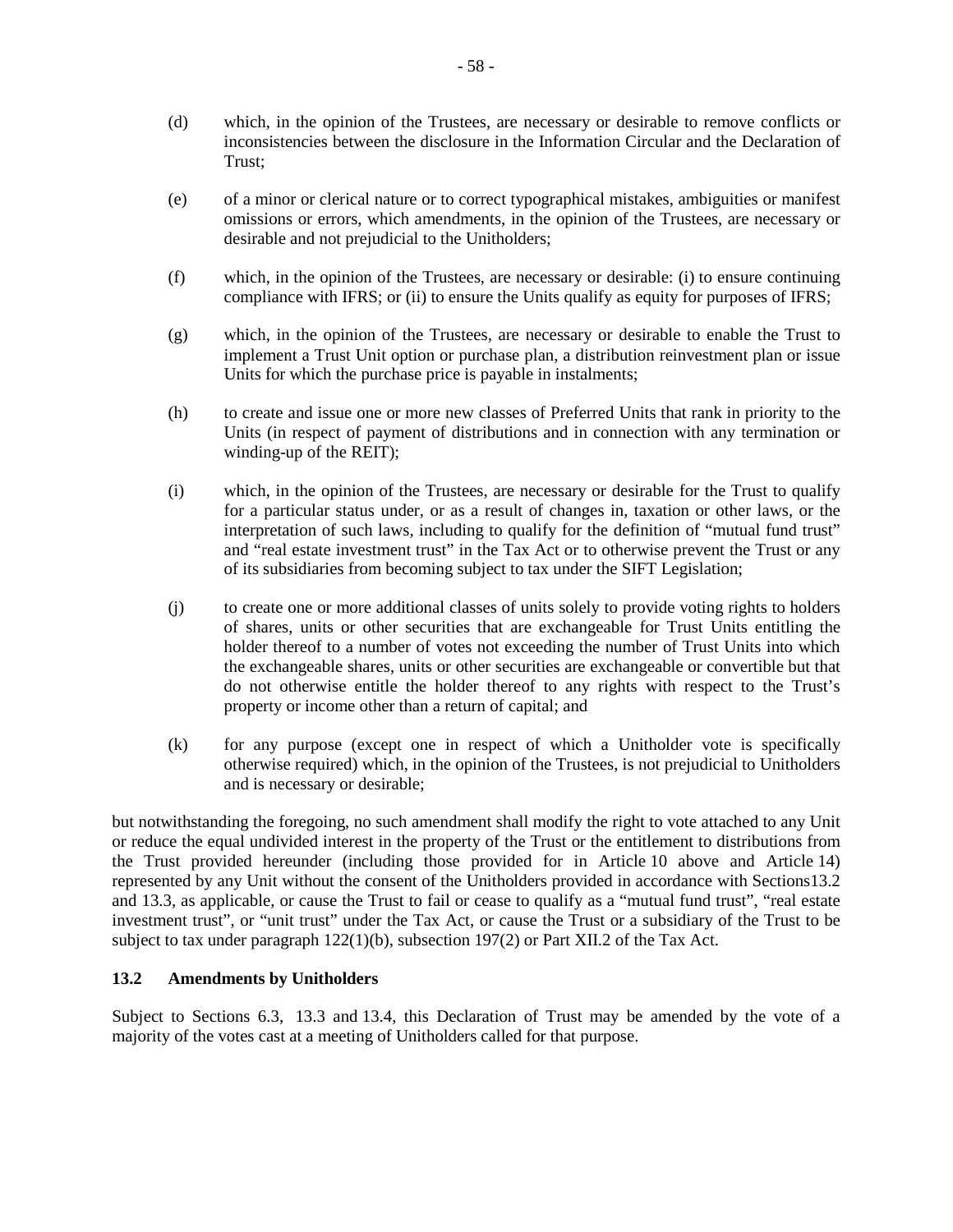## <span id="page-63-1"></span>**13.3 Approval by Special Resolution**

Subject to Section [13.1,](#page-61-0) none of the following shall occur unless the same has been duly approved by Special Resolution:

- (a) any amendment to this Section [13.3;](#page-63-1)
- (b) an exchange, reclassification or cancellation of all or part of the Units or Preferred Units;
- (c) the addition, change or removal of the rights, privileges, restrictions or conditions attached to the Units or Preferred Units;
- (d) any constraint of the issue, transfer or ownership of the Units or Preferred Units or the change or removal of such constraint;
- (e) the sale or transfer of the assets of the Trust as an entirety or substantially as an entirety (other than as part of an internal reorganization of the assets of the Trust approved by the Trustees and not prejudicial to Unitholders);
- (f) the termination of the Trust (other than as part of an internal reorganization of the assets of the Trust approved by the Trustees and not prejudicial to Unitholders);
- (g) the combination, amalgamation or arrangement of any of the Trust or its subsidiaries with any other entity (other than as part of an internal reorganization of the assets of the Trust approved by the Trustees and not prejudicial to Unitholders); and
- (h) except as provided in Section [6.3,](#page-32-0) the amendment of the investment guidelines and operating policies of the Trust.

## <span id="page-63-0"></span>**13.4 Amendment by the Sole Unitholder**

Notwithstanding Sections [13.1,](#page-61-0) [13.2](#page-62-0) and [13.3,](#page-63-1) so long as the Initial Unitholder is the sole Unitholder of the Trust, the Initial Unitholder may make any amendment to this Declaration of Trust including this Section [13.4.](#page-63-0)

## **13.5 Internal Restructuring**

Notwithstanding anything to the contrary herein contained, if at any time the Trustees so resolve to implement an internal reorganization of the assets of the Trust and / or any of the Trust's subsidiaries (including, without limitation, forming additional trusts or limited partnerships to be subsidiaries of the Trust), any such resolution or reorganization shall not require the prior approval of Unitholders provided that such reorganization is not prejudicial to Unitholders.

## **13.6 No Termination**

No amendment to or amendment and restatement of this Declaration of Trust, whether pursuant to this [Article](#page-61-1) 13 or otherwise, shall be construed as a termination of the Trust and the settlement or establishment of a new trust.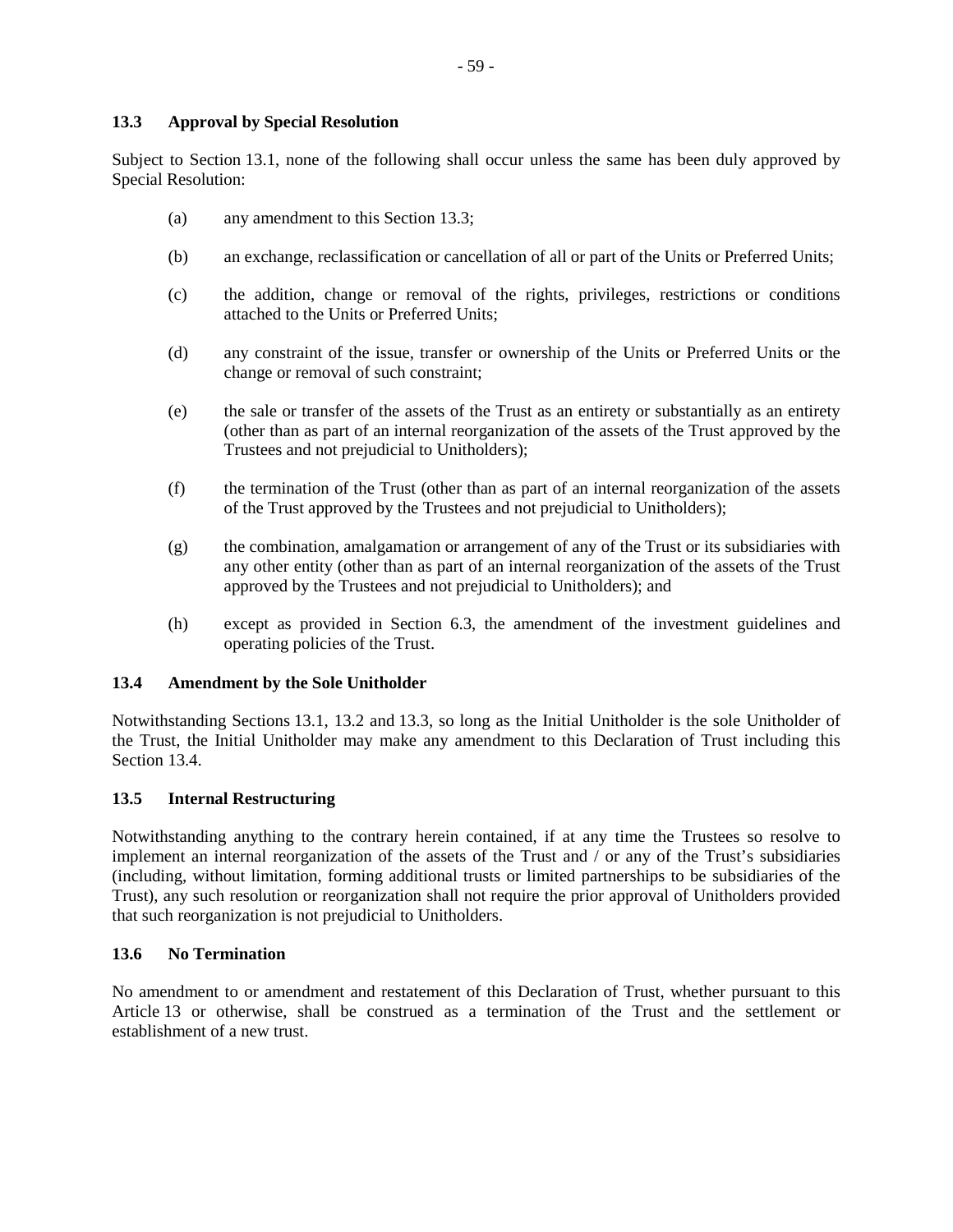## **13.7 Trustees to Sign Amendment**

When a vote of the Unitholders approves an amendment to this Declaration of Trust or when the Trustees may amend this Declaration of Trust alone as provided herein, then the Trustees shall sign such documents as may be necessary to effect such amendment.

## **13.8 Restriction on Amendments Affecting Certain Rights of Trustees**

Notwithstanding anything to the contrary contained herein, no amendment or modification may be made to this Declaration of Trust which has an effect on any of a Trustee's rights, protections or obligations hereunder which is adverse to the Trustee, unless the Trustee consents thereto in writing.

### **ARTICLE 14 SUPPLEMENTAL INDENTURES**

## <span id="page-64-1"></span>**14.1 Provision for Supplemental Indentures for Certain Purposes**

The Trustees may, without approval of the Unitholders and subject to the provisions hereof, and shall, when so directed in accordance with the provisions hereof, execute and deliver indentures or instruments supplemental hereto which thereafter shall form part hereof, for any one or more or all of the following purposes:

- (a) modifying or amending any provisions of this Declaration of Trust in the circumstances set forth in Section [13.1](#page-61-0) where the Trustees may do so without the consent, approval or ratification of the Unitholders or any other person; and
- (b) modifying or amending any provisions of this Declaration of Trust where the modification or amendment has been approved by Ordinary Resolution, Special Resolution or, if required, with the consent of the holders of all of the Units.

## **ARTICLE 15 TERMINATION OF THE TRUST**

## **15.1 Duration of the Trust**

Unless the Trust is sooner terminated as otherwise provided herein, the Trust shall continue in full force and effect so long as the Trustees hold any property of the Trust, and the Trustees shall have all the powers and discretions, expressed and implied, conferred upon them by law or by this Declaration of Trust.

## <span id="page-64-0"></span>**15.2 Termination**

The Trust shall terminate at the time specified in a decision to terminate the Trust by a Special Resolution passed at a meeting of Unitholders called for that purpose.

## <span id="page-64-2"></span>**15.3 Effect of Termination**

Upon the termination of the Trust, the liabilities of the Trust shall be discharged with due speed and the net assets of the Trust shall be liquidated and the proceeds distributed proportionately to the Trust Unitholders. Such distribution may be made in cash or in kind or partly in each, all as the Trustees in their sole discretion may determine.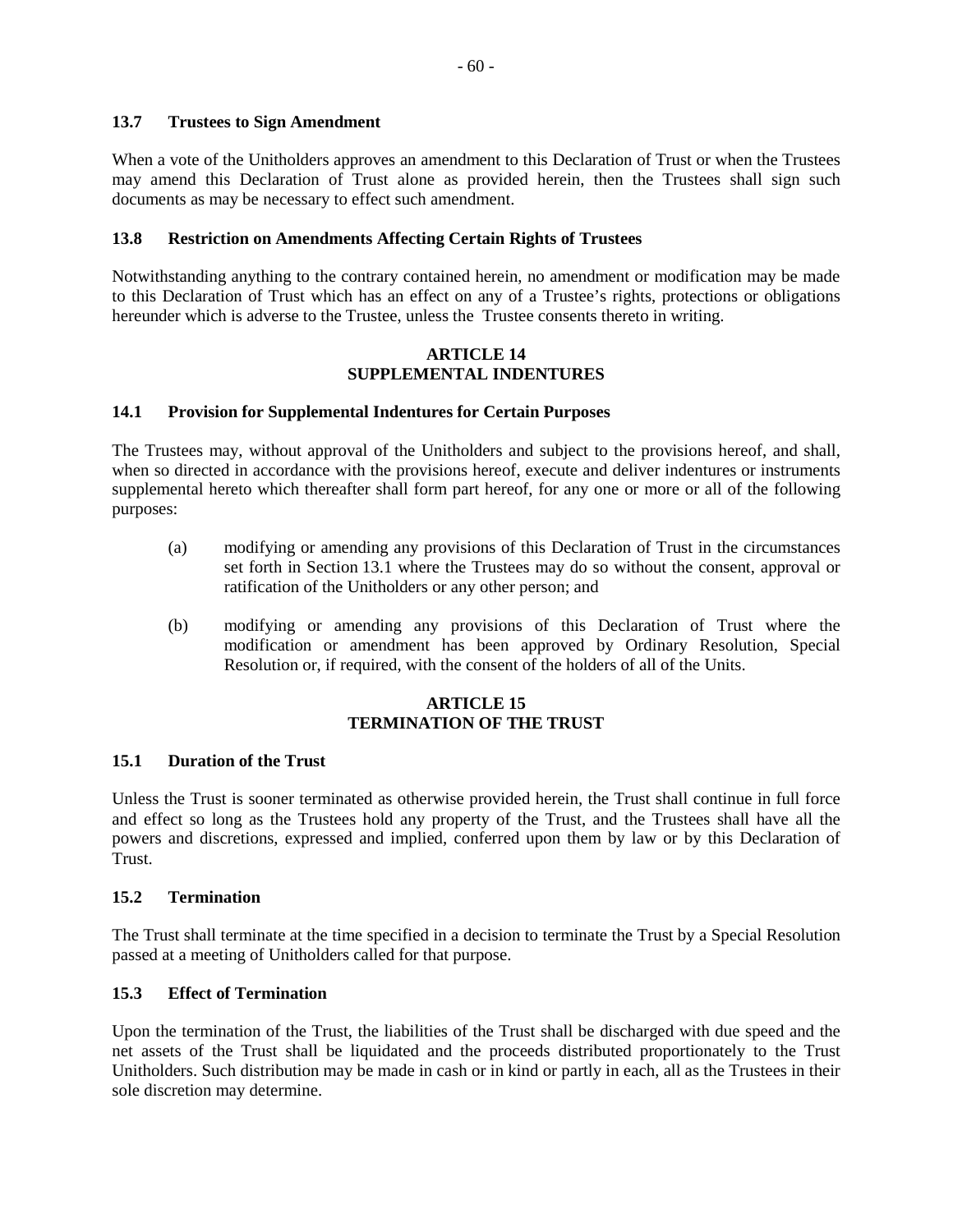## <span id="page-65-0"></span>**15.4 Procedure Upon Termination**

Forthwith upon being required to commence to wind up the affairs of the Trust, the Trustees shall give notice thereof to the Unitholders, which notice shall designate the time or times at which Unitholders may surrender their Units for cancellation and the date at which the Registers shall be closed.

## **15.5 Powers of the Trustees Upon Termination**

After the date on which the Trustees are required to commence to wind up the affairs of the Trust, the Trustees shall undertake no activities except for the purpose of winding-up the affairs of the Trust as hereinafter provided and, for this purpose, the Trustees shall continue to be vested with and may exercise all or any of the powers conferred upon the Trustees under this Declaration of Trust.

## **15.6 Further Notice to Unitholders**

In the event that less than all of the Unitholders have surrendered their Units for cancellation within six months after the time specified in the notice referred to in Section [15.4,](#page-65-0) the Trustees shall give further notice to the remaining Unitholders to surrender their Units for cancellation and if, within one year after the further notice, all the Units shall not have been surrendered for cancellation, such remaining Units shall be deemed to be cancelled without prejudice to the rights of the holders of such Units to receive their *pro rata* share of the remaining property of the Trust, and the Trustees may either take appropriate steps, or appoint an agent to take appropriate steps, to contact such Unitholders (deducting all expenses thereby incurred from the amounts to which such Unitholders are entitled as aforesaid) or, in the discretion of the Trustees, may pay such amounts into court.

## **15.7 Responsibility of the Trustees after Sale and Conversion**

The Trustees shall be under no obligation to invest the proceeds of any sale of investments or other assets or cash forming part of the Trust's property after the date referred to in Section [15.4](#page-65-0) and, after such sale, the sole obligation of the Trustees under this Declaration of Trust shall be to hold such proceeds or assets in trust for distribution under Section [15.3.](#page-64-2)

## **ARTICLE 16 LIABILITIES OF TRUSTEES AND OTHERS**

#### <span id="page-65-2"></span><span id="page-65-1"></span>**16.1 Liability and Indemnification of the Trustees**

The Trustees shall at all times, including, for the purposes of this [Article](#page-65-1) 16, the time after they have ceased to be a Trustee, be indemnified and saved harmless out of the property of the Trust from and against all liabilities, damages, losses, debts and claims whatsoever, including costs, charges and expenses in connection therewith, sustained, incurred, brought, commenced or prosecuted against them for or in respect of any act, deed, matter or thing whatsoever made, done, acquiesced in or omitted in or about or in relation to the execution of their duties as Trustees and also from and against all other liabilities, damages, losses, debts, claims, costs, charges, and expenses (including, without limitation, legal fees and disbursements on a solicitor and client basis) which they sustain or incur in or about or in relation to the affairs of the Trust (whether accrued, actual, contingent or otherwise), claims, costs, charges or expenses arising out of or in connection with the presence, release, discharge or disposal of any hazardous substance or any adverse environmental conditions at, on, under or near any real property or any investigation, remediation or clean up action required to be undertaken in connection with any real property. Further, the Trustees shall not be liable to the Trust or to any Unitholder or Annuitant for any loss or damages relating to any matter regarding the Trust, including, without limitation, any loss or diminution in the value of the Trust or its assets. The foregoing provisions of this Section [16.1](#page-65-2) in favour of any Trustee do not apply unless: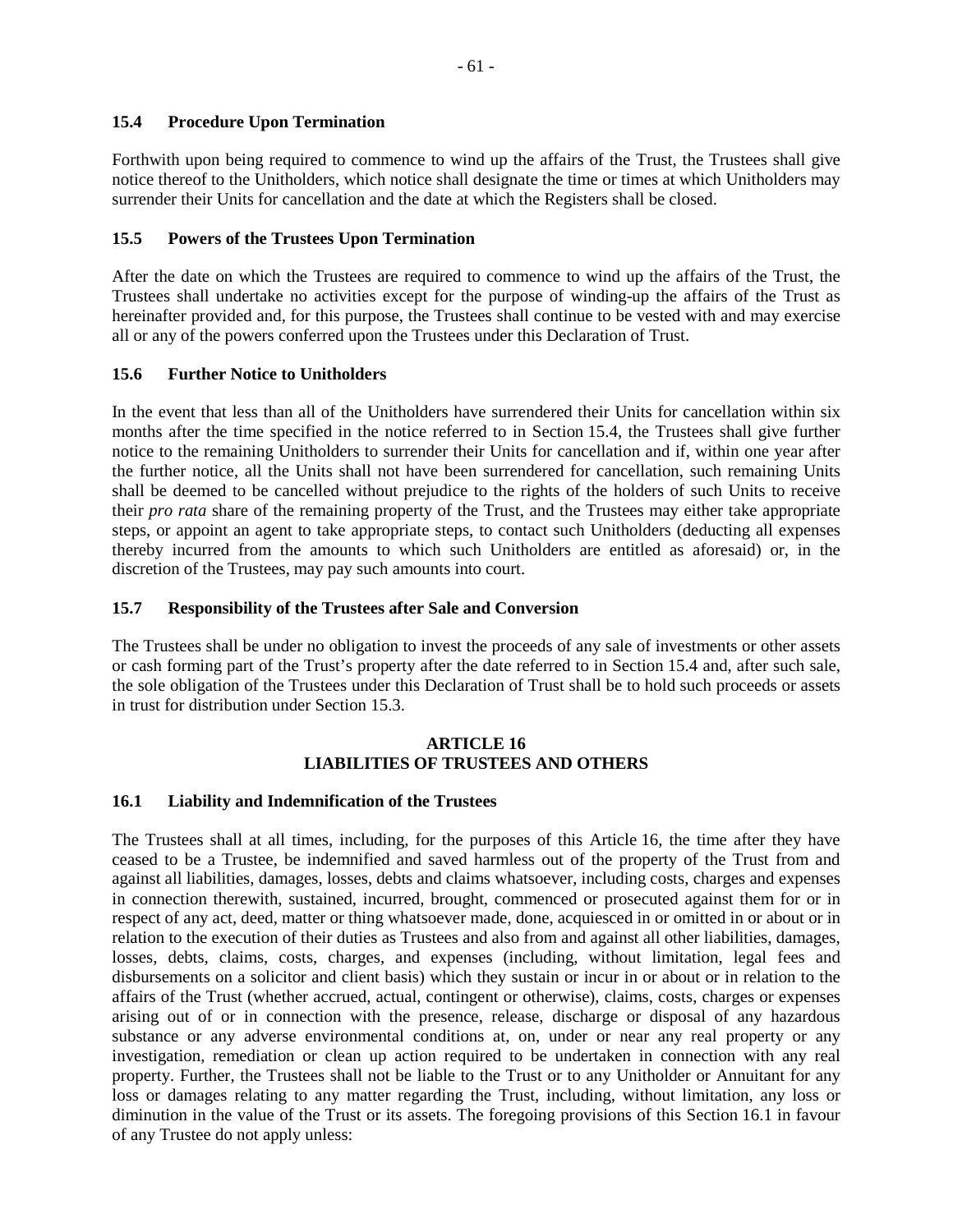- <span id="page-66-0"></span>(a) the Trustee acted honestly and in good faith with a view to the best interests of the Trust and the Unitholders; and
- <span id="page-66-1"></span>(b) in the case of a criminal or administrative action or proceeding that is enforced by a monetary penalty, the Trustee had reasonable grounds for believing his conduct was lawful.

## **16.2 Indemnification of Trustees**

Each Trustee, each former Trustee, each officer of the Trust and each former officer of the Trust shall be entitled to be and shall be indemnified and reimbursed out of the Trust's property in respect of any and all taxes, penalties or interest in respect of unpaid taxes or other governmental charges imposed upon the Trustee or former Trustee or officer or former officer in consequence of its performance of its duties hereunder and in respect of any and all costs, charges and expenses, including amounts paid to settle an action or satisfy a judgment, reasonably incurred in respect of any civil, criminal or administrative action or proceeding to which the Trustee, former Trustee, officer or former officer is made a party by reason of being or having been a Trustee or officer of the Trust or, at the request of the Trust, a trustee or officer or any subsidiary or affiliate thereof, provided that a Trustee, former Trustee, officer or former officer shall not be indemnified out of the Trust's property in respect of unpaid taxes or other governmental charges or in respect of such costs, charges and expenses that arise out of or as a result or in the course of a breach of the standard of care, diligence and skill set out in Section [4.5.](#page-24-0) A Trustee, former Trustee, officer or former officer shall not be entitled to satisfy any right of indemnity or reimbursement granted herein, or otherwise existing under law, except out of the Trust's property, and no Unitholder or other Trustee or officer shall be personally liable to any person with respect to any claim for such indemnity or reimbursement as aforesaid.

## **16.3 Contractual Obligations of the Trust**

The omission of the statement described in Subsection [6.2\(b\)\(](#page-31-0)ii) from any document or instrument shall not render the Trustees or the Unitholders liable to any person, nor shall the Trustees or the Unitholders be liable for such omission. If the Trustees or any Unitholder shall be held liable to any person by reason of the omission of such statement from any such agreement, undertaking or obligation, such Trustee or Unitholder shall be entitled to indemnity and reimbursement out of the Trust's property to the full extent of such liability.

## <span id="page-66-2"></span>**16.4 Liability of the Trustees**

The Trustees shall not be liable to the Trust or to any Unitholder, Annuitant or any other person for the acts, omissions, receipts, neglects or defaults of any person, firm or corporation employed or engaged by it as permitted hereunder, or for joining in any receipt or act of conformity or for any loss, damage or expense caused to the Trust through the insufficiency or deficiency of any security in or upon which any of the monies of or belonging to the Trust shall be paid out or invested, or for any loss or damage arising from the bankruptcy, insolvency or *tortious* act of any person, firm or corporation with whom or which any monies, securities or property of the Trust shall be lodged or deposited, or for any loss occasioned by error in judgment or oversight on the part of the Trustees, or for any other loss, damage or misfortune which may happen in the execution by the Trustees of their duties hereunder, except to the extent the Trustees have not acted in accordance with Subsections [16.1\(a\)](#page-66-0) and [16.1\(b\).](#page-66-1)

## <span id="page-66-3"></span>**16.5 Reliance Upon Advice**

The Trustees may rely and act upon any statement, report or opinion prepared by or any advice received from the auditors, lawyers, consultants or other professional advisors of the Trust and shall not be responsible or held liable for any loss or damage resulting from so relying or acting.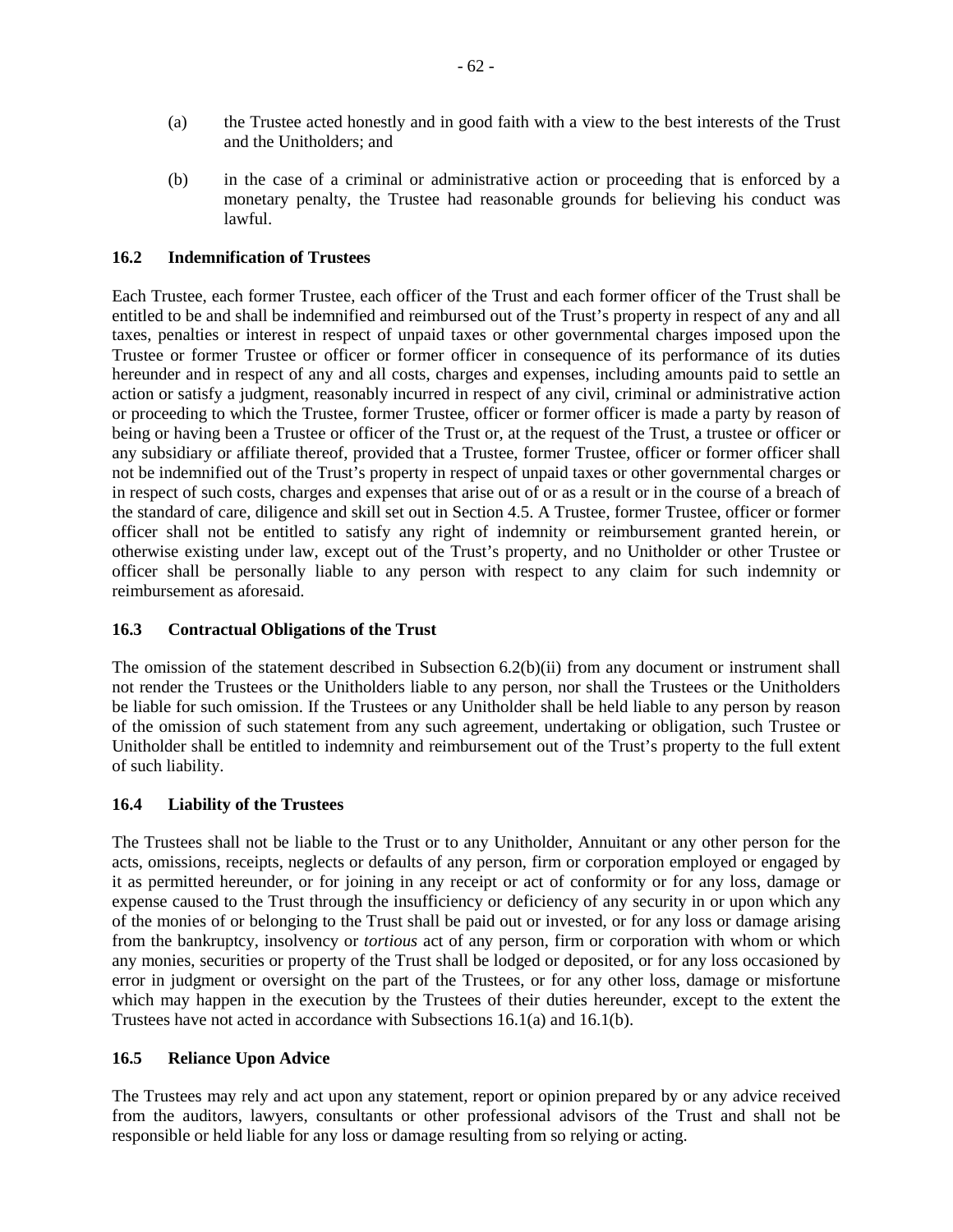#### **16.6 Liability of Unitholders and Others**

No Unitholder or Annuitant or any officer, trustee, employee or agent of the Trust shall be held to have any personal liability as such, and no resort shall be had to his private property (including, without limitation, any property consisting of or arising from a distribution of any kind or nature by the Trust) for satisfaction of any obligation or claim arising out of or in connection with any contract or obligation of the Trust or of the Trustees or any obligation which a Unitholder or Annuitant would otherwise have to indemnify a Trustee for any personal liability incurred by the Trustee as such, but rather the assets of the Trust only are intended to be liable and subject to levy or execution for such satisfaction. Any written instrument creating an obligation which is or includes the granting by the Trust of a lease, sublease or mortgage or which is, in the judgment of the Trustees, a material obligation, shall contain a provision to the effect that the obligation being created is not personally binding upon, and that resort shall not be had to, nor shall recourse or satisfaction be sought from, the private property (including, without limitation, any property consisting of or arising from a distribution of any kind or nature by the Trust) of any of the Unitholders or Annuitant or officers, trustees, employees and agents of the Trust, but the property of the Trust or a specific portion thereof only shall be bound. If the Trust acquires any real property investment subject to existing contractual obligations, the Trustees shall use their reasonable efforts to have any such obligations under material agreements (including mortgages), other than leases, modified so as to achieve the aforesaid disavowal of contractual liability. Further, the Trustees shall cause the operations of the Trust to be conducted in such a way and in such jurisdictions as to avoid, as far as reasonably possible, any material risk of liability on the Unitholders or Annuitant for claims against the Trust, and shall, to the extent which they determine to be possible and reasonable, including in the cost or premiums, to cause the Trust to carry insurance for the benefit of such persons in such amounts as they consider adequate to cover any foreseeable non-contractual or non-excluded contractual liability. Any potential liability of the Trustees with respect to their foregoing obligations or their failure to perform the same shall be governed by the provisions of Sections [16.1,](#page-65-2) [16.4](#page-66-2) and [16.5.](#page-66-3) Nothing in this Declaration will preclude the Trustees from exercising any rights granted to them under the Tax Act or any other applicable taxation legislation to withhold from amounts payable to Unitholders or otherwise recover from Unitholders any taxes that the Trustees have paid on behalf of Unitholders.

#### **ARTICLE 17 GENERAL**

#### <span id="page-67-0"></span>**17.1 Execution of Instruments**

The Trustees shall have power from time to time to appoint any Trustee(s) or officer(s) or officers of the Trust, or any person(s) on behalf of the Trust, either to sign instruments in writing generally or to sign specific instruments in writing. Provisions respecting the foregoing may be contained in the Trustees' Regulations.

#### **17.2 Manner of Giving Notice**

(a) Any notice or other document required or permitted by the provisions of this Declaration of Trust to be given to a Unitholder, a Trustee or the Auditors shall be deemed conclusively to have been given if given either by delivery or by prepaid first-class mail addressed to the Unitholder at the address shown in the Register, to a Trustee at the last address provided by such Trustee to the President of the Trust, or to the Auditors of the Trust at the last address provided by the Auditors to the Trustees, as the case may be provided that if there is a general discontinuance of postal service due to strike, lockout or otherwise, such notice may be given by publication twice in the Report on Business section of the National Edition of The Globe and Mail or similar section of any other newspaper having national circulation in Canada provided further that if there is no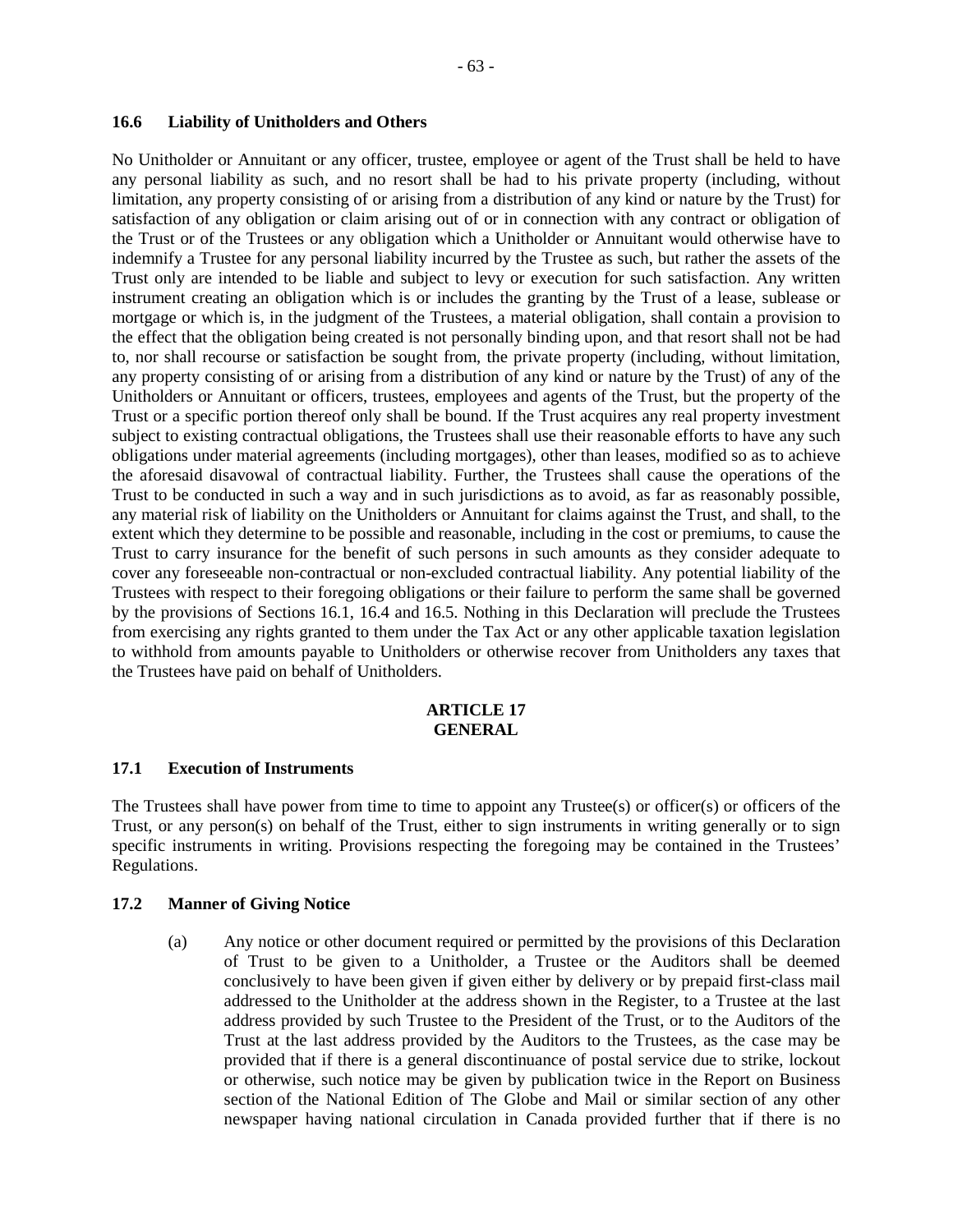newspaper having national circulation, then by publishing twice in the business section of a newspaper in each city where the register or a branch register is maintained. Any notice so given shall be deemed to have been given on the day following that on which the letter or circular was posted or, in the case of notice being given by publication, after publishing such notice twice in the designated newspaper or newspapers. In proving notice was posted, it shall be sufficient to prove that such letter or circular was properly addressed, stamped and posted.

(b) Any written notice or written communication given to the Trustees shall be addressed to the Trustees at the head office of the Trust, and shall be deemed to have been given on the date of delivery or date sent by facsimile or other means of prepaid, transmitted or recorded communications or, if mailed, five days from the date of mailing. If any such notice or communication shall have been mailed and if regular mail service shall be interrupted by strikes or other irregularities, such notice or communication shall be deemed to have been received 48 hours after 12:01 a.m. on the day following the resumption of normal mail service, provided that during the period that regular mail service shall be interrupted any notice or other communication shall be given by personal delivery or by facsimile or other means of prepaid, transmitted or recorded communication.

# **17.3 Failure to Give Notice**

The failure by the Trustees, by accident or omission or otherwise unintentionally, to give any Unitholder, any Trustee or the Auditors any notice provided for herein shall not affect the validity, effect, taking effect or time of taking effect of any action referred to in such notice, and the Trustees shall not be liable to any Unitholder for any such failure.

## **17.4 Joint Holders**

Service of a notice or document on any one of several joint holders of Units shall be deemed effective service on the other joint holders.

## **17.5 Service of Notice**

Any notice or document sent by post to or left at the address of a Unitholder pursuant to this [Article](#page-67-0) 17 shall, notwithstanding the death or bankruptcy of such Unitholder, and whether or not the Trustees have notice of such death or bankruptcy, be deemed to have been fully served and such service shall be deemed sufficient service on all persons having an interest in the Units concerned.

## <span id="page-68-0"></span>**17.6 Trust Auditors**

The Auditors shall be appointed at each annual meeting save that, until the first such annual meeting, such Auditors shall be appointed by the Trustees. If at any time a vacancy occurs in the position of auditors of the Trust, the Trustees may appoint a firm of chartered accountants qualified to practice in all provinces of Canada to act as the Auditors at the next annual meeting of Unitholders. The Auditors shall report to the Trustees and the Unitholders on the annual financial statements of the Trust and shall fulfil such other responsibilities as they may properly be called upon by the Trustees to assume. The Auditors shall have access to all records relating to the affairs of the Trust.

#### **17.7 Fiscal Year**

The Fiscal Year of the Trust shall end on December 31 in each year.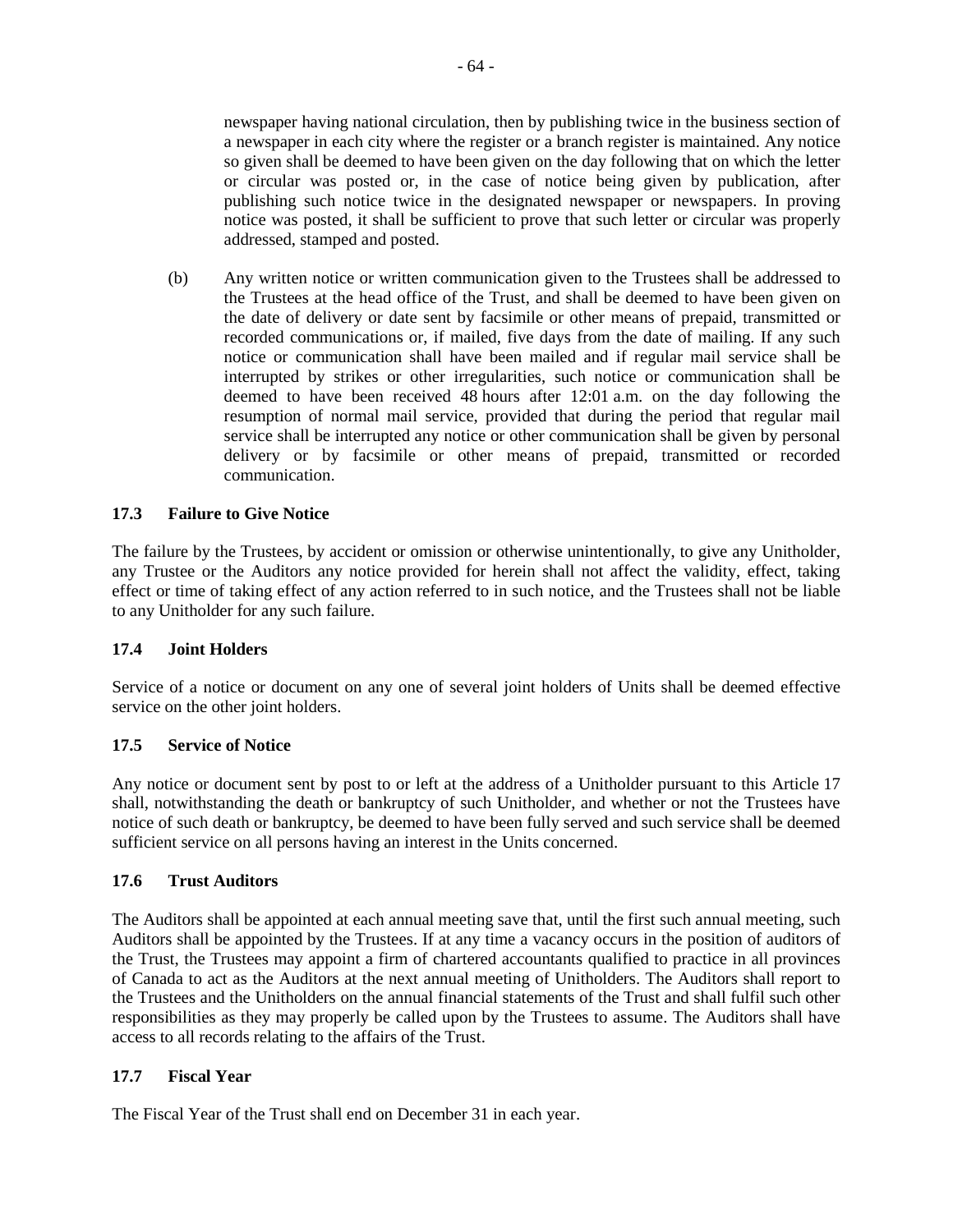## <span id="page-69-0"></span>**17.8 Reports to Unitholders**

The Trust will furnish to Unitholders such financial statements (including quarterly and annual financial statements) and other reports as are from time to time required by this Declaration of Trust and by applicable law.

Prior to a meeting of Unitholders, the Trustees will provide the Unitholders (along with notice of such meeting) information required by applicable tax laws and Securities Laws.

## **17.9 Trust Property to be Kept Separate**

The Trustees shall maintain the property of the Trust separate from all other property in their possession.

## **17.10 Electronic Documents**

Any requirement under this Declaration of Trust, the *Securities Act* (Ontario) or any other applicable law that a notice, statement, document or other information be created, provided or delivered is satisfied by the creation, provision or delivery of an electronic document to the extent permitted by law. For certainty, notwithstanding any other provision of this Declaration of Trust, the Trust shall be permitted to utilize the "notice and access" delivery procedures set out in National Instrument 54-101 – *Communication with Beneficial Owners of Securities of a Reporting Issuer*.

# **17.11 Trustees May hold Units**

Any Trustee or associate of a Trustee may be a Unitholder or may be an Annuitant, and may be required to hold Units as the Board of Trustees may determine from time to time.

## **17.12 Trust Records**

The Trustees shall prepare and maintain, at the Trust's principal office or at any other place in Canada designated by the Trustees, records containing (i) the Declaration of Trust; and (ii) minutes of meetings and, resolutions of Unitholders. The Trust shall also prepare and maintain adequate accounting records and records containing minutes of meetings and resolutions of the Trustees and any committee thereof. Such records shall be kept at the principal office of the Trust or at such other place as the Trustees think fit and shall at all reasonable times be open to inspection by the Trustees.

## **17.13 Right to Inspect Documents**

A Unitholder and any agent, consultant or creditor of the Trust shall have the right to examine the Declaration of Trust, the Trustees' Regulations, the minutes of meetings and resolutions of Unitholders, and any other documents or records which the Trustees determine should be available for inspection by such Persons, during normal business hours at the principal office of the Trust. Unitholders and creditors of the Trust shall have the right to obtain or make or cause to be made a list of all or any of the registered holders of Units, to the same extent and upon the same conditions as those which apply to shareholders and creditors of a corporation governed by the *Canada Business Corporations Act*, as replaced or amended from time to time.

## **17.14 Taxation Information**

On or before March 31 in each year, or such earlier day as is required by applicable legislation or regulation, the Trust will provide to Trust Unitholders who received distributions from the Trust in the prior calendar year, such information required by Canadian law to be submitted to Trust Unitholders for income tax purposes to enable Trust Unitholders to complete their tax returns in respect of such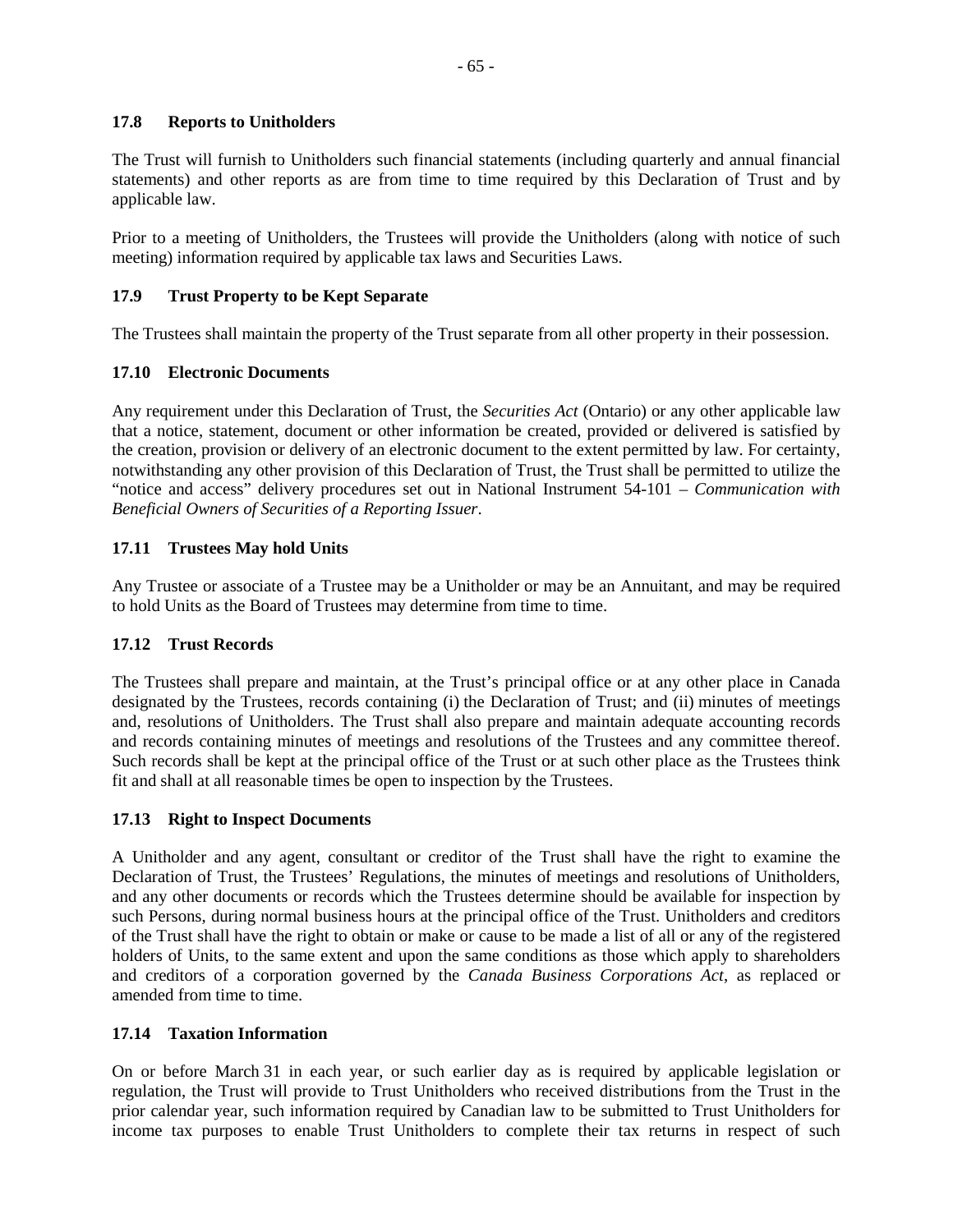distributions. In particular, each Trust Unitholder shall be informed each year of the composition of the amounts payable by the Trust to such Trust Unitholder in terms of net income, taxable dividends, net taxable gains, foreign source income and return of capital, and will be informed of the portion of such net income that has been designated as taxable dividends on shares of taxable Canadian corporations and taxable capital gains and of the amount of any foreign taxes paid by the Trust in respect of which the Trust Unitholder may claim a credit for tax purposes to the extent permitted by the Tax Act, where those items are applicable.

# **17.15 Consolidations**

Any one or more Trustees may prepare consolidated copies of the Declaration of Trust as it may from time to time be amended, supplemented or amended and restated from time to time, and may certify the same to be a true consolidated copy of the Declaration of Trust, as amended, supplemented or amended and restated from time to time.

## **17.16 Counterparts**

This Declaration of Trust may be executed in several counterparts by facsimile or electronic PDF format, each of which when so executed shall be deemed to be an original and such counterparts together shall constitute one and the same instrument, which shall be sufficiently evidenced by any such original counterpart.

# **17.17 Severability**

The provisions of this Declaration of Trust are severable. If any provision of this Declaration of Trust shall be held invalid or unenforceable in any jurisdiction, such invalidity or unenforceability shall attach only to such provision in such jurisdiction and shall not in any manner affect or render invalid or unenforceable such provision in any other jurisdiction or any other provision of this Declaration of Trust in any jurisdiction.

## **17.18 Headings for Reference Only**

The headings preceding the articles and sections hereof have been inserted for convenience and reference only and shall not be construed to affect the meaning, construction, interpretation or effect of this Declaration of Trust.

## **17.19 Governing Law**

This Declaration of Trust and the Unit Certificates shall be interpreted and governed by and take effect exclusively in accordance with the laws of the Province of Ontario and the laws of Canada applicable therein and shall be treated in all respects as an Ontario contract. Any and all disputes arising under this Declaration of Trust, whether as to interpretation, performance or otherwise, shall be subject to the exclusive jurisdiction of the courts of the Province of Ontario and each of the Trustees hereby irrevocably attorns, and each Unitholder shall be deemed to hereby irrevocably attorn, to the exclusive jurisdiction of the courts of such province.

## **17.20 Transition**

Notwithstanding any other provision hereof, if otherwise applicable, the approval of a majority of the independent Trustees shall not be required, and the provisions of Section [4.10](#page-25-0) shall not be operative or effective with respect to the entering into of, any agreement, transaction or arrangement or proposed agreement, transaction or arrangement disclosed in the Information Circular.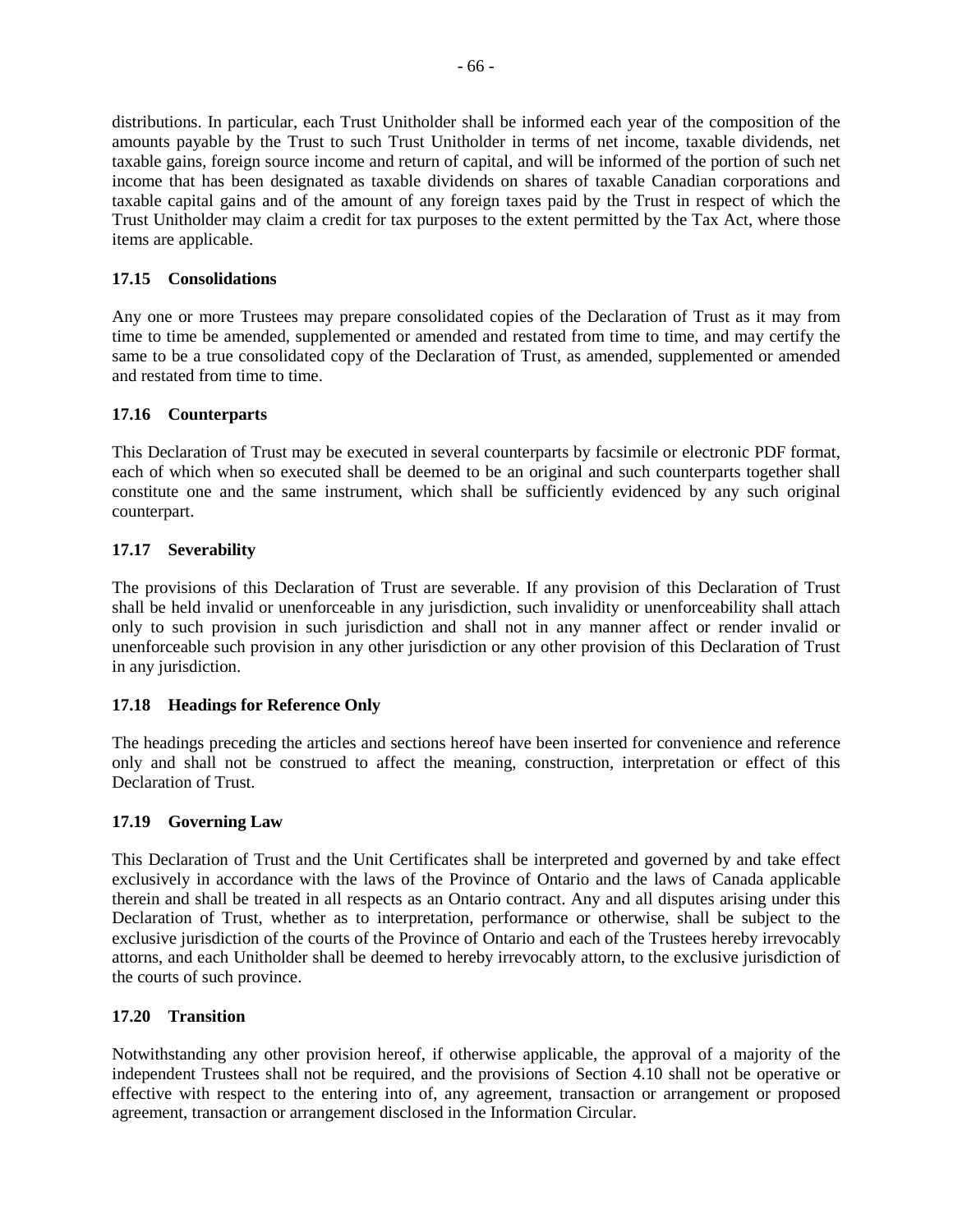# **[REMAINDER OF PAGE INTENTIONALLY LEFT BLANK]**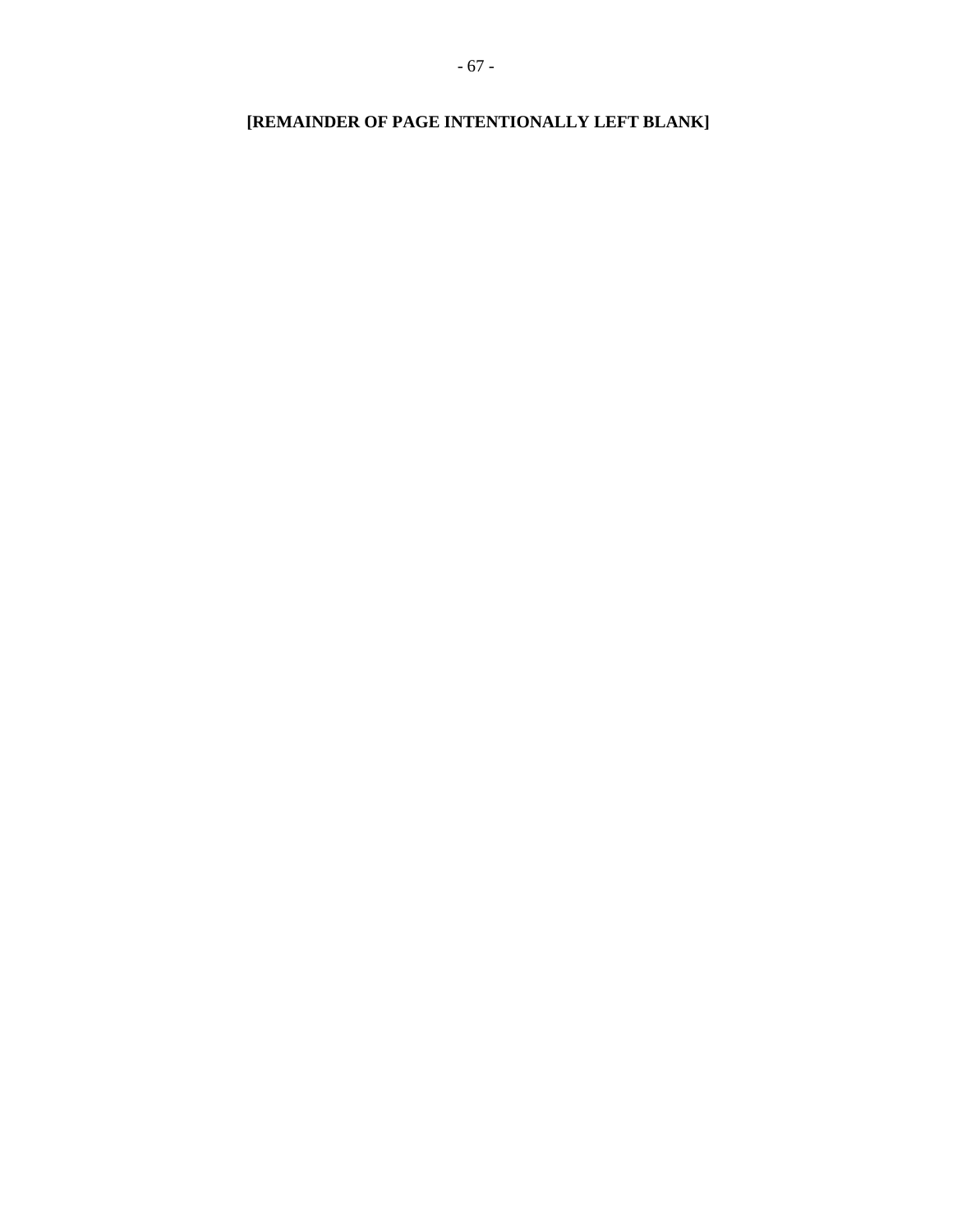**IN WITNESS WHEREOF** the Trustees and the Initial Unitholder have caused these presents to be signed as of the date first above written.

> (signed) "*Edouard Babineau"* **EDOUARD BABINEAU**, Trustee

(signed) *"Earl A. Brewer"* **EARL A. BREWER**, Trustee

(signed) *"Stephen Johnson"* **STEPHEN JOHNSON**, Trustee

(signed) *"Richard Hamm"* **RICHARD HAMM**, Trustee

(signed) *"Denis Losier"* **DENIS LOSIER**, Trustee

(signed) "*Barbara Trenholm"* **BARBARA TRENHOLM**, Trustee

(signed) *"Michael Zakuta*" **MICHAEL ZAKUTA**, Trustee

# **PLAZACORP RETAIL PROPERTIES LTD., the Initial Unitholder**

Per: (signed) *"James M. Petrie"* Name: James M. Petrie Title: Executive Vice-President and General Counsel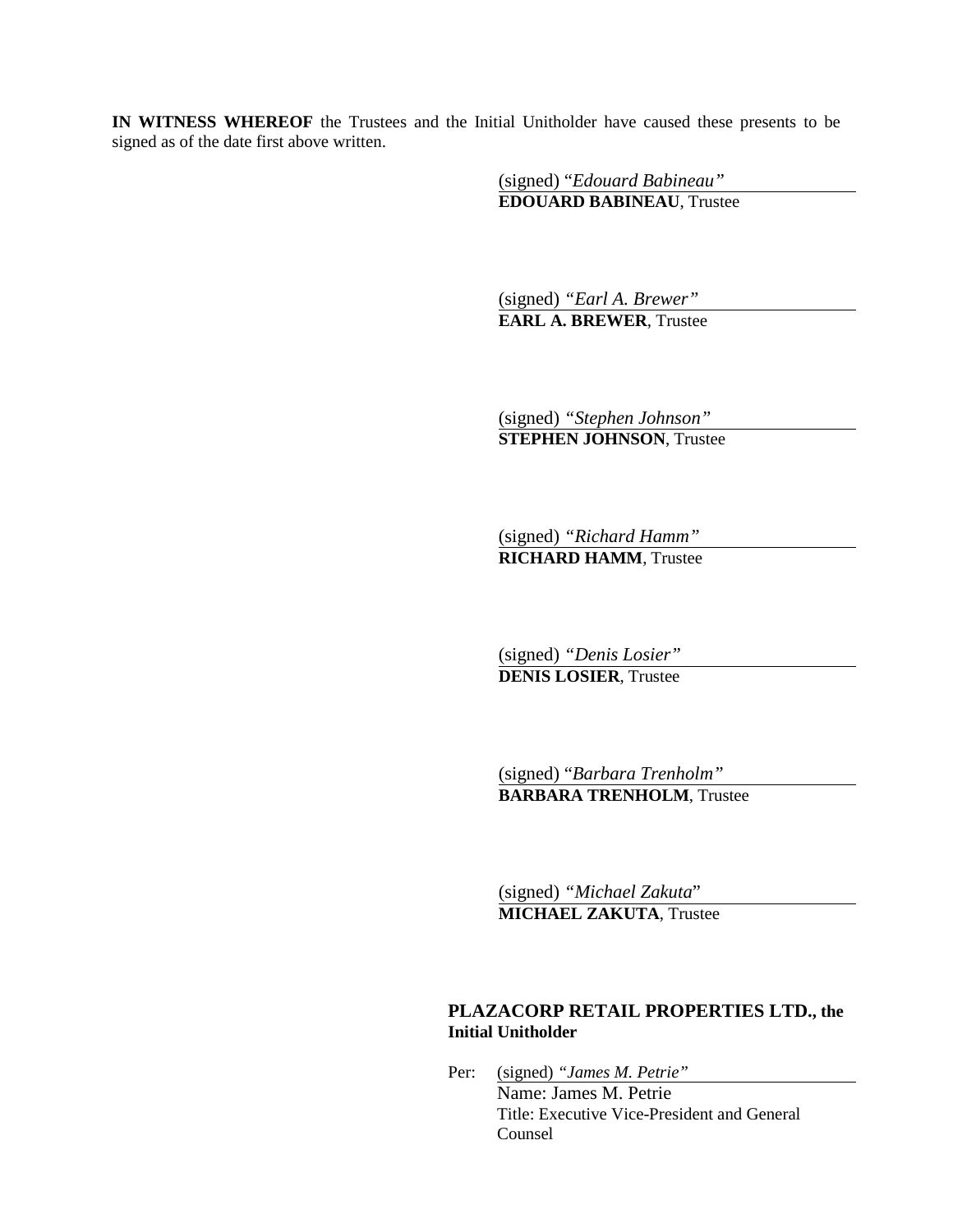#### **SCHEDULE A**

#### **PLAZA RETAIL REIT TRUSTEES' REGULATIONS**

#### **INTERPRETATION**

- 1. **Interpretation**. In these Trustees' Regulations, unless the context otherwise specifies or requires:
	- (a) all terms used in these Trustees' Regulations not otherwise defined herein shall have the meanings given to such terms in the Declaration of Trust;
	- (b) words importing the singular number only shall include the plural and vice versa and words importing a specific gender shall include the other gender; and
	- (c) the headings used in these Trustees' Regulations are inserted for reference purposes only and are not to be considered or taken into account in construing the terms or provisions thereof or to be deemed in any way to clarify, modify or explain the effect of any such terms or provisions.

#### **MEETINGS OF TRUSTEES**

- 2. **Place and Time of Meeting**. All meetings of the Trustees called by the giving of notice shall be held at a place in Canada and, unless consented to in writing by a majority of the Trustees, on a business day which place and time shall be specified in the notice.
- 3. **Notice**. The notice of any meeting need not specify the purpose of or the business to be transacted at the meeting.
- 4. **Adjournment**. Any meeting of Trustees may be adjourned from time to time by the chairperson of the meeting, with the consent of the meeting, to a fixed time and place. Notice of any adjourned meeting of Trustees is not required to be given if the time and place of the adjourned meeting is announced at the original meeting, but notice of the adjourned meeting shall be given to the Trustees not present at such original meeting by delivering (not mailing) the same not less than one day (exclusive of the day on which the notice is delivered but inclusive of the day for which notice is given) before the adjourned meeting. Any adjourned meeting shall be duly constituted if held in accordance with the terms of the adjournment and a quorum is present thereat. The Trustees who formed a quorum at the original meeting are not required to form the quorum at the adjourned meeting. If there is no quorum present at the adjourned meeting, the original meeting shall be deemed to have terminated forthwith after its adjournment. Any business may be brought before or dealt with at any adjourned meeting which might have been brought before or dealt with at the original meeting in accordance with the notice calling the same.
- 5. **Minutes of Meetings**. The Chairperson shall appoint a secretary to act as secretary of each meeting of the Trustees and of the Unitholders. Written records and minutes of all meetings of Trustees shall be maintained by the secretary of each meeting and shall be placed in the minute book of the Trust. Any written records and minutes of meetings of any committee of Trustees shall be maintained by the secretary of such meeting may but need not be placed in the minute book of the Trust. There shall be inserted or entered into the records and minutes of the meetings of Trustees all written disclosures or requests made to have entered into the minutes of the meeting, of the nature and extent of a Person's interest in a material agreement or transaction or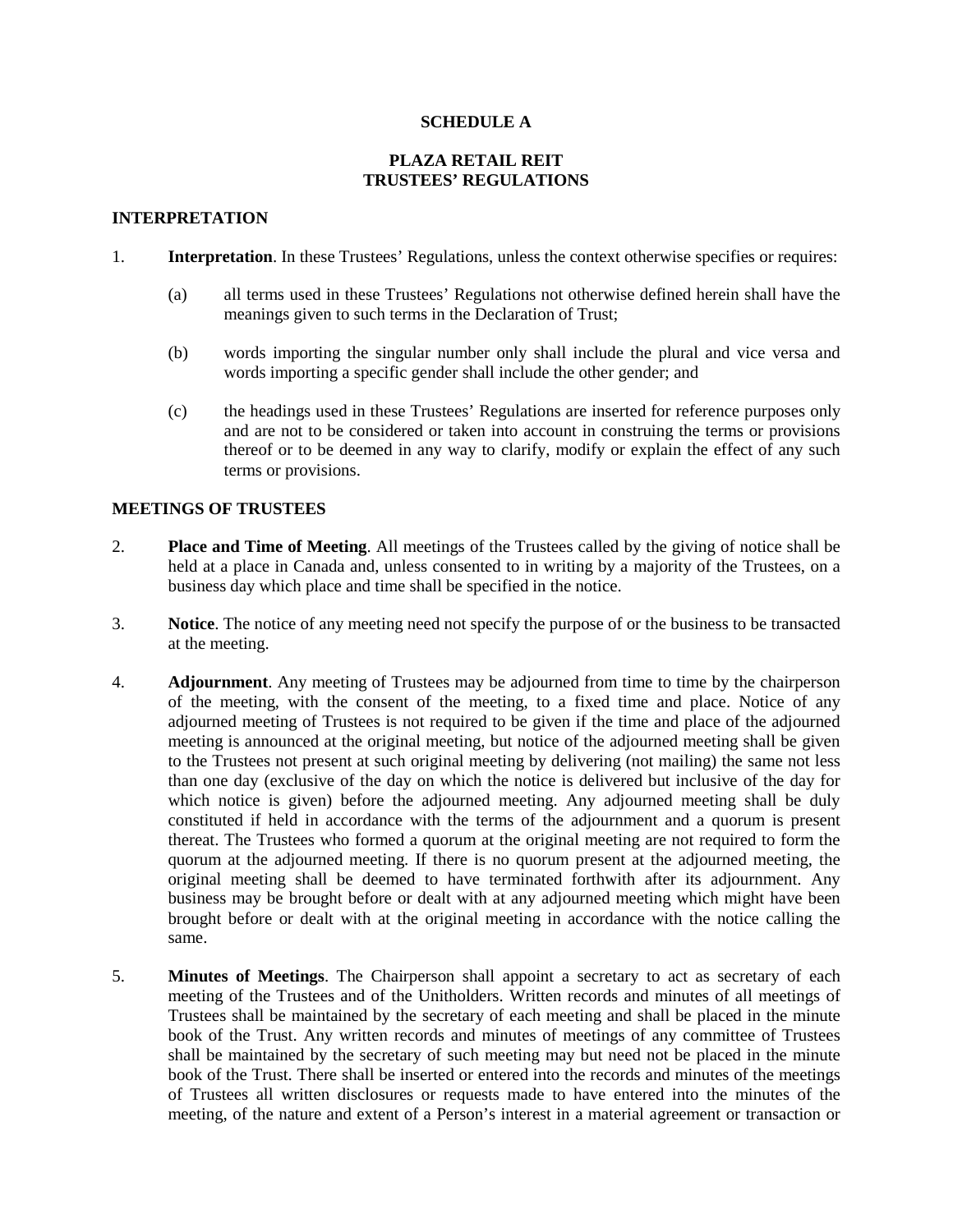proposed material agreement or transaction with the Trust made pursuant to Section [4.10](#page-25-0) of the Declaration of Trust.

## **FOR THE PROTECTION OF TRUSTEES AND OFFICERS**

6. **For the Protection of Trustees and Officers**. The provisions of the Declaration of Trust pertaining to the liability and indemnification of Trustees shall apply *mutatis mutandis* to the officers of the Trust or Persons who act or acted at the Trust's request as a director or officer of a body corporate of which the Trust is or was a shareholder or creditor, and his heirs and legal representatives.

The Trust shall also indemnify any such Person in such other circumstances as the Declaration of Trust or law permits, subject to the Declaration of Trust, or requires. Nothing in these Trustees' Regulations shall limit the right of any Person entitled to indemnity to claim indemnity apart from the provisions of these Trustees' Regulations to the extent permitted by the Declaration of Trust or law.

## **OFFICERS**

7. **Appointment and Removal**. The Trustees may, pursuant to the provisions of the Declaration of Trust, appoint the officers of the Trust who may or may not be Trustees. Notwithstanding the foregoing, each incumbent officer of the Trust shall continue in office until the earliest of (a) his resignation, which resignation shall be effective at the time a written resignation is received by the Trust upon 30 days' written notice or at the time specified in the resignation or in the officer's employment contract, whichever is later, (b) the appointment of his successor, (c) his removal or leave of absence due to incapacity, Adjudicated Incompetence or otherwise, and (d) his death. The Trustees may from time to time and subject to the provisions of the Declaration of Trust, prescribe, vary, add to or limit the duties and powers of any officer.

All officers, in the absence of agreement to the contrary, shall be subject to removal by resolution of the Trustees at any time, with or without cause.

- 8. **Chairperson**. The Chair of Trustees shall be appointed from among the Trustees and shall be a non-executive appointment. When present the Chair of Trustees shall preside as chair at all meetings of the Trustees and at all meetings of the Unitholders, unless a Trustee who is not the Chair of Trustees is selected to do so by the Trustees in accordance with Section [8.5](#page-52-0) of the Declaration of Trust.
- 9. **Powers and Duties**. Subject to the provisions of the Declaration of Trust, all officers of the Trust shall sign such contracts, documents or instruments in writing as require their respective signatures and shall respectively have and perform all powers and duties incident to their respective offices and such other powers and duties respectively as may from time to time be assigned to them by the Trustees.
- 10. **Duties May be Delegated**. Subject to the provisions of the Declaration of Trust, in case of the absence or inability to act of any officer of the Trust or for any other reason that the Trustees may deem sufficient, the Trustees may delegate all or any of the powers of such officer to any other officer or to any Trustee for the time being.
- 11. **Vacancies**. If the office of any officer of the Trust shall be or become vacant by reason of death, resignation, incapacity, removal or otherwise, the Trustees may appoint a Person to fill such vacancy.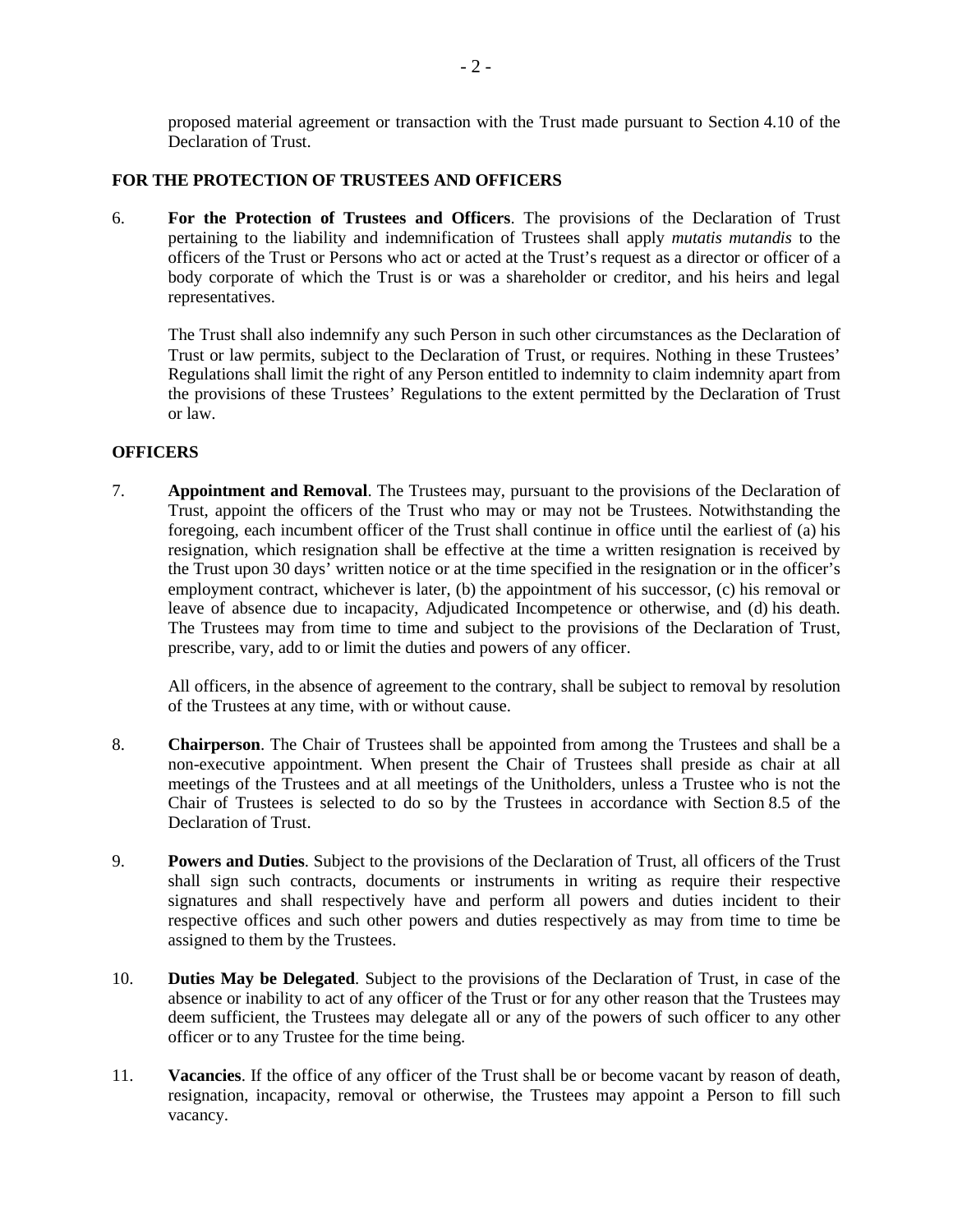#### **UNITHOLDERS' MEETINGS**

- 12. **Place and Time of Meetings**. Each meeting of the Unitholders shall be held at a place in Canada on a Business Day which place and time shall be specified in the notice calling the meeting.
- 13. **Notice**. A printed, written or typewritten notice stating the day, hour and place of any meeting of the Unitholders as well as the purpose shall be given by serving such notice on each Unitholder entitled to vote at such meeting, on each Trustee and on the auditor of the Trust in the manner provided for in the Declaration of Trust and in these Trustees' Regulations. A meeting of the Unitholders may be held for any purpose on any day and at any time without notice if all of the Unitholders and all other Persons entitled to attend such meeting are present in Person or, where appropriate, represented by proxy at the meeting (except where a Unitholder or other Person attends the meeting for the express purpose of objecting to the transaction of any business on the grounds that the meeting is not lawfully called) or if all of the Unitholders and all other Persons entitled to attend such meeting who are not present in Person or, where appropriate, represented by proxy thereat waive notice before or after the date of such meeting.
- 14. **Waiver of Notice**. A Unitholder and any other Person entitled to attend a meeting of the Unitholders may in any manner waive notice of a meeting of the Unitholders and attendance of any such Person at a meeting of the Unitholders shall constitute a waiver of notice of the meeting except where such Person attends a meeting for the express purpose of objecting to the transaction of any business on the grounds that the meeting is not lawfully called.
- 15. **Votes**. Every question submitted to any meeting of the Unitholders, other than in respect of a Special Resolution, shall be decided in the first instance by a show of hands unless a Person entitled to vote at the meeting has demanded a ballot.

A ballot may be demanded either before or after any vote by show of hands by any Person entitled to vote at the meeting. If at any meeting a ballot is demanded on the election of a chairperson or on the question of adjournment it shall be taken immediately upon request and, in any other case, it shall be taken at such time as the Chairperson may direct. If at any meeting a ballot is demanded on any other question or as to the election of Trustees, the vote shall be taken by ballot in such manner and either at once, later in the meeting or after adjournment as the chairperson of the meeting directs. The result of a ballot shall be deemed to be the resolution of the meeting at which the ballot was demanded. A demand for a ballot may be withdrawn.

Where two or more Persons hold the same Unit or Units jointly, one of those holders present at a meeting of the Unitholders may, in the absence of the other or others, vote the Unit or Units but if two or more of those Persons who are present, in Person or by proxy vote, they shall vote as one on the Unit or Units jointly held by them.

At any meeting of the Unitholders unless a ballot is demanded, a declaration by the chairperson of the meeting that a resolution has been carried or carried unanimously or by a particular majority or lost or not carried by a particular majority shall be conclusive evidence of the fact.

16. **Proxies**. At every meeting at which he is entitled to vote, every Unitholder and/or Person appointed by proxy and/or individual so authorized to represent a Unitholder who is present in Person shall have one vote on a show of hands. Upon a ballot at which he is entitled to vote, every Unitholder present in Person or represented by proxy or by an individual so authorized shall (subject to the provisions, if any, of the Declaration of Trust) have one vote for every Unit held by him.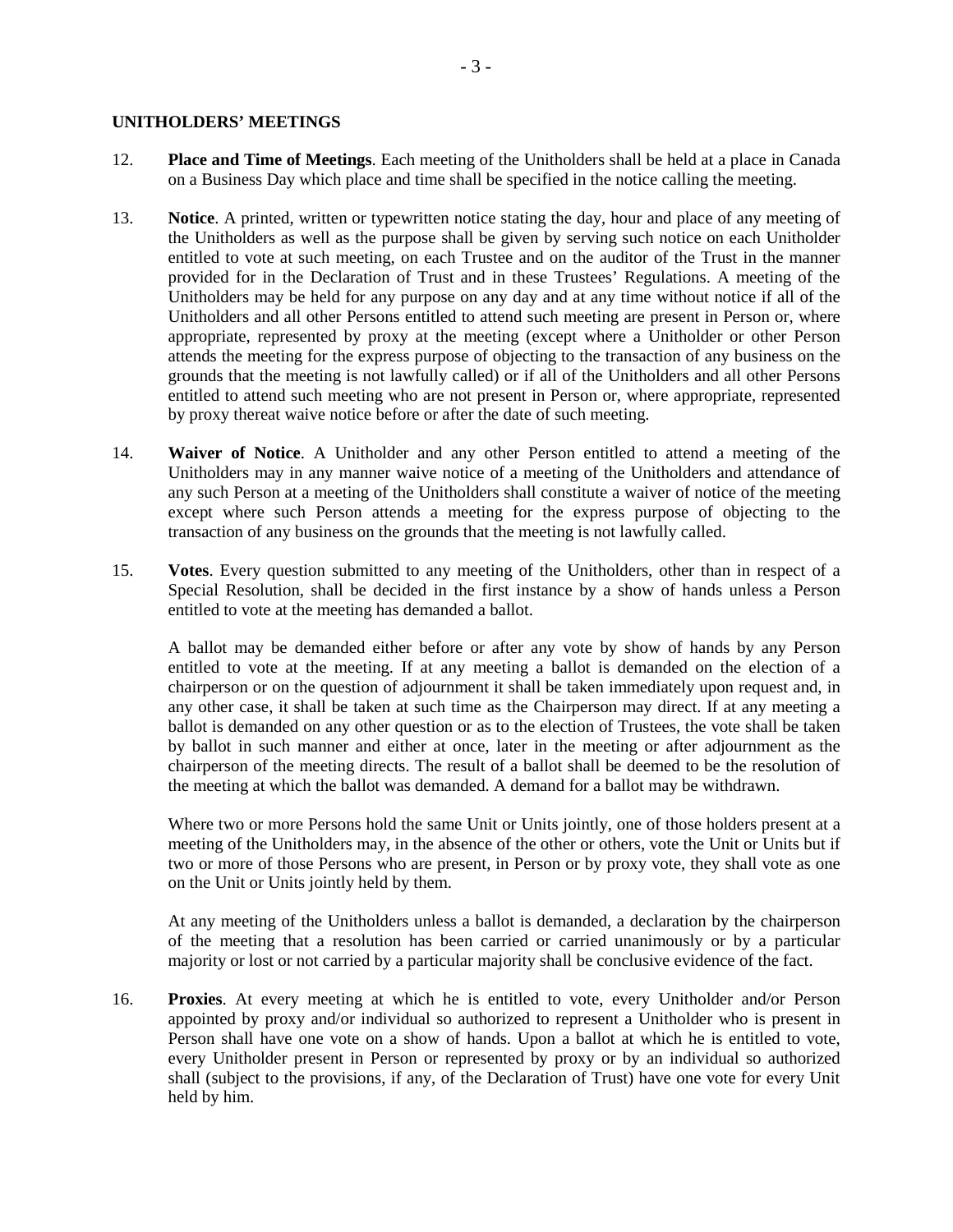A proxy shall be executed by the Unitholder or his attorney authorized in writing or, if the Unitholder is a body corporate or association, by an officer or attorney thereof duly authorized. If the Units are publicly traded, a proxy appointing a proxyholder ceases to be valid one year from its date.

A proxy may be in the following form:

The undersigned Unitholder of Plaza Retail REIT hereby appoints of or falling him, \_\_\_\_\_\_\_\_\_\_\_\_\_\_\_\_\_\_\_\_ as the nominee of the undersigned to attend and act for the undersigned and on behalf of the undersigned at the said meeting of the Unitholders of the said Trust to be held on the day of and at any adjournment thereof in the same manner, to the same extent and with the same power as if the undersigned were present at the said meeting or such adjournment thereof. This proxy is [not] solicited by or on behalf of management of the Trust.

DATED this day of

## Signature of Unitholder

The Trustees may from time to time institute procedures regarding the lodging of proxies at some place or places other than the place at which a meeting or adjourned meeting of the Unitholders is to be held and for particulars of such proxies to be sent by telecopier or in writing before the meeting or adjourned meeting to the Trust or any agent of the Trust for the purpose of receiving such particulars and providing that proxies so lodged may be voted upon as though the proxies themselves were produced at the meeting or adjourned meeting and votes given in accordance with such procedures shall be valid and shall be counted. The chairperson of any meeting of the Unitholders may, in his discretion, accept telecopier or written communication as to the authority of any Person claiming to vote on behalf of and to represent a Unitholder notwithstanding that no proxy conferring such authority has been lodged with the Trust, and any votes given in accordance with such telecopier or written communication accepted by the chairperson of the meeting shall be valid and shall be counted.

17. **Adjournment**. The chairperson of any meeting of the Unitholders may with the consent of the meeting adjourn the same from time to time to another Business Day at a fixed time and place and no notice of such adjournment need be given to the Unitholders with the exception of a meeting adjourned for a lack of quorum pursuant to Section [8.6](#page-52-1) of the Declaration of Trust. Any business may be brought before or dealt with at any adjourned meeting for which no notice is required which might have been brought before or dealt with at the original meeting in accordance with the notice calling the same.

Any adjourned meeting shall be duly constituted if held in accordance with the terms of the adjournment and a quorum is present thereat. The Persons who formed a quorum at the original meeting are not required to form the quorum at the adjourned meeting. If there is no quorum present at the adjourned meeting the original meeting shall be deemed to have terminated forthwith after its adjournment.

18. **Quorum**. No business shall be transacted at any meeting of the Unitholders unless the requisite quorum be present at the time of the transaction of such business. If a quorum is not present at the time appointed for a meeting of the Unitholders or within 30 minutes thereafter, the Persons present and entitled to vote may adjourn the meeting to another business day not less than 14 days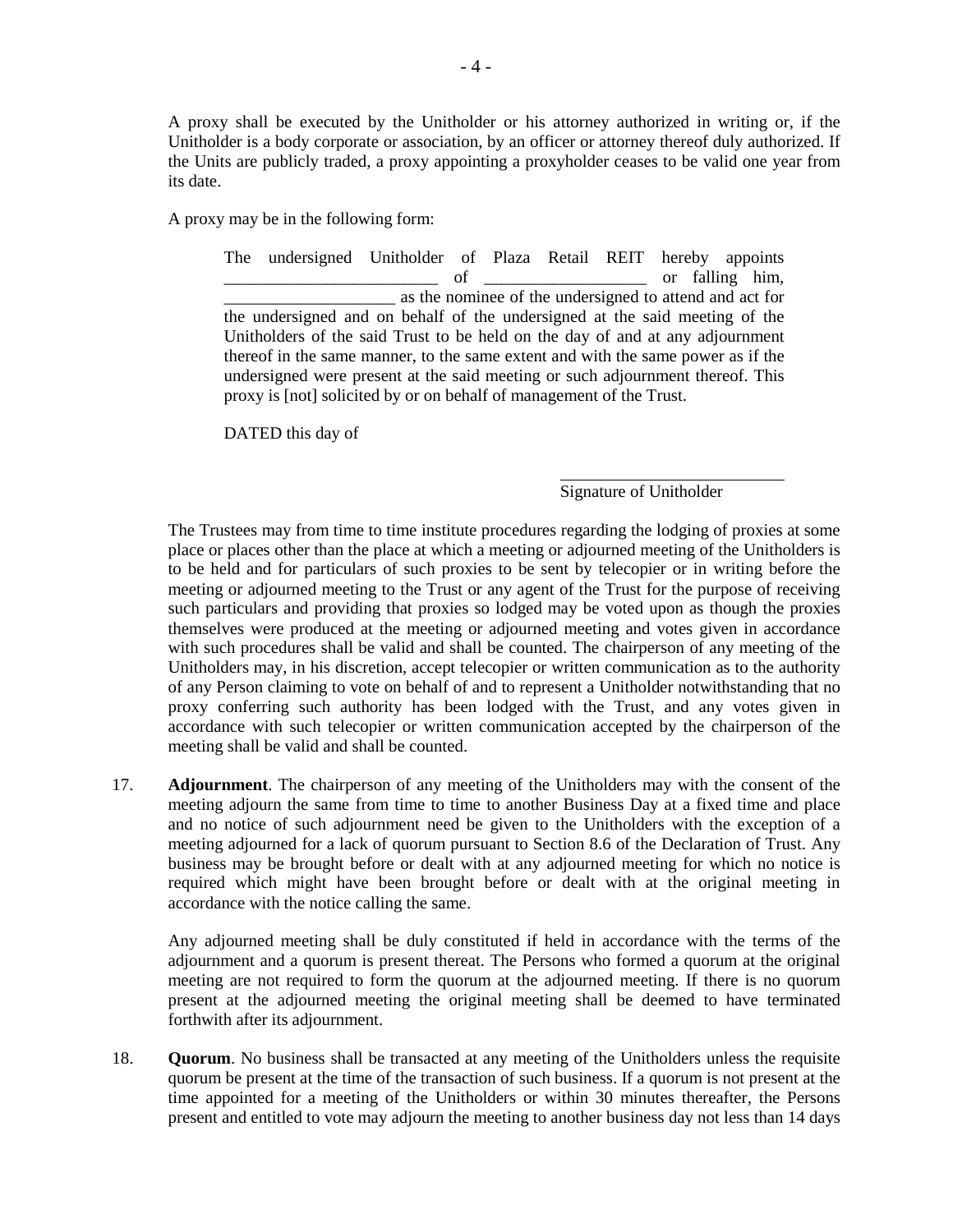later at a fixed time and place as selected by the Board but may not transact any other business and the provisions of paragraph 17 with regard to notice shall apply to such adjournment.

19. **Minutes of Meetings**. Written records and minutes of each meeting of the Unitholders shall be maintained by the secretary of each meeting and shall be placed in the minute book of the Trust.

#### **CERTIFICATES**

20. **Certificates**. Certificates representing Units shall be signed by at least one Trustee or officer of the Trust holding office at the time of signing and unless otherwise decided by the Trustees, by or on behalf of a registrar, transfer agent, branch transfer agent or issuing or other authenticating agent of the Trust and any signatures required on a certificate representing Units may be printed or otherwise mechanically reproduced thereon.

A certificate representing Units containing the signature of a Person which is printed, engraved, lithographed or otherwise mechanically reproduced thereon may be issued notwithstanding that the Person has ceased to be a Trustee or an officer, as the case may be, of the Trust and shall be as valid as if he were a Trustee or an officer, as the case may be, at the date of its issue.

#### **TRANSFER OF UNITS**

21. **Register**. The Register shall be kept as provided for in the Declaration of Trust at the principal office of the Trust and/or the Transfer Agent.

#### **VOTING SHARES AND SECURITIES IN BODIES CORPORATE**

22. **Voting Shares and Securities in Bodies Corporate**. All of the shares or other securities carrying voting rights of any body corporate held from time to time by the Trust may be voted at any and all meetings of shareholders or holders of other securities (as the case may be) of such body corporate and in such manner and by such Person or Persons as the Trustees shall from time to time determine. The duly authorized signing officers of the Trust may also from time to time execute and deliver for and on behalf of the Trust proxies and/or arrange for the issuance of voting certificates and/or other evidence of the right to vote in such names as they may determine without the necessity of a resolution or other action by the Trustees.

#### **NOTICES**

- 23. **Service**. If a notice or document is sent to a Unitholder by prepaid first-class mail in accordance with the provisions of the Declaration of Trust and the notice or document is returned on three consecutive occasions because the Unitholder cannot be found, it shall not be necessary to send any further notices or documents to the Unitholder until he informs the Trust in writing of his new address.
- 24. **Units Registered in More Than One Name**. All notices or other documents with respect to any Units registered in more than one name shall be given to whichever of such Persons is named first in the records of the Trust and any notice or other document so given shall be sufficiently given to all of the holders of such Units.
- 25. **Deceased Unitholders**. Any notice or other document delivered or sent in a manner contemplated in the Declaration of Trust to the address of any Unitholder as the same appears in the records of the Trust shall, notwithstanding that such Unitholder be then deceased, and whether or not the Trust has notice of his death, be deemed to have been duly served in respect of the Units held by such Unitholder (whether held solely or with any other Person or Persons) until some other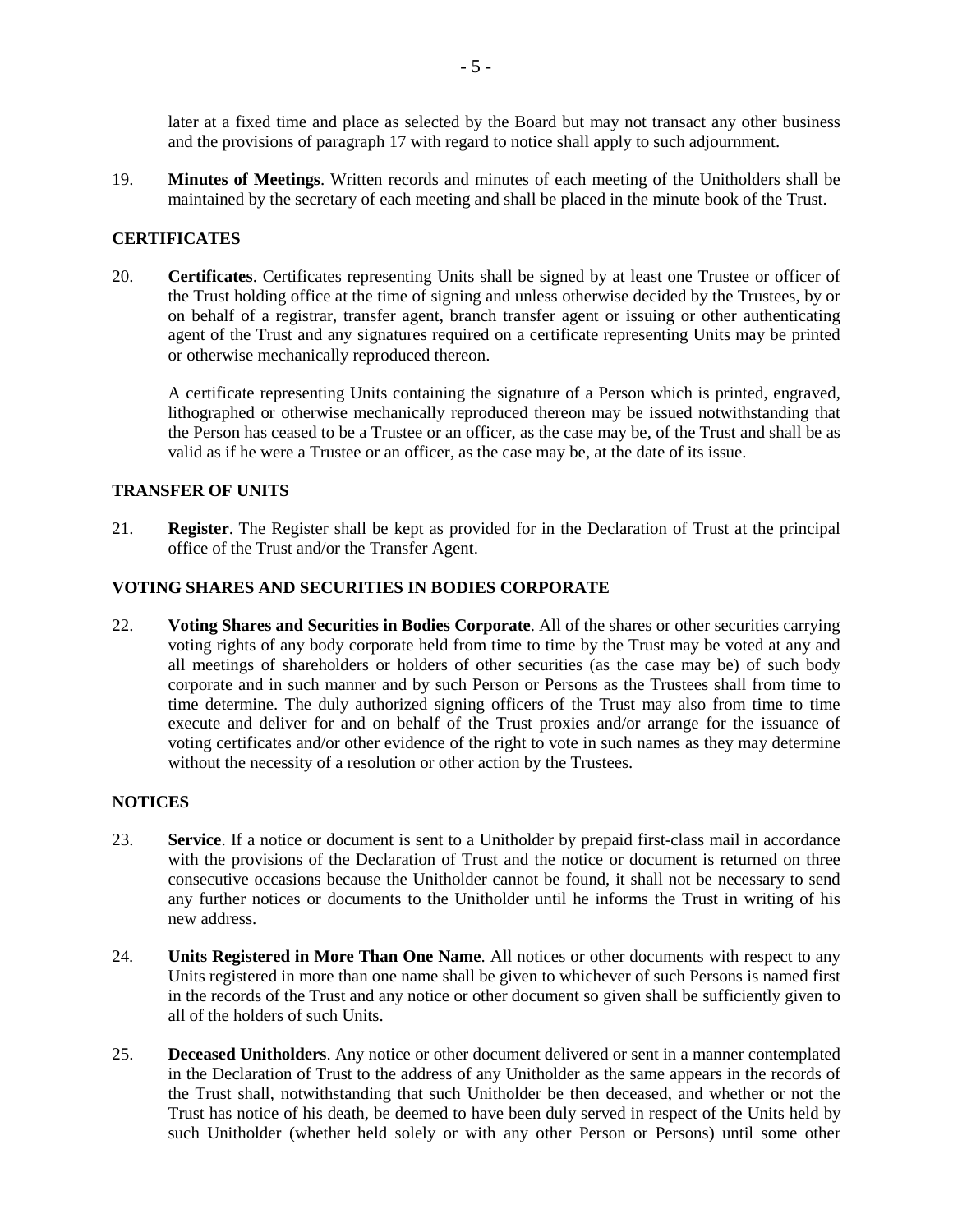Person be entered in his stead in the records of the Trust as the holder or one of the holders thereof and such service shall for all purposes be deemed a sufficient service of such notice or document on his heirs, executors or administrators and on all Persons, if any, interested through him or with him in such Units.

- 26. **Signature to Notices**. The signature of any Trustee or officer of the Trust to any notice or document to be given by the Trust may be written, stamped, typewritten or printed or partly written, stamped, typewritten or printed.
- 27. **Computation of Time**. Where a given number of days' notice or notice extending over a period is required to be given under any provisions of the Declaration of Trust or these Trustees' Regulations, the day of service or posting of the notice or document shall not, unless it is otherwise provided, be counted in such number of days or other period, but the day of receipt of the notice or document shall, unless it is otherwise provided, be counted in such number of days or other period.
- 28. **Proof of Service**. With respect to every notice or other document sent by post it shall be sufficient to prove that the envelope or wrapper containing the notice or other document was properly addressed as provided in the Declaration of Trust and in these Trustees' Regulations and put into a post office or into a letter box. A certificate of an officer of the Trust in office at the time of the making of the certificate or of a transfer officer of any transfer agent or branch transfer agent of Units of the Trust as to facts in relation to the sending or delivery of any notice or other document to any Unitholder, Trustee, officer or auditor of the Trust or publication of any notice or other document shall be conclusive evidence thereof and shall be binding on every Unitholder, Trustee, officer or auditor of the Trust, as the case may be.

## **CHEQUES, DRAFTS AND NOTES**

29. **Cheques, Drafts and Notes**. All cheques, drafts or orders for the payment of money and all notes and acceptances and bills of exchange shall be signed by such officer or officers of the Trust or Person or Persons, whether or not officers of the Trust, and in such manner as the Trustees may from time to time designate.

## **CUSTODY OF SECURITIES**

30. **Custody of Securities**. All shares and other securities owned by the Trust shall be lodged (in the name of the Trust) with a chartered bank or a trust company, in a safety deposit box or with a law firm acting on behalf of the Trust or, if so authorized by resolution of the Trustees, with such other depositories or in such other manner as may be determined from time to time by the Trustees.

All shares and other securities belonging to the Trust may be issued, or held in the name of a nominee or nominees of the Trust (and if issued or held in the names of more than one nominee shall be held in the names of the nominees jointly with right of survivorship) and any shares or other securities so issued or held shall be endorsed in blank with endorsement guaranteed in order to enable transfer to be completed and registration to be effected.

## **EXECUTION OF INSTRUMENTS**

31. **Execution of Instruments**. All contracts, documents or instruments in writing requiring the signature of the Trust may be signed by any officer or Trustee of the Trust and all contracts, documents and instruments in writing so signed shall be binding upon the Trust without any further authorization or formality. The Trustees shall have power from time to time to appoint any